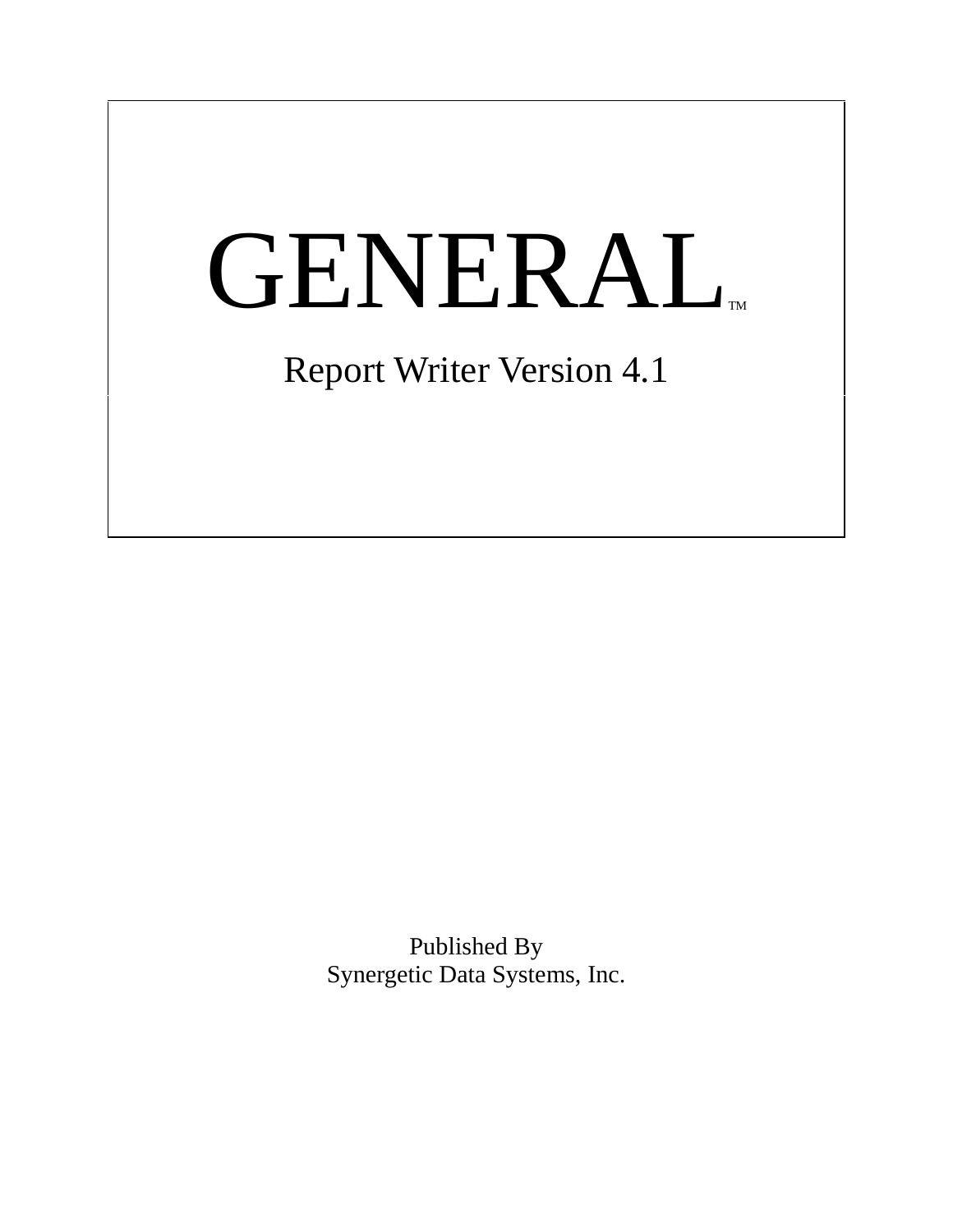# **The GENERAL<sup>™</sup> Report Writer License Agreement**

**NOTICE: OPENING THIS PACKAGE INDICATES YOUR ACCEPTANCE OF THE FOLLOWING TERMS AND CONDITIONS. PLEASE READ THEM. IF YOU DO NOT AGREE WITH THEM, RETURN THE PACKAGE UNOPENED, AND RETURN OR DESTROY ANY COPIES OF THE PROGRAM IN YOUR POSSESSION. THE DEALER FROM WHOM YOU PURCHASED THE SOFTWARE WILL REFUND YOUR PURCHASE PRICE.**

"Program", as used herein, refers to both this documentation and the software programs described by this documentation. "Developer", as used herein, refers to Allen D. Miglore.

#### **LICENSE**

You may use the Program on a single machine, and you may copy the Program into any machine-readable format for backup purposes only. If you transfer the Program to another machine, you agree to destroy the Program, together with all copies, in whole or in part, on the original machine. You may not copy, modify, or transfer the Program, in whole or in part, except as expressly provided herein. You may not sublicense, assign, or otherwise transfer the Program to any third party except by the express written consent of the Developer.

#### **TERM**

The license is effective until terminated. You may terminate at any time by destroying the Program together with all copies of the Program in your possession. It will also terminate automatically upon failure to comply with any of the terms of this agreement. You agree upon such termination to destroy the Program together with all copies in your possession in any form.

#### **CONFIDENTIALITY OF THE PROGRAM**

You understand that the Program is proprietary to the Developer, and agree to maintain the confidentiality of the Program. You agree that neither you, nor any person or entity acting on your behalf, will copy or otherwise transfer the Program, in whole or in part, in any form (including printed source code), to any third party. You agree to retain the Developer's copyright notices, in all forms, throughout the Program.

#### **LIMITATION OF LIABILITY**

The Program is provided "as is" without warranty of any kind, including, but not limited to the implied warranties of merchantability and fitness for a particular purpose. The entire risk as to the quality and performance of the Program is with you. In no event will the Developer be liable to you for any damages, including any lost profits or other incidental or consequential damages arising out of the use or inability to use the Program, even if advised of the possibility of such damages.

#### **SUPPORT**

Support for the Program should be obtained from the Dealer from whom it was purchased. The Dealer, not the Developer, establishes support pricing and terms.

**YOU ACKNOWLEDGE THAT YOU HAVE READ THIS AGREEMENT, UNDERSTAND IT, AND AGREE TO BE BOUND BY ITS TERMS AND CONDITIONS. YOU FURTHER AGREE THAT IT IS THE COMPLETE AND EXCLUSIVE STATEMENT OF THE AGREEMENT BETWEEN YOU AND THE DEVELOPER AND IT SUPERSEDES ANY PRIOR AGREEMENT, ORAL OR WRITTEN, AND ANY OTHER COMMUNICATION BETWEEN YOU AND THE DEVELOPER RELATING TO THE SUBJECT MATTER OF THIS AGREEMENT.**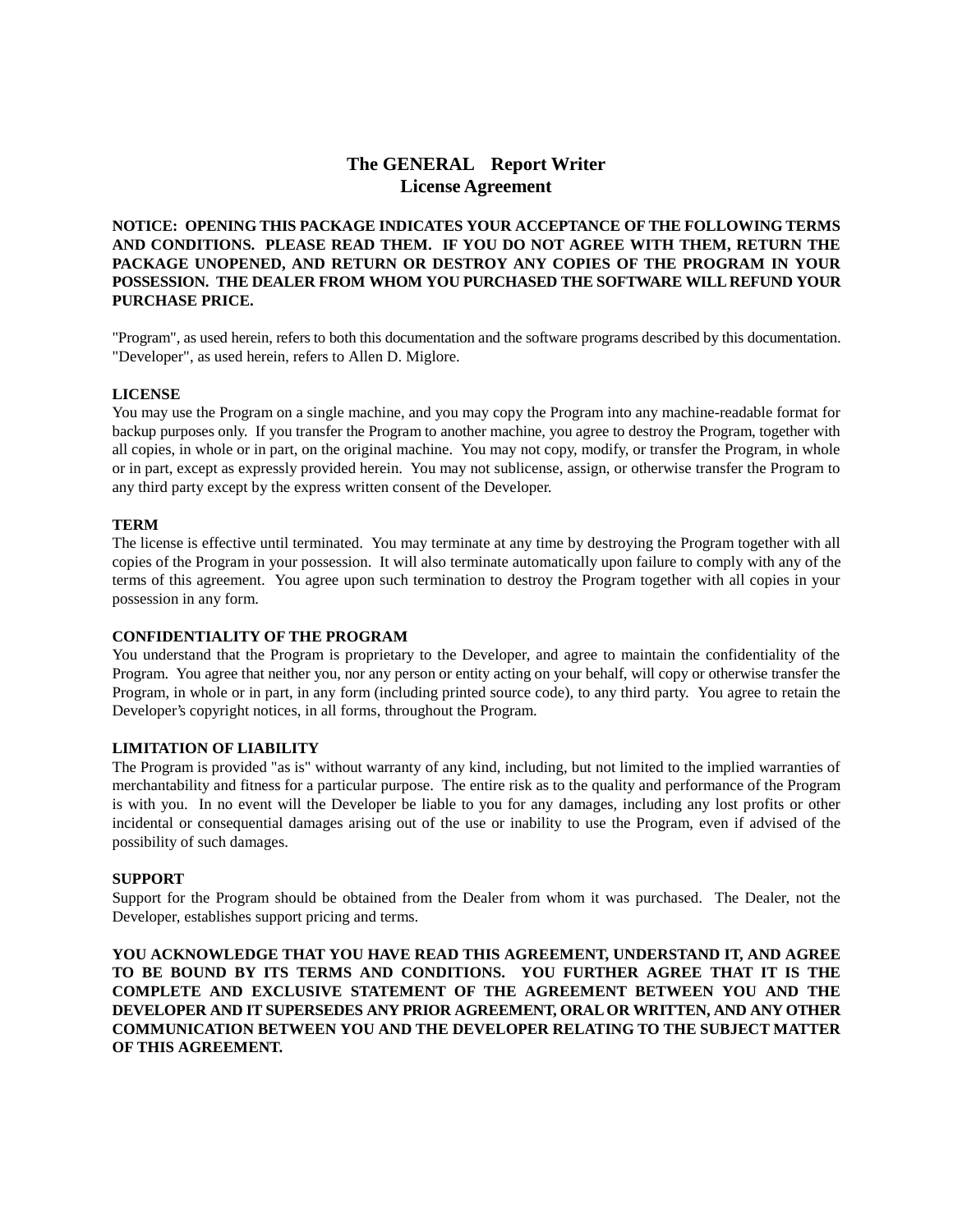The GENERAL Version 4 programs and this book are Copyright ©1992 by Allen D. Miglore. All rights reserved.

GENERAL is published under license by Synergetic Data Systems, Inc. (SDSI), 2221 Harriman Court, El Dorado Hills, California 95762 USA.

View SDSI's web site at http://i99.com/sdsi or e-mail SDSI at sdsi@i99.com

GENERAL is a trademark of Allen D. Miglore. Unix is a registered trademark of Unix System Laboratories Inc. MS-DOS and XENIX are registered trademarks of Microsoft Corporation. BBx, BBx3, BBx4, PRO/5, Visual PRO/5, and TAOS are trademarks of Basis International. MAS90 is a registered trademark of State of the Art. Grafsman is a trademark of Softek International. Providex is a trademark of Providex Technologies Other product names and brand names used herein are trademarks or registered trademarks of their respective companies.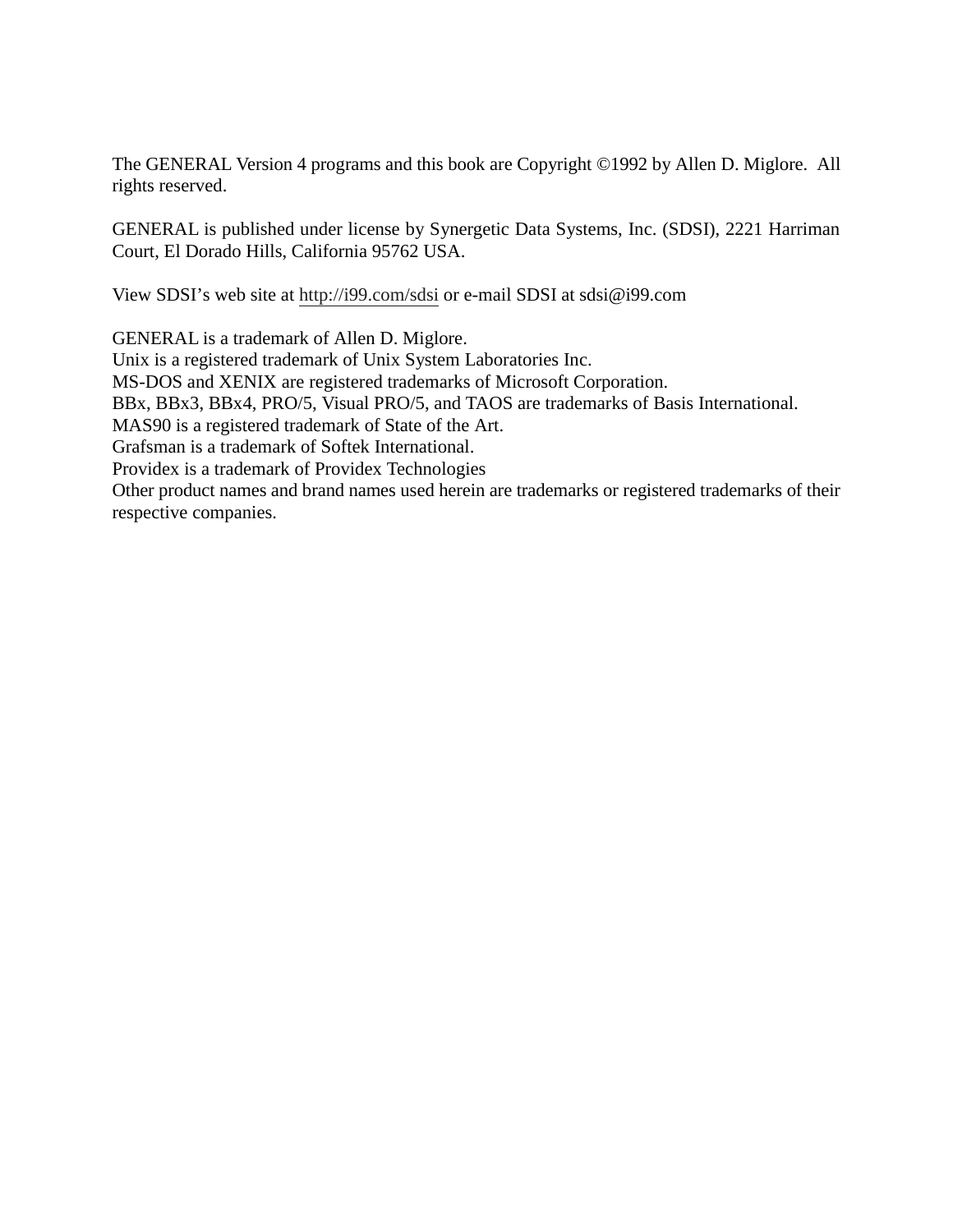# **TABLE OF CONTENTS**

TABLE OF CONTENTS - 4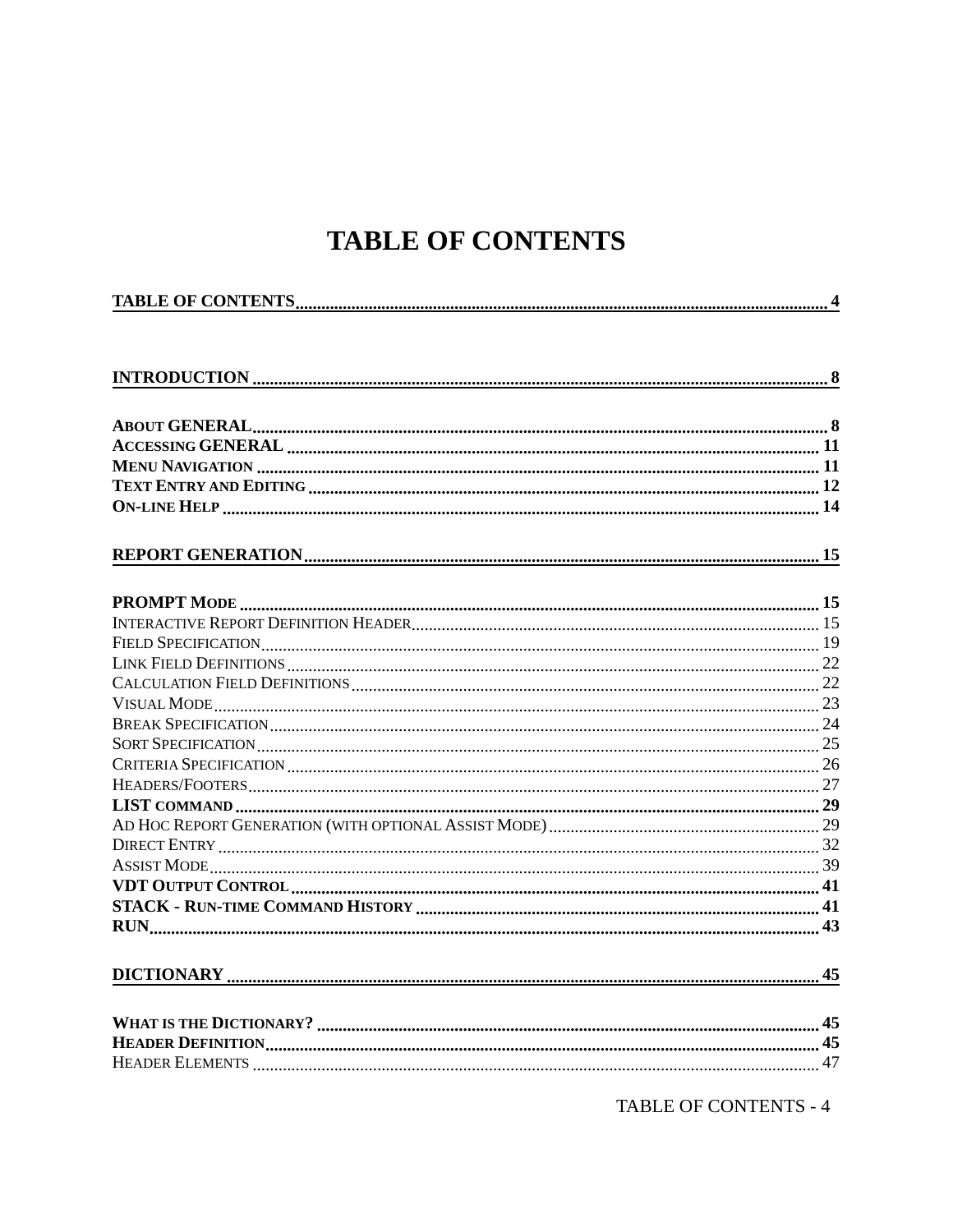| 87<br><b>CUT</b> |  |
|------------------|--|
|                  |  |
|                  |  |
|                  |  |
|                  |  |
|                  |  |
|                  |  |
|                  |  |
|                  |  |
|                  |  |
|                  |  |
|                  |  |
|                  |  |

TABLE OF CONTENTS - 5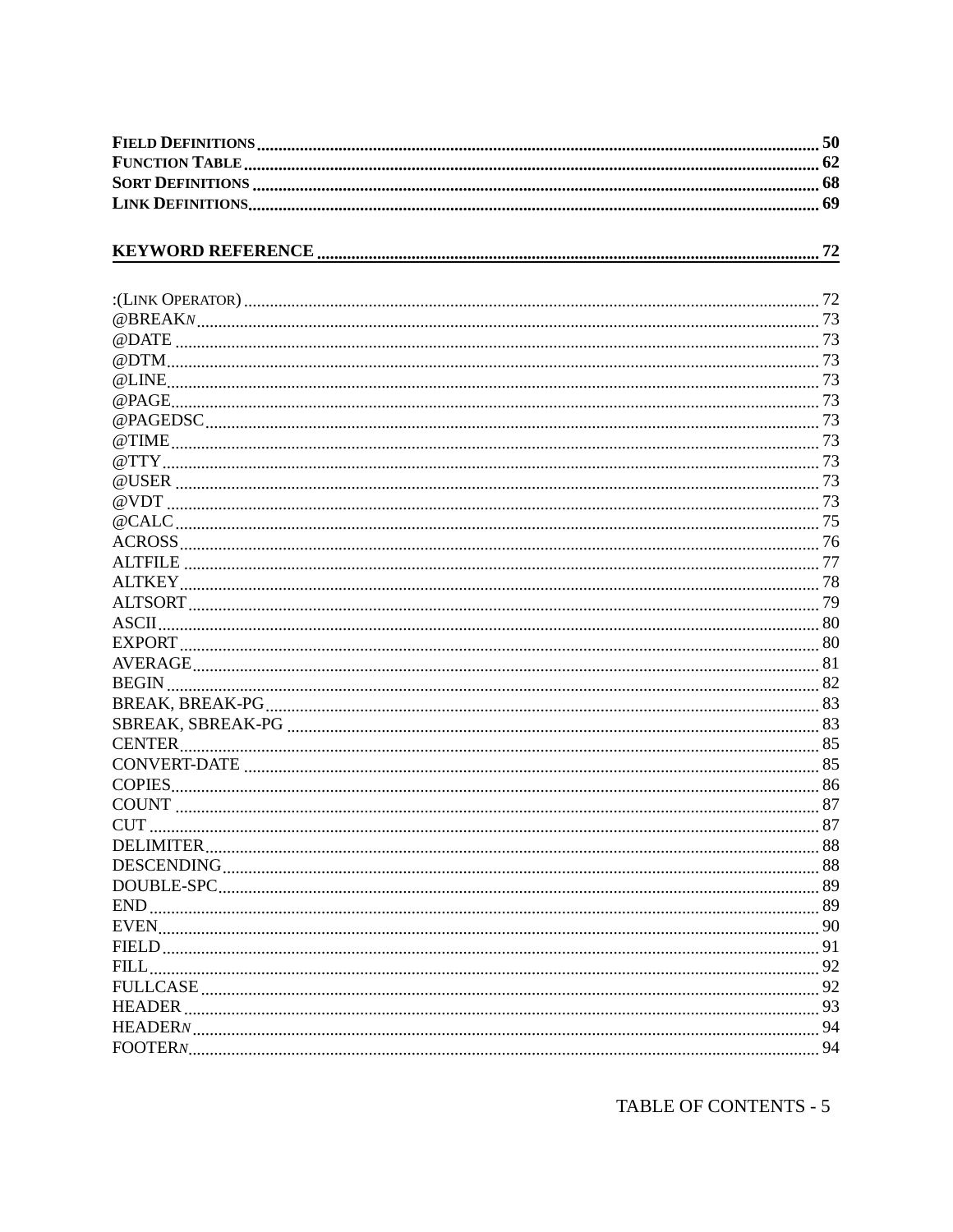| OFF         | 94 |
|-------------|----|
|             |    |
|             |    |
|             |    |
|             |    |
|             |    |
|             |    |
|             |    |
|             |    |
|             |    |
|             |    |
|             |    |
|             |    |
|             |    |
|             |    |
|             |    |
|             |    |
|             |    |
|             |    |
|             |    |
|             |    |
|             |    |
|             |    |
|             |    |
|             |    |
|             |    |
|             |    |
|             |    |
|             |    |
|             |    |
|             |    |
|             |    |
|             |    |
|             |    |
| <b>SORT</b> |    |
|             |    |
|             |    |
|             |    |
|             |    |
|             |    |
|             |    |
|             |    |
|             |    |
|             |    |
|             |    |
|             |    |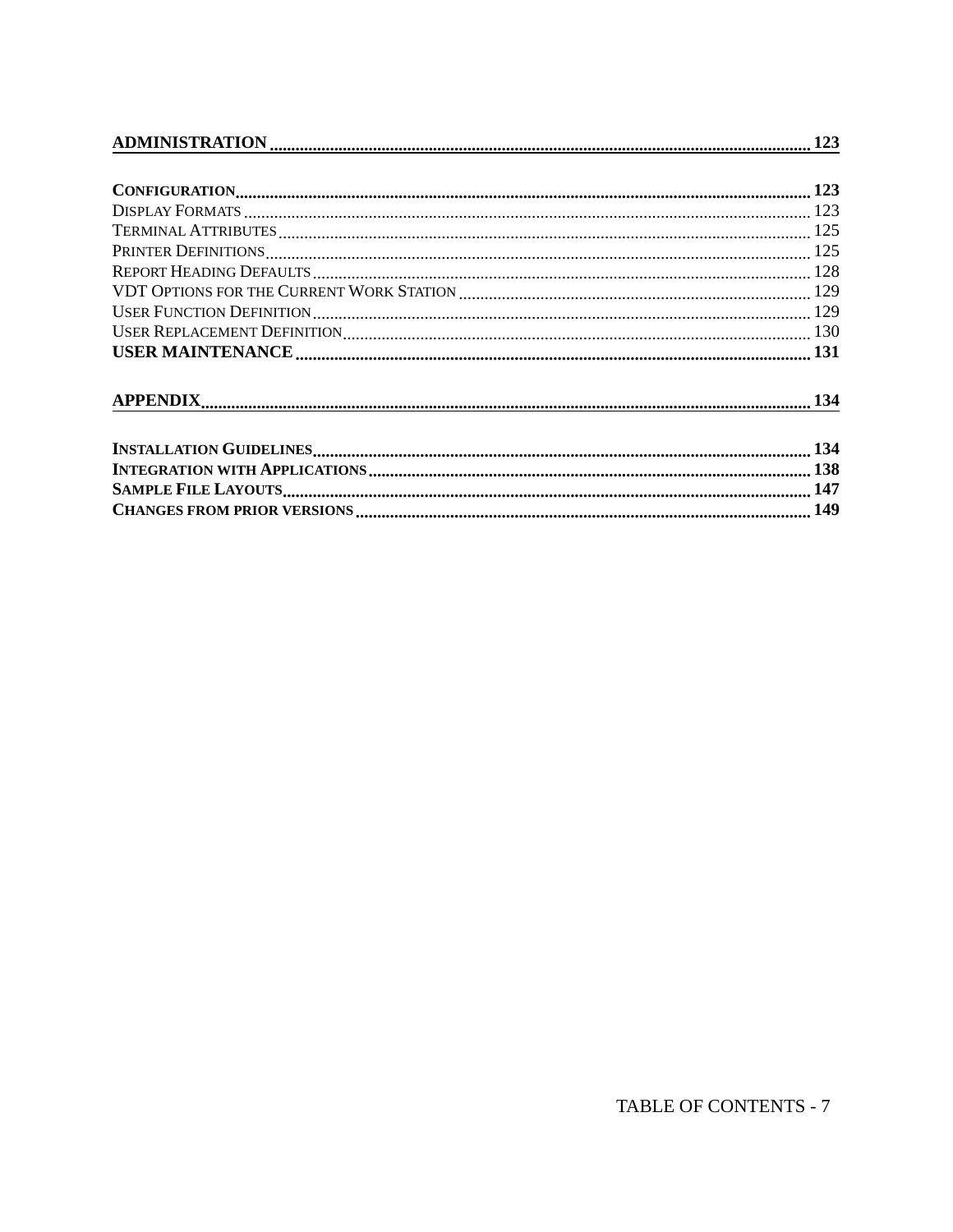# **INTRODUCTION**

# **About GENERAL**

# **What is GENERAL?**

GENERAL is a powerful report writing and data analysis tool for applications based on the Business Basic language. There are several implementations of this language which GENERAL is compatible with, and together they comprise support for many hundreds of thousands of commercial business installations worldwide.

Business Basic is a programming language that is well suited to business application development, and there are many business-related software products written for this language.

Traditionally, users of Business Basic applications were limited as to which reports could be printed from their applications. Only those reports that had been pre-programmed could be generated. Over time, several report writers have been developed to eliminate this restriction. GENERAL is the most widely used of these, and with this latest version, it is the most powerful and flexible one available.

GENERAL provides many capabilities, which are described in the paragraphs below.

# **Report Writing**

GENERAL provides three modes for report writing, each designed to appeal to a specific type of user.

**Interactive Mode**, or *PROMPT mode*, is a full-screen menu-driven mode that leads the user through each step of producing a report. To select and place the data to put on the report, the user enters information into a table, or optionally can "paint" the information onto a visual image of the report line. If calculations or inter-file links are required, they can be entered via a function key, and embedded text can be either entered via a function key or can be painted in the proper position.

Sorting, break points, selection criteria, and custom headers and footers can also be defined, and the report may be executed at will.

**Direct Entry Mode**, or *command mode*, is the fastest method for experienced users. While the other two methods are simply shells around GENERAL's query language, direct entry is the real thing. For short, quick reports direct entry is the favorite of experts. While in direct entry mode, a function key toggle enables the assist mode, so even non-experienced users should feel comfortable with this mode.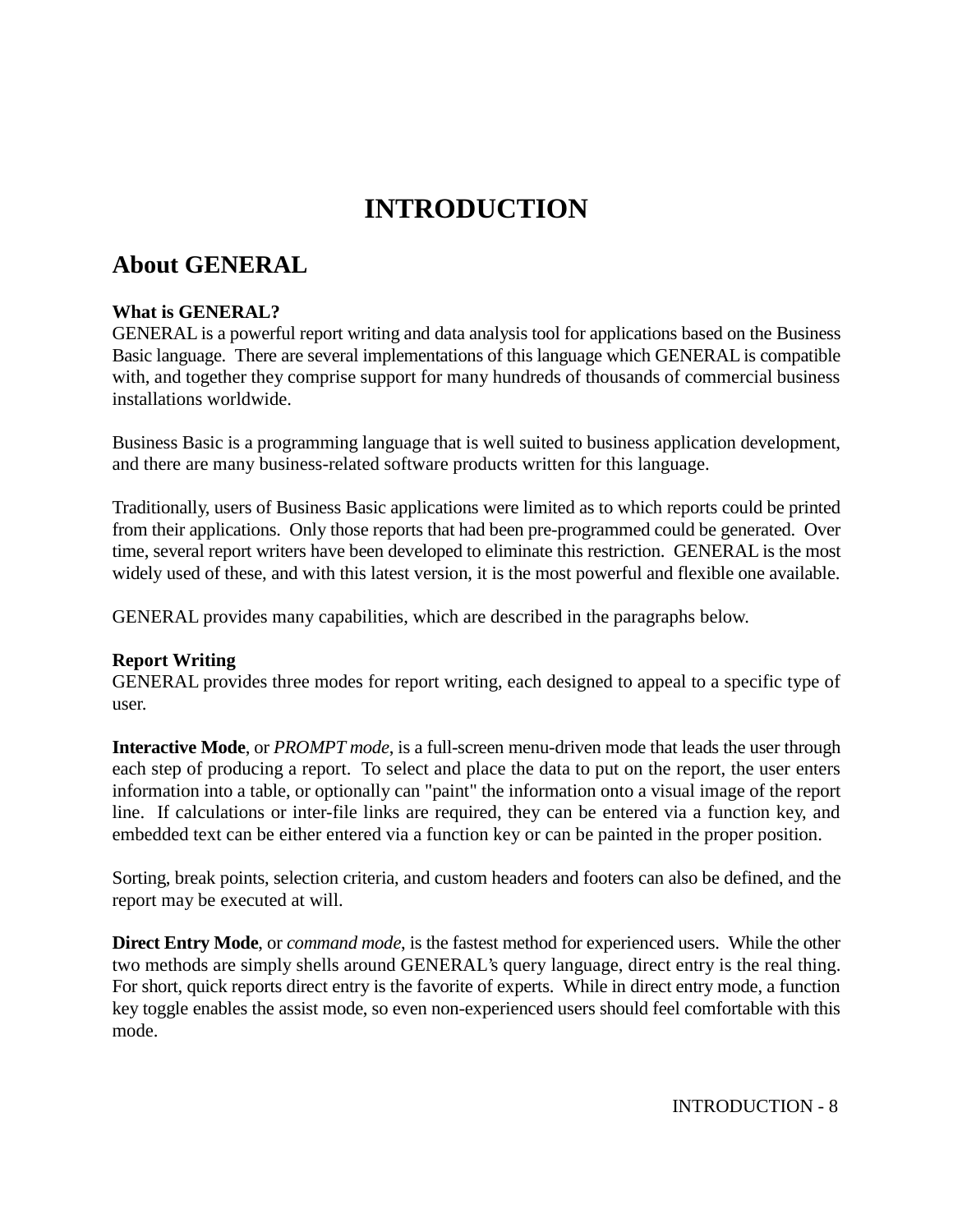**Assist Mode**, toggled by a function key when in direct entry mode entry, provides the user with split-screen pick and point of fields and keywords. When keywords requiring parameters are selected, GENERAL prompts the user for those parameters. Assist mode requires a basic knowledge of GENERAL's LIST command syntax, but helps the user by providing field names and keywords on-screen.

#### **Report Management**

In addition to report writing, GENERAL provides additional tools for report management.

#### **Report History**

The STACK command provides access to the previous 18 LIST commands entered (by any of the report writing modes). Each of these reports can be re-executed, edited, or saved permanently.

#### **Stored Reports**

Any report that has been saved from the report history can be re-executed or edited with the RUN command. With a technique called "run-time prompting", the same report can be used for different circumstances, different selection criteria, different export type, and so on.

#### **Analysis**

GENERAL is an excellent tool for data analysis. The data collected for reports is "live" data, right out of the application GENERAL is linked to. The user has a great deal of control over how the data is presented:

- · Data can be placed at any column and line position.
- Sorting can be based on as many characters as the underlying Basic allows, split into any number of segments, each either ascending or descending.
- · Selection criteria is unlimited, with Boolean control (AND and OR), and parenthetical control.
- · Data can be exported into a variety of formats for further analysis, charting, mail merges, and more.

In addition to data presentation, GENERAL provides five aggregate keywords, to produce column totals, averages, counts, minimums, and maximums. When used in conjunction with break points, automatic subtotal generation is also provided.

If the automatic sub-footers and report footers aren't what the user is looking for, GENERAL also supports the creation of custom headers and footers, complete with their own calculations and data positioning control.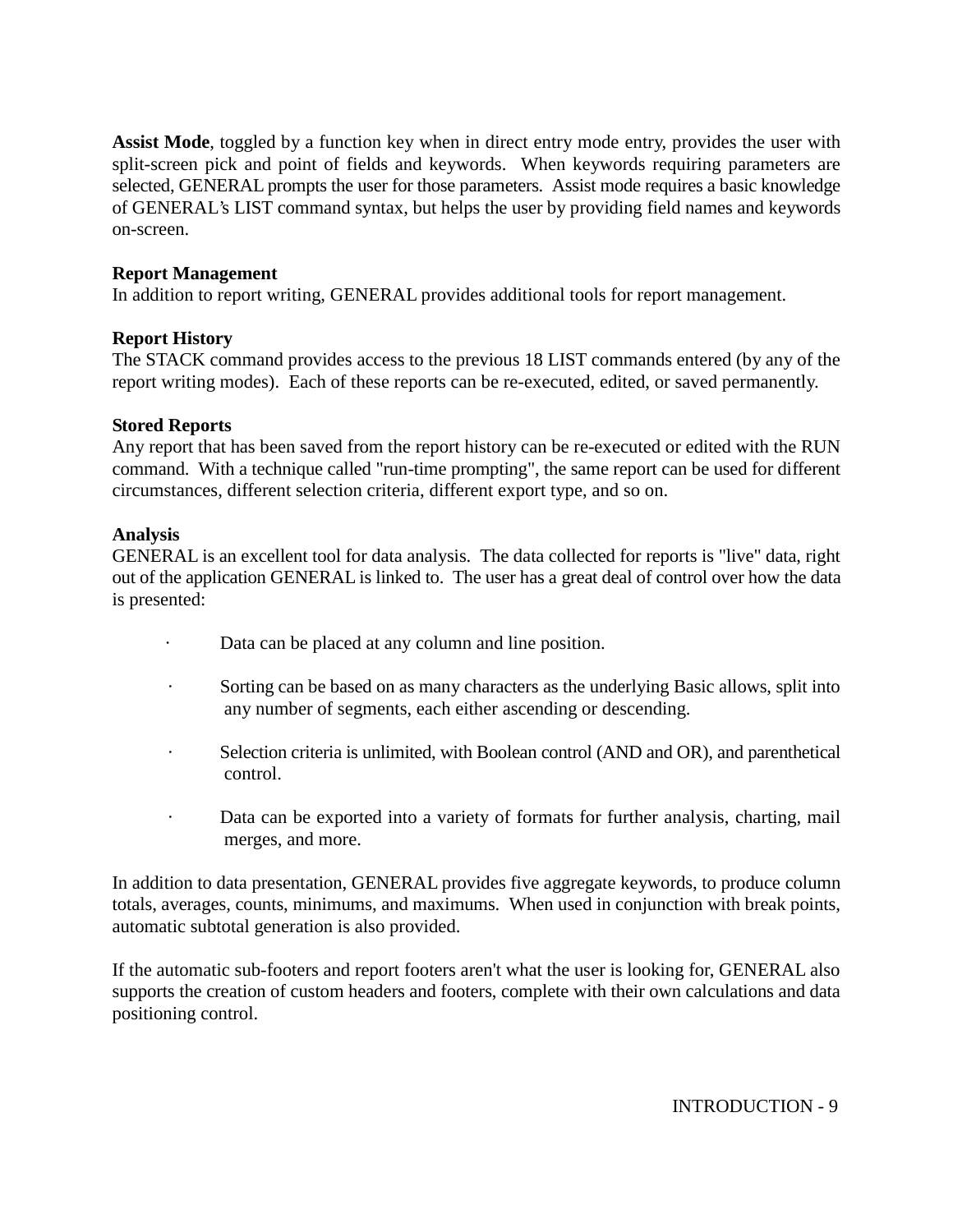Lastly, GENERAL supports a cross-tabulation feature that can be used to produce summaries of data printed in spreadsheet fashion. This information can then be printed or charted using the BBx graphing utilities (on BBx versions only, of course), or an optional graphics package.

#### **Dictionary Support**

As Business Basic has no intrinsic method of defining the data stored in its files, GENERAL must be told where to find each element of data that is required for a report. This definition of where to find the data is called a *dictionary*.

In many cases, the data may be stored in a manner that is unsuitable for a report. A date, for example, might be stored simply as a number, such as 2,448,501, instead of a readable date, like 9/1/91. Part of GENERAL's dictionary includes an ability to describe how to decipher the physical data into meaningful data.

In addition, the dictionary can be used to describe calculations and inter-file lookups that may be used frequently, so that they don't need to be entered in each report that will need them. For example, a PROFIT dictionary element could be defined that was a simple calculation of SALES-COST.

GENERAL also has the ability to use some external dictionary formats. Specifically, they are SDSI's Filix dictionary, Basis International's Taos dictionary, and State of the Art's MAS90 dictionary. Over time, additional external formats will probably be supported. When a report is produced, GENERAL looks for the file specified for that report first in its own dictionary, then in Filix, then in Taos, and finally in MAS90.

When using an external dictionary, calculations and inter-file links will generally have to be defined in each report, as external formats typically only define physical data, and not calculations.

#### **Security**

GENERAL provides security through a password-controlled login. The login names are associated with an *access level*, which is a number from 0 to 9. Files are also assigned access levels from 0 to 9, and GENERAL ensures that a user's access level is at least as high as the file's access level before allowing reports to be generated from that file. An administrator-level user (level 9) can assign login names and optionally passwords to other GENERAL users, and can also maintain the file dictionary, where file access levels are specified.

#### **Run-time Replacements**

One of the key features of GENERAL is the ability to control the contents of many elements, such as file names, expression constants, and selection criteria, at run-time. The operation behind this ability is called *run-time replacements*. Virtually anywhere in GENERAL where a value is required, a run-time replacement can be used instead.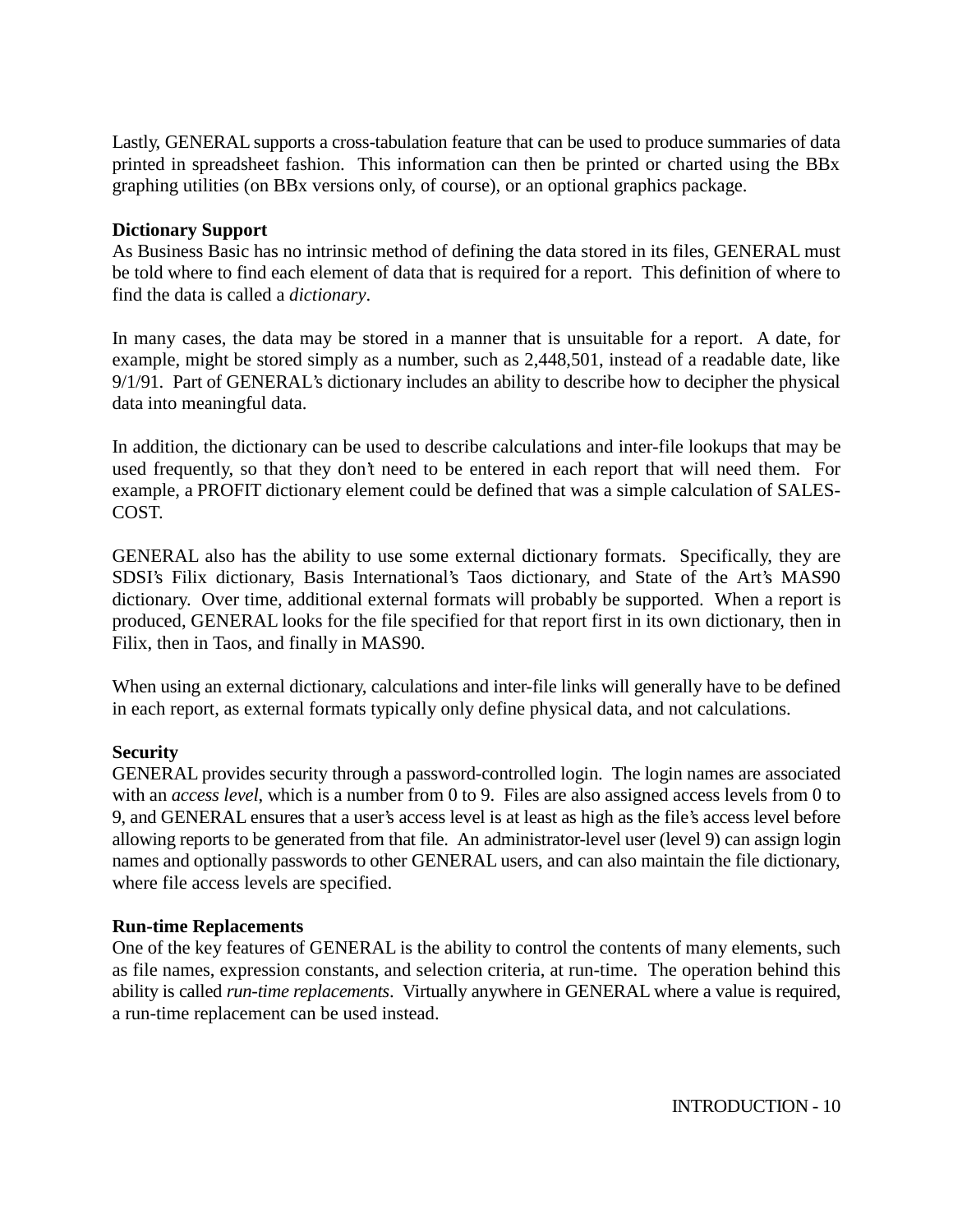Imagine a report that selects just customers whose sales have been over \$100,000 this year. The selection criteria for this report would be YTD.SLS> 100000. If the same report is required at another time, but for customers whose sales have been over \$500,000, this report definition would have to be modified, or another report defined.

With a run-time replacement, the selection criteria could be changed to:

YTD.SLS>Enter minimum year-to-date sales

GENERAL will issue a prompt to the user when the report is run, and use the answer in the selection criteria.

# **Accessing GENERAL**

To execute GENERAL, the application to which GENERAL is linked should provide a menu option that RUNs or CALLs the program "GEN4". GENERAL will then load and run, and in most cases display the login screen.

To login, enter a User Code, and if that user code is password protected, enter the password. User codes and their associated passwords are defined by GENERAL's USER command, which is accessible to administrative-level users. An administrative-level user is simply a user whose User Code provides the highest security level possible (level 9).

If no user codes have been established (this is a new installation, for instance), then the user code GEN may be used. Sites are encouraged, however, to establish regular user codes and to delete the default GEN code.

# **Menu Navigation**

# **Pop-up Menus**

Pop-up menus may appear at times throughout GENERAL. Whenever a list of items and associated descriptions or other information is needed, a pop-up menu is used. Sometimes, these menus have column headings, as in GENERAL's main menu. Note that the two numbers in the lower right corner of the menu, *x/y*, can be read as "page *x* of *y*".

Items are selected from a pop up menu by highlighting the desired choice and pressing <Enter>. There are several methods for highlighting a desired option.

Use the up/down cursor motion keys, or page up/page down to move between multiple pages.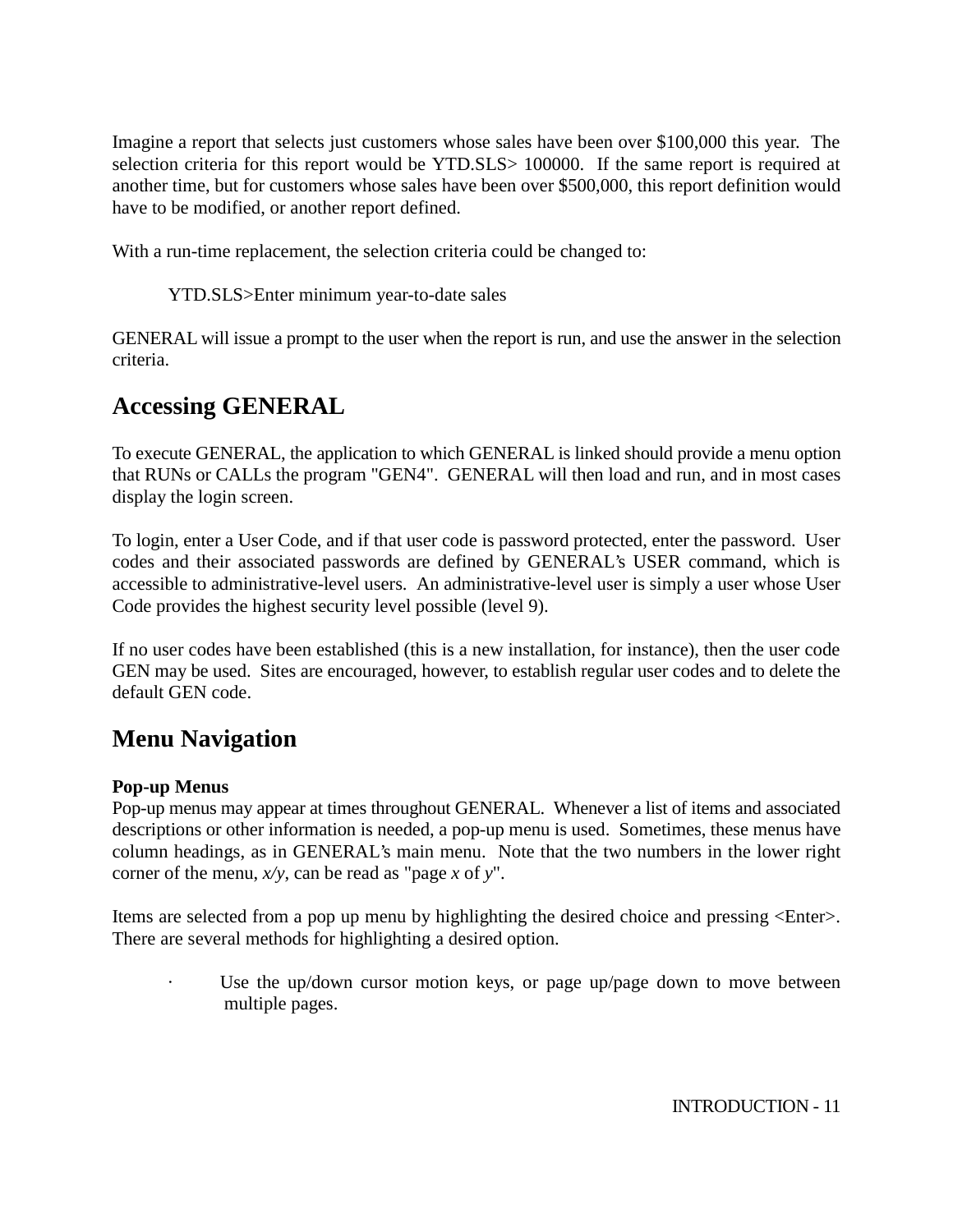- Press the first letter of the item desired. This will highlight the first item starting with the letter. Subsequent presses of that letter will highlight each item starting with that letter, in series.
- Press the number associated with the item desired.

If you press the **F10-exit** key, no selection is taken, and GENERAL will re-issue the original prompt or step back in the menu levels.

# **Ring Menus - Verification Prompts**

Ring menus are lists of single word selections presented on a line at the bottom of the screen. All verification prompts are presented in ring menus. When first presented, the cursor is positioned at the first option, so it acts as the default. There are two methods of selecting an option.

- · Move the cursor to highlight the desired option, and press <Enter>. To move the cursor, use the left- and right-arrow keys. The <Tab> or <Spacebar> keys simulate a right-arrow, and a <Backspace> simulates a left arrow.
- Press the highlight letter (usually the first letter) of the option desired. GENERAL immediately takes the option.

If you press the **F10-exit** key, then no selection is taken. This is useful in file verification prompts, where you want to abort any changes made, so they are not permanently stored.

# **Text Entry and Editing**

| Description of Movement    | <b>Standard Keystroke</b> | Alternate Keystroke    |
|----------------------------|---------------------------|------------------------|
| Move character left        | Left arrow                | $\Delta H$ (control-H) |
| Move character right       | Right arrow               | $\mathcal{L}$          |
| Move up one line           | Up arrow                  | $^{\wedge}K$           |
| Move down one line         | Down arrow                | $\mathbf{v}$           |
| Move to end of line        | End                       | $^{\wedge}Z$           |
| Move to beginning of line  | Home                      | $^{\wedge}$ A          |
| Move to next page          | Page down                 | $\mathsf{A}\mathsf{Y}$ |
| Move to previous page      | Page up                   | $\mathcal{N}$ U        |
| Toggle Insert/Replace mode | Insert                    | $\mathsf{r}$           |

INTRODUCTION - 12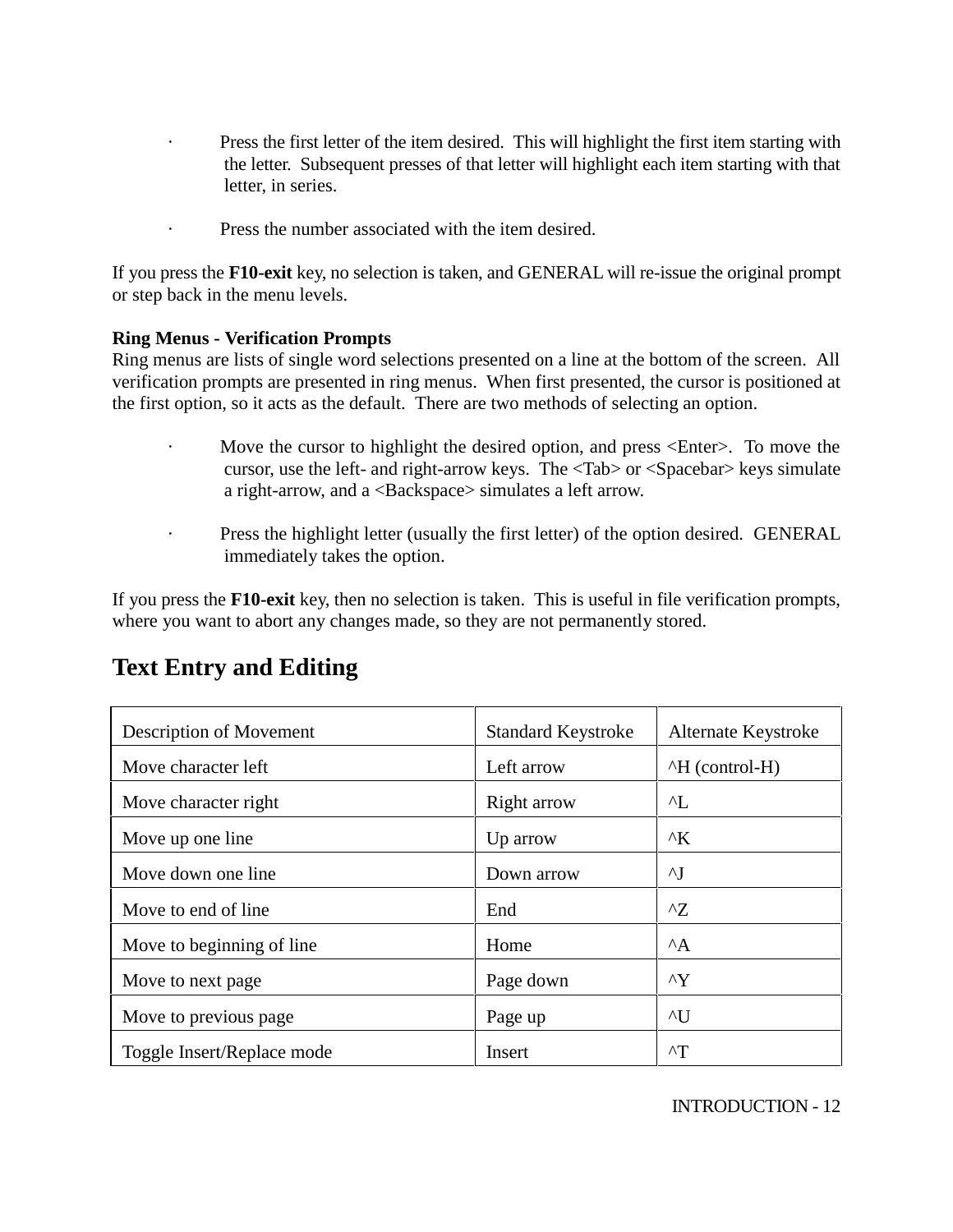| Description of Movement                   | <b>Standard Keystroke</b> | Alternate Keystroke |
|-------------------------------------------|---------------------------|---------------------|
| Delete character                          | Delete                    | $^{\wedge}X$        |
| Clear to end of line                      |                           | $\wedge$ W          |
| Delete line (clears to end of line first) |                           | $\Delta$ D          |
| Insert line                               |                           | $^{\wedge}$ N       |
| <b>Function keys</b>                      | F1.F10                    | Escape, 1 Escape, 0 |
| Calculator/Calendar                       |                           | $^{\wedge}$ C       |

# **Keystroke Editing**

At any entry point in GENERAL, keystroke editing is available for the entry of text. In some cases, such as in LIST command entry, additional keystrokes like the insert-line and delete-line functions are available. As keyboards vary from one terminal type to another, standard PC-style keyboards are not always available, and GENERAL provides alternate keystrokes to perform the functions noted above.

The alternate keystrokes identified above are the defaults supplied with GENERAL. They can be modified if necessary, to suit the requirements of a particular site. One common modification is to re-map the "Delete Character" keystroke to the Delete key. This is not GENERAL's default because on many systems the Delete key is the system interrupt key, and is unusable as an editing keystroke. However, many system administrators change the interrupt key to something else, leaving the Delete key as an option to use as the Delete Character key. See the Appendix for more information about keystroke mapping.

The calculator/calendar option can be used at most entry points. If the cursor is in a numeric field, the calculator may be used to insert a numeric value; in a date field, the calendar can insert a date.

#### **Non-printable Characters**

To enter non-printable characters into a command, such as a  $\langle \text{tab} \rangle$  or  $\langle \text{bell} \rangle$ , use GENERAL's ASCII notation. ASCII notation is a 4-character code, starting with a tilde (~), followed by three digits.

**~009** is ASCII value 9 (a <tab> character).

**~013** is ASCII value 13 (a carriage return).

#### **Quoting**

Literal values in reports must be quoted. By quoting, GENERAL is told to ignore spaces and other special characters, and treat the quoted value as a whole. Quoted text simply is surrounded by quotes: **"This is quoted text"**.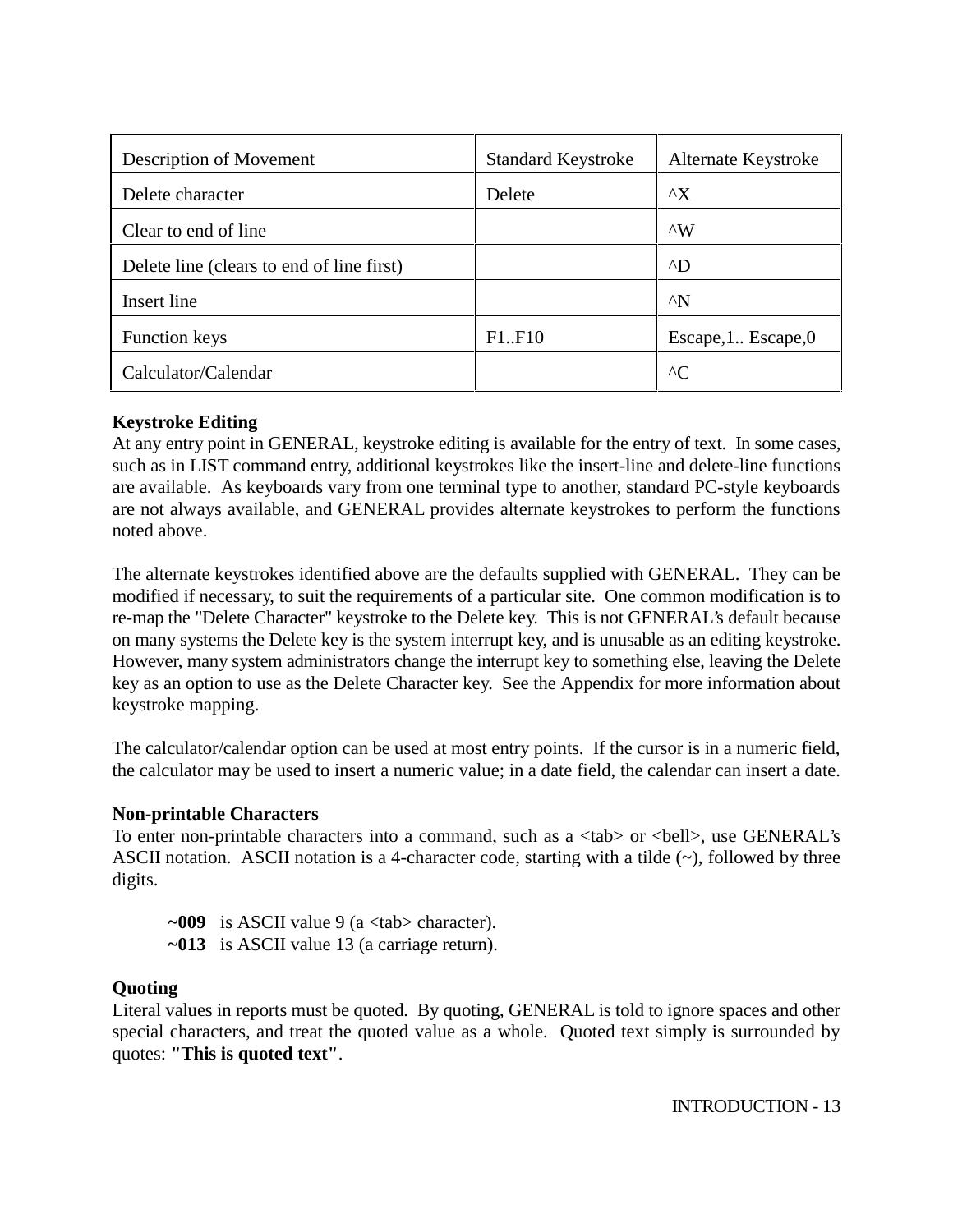If the text to be quoted contains quotes, then use single quotes: **'This text contains "quotes inside"'**.

# **On-line Help**

GENERAL provides on-line help at almost any entry point. This is accessed from the **F1-help** key. This keystroke invokes a display of help for that particular entry. In addition, from the help ring menu, both keyboard help and additional topics can be displayed.

Help displays can occupy more than one screen. In those cases, the Page option (or page-up and down keystrokes) can be used to scroll through the screens.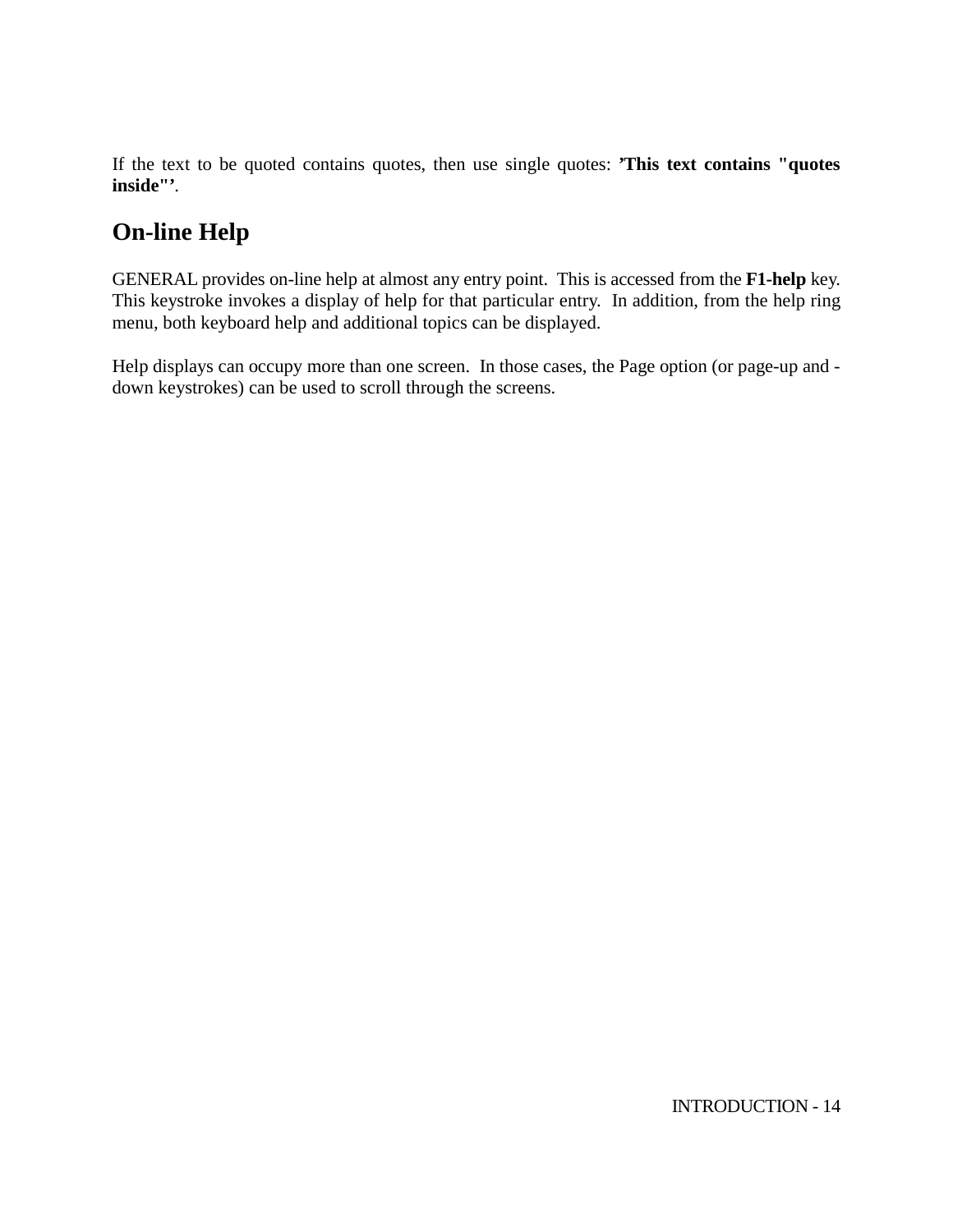# **REPORT GENERATION**

# **PROMPT Mode**

# **What is PROMPT Mode?**

One of the two methods GENERAL offers to create reports is the PROMPT mode. This mode provides a full screen, interactive method of selecting files and fields, choosing sort criteria and break points, and establishing filtering criteria to print just selected records on the report.

PROMPT mode differs significantly from the LIST mode in its user interface, but both modes ultimately can produce the same report. Reports designed in the PROMPT mode are converted by GENERAL into LIST commands.

#### **Using PROMPT Mode**

The best way to explain the PROMPT mode is by example. This chapter will take you visually through a series of steps, using PROMPT mode, to create a report from the demonstration file, DEMO.CUST. The report will sort the file by salesperson, and produce subtotal information whenever the salesperson changes.

# **Interactive Report Definition Header**

# **Initial Definition**

PROMPT mode is a maintenance program. Reports are identified by a name, and there are several options presented to maintain portions of the report definition.

A report definition is divided into the following elements, most of which are accessed by the ring menu at the bottom of the screen:

- **Header** The initial screen is used to maintain elements such as the report title, the file's name, column width, output device, and so on.
- **Field** Data fields are specified in a table, or can be "painted" via a visual mode within this section. Data can represent fields defined in the file's dictionary, calculations, linkages to related files, and text. In the visual mode, text can be typed where desired, and data positions can be defined or moved with cursor motion keys and function keys.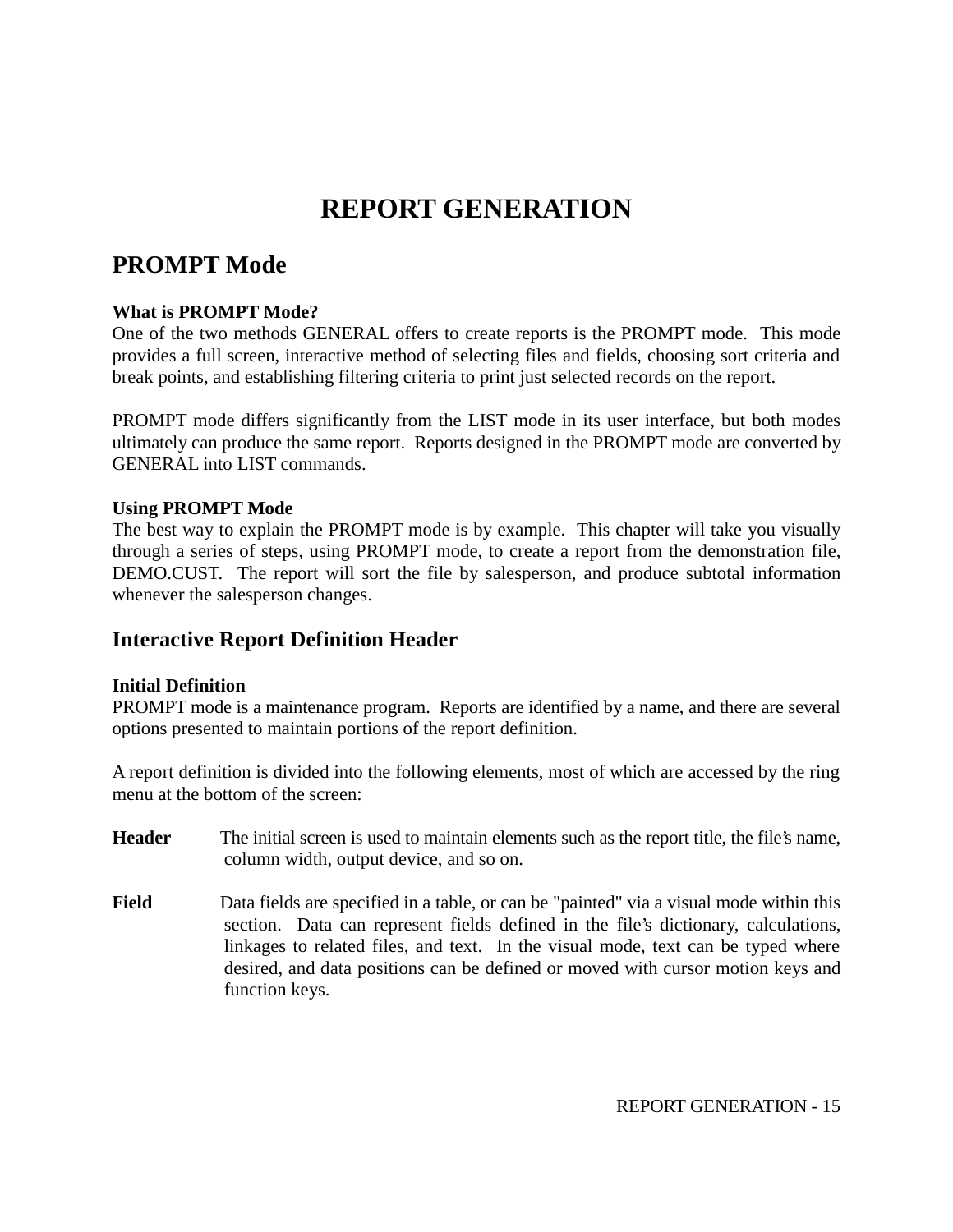| <b>Break</b>             | GENERAL can generate subtotals whenever the value of a field changes while<br>printing the report. The specification of the field to test is called a <i>break point</i> . Up<br>to nine break points can be specified per report, with subtotal calculations nested<br>automatically.                                                         |  |
|--------------------------|------------------------------------------------------------------------------------------------------------------------------------------------------------------------------------------------------------------------------------------------------------------------------------------------------------------------------------------------|--|
| <b>Sort</b>              | Normally, a report will be sorted by the natural order of the report file. The sort<br>option allows the specification of one or more sort criteria, each nesting within the<br>prior one. Each sort criteria, or <i>segment</i> , can be ascending or descending.                                                                             |  |
| Criteria                 | Records can be selectively printed in GENERAL. By imposing selection criteria<br>based on simple relational expressions, such as $YTD.SLS > 0$ , a report can filter the<br>data before printing it. Filtering based on several criteria is also possible, with each<br>expression connected with an AND or an OR.                             |  |
| <b>Hdr/Ftr</b>           | GENERAL automatically creates logical headers and footers for each report. If the<br>automatic headers or footers are not what is desired, then they can be customized.<br>Both report-level and break-level headers and footers are supported. Any headers or<br>footers that are not customized, or are set to null, revert to the defaults. |  |
| <b>Run</b>               | This option compiles and executes the report, after first prompting for an execute<br>option. The execute options available are:                                                                                                                                                                                                               |  |
|                          | The report, as generated, can be executed.                                                                                                                                                                                                                                                                                                     |  |
|                          | The LIST command generated can be edited. Once edited, the options are<br>again presented, so that the edited version may be executed or saved, using<br>the next option.                                                                                                                                                                      |  |
|                          | The LIST command generated/edited can be saved as a RUN command, just<br>like a command saved from the command history stack.                                                                                                                                                                                                                  |  |
| <b>Delete</b>            | This option will delete the report definition, after verification.                                                                                                                                                                                                                                                                             |  |
| <b>Print</b>             | This option will print a hard copy of the report definition.                                                                                                                                                                                                                                                                                   |  |
| <b>Definition Header</b> |                                                                                                                                                                                                                                                                                                                                                |  |

Each definition header element is described below.

# **Name**

A report name can be from 1 to 20 letters, digits, and underscores. It cannot contain spaces. If the name entered isn't found, GENERAL will ask you if it is a new report definition, and offer an option to copy the definition of an existing report.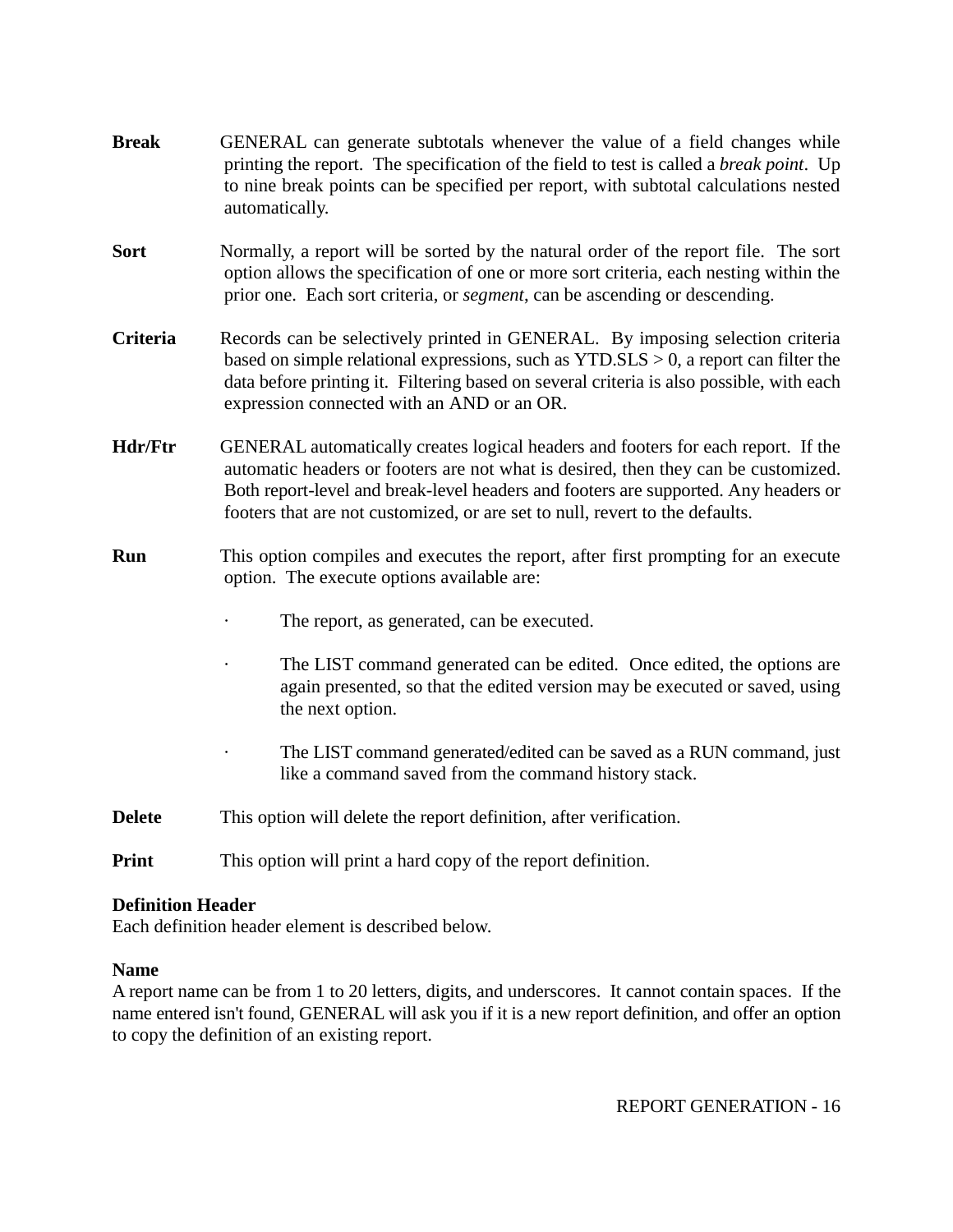If you don't know the name, **F2-list** will present a list of previously defined reports and their descriptions.

Press **F10-exit** to return to the main menu.

#### **Title/Description**

Enter a description for this report. GENERAL uses this as a title, if the report-level header is not customized.

#### **File**

Enter a file for this report to print from. The file must have been defined in GENERAL's dictionary, or in a supported external dictionary.

If you aren't sure of the name, enter a wildcard, such as AR\*, or press the **F2-list files** key.

The file entered here is called the *primary file* for the report. If the dictionary specifies linkages from this file to other files, then data presented on the report can include data from those related files.

# **Report/Export**

Enter the format of this definition.

- **1** if this is a report, with columnar formatting
- **2** for a delimited ASCII export
- **3** for a fixed position ASCII export
- **4** for a Data Interchange Format (DIF) export
- **5** for a WordPerfect merge format export.

#### **Width**

For a report (as opposed to an export), enter the number of columns for the report. This value defaults to 132.

If you are creating labels, with multiple labels across the page, then this should specify the width for each label.

# **Height**

If the report data fields are to be stacked, as in a mailing label, you can specify a fixed number of lines that GENERAL should *always* print, regardless of how many lines are actually filled with values. If this setting is left blank, or is set to 0, then GENERAL will base lines printed on the data itself at run time.

#### **Across**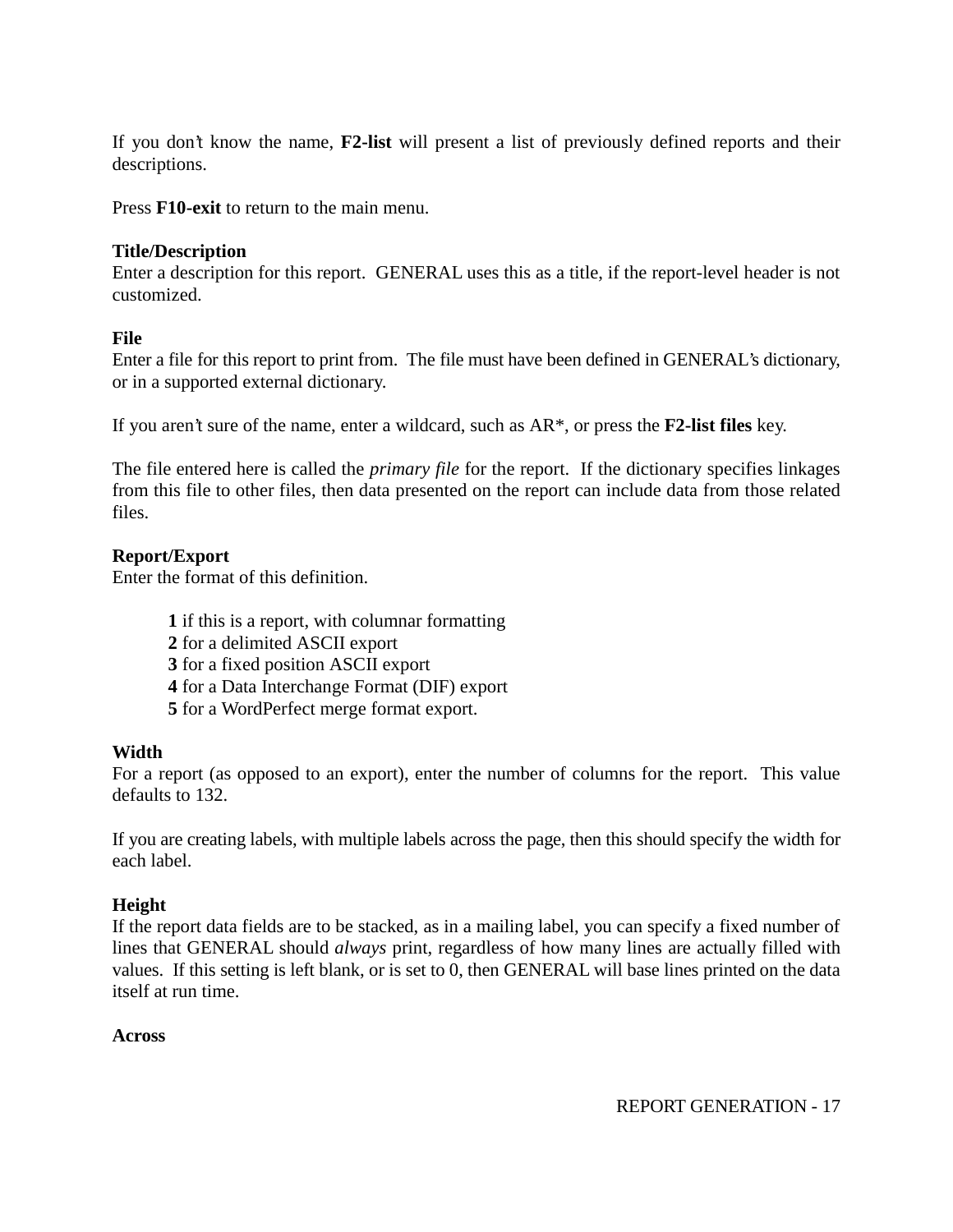To print more than one record across a page on a line, specify the number of records to spread across the page here. This is useful for labels, when the number of labels per line is more than one. Take care to properly set the Width value for each element going across the page. GENERAL will figure out how many total columns are required by multiplying the Across value and the Width value.

# **Output**

Enter the standard output device for this report. If not specified, then the report will print to the VDT.

To prompt for a printer, a VDT, or a file name at run-time, enter the word **PRINTER**. For an export, if only a file name should be prompted for, enter the word **FILE**. To print to a work file first, display the report, then optionally print the report, just enter the word **PREVIEW**.

#### **Alternate Sort**

If the file specified has Sorts defined in its dictionary, then any of those sorts can be specified to alter the natural order of processing for the report. When a sort is specified, the Start With and End With range specifications apply to the Sort order rather than the file's default sort order.

If you don't know the name of a sort, then press the **F2-list alternate sort** key to choose from a list.

#### **Start with**

To process just a range of records, rather than the whole file, enter a starting point here. This starting point relates to either the natural order for the file, or to the Alternate Sort, if specified, above. The report will begin processing records at the first record after (or matching) this entry.

#### **End with**

Enter the ending point of the range.

If either the Start with or End with element is left blank, then the report will process from beginning or through the end of the file, respectively.

#### **Line Break**

To generate a blank line every *n* lines, enter the number, from 2 to 99.

#### **Stop**

To stop the report after a certain number of lines have printed, enter that number here.

**Double Space Vertical Totals Print Blanks Paginate Recap Page Print Detail**

REPORT GENERATION - 18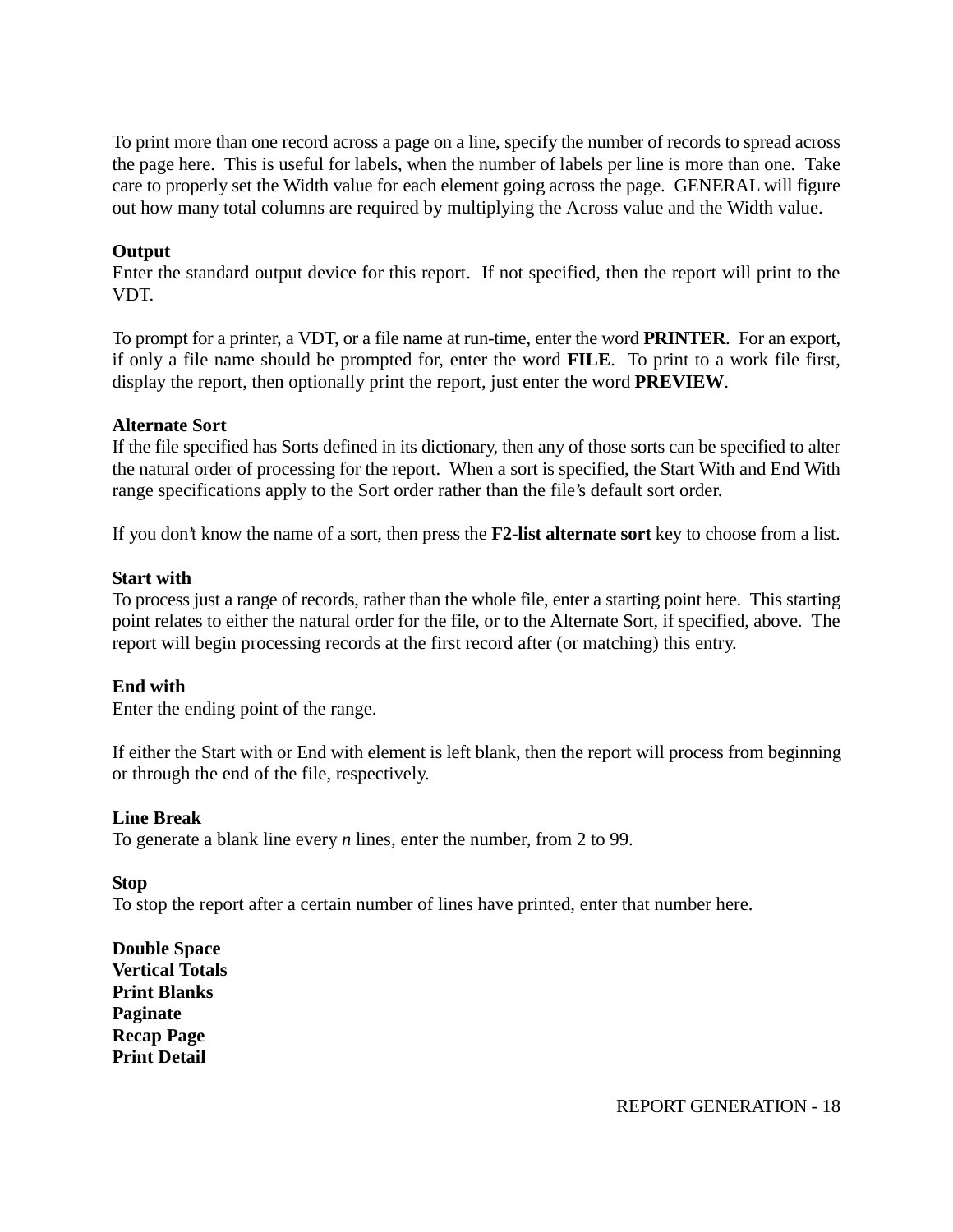# **Col Heading**

Enter **1-No** or **2-Yes** to each of these toggles. They each do the following:

**Double Space** will add a blank line after each record printed.

**Vertical Totals** will force any footer to format total presentations in a vertical, table oriented structure.

**Print Blanks** will print all lines specified, even if they contain no data. For example, if a name and several lines of address are stacked, setting Print Blanks to No will suppress printing of empty address lines.

**Paginate** controls whether or not page headers are printed. If set to No, then data is printed in a stream. Normally, this would be set to Yes.

**Recap Page**, if set to No, will suppress the printing of the recap page. The recap page is a summary of the report, printed after the report is complete.

**Print Detail** indicates that each record should be printed on the report. If set to No, then only subtotals and report totals are printed.

**Col Heading** indicates that default page headings should include column headings. If set to No, then only the title is printed. If the report heading is customized, this option has no effect.

# **Label Printing**

To establish parameters for labels in Prompt mode, determine the number of columns and rows each label uses in the mode your printer will print. A typical 3.5" by 1" label will allow 35 columns and 6 lines per label when the printer is printing a 10 CPI. When there is more than one label per line calculate the columns from left label edge to the next left label edge, as opposed to just the exact dimensions of a single label.

The **Width** element should be set to the number of columns from label to label, and the **Height** element should be set to the number of lines from label to label. Finally, the **Across** value can be set to the number of labels per line.

To keep GENERAL from producing a page heading and form feeds between "pages", set **Paginate** to No.

To cause GENERAL to shrink up any blank lines on the label, set **Print Blanks** to No. As long as the Height element has a value, the labels will print with the proper number of lines.

# **Field Specification**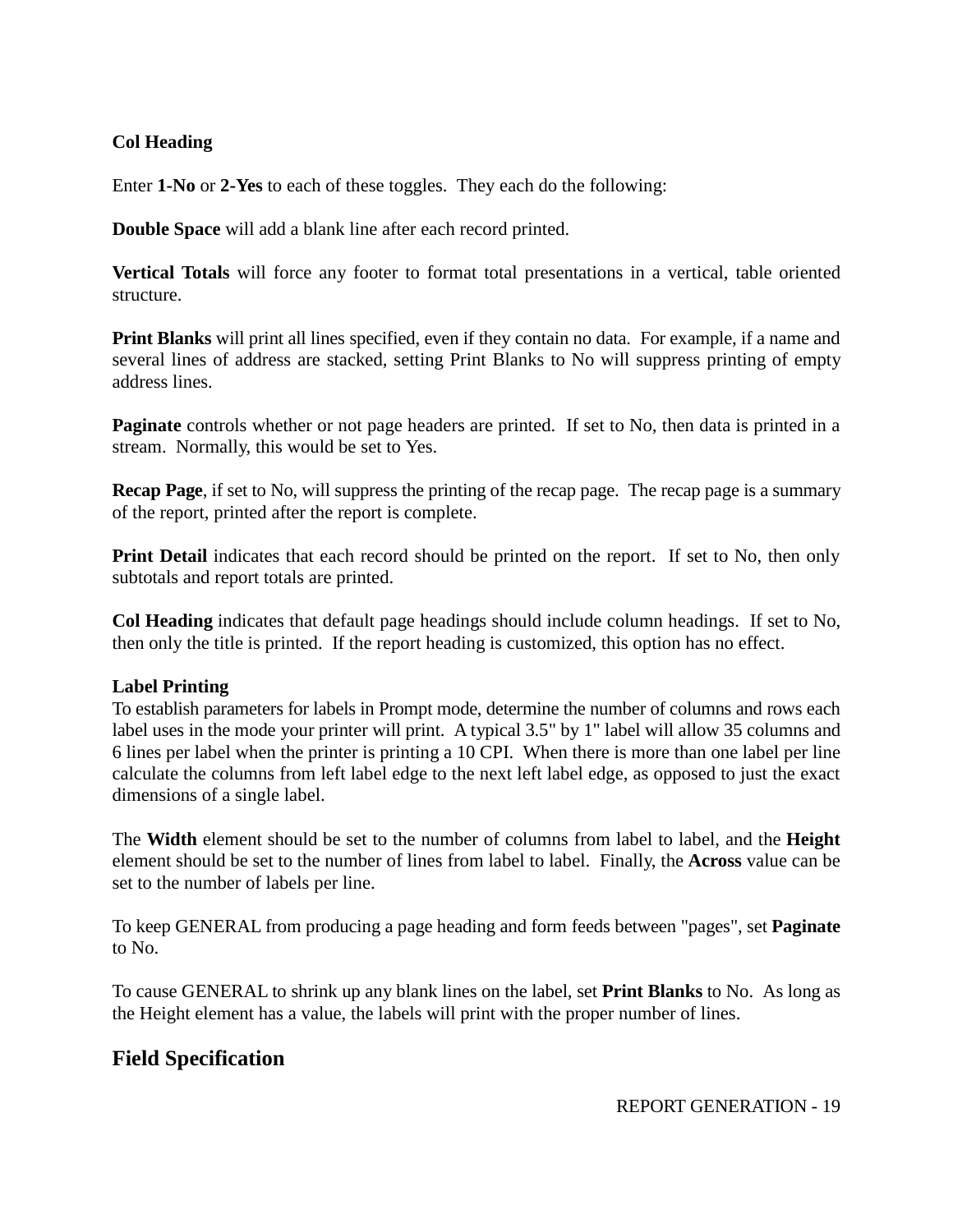The data for a report is specified through the Data Specification table. Field names, calculations, linkages (fields from related files), and text, can all be specified in any row of the table.

Moving across the table, GENERAL prompts for optional information, based on the type of data specified in any given row. Pressing the **F9-exit** or **F10-exit** key will invoke the verification prompt.

From the verification prompt for the table, Visual mode can be accessed, which formats an image of the report lines and allows editing of that image to add text or new fields, or to modify existing ones. Changes made in visual mode are reflected in the data specification table, and vice versa.

#### **Field/@CALC**

Enter a field name to place on the report, or choose one of the function key options.

**F2-list fields** will present a selection list of fields defined in the dictionary for the report file.

**F3-insert** will insert a blank row into the table.

**F4-delete** will delete the current row. If there is a field specified in the row, GENERAL will verify the deletion.

**F5-link** will issue prompts to generate a link field definition. A link field definition instructs GENERAL to get data from a related file for this report. More information on link field definitions is presented later.

**F6-calc** will issue prompts to generate a calculation field definition. More information on calculation fields is presented later.

**F7-text** will issue prompts to place literal text on the report. Note that the Visual option also allows placement of text on the report.

Pressing the **F9-done** or **F10-done** key will exit table maintenance and present the verification prompt.

#### **Column Specifications**

**Type** is not maintained. It indicates the date type (Text, Number, or Date) and the columns for the data on that row.

**Col** and **Row** specify the position for the data. GENERAL maintains this information for you, or it can be overridden.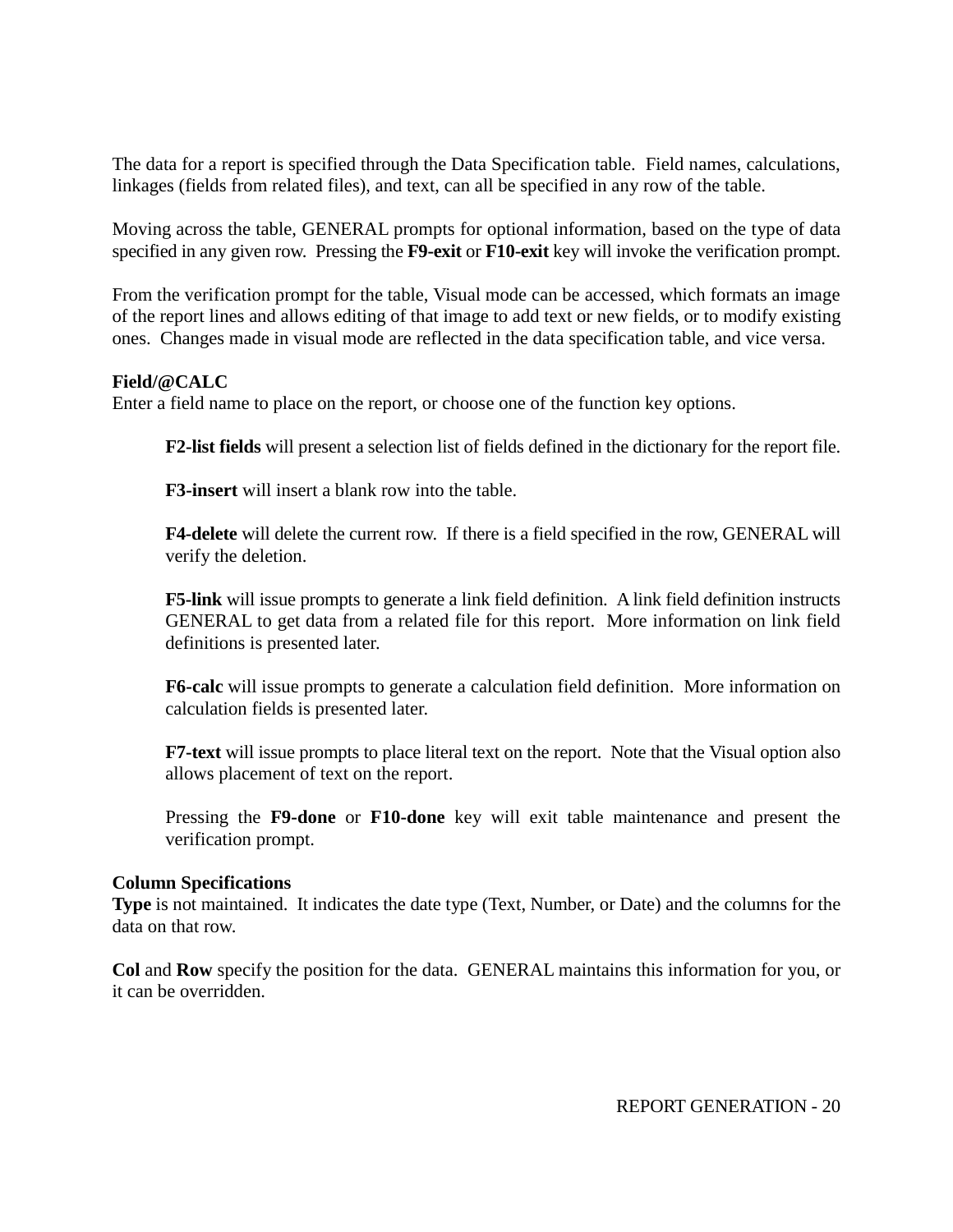As long as GENERAL keeps track of column and row positions, they will "float" as new data is inserted. Once the column or row position is manually changed, it becomes "fixed", and GENERAL will not attempt to change the position.

If the position has been fixed, it is possible to force it back to a floating position calculation by pressing the **F2-float position** key, or by entering 0 as the column position.

**Note:** once Visual mode is used to maintain the format of the report, all data positions become fixed, unless Visual mode is exited with the **F10-exit** key or no data is changed while in Visual mode.

If a position conflict is detected, GENERAL will place an asterisk (\*) between the column and row position fields of the rows that would overlay other data.

**Tot**, for numeric fields only, may be set to yes to generate automatic calculations for subtotals and report totals for the data.

**Avg.**, for numeric fields only, may be set to yes to generate average calculations.

**Max**, for numeric or date fields, may be set to yes to print the column maximum at subtotal and report total levels.

**Min**, for numeric or date fields, may be set to yes to print the column minimum.

**Pct**, for numeric fields only, may be set to yes to print a calculated percent of total for each line, including subtotal lines.

**Cnt**, for any field type, may be set to yes to print the number of records printed at subtotal and report total points.

**Case**, for text fields only, may be used to override the default case for the field:

- **1** No case conversion
- **2** Force to upper case
- **3** Force to lower case
- **4** Force to proper case (This option will slow report printing.)

**Date**, for date fields only, may be used to override the default format and precision of date fields:

- **1** Jan/1992
- **2** 01/1992
- **3** 01/92
- **4** Jan/92
- **5** 1992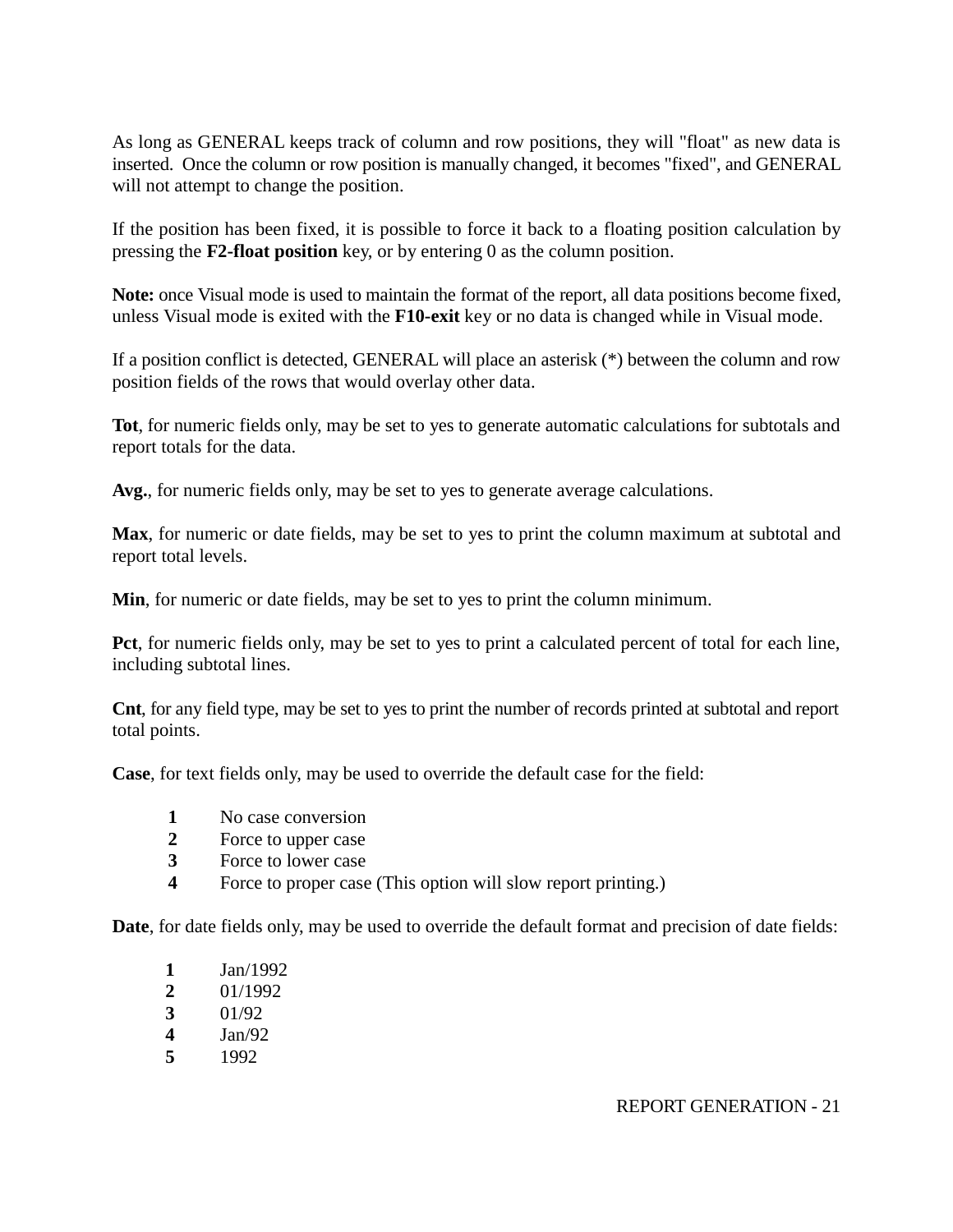**6** 1992/01

**7** 92/01

**NDP**, for text or date fields, if set to Yes will suppress the printing of duplicate sequential values in the column.

# **Link Field Definitions**

# **Link Fields**

Pressing the F5-link key for a field name accesses the link field definitions. GENERAL will then:

- · Prompt for a 1 to 15 character link definition name
- · Present a window of related files to choose from
- · Present a window of fields from the target file.

Once each of these elements has been selected, GENERAL creates a link definition field in the table, and continues prompting for other table elements.

To modify the definition of an existing Link, press the **F5-link** key while the cursor is on the link field name.

Note that you can also enter Link Field Definition mode by entering a unique @LINK*name* in a new row. GENERAL detects the @LINK and begins the prompts for the definitions.

To abort the definition at any time while in the prompts, press the **F10-exit** key.

# **Calculation Field Definitions**

# **Calculation Fields**

Calculations are defined with the **F6-calc** key. GENERAL will prompt for:

- · A calculation name (1-15 characters)
- · Type codes
- · A column heading
- · An expression

The name uniquely identifies this calculation, and in later calculation definitions (defined after this one), the calculation can be referred to by its name.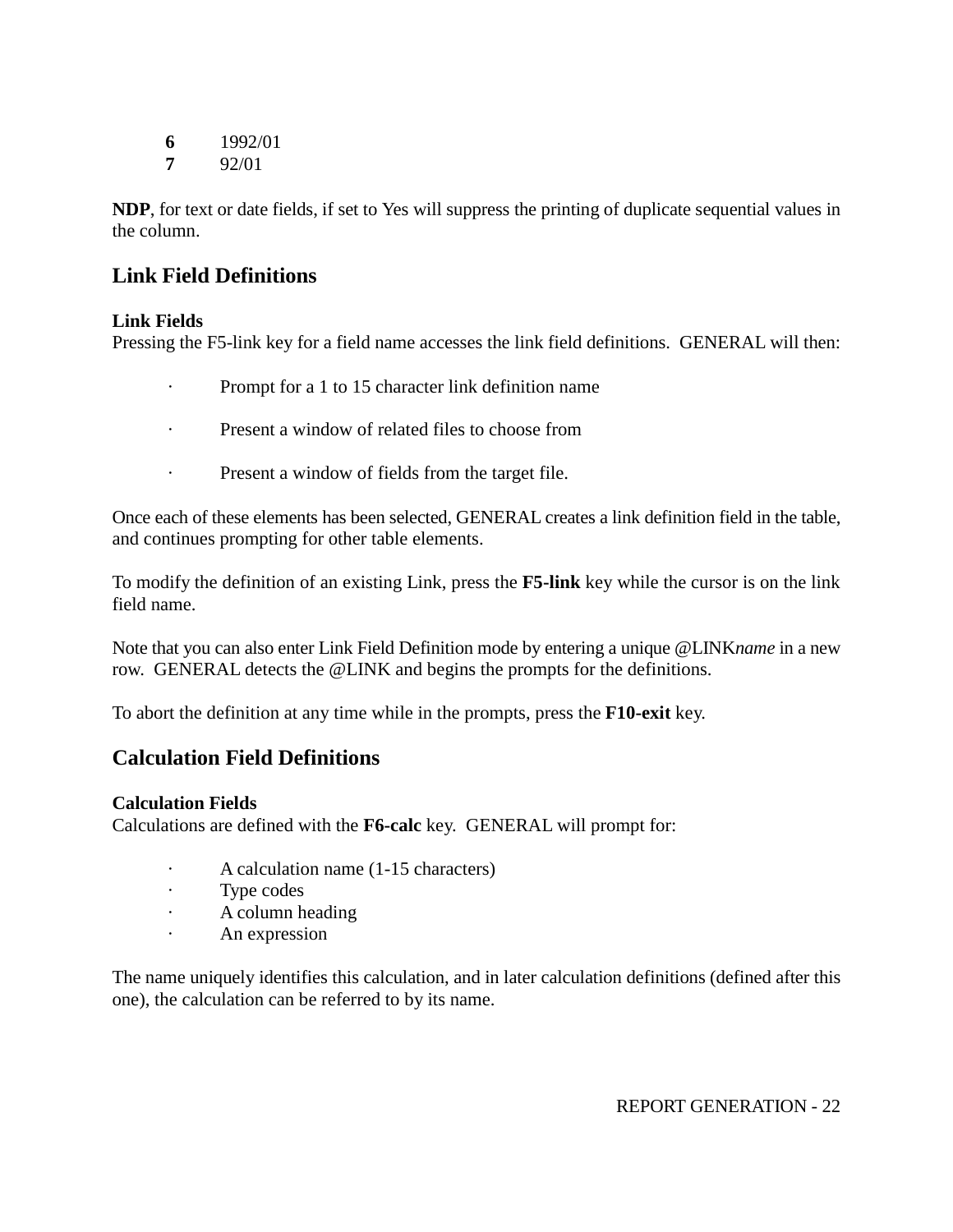The type codes, column heading, and expression instruct GENERAL how to derive and format the calculation. These elements are described in detail in the Dictionary chapter, in the Fields section, and also in the Keyword Reference, under @CALC.

Briefly, type codes always contain a data type and length:

**T,L30** defines a 30 character text field. **N,L12** defines a 12 character numeric field. **D,L10** defines a 10 character date field.

Additional codes can be used to define justification, line depth, numeric precision and formatting, and time precision.

# **Visual Mode**

# **Editing the Report**

PROMPT's visual mode provides an on-screen view of how the report columns will look when the report is generated. Visual mode is a simple text editor, with the fields from the Field Specification table placed at the row and column positions indicated. Fields are indicated by a two-character code, with the balance of the field length filled with tilde  $(\sim)$  characters.

Within this mode, fields can be moved or modified, new fields can be defined, and text can be added, all through use of the function keys, cursor motion keys, and typing.

Once editing is complete, GENERAL scans the text and updates the Field Specification table.

**Take care, when editing the visual image, that the field identifier codes don't get changed. Also, ensure that there is always a space in front of the code.** It is possible, for example, to type a new version of a code and tilde sequence, then erase the old one, but if you make a mistake, or exit the image prematurely, you may lose the field specification. The preferred method is to use the **F3 move** function key.

Note that changing the length of a field by erasing tildes doesn't modify the field definition length. GENERAL will reinstate the defined length once visual mode is exited.

# **Editing data fields**

Press the **F2-data** key at any point. If the cursor is on an existing field, then that field definition is placed in a definition window. The definition window provides maintenance to each table column (Tot, Avg., NDP, etc.) for the field specified only.

If the cursor is on blank space, the field definition window is opened, and you can enter or search for the field you wish to place at the cursor point.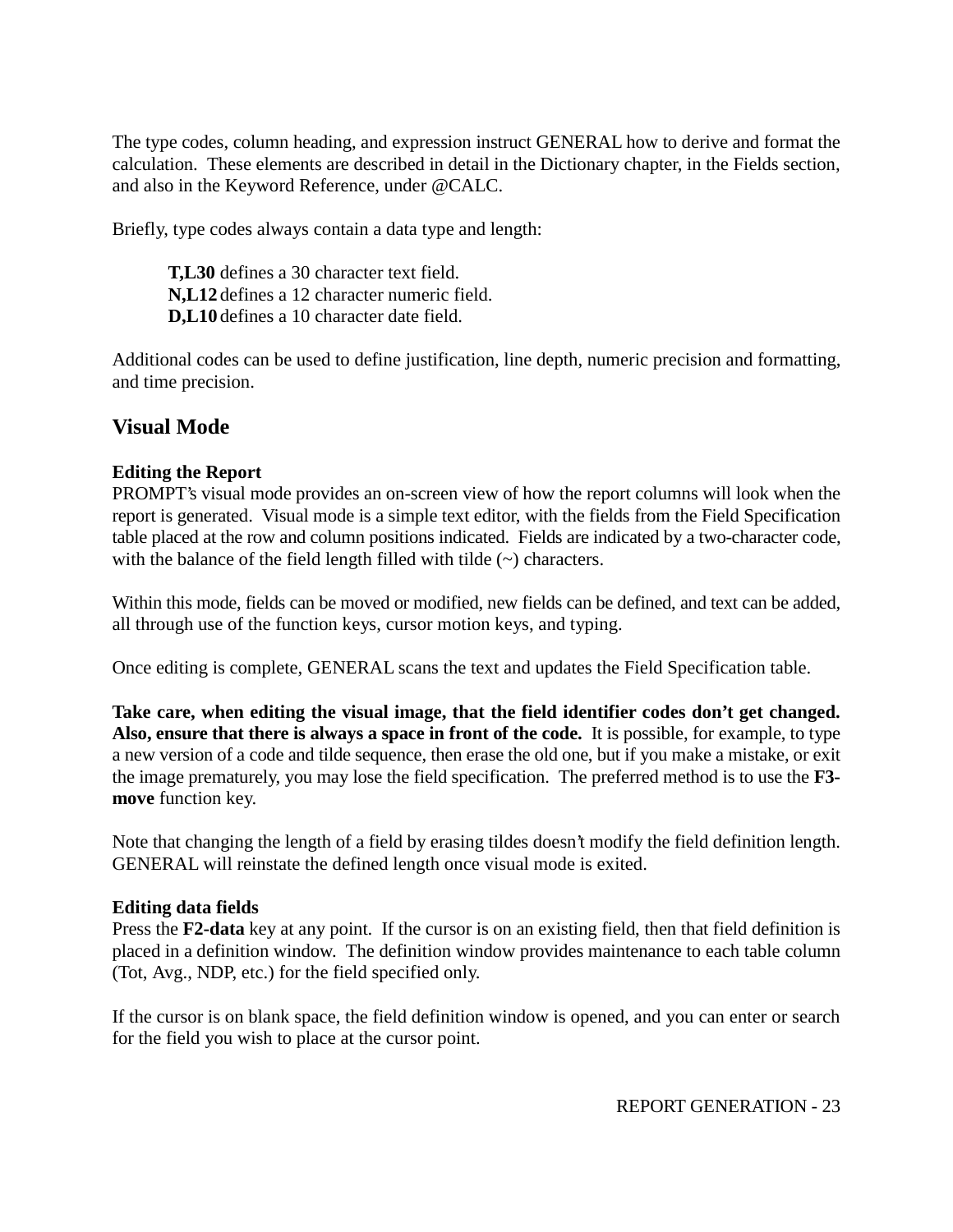GENERAL will verify that the length of the field chosen will fit where the cursor places it, so be sure you allow space after the cursor for the field you intend to place there.

#### **Moving fields or text**

To move any word in the text, including fields, place the cursor on the word and press the **F3-move** key. GENERAL will block out the field and present a "move to" edit screen. Move the cursor to the point where you want the left edge of the word to be placed, and press the **F3-move** key again. If the word will fit in the space chosen, it is moved there. If it is a field definition, the column and row positions are updated immediately.

To abort the move, and restore the word to its original position, press the **F10-exit** key before completing the move.

#### **Saving or Aborting**

When visual editing is complete, press the **F9-exit** or **F10-exit** key. GENERAL will issue verification prompt.

- Yes saves the image and updates the field definition table for any changes made.
- **No** re-invokes text editing.

Press the **F10-exit** key to abort any changes made while editing the image. The original field definition table will be restored.

# **Break Specification**

# **Break Points**

Break points tell GENERAL how to group data on a report for subtotal calculations. Normally, a break point will be associated with the sorting order for a report, but GENERAL doesn't force a relationship. It is therefore the report designer's responsibility to ensure that break point definitions are logical with regard to the order in which records are printed on the report.

A break point can be based on any field or calculation, and the data specified can be further modified when GENERAL calculates its value for testing whether or not to generate a break. For example, a date can be modified so that a break will only be generated when the year changes.

Break points can cause either a line break or a page break. A line break simply prints a break level footer, then skips a line, then continues, either with the next group's header, or the records associated with the next group. A page break prints the footer, but then skips to the next page before continuing.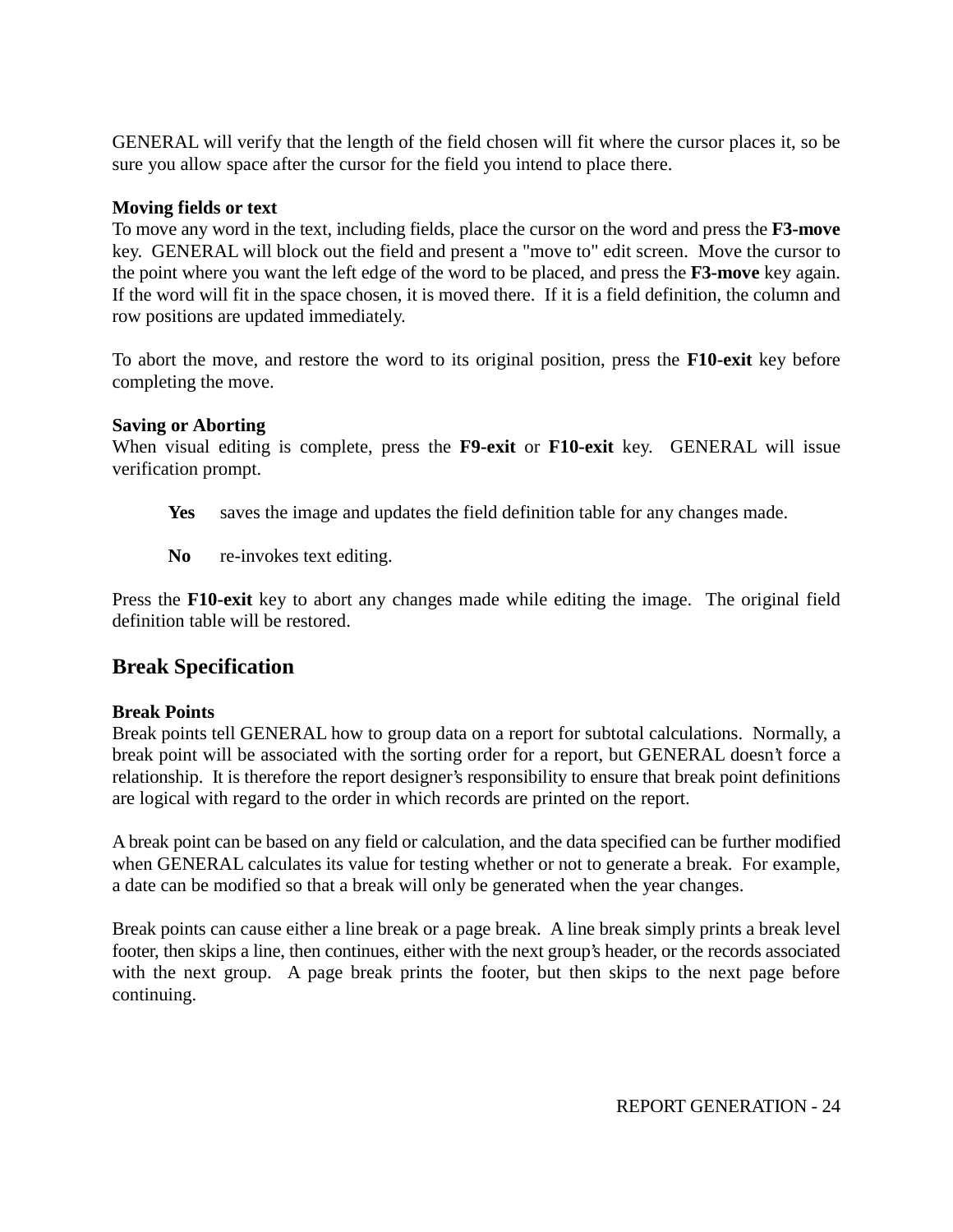GENERAL supports up to nine break levels. The break point definition table provides nine rows. The order in which breaks are defined determines how GENERAL calculates any associated subtotals. The calculations are nested, so that a break in level 2 will trigger breaks in levels 3 through 9, with subtotals printed and initialized.

#### **Break Control**

If the break to be generated isn't to be based on the full value of the field specified, then specify a "control" value. Control values convert the data value for purposes of reducing the detail level of the break.

For a **text field**, you can modify the number of characters on which to base the break. If the number of characters were set to 1, then a break point would be generated for each letter of the alphabet and each digit.

For a **numeric field**, you can to group values together in even amounts. For example, entering 5000 would group all values 0-4999 as "0", 5000-9999 as "5000", 10000-14999 as "10000", and so on.

For a **date field**, GENERAL will normally break when the date changes, however, you can adjust the break to a month or year precision, and specify a format for the break value:

| <b>MMMYYYY</b> Jan/1992 |         |
|-------------------------|---------|
| <b>MMYYYY</b>           | 01/1992 |
| <b>MMYY</b>             | 01/92   |
| <b>MMMYY</b>            | Jan/92  |
| <b>YYYY</b>             | 1992    |
| <b>YYYYMM</b>           | 1992/01 |
| <b>YYMM</b>             | 92/01   |

# **Sort Specification**

#### **Sorting**

Reports in GENERAL may be sorted on any number of fields, so long as the number of characters used by all sort fields, plus GENERAL's 2-character overhead, doesn't exceed the underlying language's key size limit. When calculating field lengths, note that numeric and date fields always use 10 characters in a sort. If the fields specified do exceed the key size limit, GENERAL will truncate automatically to that limit.

The PROMPT mode sort table can handle up to 9 sort field levels, which should accommodate any report. If more sort levels are required, then the report must be generated through List Mode entry. The sort levels specified sort the report in hierarchical fashion. The second level sorts within the first, the third within the second, and so on. Each level can be sorted in either ascending or descending sequence, specified in the Order column.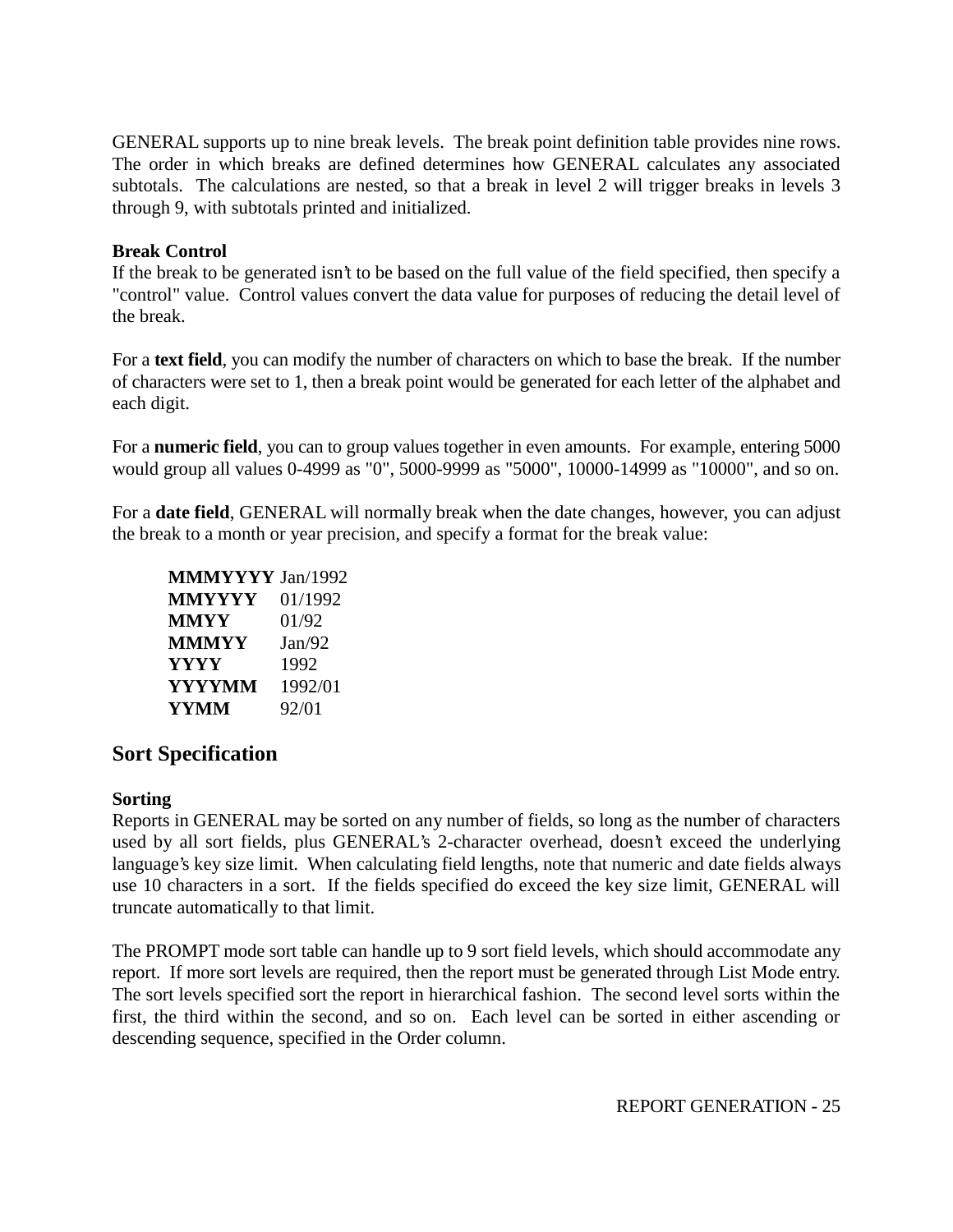# **Criteria Specification**

#### **Selection Criteria**

In GENERAL, the method used to impose filtering criteria on the data to be placed on a report is the *select phrase*. A select phrase is made up of one or more *relational expressions* that compare two fields, or a field and a constant, to determine if the criteria of the expression is true or false. If multiple expressions are required, they may be connected by the keywords AND or OR. The AND connector indicates that the two expressions so connected must each be true, while an OR indicates that either may be true.

For still more control, GENERAL supports the use of parentheses. Normally, AND takes precedence over OR, so that: *expr-1* **OR** *expr-2* **AND** *expr-3* evaluates as *expr-2 AND expr-3* first, then if both expressions are true, or *expr-1* is true, the selection passes. What if the desired evaluation is actually to test *expr-1* and *expr-2* first, then if either passes, and *expr-3* passes, the selection passes? To do this, parenthetical control is necessary:**(expr***-1* **OR** *expr-2***) AND** *expr-3*.

In PROMPT mode, GENERAL supports both AND and OR connectors, and one level of parenthetical control through the "Group AND" and "Group OR" functions. In especially complex selection phrases, sometimes a greater level of parenthetical control is required. In such cases, List Mode entry of the report will be required.

#### **Expression elements**

The criteria specification table provides a row for each relational expression, and the connector to the next relational expression, if required.

The **Field/@CALC** column can be any field from the file being LISTed, or any calculation or link name defined in the Data section of the report definition.

If you aren't sure of the names, use the **F2-list field's** key. Other function key actions available in the Field/@CALC column are:

| <b>F3-insert</b>    | inserts a blank row.                                                            |
|---------------------|---------------------------------------------------------------------------------|
| <b>F4-delete</b>    | deletes the current row.                                                        |
| <b>F5-group AND</b> | denotes a new parenthetical level, connected to the prior level with an<br>AND. |
| F6-group OR         | denotes a new parenthetical level connected with an OR.                         |
| F9/F10-done         | exits selection criteria maintenance.                                           |

The **Oper** column (operators) provides for specification of how the relational expression elements are to be compared. The operator is a Boolean math symbol from this list:

**=** Equal to

**>** Greater than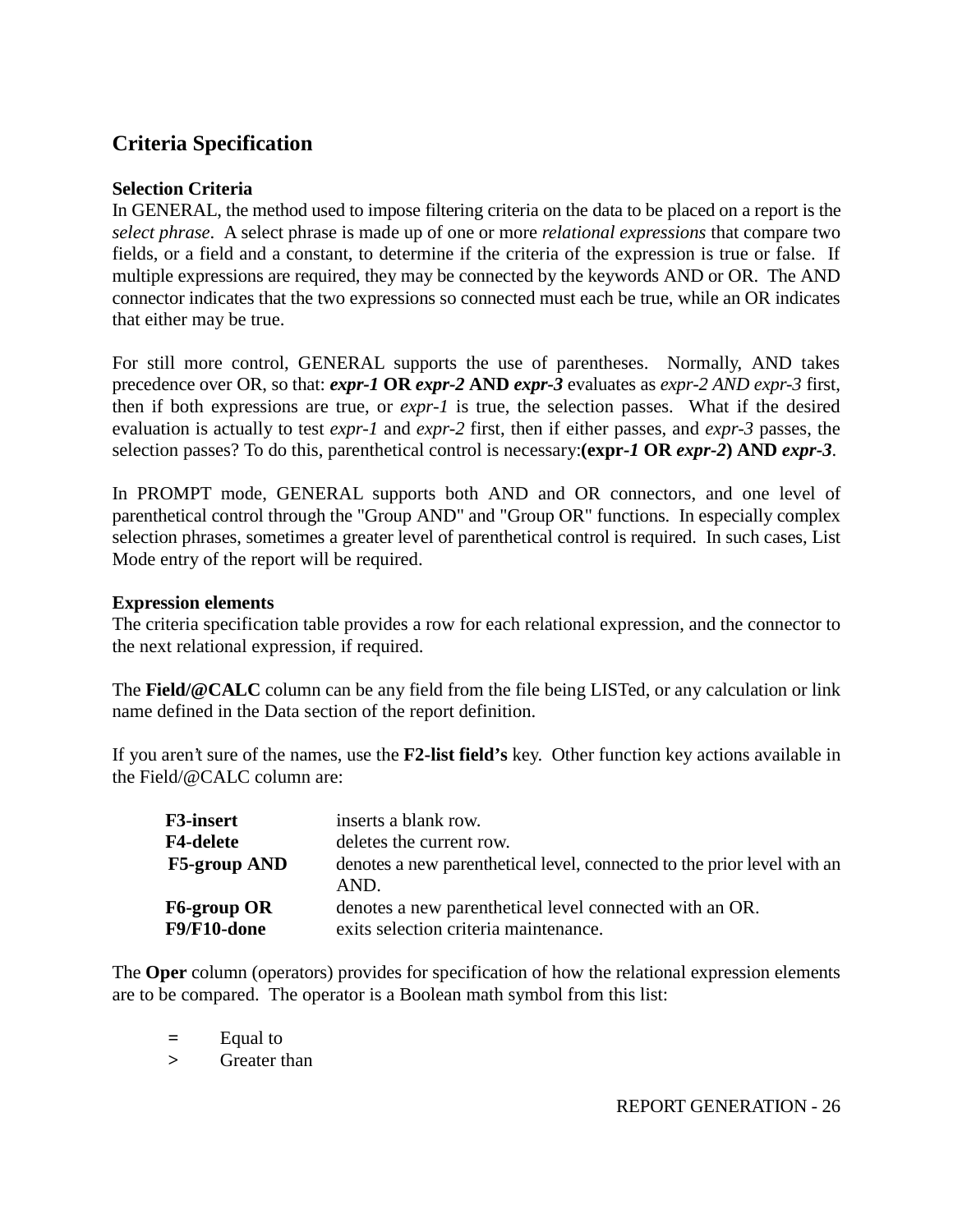- **>=** Greater than or equal to
- **<** Less than
- **<=** Less than or equal to
- **<>** Not equal to.

If the Field/@CALC column specifies a text value, as opposed to a numeric or a date, then the following operators are also available:

- **==** Contains
- **+=** Contains at position 1 ("starts with")
- **-=** Does not contain
- **~=** Approximately equal to (may vary by implementation; on BBx this implements regular expression matching).

The **Expressions** column allows entry of a comparison expression. This can be a simple field, calculation, or link name, a constant, or a mathematical expression involving field names, constants, and simple math symbols  $(+ - * /).$ 

The expression must evaluate to the same data type as the Field/@CALC data. For example, numeric fields must be compared with a numeric expression, text fields with a text expression. Examples, in each case, might look like this:

| Numeric: | 0<br><b>1000</b><br>$YTD.SLS + 9500$                                                                                                 |
|----------|--------------------------------------------------------------------------------------------------------------------------------------|
| Text:    | ,,,,<br>"92701"<br><b>STATE+ZIP</b>                                                                                                  |
| Date:    | <b>CND "123192"</b> (uses CONVERT-DATE keyword)<br>"12/31/92" implicit date conversion in select phrase<br>$\textbf{DATE}$ .DUE + 30 |

The first three columns make up an entire relational expression, and the last column can be filled in if required, to connect two relational expressions.

If the field or @CALC value is a text field, and the expression entered doesn't appear to be a field name or an expression, it will be quoted automatically.

# **Headers/Footers**

# **Custom Headers and Footers**

REPORT GENERATION - 27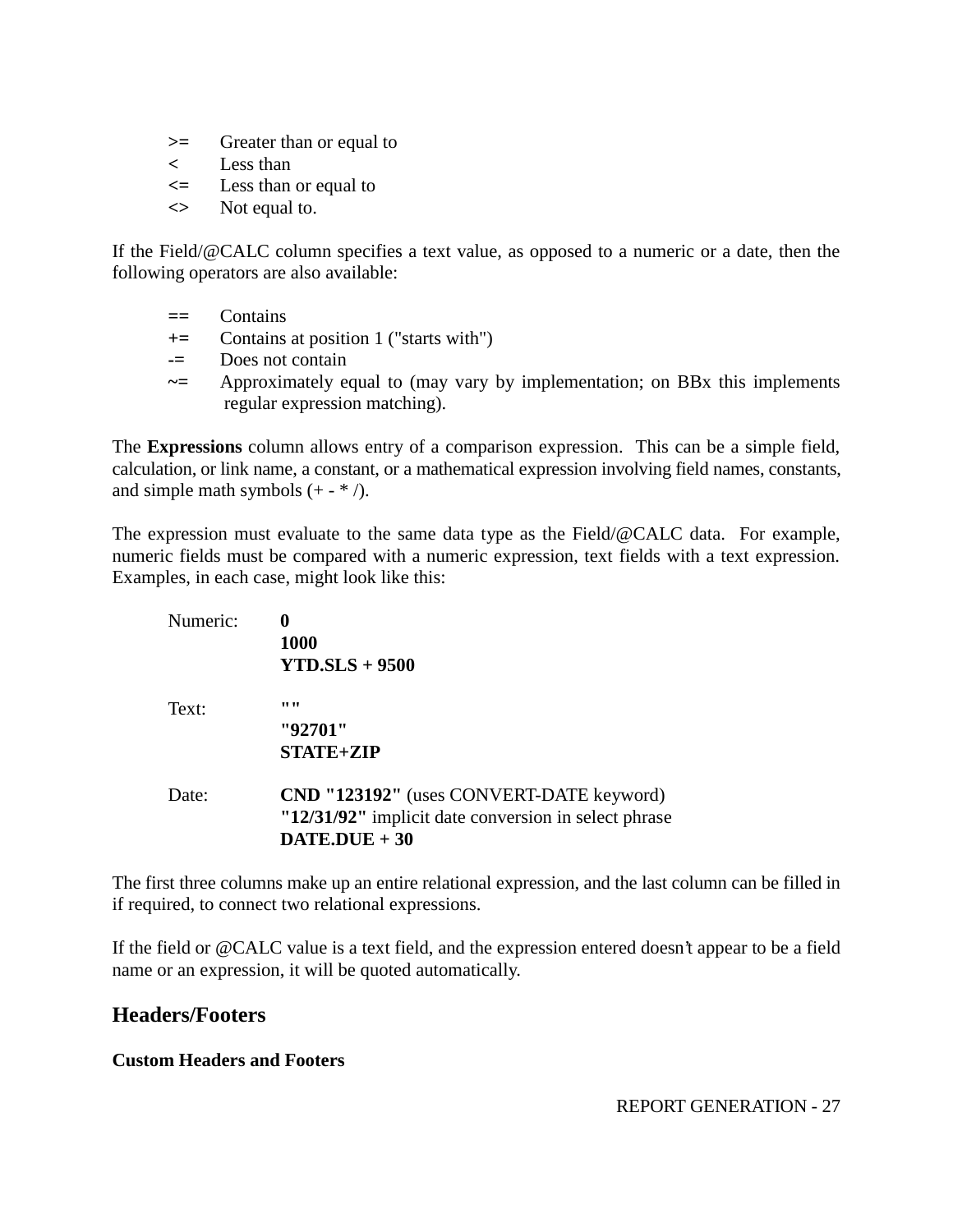GENERAL supports the definition of custom headers and footers; in the LIST mode through the HEADERn and FOOTERn keywords; in PROMPT mode through the Hdr/Ftr section.

Hdr/Ftr first issues a selection window for the header or footer to customize. All reports have a Report Page Header and Footer. The page header is printed on every page, while the footer is only printed once, at the end of the report.

Break levels also have headers and footers. By default, GENERAL will produce break point footers, but not a break point header. Therefore, to produce such a header, customization is required.

#### **Text Editing**

Headers and footers are maintained in a text editor. Data and text can be placed anywhere in the edit region. The following function keys are active in the text editor:

| F2-data                 | Add or maintain a data element in the header or footer. Data elements<br>can include simple field or break value references, or can be<br>calculation expressions.                                                                                                                                                                                                                                                                                                             |
|-------------------------|--------------------------------------------------------------------------------------------------------------------------------------------------------------------------------------------------------------------------------------------------------------------------------------------------------------------------------------------------------------------------------------------------------------------------------------------------------------------------------|
| <b>F3-move</b>          | Move a word to another position in the text. If the word is a data<br>position, then the definition is updated to reflect the new position.                                                                                                                                                                                                                                                                                                                                    |
| F4-re-display           | Re-displays the edit window.                                                                                                                                                                                                                                                                                                                                                                                                                                                   |
| <b>F5-copy defaults</b> | Overlays the text with the default header or footer that GENERAL<br>would normally generate. If there is already text, GENERAL will<br>verify the replacement before the old text is lost.                                                                                                                                                                                                                                                                                     |
| <b>F6-copy from</b>     | This feature added in Version 4.1, prompts for another footer or header<br>level, and copies the custom footer or header to the current level<br>being maintained. Any calculations that reference @BREAKn, or<br>any group or report summary functions, such as GSUM(), will be<br>modified to reflect the current level. This feature allows you to create<br>a custom footer and then simply copy it to other levels, without the<br>editing steps required in Version 4.0. |

#### **Data Definition**

To add a new data element to a header or footer, move the cursor to the point where the data is to be placed, and press the **F2-data** key. To modify an existing data reference, place the cursor on the definition label, and press the same key.

Data elements are defined by type codes and an expression. The type codes are identical to those described in the Dictionary chapter for Field definitions.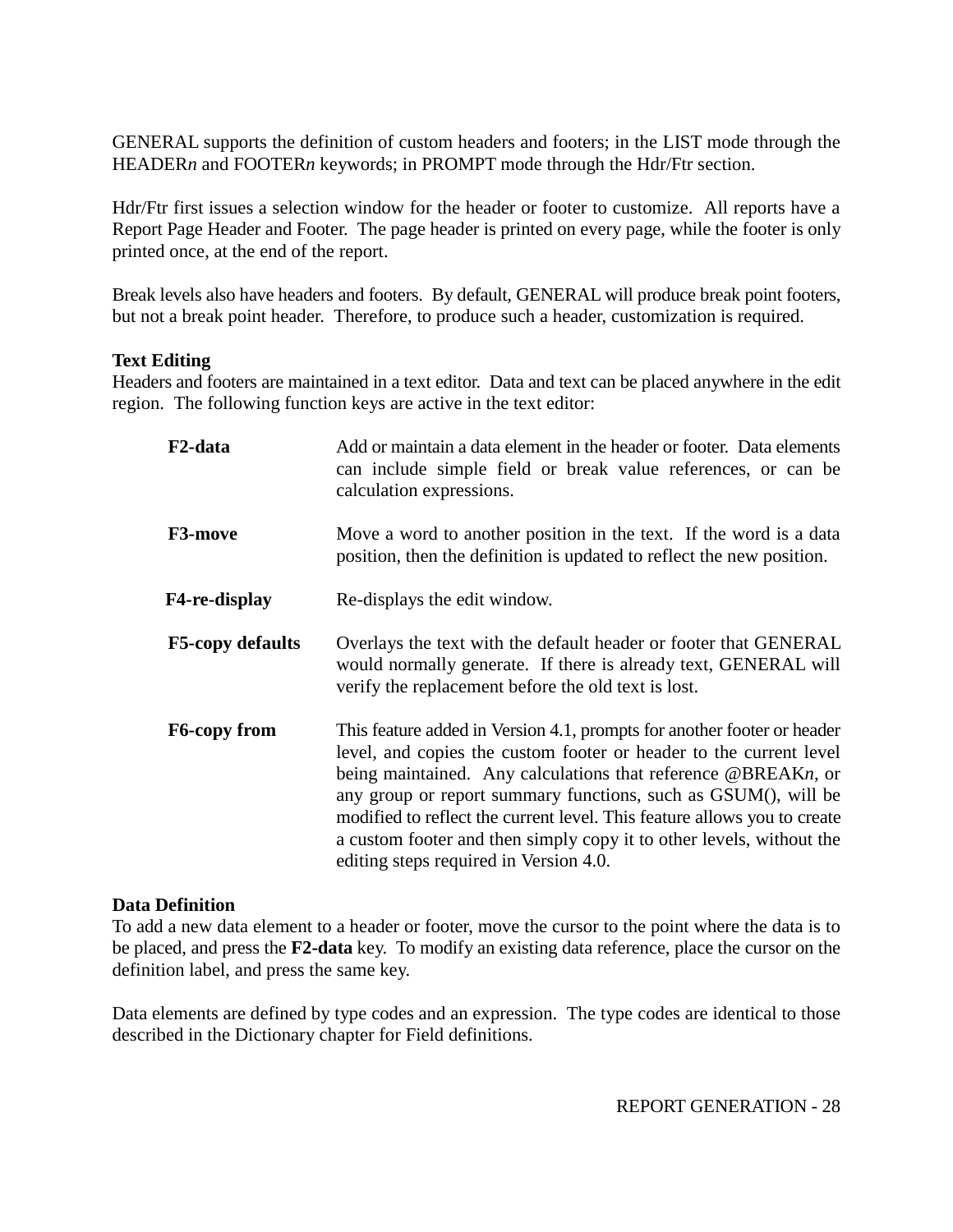Briefly, type codes always contain a data type and length:

**T,L30** defines a 30-character text field. **N,L12** defines a 12-character numeric field. **D,L10** defines a 10-character date field.

Additional codes can be used to define justification, line depth, numeric precision and formatting, and time precision.

The expression can be a simple data element or break value reference, or can be a more complex expression, as long as it fits in 60 characters. Some examples might be:

**@BREAK1**, which prints the value of the first break point level.

**100\*DIVIDE(GSUM(YTD.SLS,1),RSUM(YTD.SLS))** to calculate the group level 1 percent of the report total for the field YTD.SLS.

# **Moving text**

To move a word from one point to another, use the **F3-move** key. Move the cursor to the word, and press the key. Then move the cursor to the new position and press the key again.

# **Blank lines**

Add blank lines to a heading by placing a dot (.) or the word @LINE by itself at the left margin of the line.

# **LIST command**

# **Ad Hoc Report Generation (with optional Assist Mode)**

# **What is List Mode?**

GENERAL's List mode is an "English-like" report writing language designed to make the process of creating reports both fast and intuitive. All reports in GENERAL are ultimately created by the report writing language, though in other modes the command is generated through some means other than direct entry. This mode is called "List Mode" because the command used to generate reports is called the "LIST" command.

List mode is comprised of a text editor, for direct entry of a LIST command, and also an *assist mode*, for point-and-shoot assistance with the creation of a LIST command.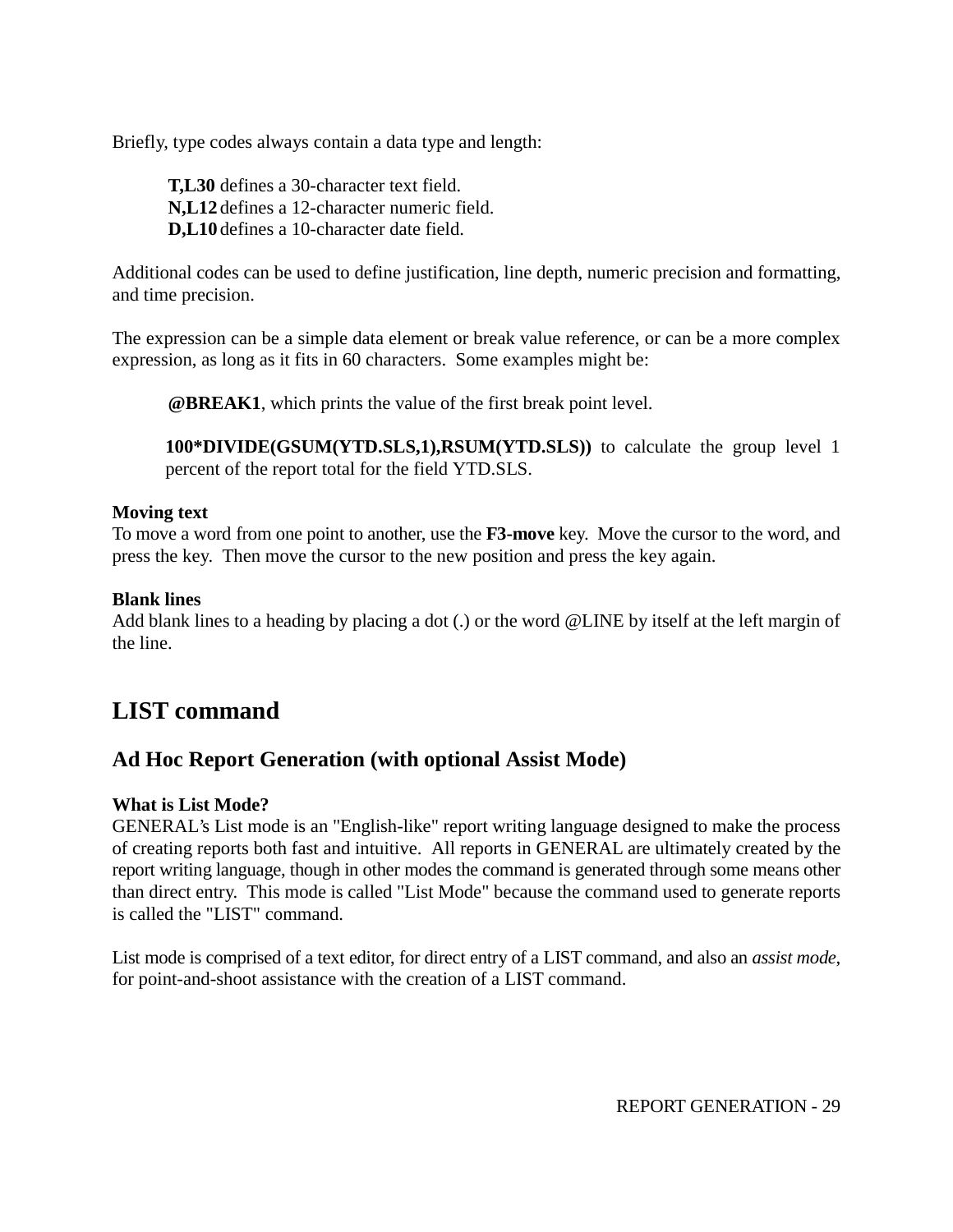Users of prior versions of GENERAL will be pleased to see that the new command editor features multi-screen formatting of commands, with a special "execute" keystroke, rather than the basic onescreen, <Return> execution. The assist mode is also new in Version 4, and will likewise please users of older versions.

#### **Executing a LIST command**

To execute a LIST command:

- Type the command (or use the assist mode).
- · Press the **F9-execute** key.

The elements of the command can be entered all together, or can be spaced across several lines or pages. After pressing the execute key, GENERAL examines the command, builds the appropriate run-time code, and produces the report.

While in the command editor, you can enter assist mode by pressing the **F2-assist** key, or copy a command from the command history stack by pressing the **F3-history** key.

To abort the command, and return to the main menu, press the **F10-exit** key.

#### **What is a LIST command?**

A LIST command is made up of five elements. Three of these elements are required; the other two, optional:

- **LIST** starts the command.
- *File-name* is the second word. The file must be in GENERAL's dictionary or in a supported external dictionary. This element is called the *primary file* or the *LIST file*.
- *Field-phrase* consists of field names, calculations, links, text, header and footer subphrases, and interspersed keywords. The field phrase controls both what will print on the report, and how it will look.
- **Sort-phrase** is one of the optional elements. The sort phrase instructs GENERAL how to sort the records before the report is produced. Sort phrases can consist of field names, calculations, links, and the DESCENDING keyword, which can precede any data element to change the sort order for that particular item. If the default case-insensitive sort is not desired, so that "Smith" would sort differently from "SMITH", then the FULLCASE keyword can be used before any field.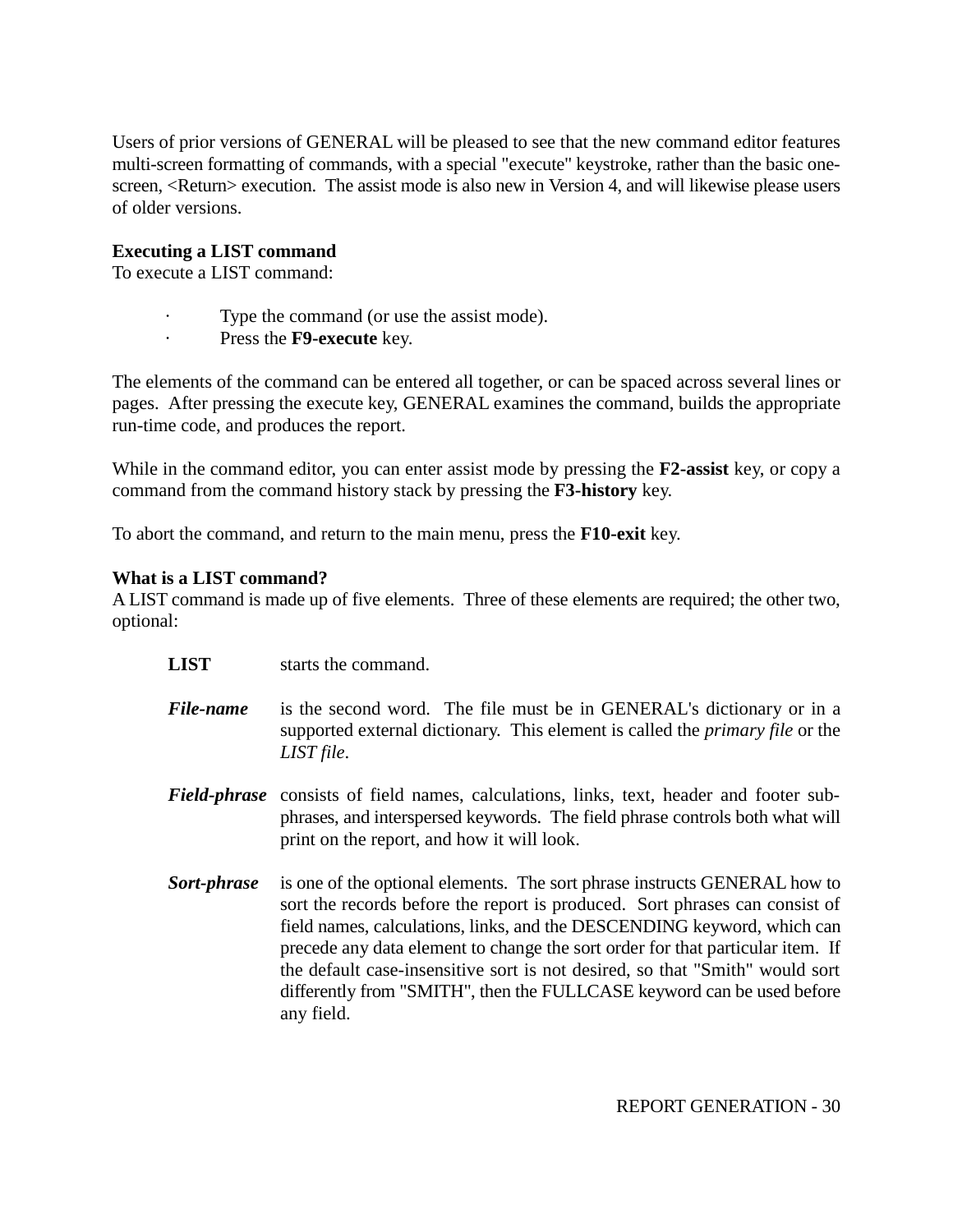*Select-phrase* is the other optional element of the LIST command. A select phrase filters the data to be placed on the report. Instructing GENERAL to only print records that meet the selection criteria imposed by the select phrase performs the filtering. The selection criteria is made up of one or more relational expressions, Boolean (AND/OR) connectors, and parentheses where required.

An example of a complete LIST command might be:

| LIST                         | (LIST command)  |
|------------------------------|-----------------|
| <b>DEMO.CUST</b>             | (file-name)     |
| <b>ID NAME TOTAL YTD.SLS</b> | (field-phrase)  |
| <b>SORT DSND YTD.SLS</b>     | (sort-phrase)   |
| <b>SELECT YTD.SLS &gt; 0</b> | (select-phrase) |

#### **Run-time Replacements**

At any point in the LIST command, a *run-time replacement* can be used rather than text. The most common run-time replacement is a user-prompt for selection criteria.

Run-time replacements can take one of two similar forms. The first one simply encloses a prompt in double brackets:

# **LIST DEMO.CUST ID NAME TOTAL YTD.SLS SELECT YTD.SLS > [[Minimum YTD Sales]]**

This will issue the prompt **Minimum YTD Sales** at run-time, and use whatever value the user enters as the value for the report.

The second form provides more control. If the text prompt is enclosed in quotes, GENERAL looks for a type parameter, and an optional default value. The type can be T, N, or D, to require text, numeric, or date input, respectively. A type of N can be immediately followed with a digit, indicating the decimal precision.

**[["Minimum YTD Sales","N2",1000]]** will prompt for a precision 2 number, defaulting to 1000.

**[["Enter start date","D","123192"]]** will prompt for a date, defaulting to December 31, 1992. Note that when prompting for a date, the value that will replace the prompt at run-time will be an internal date "number", not a date formatted in readable form. It would be useful in a select phrase, but not in a page header, for instance.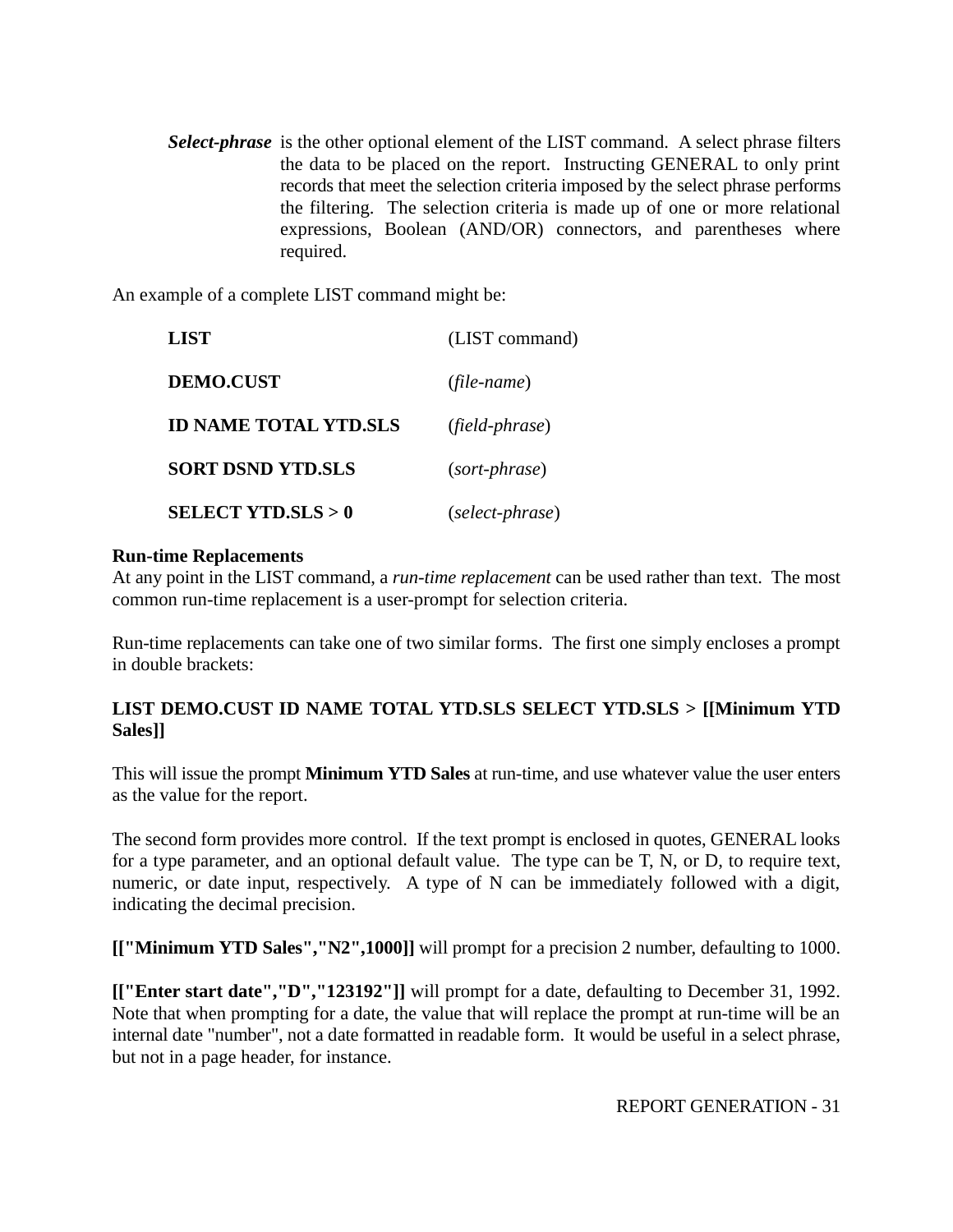#### **Sub-stringing**

Data fields can be sub-stringed on the command line to print just a portion of the field. For example, **ITEM** CODE(1,3) would display, sort, or select on just the first 3 characters of the ITEM CODE field. GENERAL makes no attempt to verify the validity of the sub-string. If a field is defined in the dictionary as 15 characters, and the sub-string reference is *field-name*(5,20), an error will occur when the report begins to print.

This feature is a shortcut method for performing a simple command line calculation, and can be useful in sort phrases and select phrases. For instance, if a product code is in the first three characters of an inventory item, you could sort a report by product code and description like this:

#### **SORT ITEM\_CODE(1,3) DESCRIPTION**

#### **Compound LIST commands**

Separating them with a double semi-colon can chain several LIST commands together. Each command will be produced as a complete report in sequence.

The following example will run three reports. The last report is a stored command name.

# **LIST DEMO.CUST ID NAME TOTAL YTD.SLS ON LP ;; LIST DEMO.CUST BREAK SLSP ID NAME TOTAL YTD.SLS ON LP ;; REPORT\_1**

#### **Comments**

Comments can be added to a LIST command by enclosing them between exclamation points (!). For example:

#### **LIST DEMO.CUST ID NAME TOTAL YTD.SLS !Prompt user for selection criteria! SELECT YTD.SLS > [["Enter cutoff",N,0]]**

# **Direct Entry**

#### **A simple example**

#### **LIST DEMO.CUST ID NAME TOTAL YTD.SLS TOTAL YTD.COST**

This example is a simple list command, used to generate a four-column report from the demonstration file, DEMO.CUST. This command has the three required elements of a LIST command:

- The command itself: **LIST**
- · A file name: **DEMO.CUST**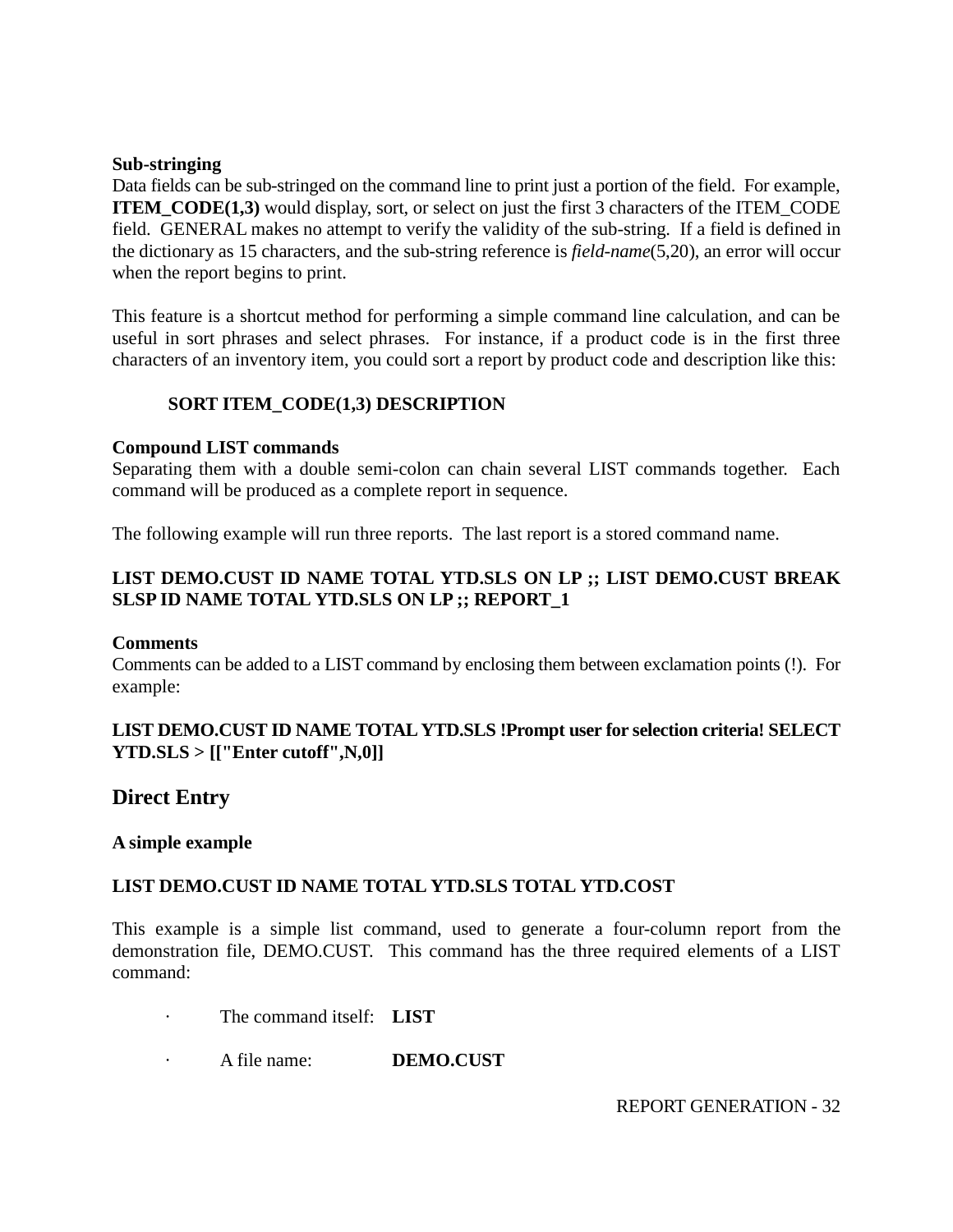#### And a field phrase: **ID NAME TOTAL YTD.SLS TOTAL YTD.COST**

The field phrase contains four field names from the dictionary of DEMO.CUST, used by GENERAL to create the four-column report. The field names are ID, NAME, YTD.SLS, and YTD.COST. The command also contains the keyword TOTAL in two places, used to tell GENERAL to calculate a total for the two columns that the keyword precedes, YTD.SLS and YTD.COST.

#### **Aggregate keywords**

In addition to TOTAL, GENERAL has several other keywords used to calculate column aggregate values. They are AVERAGE, COUNT, MAXIMUM, MINIMUM, and PCT-TOTAL.

Each of these keywords can be used in front of a field on the report. AVERAGE, PCT-TOTAL, and TOTAL are valid for numeric fields, MAXIMUM and MINIMUM for either date fields or numeric fields, and COUNT for any type of field.

With the exception of PCT-TOTAL, more than one aggregate keyword can precede a field. GENERAL will do its best to line up the column calculations under the column, or it may switch to a vertical format if all the column calculations can't be made to fit under their respective columns.

#### **Sorting**

This next example introduces some new concepts. Only one additional column has been introduced, SLSP, but more control has been taken over the presentation of the report.

# **LIST DEMO.CUST BREAL SLSP ID NAME TOTAL YTD.SLS TOTAL YTD.COST SORT SLSP DESCENDING YTD.SLS**

First, there is a sort phrase in this report. The sort phrase begins with the keyword SORT, and contains two fields, SLSP and YTD.SLS. The report is sorted by SLSP, then within SLSP, it is sorted by YTD.SLS. The keyword DESCENDING precedes the YTD.SLS field, so that segment of the sort is in descending order.

Sorting by SLSP causes all the records from each salesperson code to be grouped together, which leads to the next enhancement to the report: break points.

#### **Break points and Subtotals**

GENERAL supports the generation of report break points with the BREAK keyword. When the BREAK keyword is used, GENERAL watches the value of the next field while the report is printing, and when it changes, generates a break point. A break point causes the report to skip a line, normally to print subtotals for the group of records just printed. When a break point is generated, GENERAL prints a *break level footer*, then a *break level header* for the start of the next group.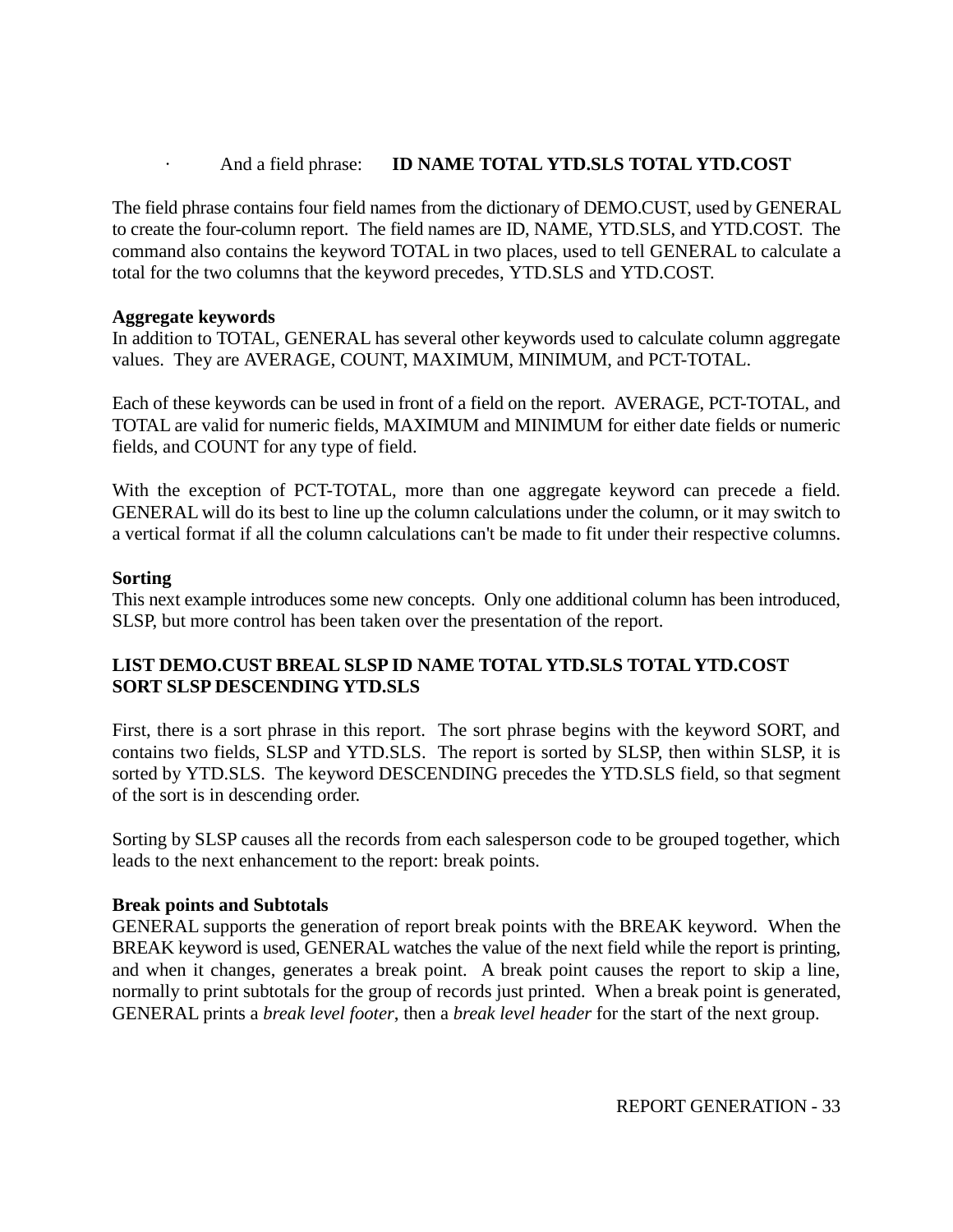The *level* indicates which break point is generated. GENERAL supports up to nine nested break points in a report. The first one encountered in the LIST command is the highest level, level 1; the second is considered level 2; and so on. Imagine a report of invoices, sorted by salesperson and date. A report could issue break points whenever either the salesperson or the month changed, by including BREAK SLSP ... BREAK MMYY DATE.... Whenever the month changed, a level 2 footer would be printed, and initialize any subtotals for the monthly calculations. There could be many month breaks for each salesperson, and there would be many footer/initialization cycles before finally a level 1 break is generated, which triggers both the final level 2 break, and the level 1 break.

GENERAL by default will generate footers for each break point. The footer will contain data for the break point value and any column calculations, and also some formatting text. GENERAL will not, by default, create a header for each break point. The only default header is the page header.

To generate a break level header, or to customize footers, the LIST command can contain HEADER*n* or FOOTER*n* keywords and associated sub-phrases.

There are several types of breaks. The example above shows a *visible line break*. That means that the field used to generate the break is visible on the report, and the break will skip a line before continuing on with the report. A page break can also be generated, with the BREAK-PG keyword. In this case, the break will skip to the next page before continuing the report. There are also *silent* versions of the line and page breaks SBREAK and SBREAK-PG. A silent break doesn't print a column for the break point value. Instead, the break value is only displayed in the footer. Break points generated by the PROMPT mode are always silent breaks.

# **Column Positioning**

GENERAL supports multi-row reports, so that the data from each record can span several rows. Normally, when fields are simply entered into the LIST command, GENERAL will place them from left to right, one space apart, and will move to the beginning of the next line and continue if a field will cross over the right margin.

If that default positioning isn't what is desired, there are several keywords that can be used to override it. The most precise of these is the TAB keyword.

The TAB keyword accepts one or two numeric parameters. If there are two, then a period must separate them (and there can be no spaces). The first number is the column number for the next field. The second number, if present, is the row number. GENERAL remembers where the field would normally be placed, relative to the prior one, and if the row number isn't specified, the default row will be used. TAB 60.2 means "place the next field at column 60, row 2".

Other keywords used in formatting are NEWLINE and SPACE. NEWLINE causes the next field to be placed at the beginning of the next line, relative to the prior field. SPACE takes a simple numeric parameter, which defines how much space to place between the end of the last field and the start of the next field. The default is one space; SPACE 20 would use twenty spaces instead of one.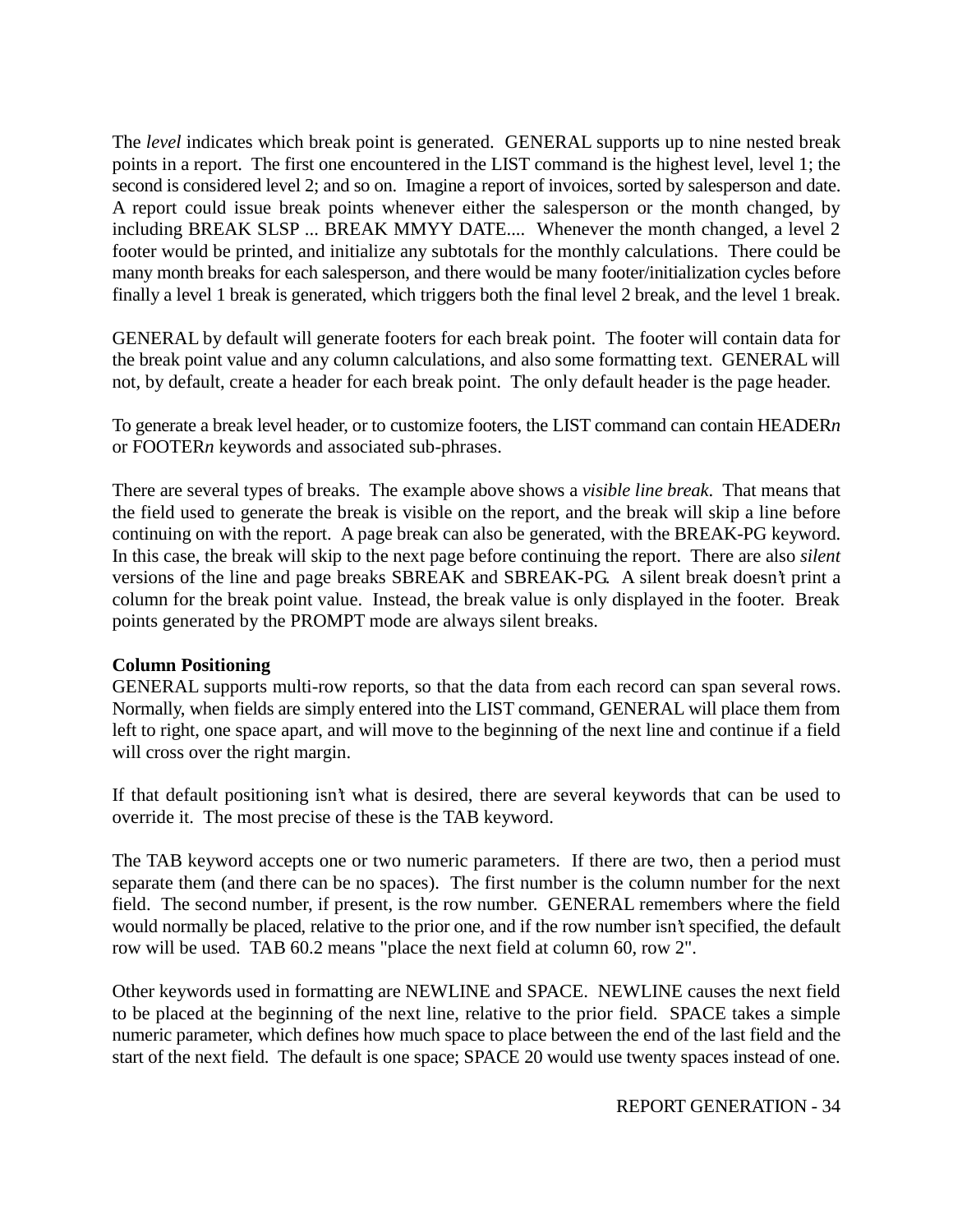# **Link Field Definitions**

GENERAL provides several ways of looking up data in files related to the LIST file. One of those methods is called a *link field definition*. A link field definition uses a pre-existing link specification between the LIST file and some target file. These specifications are defined in the dictionary. For example, there is a link specification between the DEMO.CUST file and the DEMO.SLSP file. The link field definition DEMO.SLSP:NAME uses it to look up the salesperson name from the salesperson file, and place the name on the report.

GENERAL recognizes the ":" as a link field definition operator. Immediately preceding the ":" is a file name. GENERAL will look for a link specification between the LIST file and that file. Immediately after the ":" is a field name. GENERAL looks in the target file for that field. Assuming that all the information is found, a cross-reference calculation is built to retrieve the desired data.

Link field definitions can be more complex than this. For example, if there is a partial key (one-tomany) relationship to the target file, then the file name can be preceded with an aggregate operator: @SUM:, @AVG:, or @CNT:. These instruct GENERAL to total, average, or count all the related records in the target file. The definition @SUM:DEMO.INVOICES:AMOUNT will total the AMOUNT field from all records in the DEMO.INVOICES file that are related to a given customer.

Also, link field definitions can be nested, so long as there is no more than one partial key relationship in the chain. The link field definition DEMO.CUST:DEMO.SLSP:NAME would chain from whatever the LIST file is, to the DEMO.CUST file, then from there to the DEMO.SLSP file, finally retrieving the NAME field.

# **Literals**

You can place literal text anywhere in a LIST command, by enclosing the text in quotes.

# **Run-time calculations**

GENERAL's dictionary provides the ability to pre-define calculations, so that a user creating a report can simply reference the calculation as any other field. The fields CITY\_ST\_ZIP and MTD.PROFIT in the demonstration customer file are examples of pre-defined calculations.

Sometimes, however, a calculation may not be defined ahead of time. At those times, rather than adding the calculation to the dictionary, the calculation can be defined at run-time with the @CALC keyword.

@CALC is a function keyword, so that its parameters must be surrounded by parentheses. The parameters are:

Type codes, which define the data type, length, and optional formatting information. The type codes must be enclosed in quotes.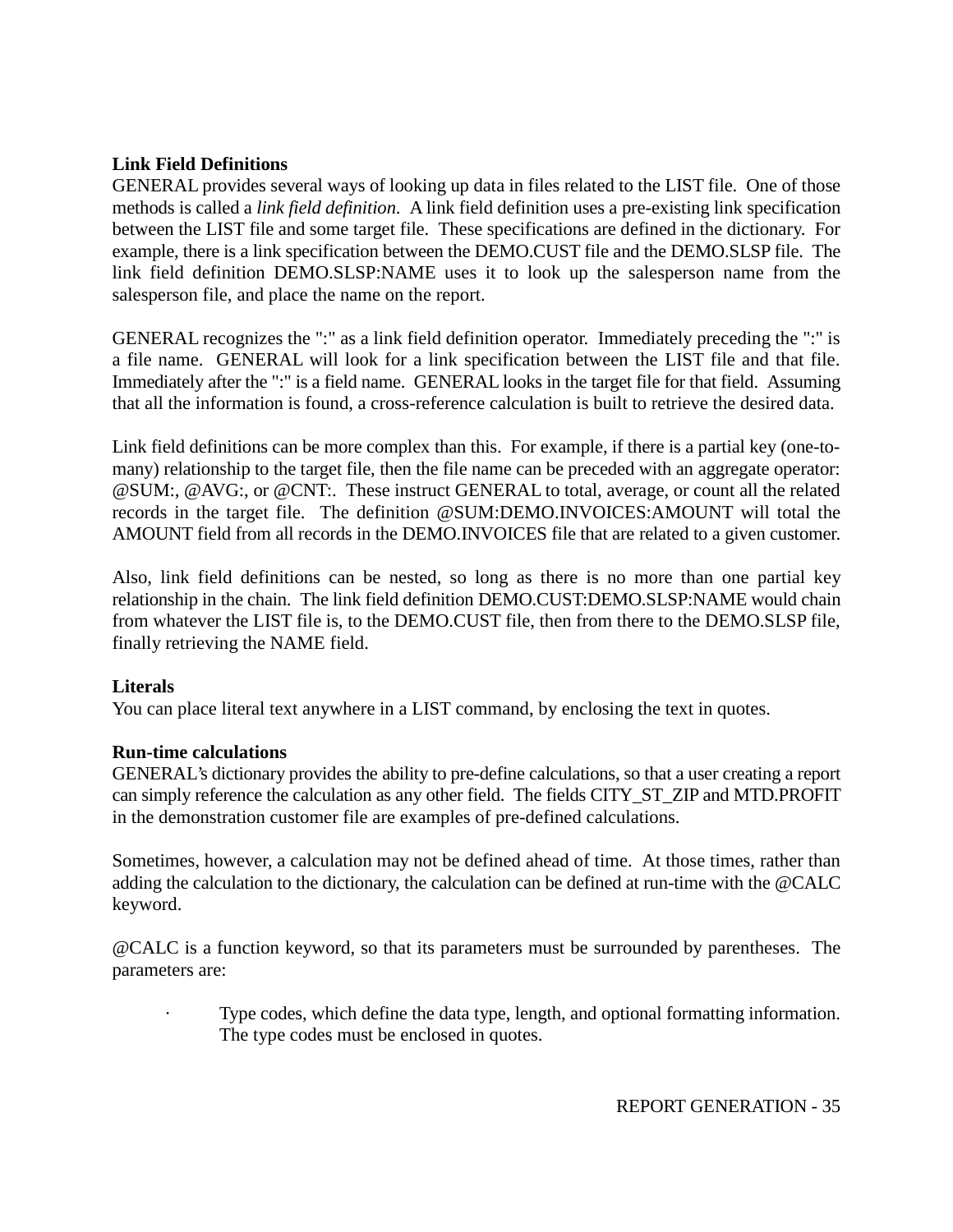- · A heading also enclosed in quotes, to be used by the default page header.
- · An expression from which the data to be printed is derived.

Each of these items is described in detail in the Dictionary chapter, under Field specifications.

Once defined in the LIST command, the calculation can be referred to by name in other calculations, or as a standard field.

# **Sorting by calculations**

Reports can be sorted by a run-time calculation, just as if it were a normal data field. Like data fields, if the calculation results in multiple records in a partial key cross-reference, then the sort is invalid. However, any calculation that resolves to a single value is valid in a sort phrase.

One benefit of this is the ability to sort on a summary calculation, using the GSUM() and related functions. Here's an example:

# **LIST DEMO.CUST BREAK SLSP TAB 40 TOTAL YTD.SLS NO-DETAIL SORT @CALCSUM("N,L10,2","",GSUM(YTD.SLS,1)) DEMO.SLSP:NAME**

The above report will produce a summary report of total year-to-date sales (YTD.SLS) by salesperson. The report will be sorted by the total YTD.SLS value calculated for each salesperson. This is accomplished by the GSUM() function, which summarizes a numeric field based on a break level.

The second sort level may be required due to the way GENERAL resolves ties in sort levels. Without the additional level, if two salespersons have the same subtotal, the detail for both salespersons will be processed in customer order, resulting in mixed up subtotals. The second level (DEMO.SLSP:NAME) will keep records associated with a particular salesperson together, after they have been sorted by the summary value first.

# **Other controls**

The DOUBLE-SPC keyword turns on double spacing. The STOP keyword requires a numeric argument, and tells GENERAL to stop the report after that many records have been printed.

There are many keywords that execute various controls over the report. A whole series of switch keywords (NO-BLANK, NO-DETAIL, etc.) turn off various features. A glance through the Keyword Reference chapter provides a great deal of information.

# **Custom Headers and Footers**

Custom headers and footers may be defined in the command with the HEADER*n* and FOOTER*n* keywords. These are described in detail in the Keywords chapter.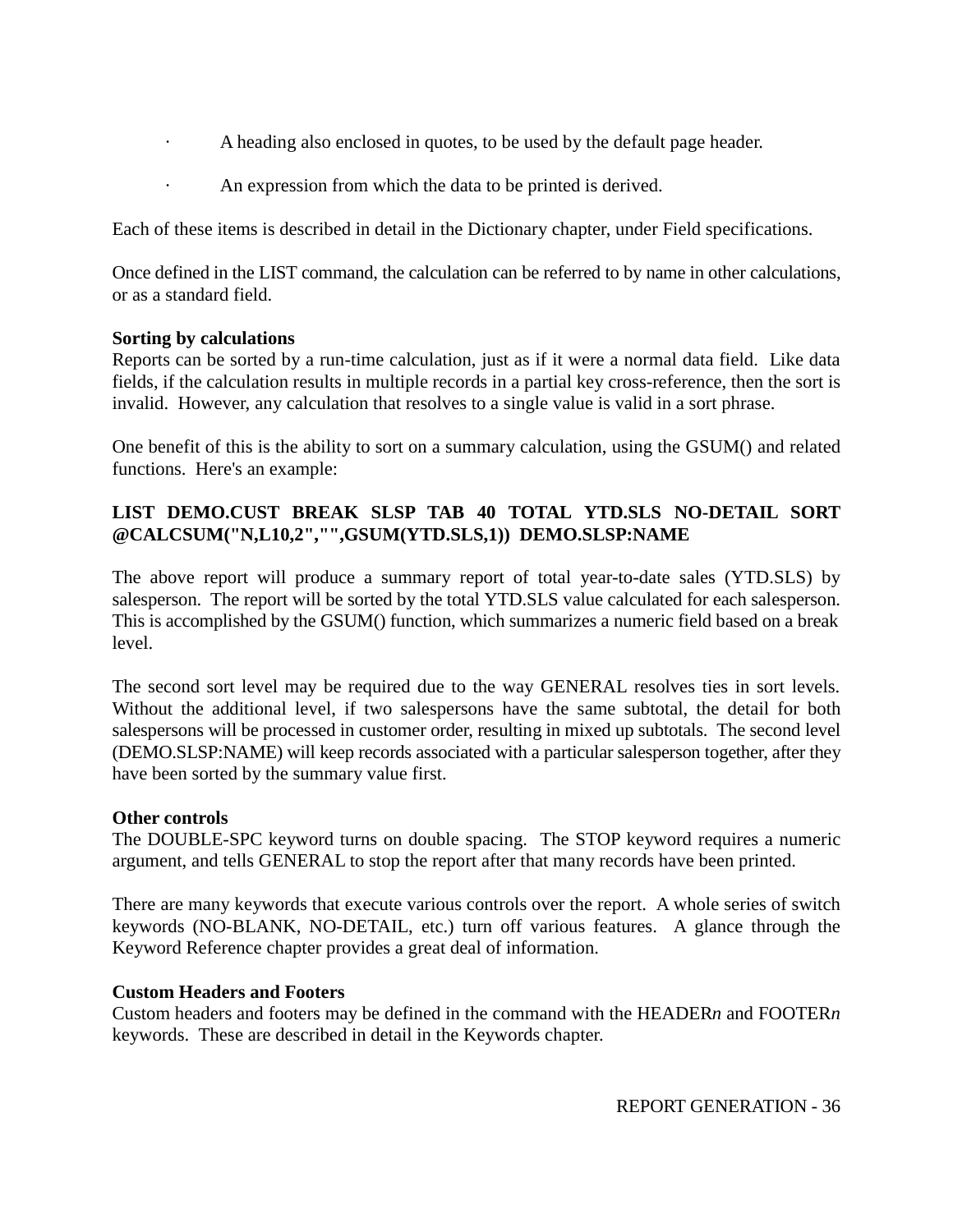#### **Printing the output**

By default, when GENERAL produces a report, it is printed to the screen. To send the report to another output device, the ON keyword is used.

ON requires one parameter. That parameter is usually a printer name, such as LP or P1, or a filename, in quotes, such as "/usr/allen/export.dif". There are also four special names recognized by GENERAL:

| VDT            | forces output to the VDT.                                                                                                                                                                                           |  |
|----------------|---------------------------------------------------------------------------------------------------------------------------------------------------------------------------------------------------------------------|--|
| <b>PRINTER</b> | prompts the user for a printer device, the VDT, or a file. This is the most<br>flexible printer "name".                                                                                                             |  |
| FILE           | prompts the user for a file name.                                                                                                                                                                                   |  |
| <b>PREVIEW</b> | prints the report to a work file, in any dimension (WIDTH and LENGTH can<br>be specified), then presents a scrolling window view of the report on screen.<br>If the report looks good, it can be sent to a printer. |  |

## **Label Printing**

Label printing with the LIST command is a simple matter of determining the number of columns and rows each label uses. A typical 3.5" by 1" label will allow 35 columns and 6 lines per label when the printer is printing a 10 CPI. When there is more than one label per line, calculate the columns from the left label edge to the next left label edge, as opposed to just the exact dimensions of a single label. The keywords typically used for labels are:

- **WIDTH** sets the number of columns for each label, from edge to edge.
- **HEIGHT** sets the number of lines per label. This is required if the NO-BLANK keyword is used.
- ACROSS sets the number of labels across the page. ACROSS \* WIDTH is the number of columns used by the report.
- **TESTPRINT** is used to specify a number of pattern labels that print before the actual labels begin.
- **NO-PAGE** turns off pagination. When printing labels, normally there should be no page headers or form feeds between pages. The NO-PAGE keyword turns them off. If form feeds are needed, then don't use NO-PAGE, but instead set HEADER0 to a blank value or one or more blank lines.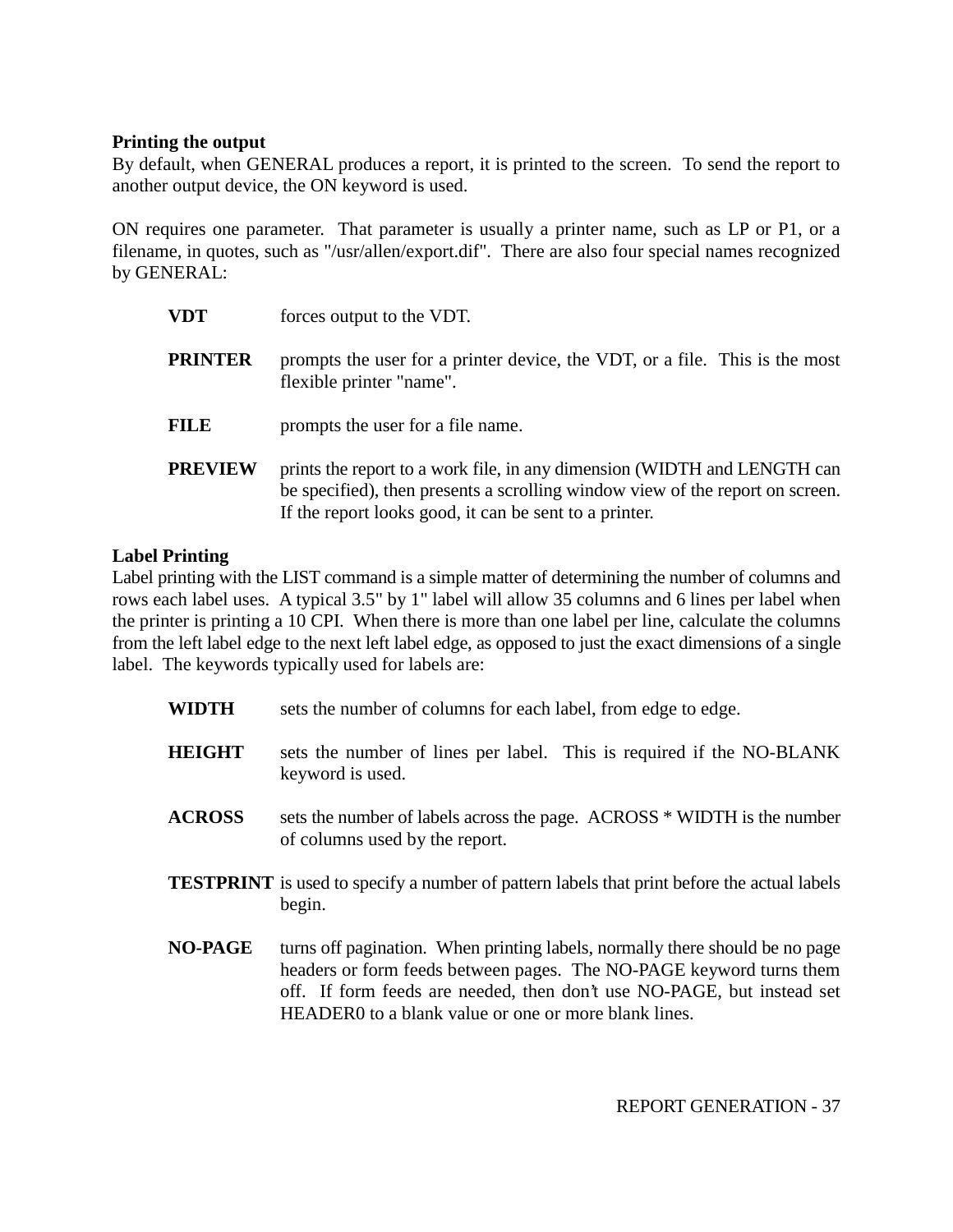**NO-BLANK** suppresses printing of blank lines. If the labels include multi-line addresses, where certain lines may be blank, the text of the label can be printed on sequential lines in all cases by using this keyword. Be sure, however, to use the HEIGHT keyword to ensure that the labels will be of the proper height.

> NO-BLANK will also eliminate blank lines from the top of the label. If a blank line is required at the top of each label, and the labels can't be physically aligned to accommodate this, then place a literal dot "." by itself on the line. TAB 1.1 "." TAB 1.2 NAME, for example.

#### **Select Phrase**

If there is no select phrase, then GENERAL will produce a report from all the records in a file. The only exception is if the dictionary has been defined to include an *auto-select phrase* or a *skip keys definition*.

When there is a select phrase in a LIST command, then the criteria indicated by the select phrase expressions are tested before a record is printed on the report.

Select phrases can be refined to include any number of relational expressions, separated by the Boolean connectors AND or OR, and grouped with parentheses, if necessary.

## **Evaluation Order**

Parenthetical grouping may be required to control the order of evaluation. **A>B AND C>D OR E>F** would group the first two expressions together, so that either: **A>B AND C>D** or **E>F** would pass the selection criteria.

If the desired selection is to test the second two expressions together, then parentheses are required: **A>B AND (C>D OR E>F)**.

#### **Numbers, Text, Dates**

The different data types used by GENERAL each must be referenced properly in a select phrase. Of course, when comparing two fields, then the fields must be of the same type. When comparing fields to constants then the constants must be properly formatted.

For text fields, constants must be quoted text. The phrase fragment **SLSP = "100"** is an example of this.

Numeric fields must be compared with unpunctuated numeric values. The fragment **YTD.SLS > 5000** shows 5,000 as an unpunctuated number. Negative numbers should be entered with a leading minus sign: **-5000**.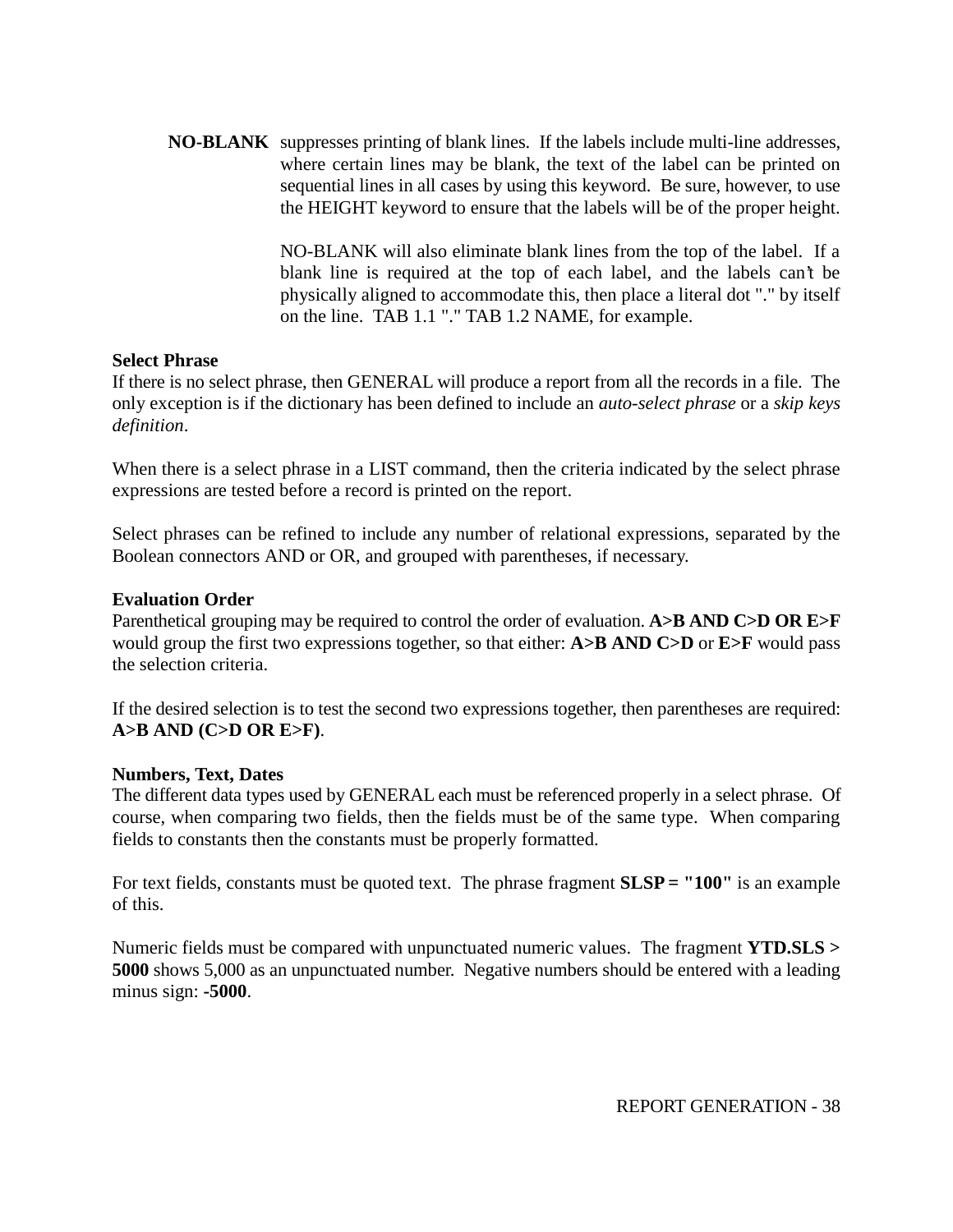Date fields must be compared to an internal date value, as defined by the host Business Basic language. GENERAL can detect if a select phrase expression requires a date field if the first field reference is a date data type. For example, in the expression **DATE > "011592"**, the text value "011592" will be automatically converted to a date, because the DATE field has indicated to GENERAL that a date value is required. The literal date can also be entered with delimiters, such as "1/15/92", as long as the order of the month, day, and year segments matches the date entry convention established for the system.

If a literal date value is required before a date field is encountered in the expression, then the CONVERT-DATE keyword may be used. **CONVERT-DATE "1/15/92"<DATE + 30** would force the literal date value to be converted to a date.

## **Expressions**

Either side of a select phrase relational expression can contain simple math features, by using the operators +, -, \*, and / to perform addition, subtraction, multiplication, and division, respectively.

For example, to select just sales figures at least as high as the cost times 1.5, enter this:

## **YTD.SLS > YTD.COST \* 1.5**

## **Assist Mode**

## **Assist Mode**

When in List Mode, GENERAL provides a function key option to invoke Assist Mode. This mode provides a split-screen "pick and point" method of generating a LIST command.

The first thing Assist does is check to see if there is a file name specified in the LIST command. If not, it will prompt for one. Upon selection of a file, GENERAL will load the file's dictionary and begin the pick and point session to add fields and keywords to the command.

## **Assist Screen**

Assist splits the screen into three regions:

- · A command window in the upper half of the screen
- · A field window in the lower left quarter
- · And a keyword window in the lower right quarter

In the command window is a reverse video block to indicate where the next selection will be placed. Normally, it is placed at the end of the command.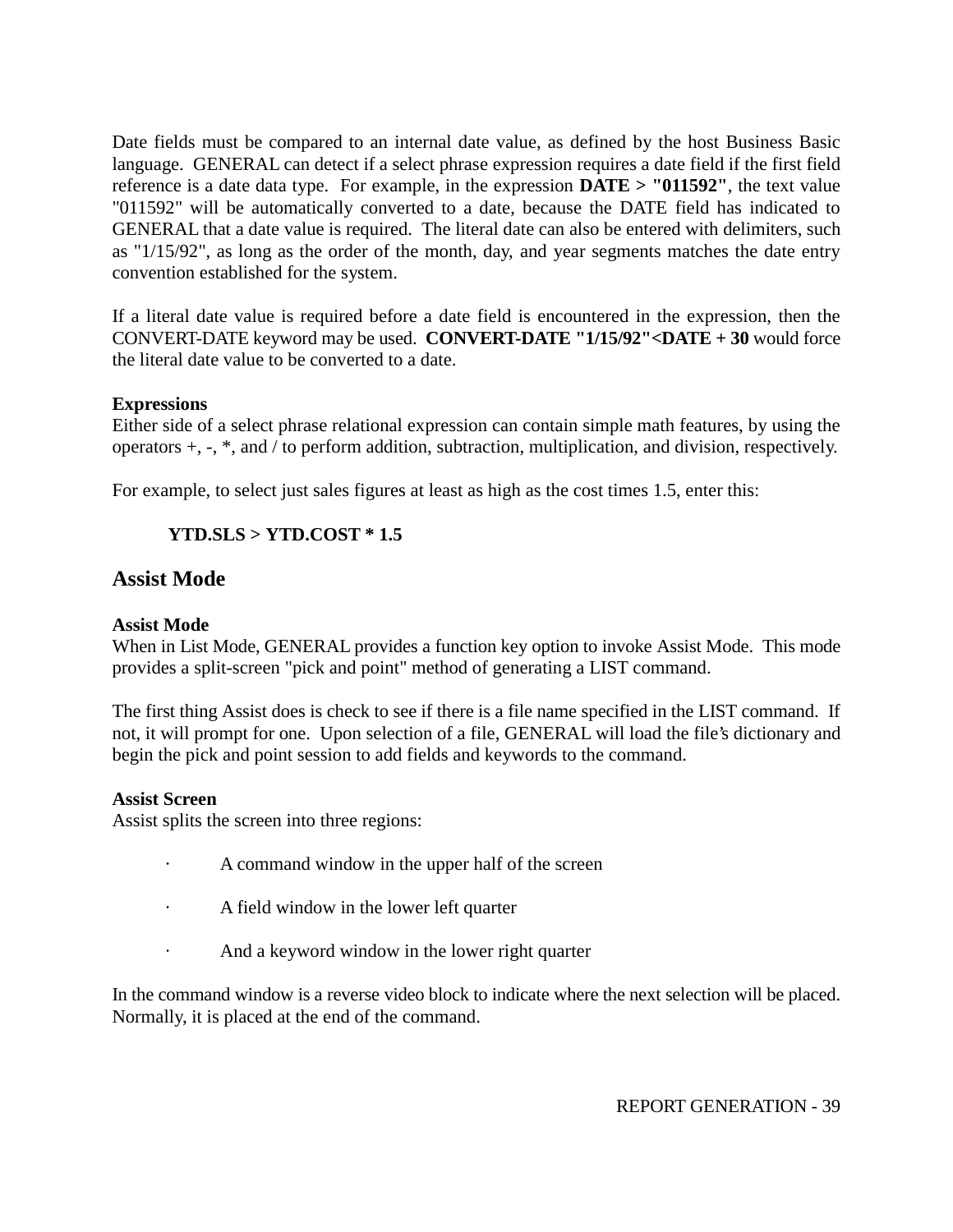Initially, the cursor is placed in the field selection window on the first field. By moving the cursor around with the cursor motion keys, pressing the page up or page down keys, or by pressing the first letter of the field desired, you can highlight the desired field and press <Return> to put the field into the LIST command.

To choose a keyword, move the cursor to the right, out of the field window. Then the same cursor motion keys can be used, to choose the desired keyword. Pressing <Return> on a keyword may place the keyword into the command, or it may cause GENERAL to issue secondary prompts to get parameter information.

For example, if you highlight the TAB keyword and press <Return>, GENERAL will prompt for a column and/or row position.

## **Assist Options**

Assist allows toggling between the command window and the field and keyword windows, by pressing **F2-toggle window**. You can edit the command while in the command window. The insert point will be placed where the cursor was left, when returning to the field or keyword window.

As fields and keywords are added to the LIST command, GENERAL maintains an "undo" buffer, so that the character delete keystroke (typically Ctrl-X on Unix, Delete on MS-DOS) will remove elements, most recent first.

#### **Related files**

Assist mode can develop link field definitions with the **F3-related file** key.

GENERAL will prompt first for a file to link to. The dictionary of the LIST file determines the files available. Upon selection of a file, the field window changes to show the new set of fields from the currently selected file.

GENERAL remembers what file was originally chosen, so pressing the related files key again will place the original file first on the list, and restore the original field list if it is chosen.

When in a related file, choosing a field places a link field definition in the LIST command.

## **Executing the report**

When the command is complete, press the **F9-execute** key to start the report. GENERAL will invoke the command processor to generate the proper report code, and also place the LIST command in the command history.

To quit assist mode, and return to full-screen command entry, with the command created thus far, press the **F10-quit assist** key. From there, regular command text editing is possible, or another press of the **F10-exit** key will abort the command and return to the main menu.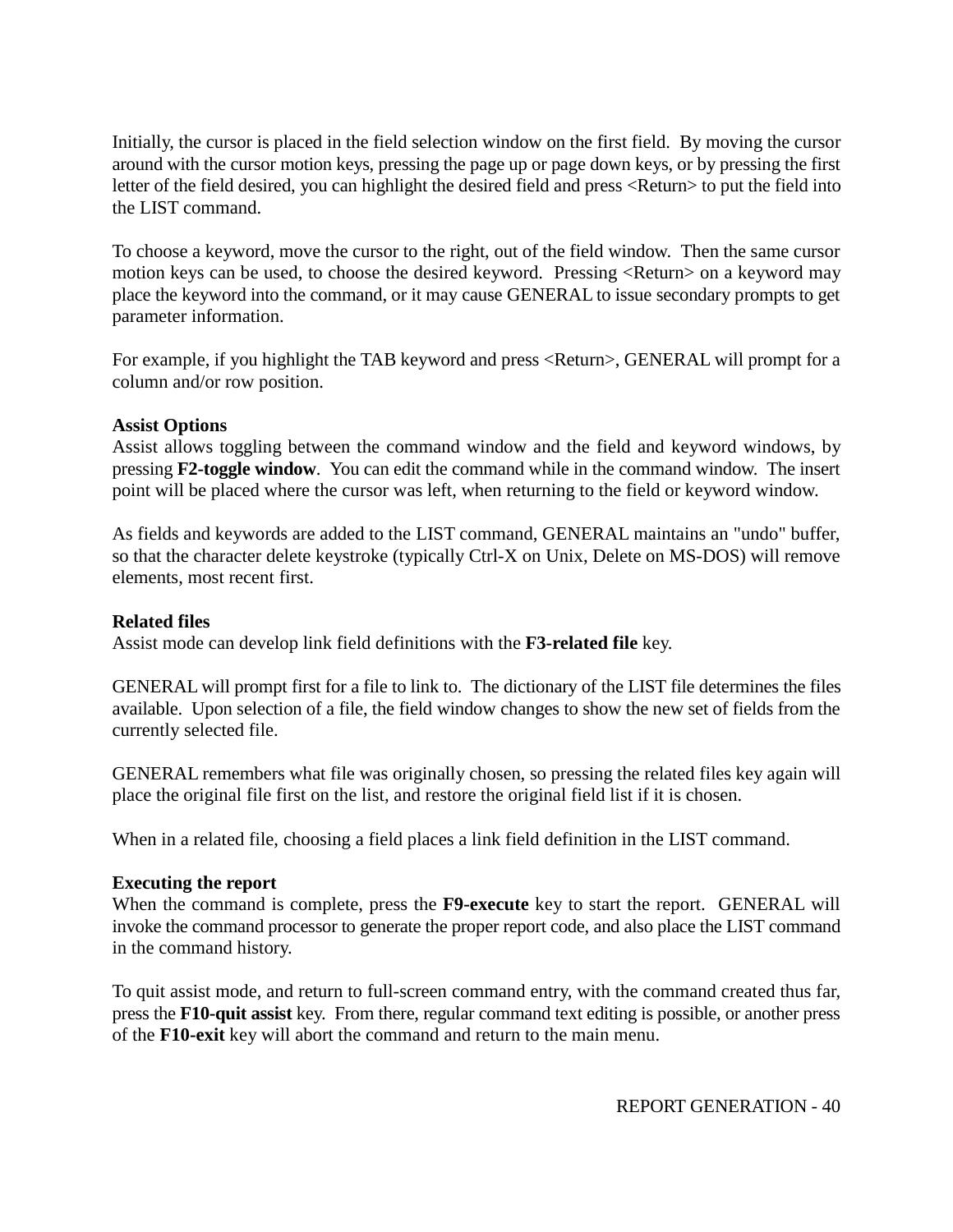# **VDT Output Control**

## **Buffered Output**

When GENERAL prints to the VDT (by default, or when the ON keyword specifies the VDT device), pages are stored on disk as they are printed, so that the user can easily page up and down through the report using the PgUp and PgDn keystrokes. GENERAL knows when a particular page has been already printed, and quickly re-displays those that have.

Other options available when a report is being buffered to disk are:

**F2-first page** displays the first page of the report, setting the next page pointer to Page 2.

- **F3-last page** completes the report to disk, then displays the last report page, excluding the recap page. Note that this option can take a lot of time if the report is large. At any time, pressing the <Interrupt> key will stop the search for the last page, and print the page being produced at the time the interrupt is requested.
- **F4-search** issues a prompt for search text, and processes report pages, starting with the next page, until a page containing that text is found. Like the "last page" search, the text search can be stopped by pressing the <Interrupt> key.

#### **No buffering**

As the disk file used to save a large report as it is being displayed can get quite large, the NO-WKFL keyword can be used to turn off buffering. When the keyword is used, the user can only proceed forward through the report, one page at a time.

# **STACK - Run-time Command History**

#### **What is the Stack?**

While in GENERAL and executing LIST commands, the commands are being saved in a history list, available for immediate recall.

The commands are placed on the top of the list each time they are executed, and the last item on the list drops off. In memory, it looks like a stack, hence the name:

*command-1 command-2 command-3 ... command-max##*

REPORT GENERATION - 41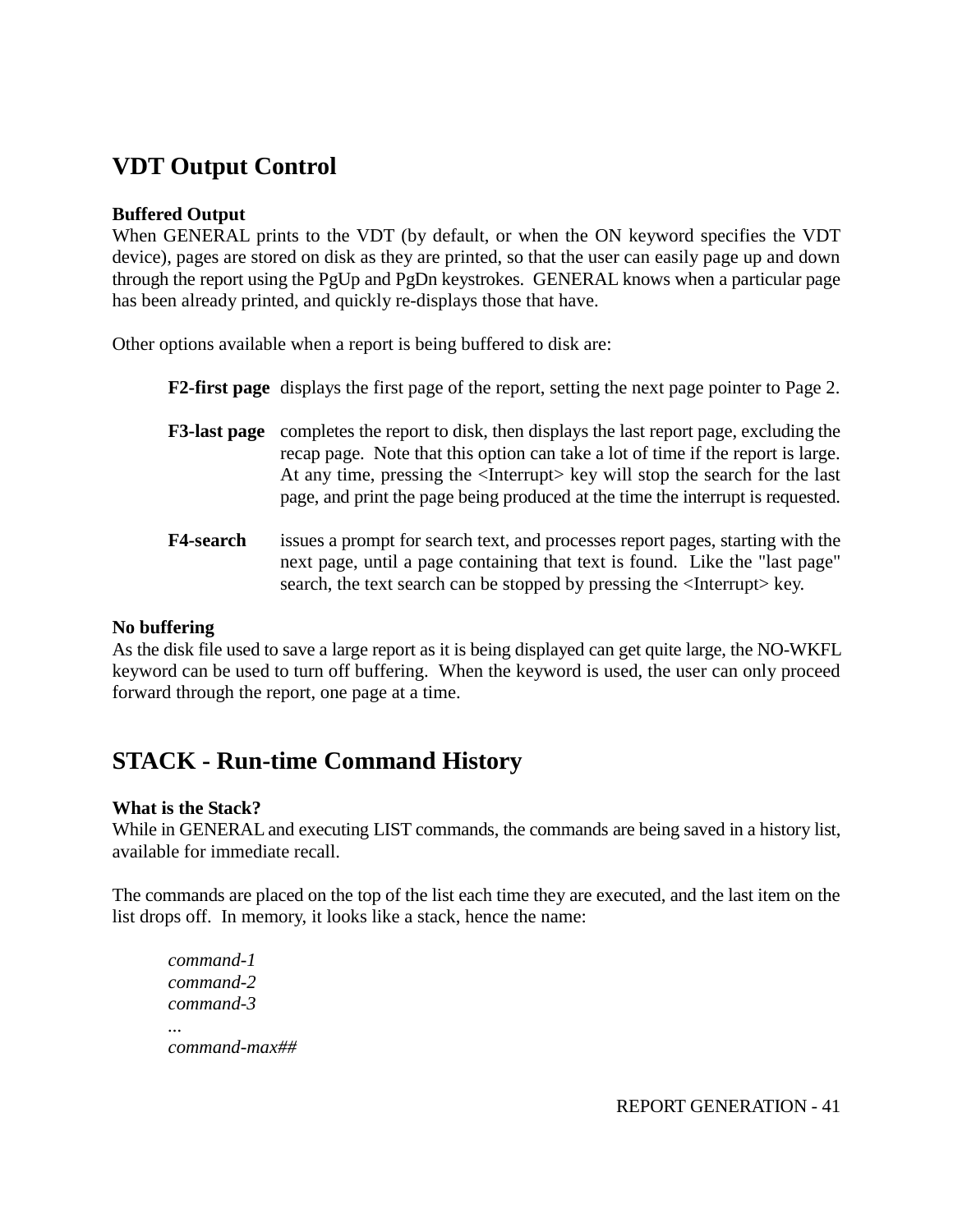When exiting GENERAL, the stack is saved under the user ID logged in with, so that the next time that user ID logs into GENERAL, the stack is restored. Note that this can cause confusion if several people use the same ID.

#### **Stack Options**

The stack is displayed in a selection window, on one or two pages. The item desired is chosen by moving the highlight with the cursor motion keys, the page up/down keys, or by pressing the desired number. Commands longer than 70 characters display with "..." at the end of the line. Such truncated commands are fully displayed once selected for an operation (see Command Verification, later in this chapter).

Once the desired command is highlighted, choose the desired option:

| <return></return> | runs the command.                                                                                                                                                                                 |
|-------------------|---------------------------------------------------------------------------------------------------------------------------------------------------------------------------------------------------|
| F2-edit           | invokes the command text editor, so the command can be modified. When<br>you exit the editor, the modified command is placed back on the stack.                                                   |
| <b>F3-save</b>    | prompts for "saved command" information, and permanently stores the<br>command under a name. That command is then available for processing by<br>the RUN command described later in this chapter. |
| F10-exit          | returns to the main menu.                                                                                                                                                                         |

#### **Command Verification**

If the command is too long to display in the selection window, then GENERAL displays it in a full screen window before continuing with the selection option for processing. Additional pages of the command can be viewed by pressing cursor motion keys at the verification prompt. Choosing No will re-display the stack selection list. Choosing Edit will invoke the LIST command editor.

#### **Saving Commands**

If the Save option is used from the stack command selection window, GENERAL prompts for information about the command, so that it can be stored under a name and recalled later by the RUN command.

- **Name** is used to identify the command. It can contain from 1 to 20 letters, digits, and underscores. Spaces are not valid.
- **Description** is used when listing saved reports in the RUN command.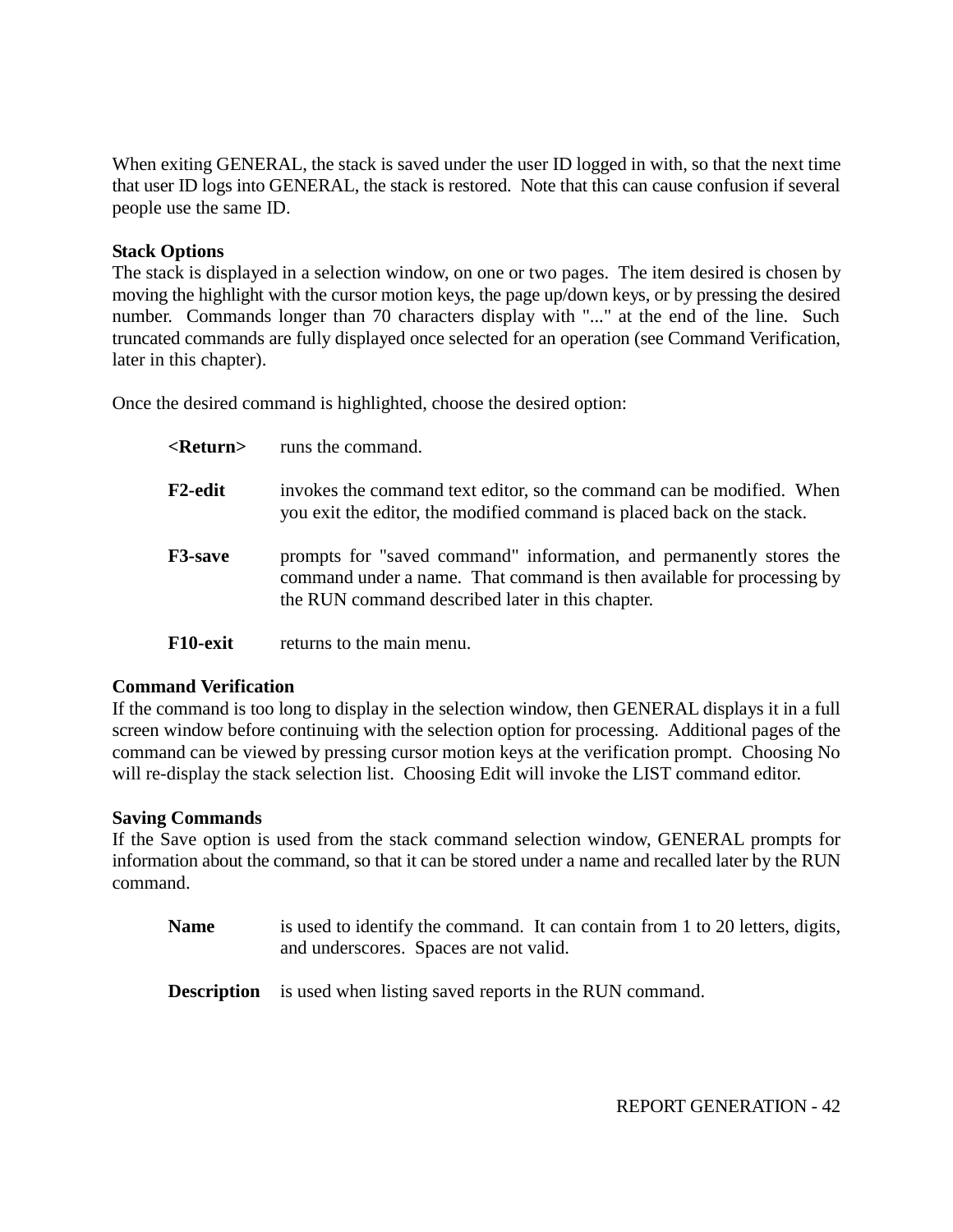**Open/Private** Open means any user can execute the saved command from the RUN menu, so long as that user has an access level appropriate for the files used by the report.

> Private means that only the user who saved the command can execute it from the RUN menu. The user is identified by the login ID used to access GENERAL.

# **RUN**

## **What are Saved Commands?**

A saved command is a permanently stored LIST command, available for re-execution or editing with the RUN command. Generally, the commands are saved from the command stack, using the Save option of the STACK command. However, since RUN is a standard maintenance program, it is possible to create new LIST commands directly within the RUN maintenance screen.

Saved commands can be especially useful when used with run-time replacements. For example, a report that processes a specific range of invoice dates could be modified to prompt the user for the dates. Then, when executed from the RUN command, a different date range could be specified from the same report definition.

Note that saved commands are not the same as PROMPT defined reports. A saved command is a stored LIST command, while a PROMPT report is a stored report definition used to generate a LIST command.

## **Saved Command Maintenance**

| <b>Name</b>        | Enter the name of the saved command. The name can be from 1 to<br>20 letters, digits, and underscores. If the name doesn't exist,<br>GENERAL will prompt for verification that it is a new name, and<br>allow the copying of an existing saved command. |
|--------------------|---------------------------------------------------------------------------------------------------------------------------------------------------------------------------------------------------------------------------------------------------------|
|                    | To choose the command from a selection window, press the $F2$ -list<br>key.                                                                                                                                                                             |
|                    | To return to the main menu, press the <b>F9-exit</b> or <b>F10-exit</b> key.                                                                                                                                                                            |
| <b>Description</b> | Enter a description for this command. This is used in the selection list<br>window to help identify the saved command.                                                                                                                                  |
| Last run           | Is a display-only field, indicating the last time this command was run,<br>and who ran it. In this case, the "who" is the operating system login<br>name.                                                                                               |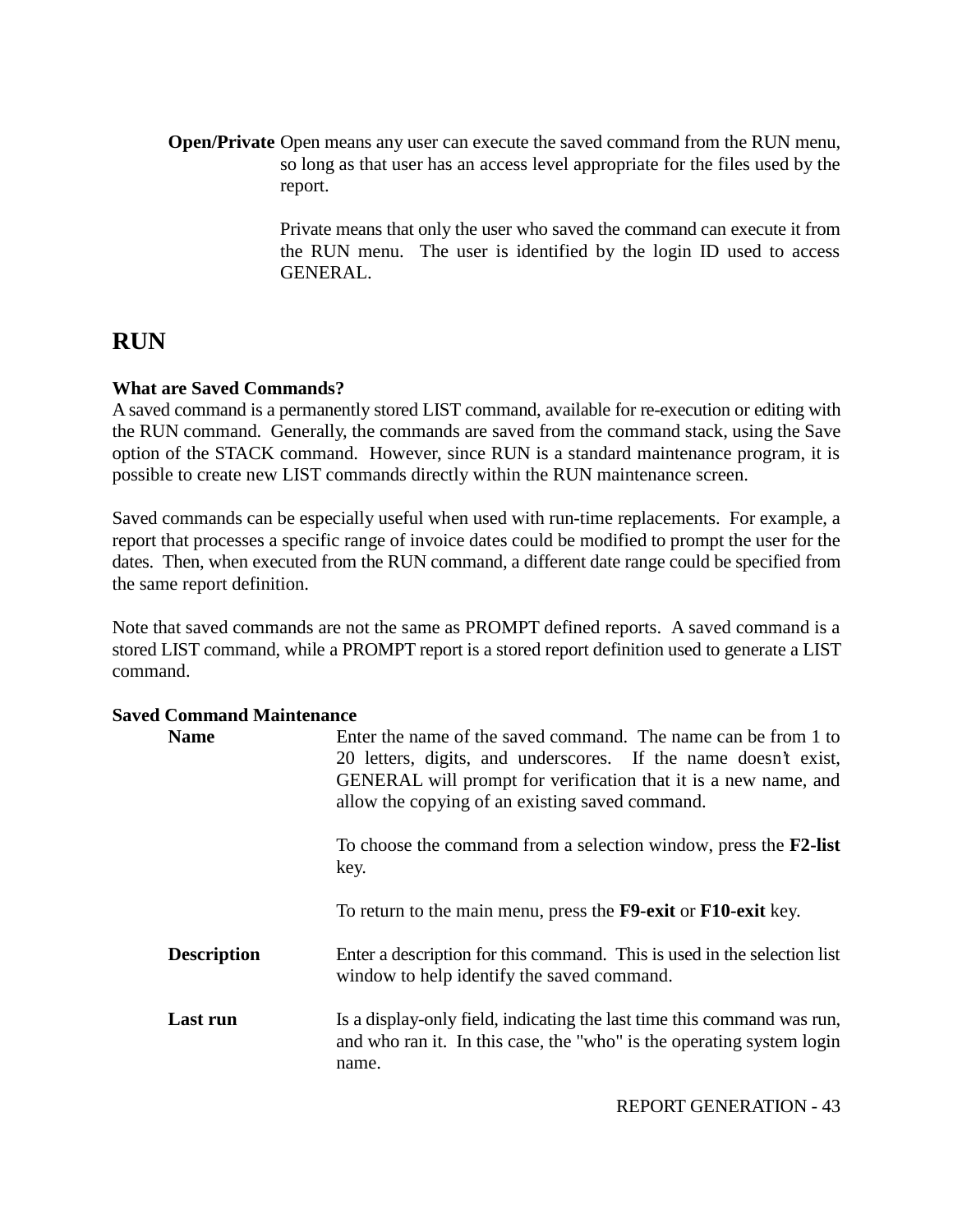| <b>Command text</b>         | is a text-editing window that will allow editing of the LIST command<br>text.                                                                                                                             |  |
|-----------------------------|-----------------------------------------------------------------------------------------------------------------------------------------------------------------------------------------------------------|--|
| <b>Verification Options</b> | means file the saved command as displayed.<br><b>Yes</b>                                                                                                                                                  |  |
|                             | N <sub>0</sub><br>means modify the description or the command text.                                                                                                                                       |  |
| Run                         | Run the LIST command associated with the saved command.                                                                                                                                                   |  |
| Edit                        | Version 4.1 has added a new ring menu option, "Edit", which invokes<br>the full screen LIST command editor, that offers assist mode, making<br>it easier to modify the LIST commands from the RUN screen. |  |
| <b>Delete</b>               | Delete this saved command. GENERAL will verify the deletion<br>before actually performing it.                                                                                                             |  |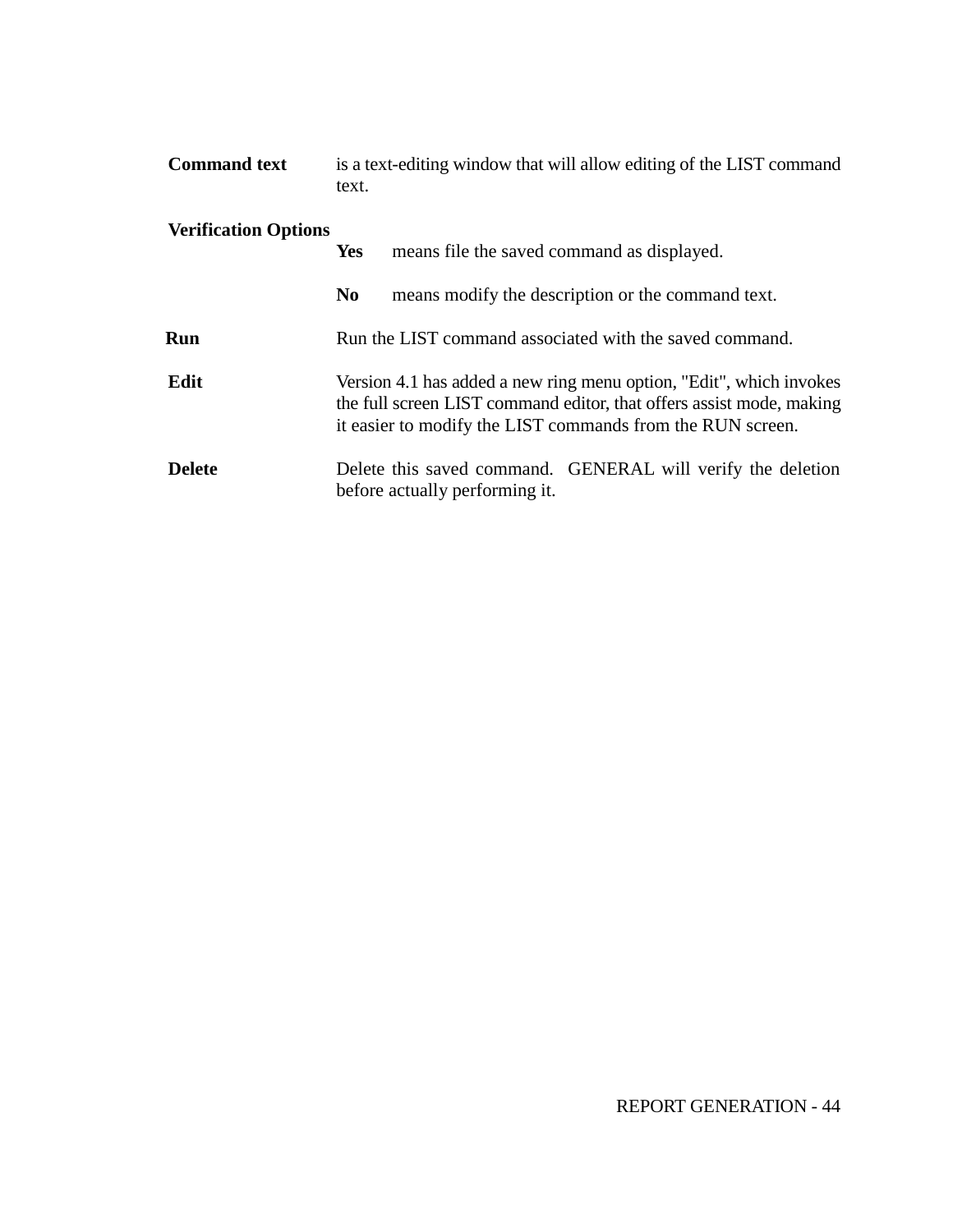# **DICTIONARY**

# **What is the Dictionary?**

## **The Link to Your Data**

The GENERAL dictionary module provides the link between the report writing tools and the data files created and maintained by the application software with which GENERAL is installed. The dictionary describes the characteristics and locations of each element of data that GENERAL may use.

In addition, the dictionary can be used to define calculations and inter-file relationships in order to make report generation easier. By placing a calculation or lookup in the dictionary, there is no need to recreate the coding required to generate information, each time it is needed.

## **External Dictionaries**

Note: if you define a file in the GENERAL dictionary, it will NOT be recognized in the external dictionary.

**Taos:** Files that have been defined in the Taos dictionary (from Basis International) do not need to be defined in the GENERAL dictionary. In order for GENERAL to use these definitions, the extended utility **\_acu.utl** must have been CALLed prior to execution of GENERAL. This utility establishes several global string table elements that are looked for by GENERAL upon execution, which if set will point to the Taos dictionary.

Once the Taos dictionary is active for GENERAL, any report generation jobs requiring a file will automatically look in the Taos dictionary if the GENERAL dictionary for the file isn't present. The Taos definitions are interpreted at run-time without any additional action required on the part of the user.

**Filix:** Like Taos files, GENERAL can detect and properly report from Filix data files. In order to detect a Filix file and find its dictionary, GENERAL must be executed from within Filix, as a PROGRAMS menu option or the Filix data files and program directory must be in the prefix.

**MAS90:** State of the Art's MAS90 dictionary is supported, if the SY0DCT.SOA file in the MAS90 "SOA" directory can be found.

# **Header Definition**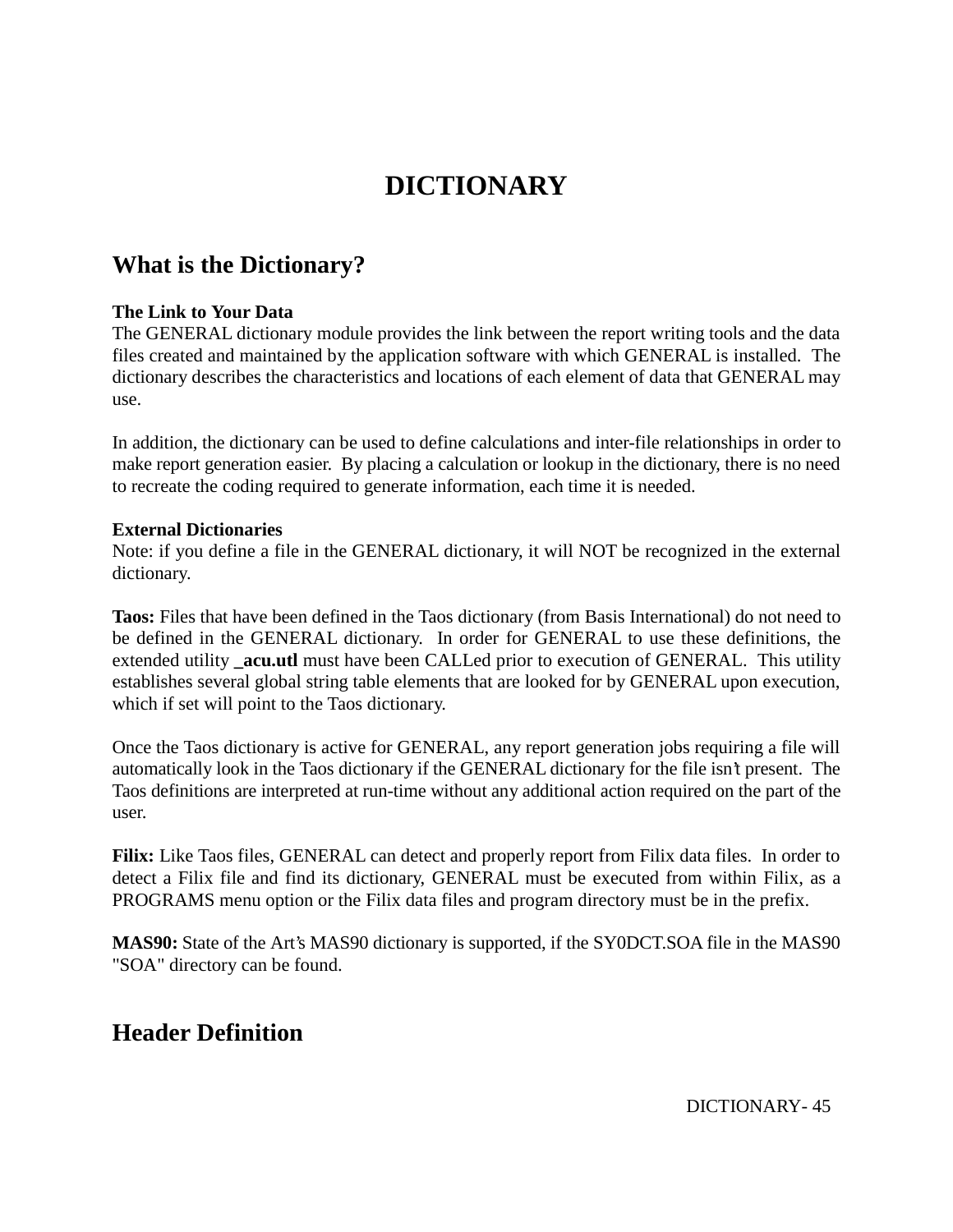#### **File Name**

Enter the name of the file to maintain. To create a new file definition, just enter a new name. File names in GENERAL may be from 1 to 20 letters, digits, periods, or underscores. The name should start with a letter, and no two periods or underscores may be adjacent.

## **AR.CUSTOMERS** is a valid name.

**AR\_\_CUSTOMERS** is invalid, since there are two underscores in a row.

Note that the GENERAL file name is just a synonym for a physical file. It does not need to match the name of a disk file. In fact, any number of GENERAL file definitions can reference the same physical disk file, and a single GENERAL file can reference several disk files.

When a file is defined in a supported external dictionary, such as Taos or Filix, it **should not** be defined in GENERAL's dictionary. If it is, then a complete definition for the file must be established, with all fields defined. The external definition will be ignored.

#### **Select from list**

In order to choose the file from a list window of files, press the **F2-list files** key, or enter a wildcard or the first few letters of the name you are searching for.

Wildcards can consist of letters and digits, and special search characters:  $\ast$ , ?, and [x-y]. The  $\ast$ character matches any number of characters (including no characters), the ? Matches any single character, and [x-y] matches a single character that falls in the range x..y. Note that the bracket notation may not be available in all implementations.

**AR\*SLS** will find files starting with AR and ending with SLS.

**AR??SLS** will find files starting with AR, followed by any two characters, and ending with SLS.

**AR[0-9][ABCD]SLS** will match files starting with AR, followed by a digit, then followed by a letter A,B,C, or D, and ending with SLS.

These wildcard schemes match the Unix shell wildcards, and closely match the MS-DOS wildcards, except for the [x-y] ranges.

## **Hard copy of Dictionary**

To print the dictionary, for one or a range of files, press the **F3-print files** key. GENERAL will prompt for various options, including a file name range, detail level, error checking, and printer, and produce a hard copy dictionary listing.

Note that the error checking option attempts to compile each field expression, so a hard copy listing may run a great deal slower than if simple print options are selected.

DICTIONARY- 46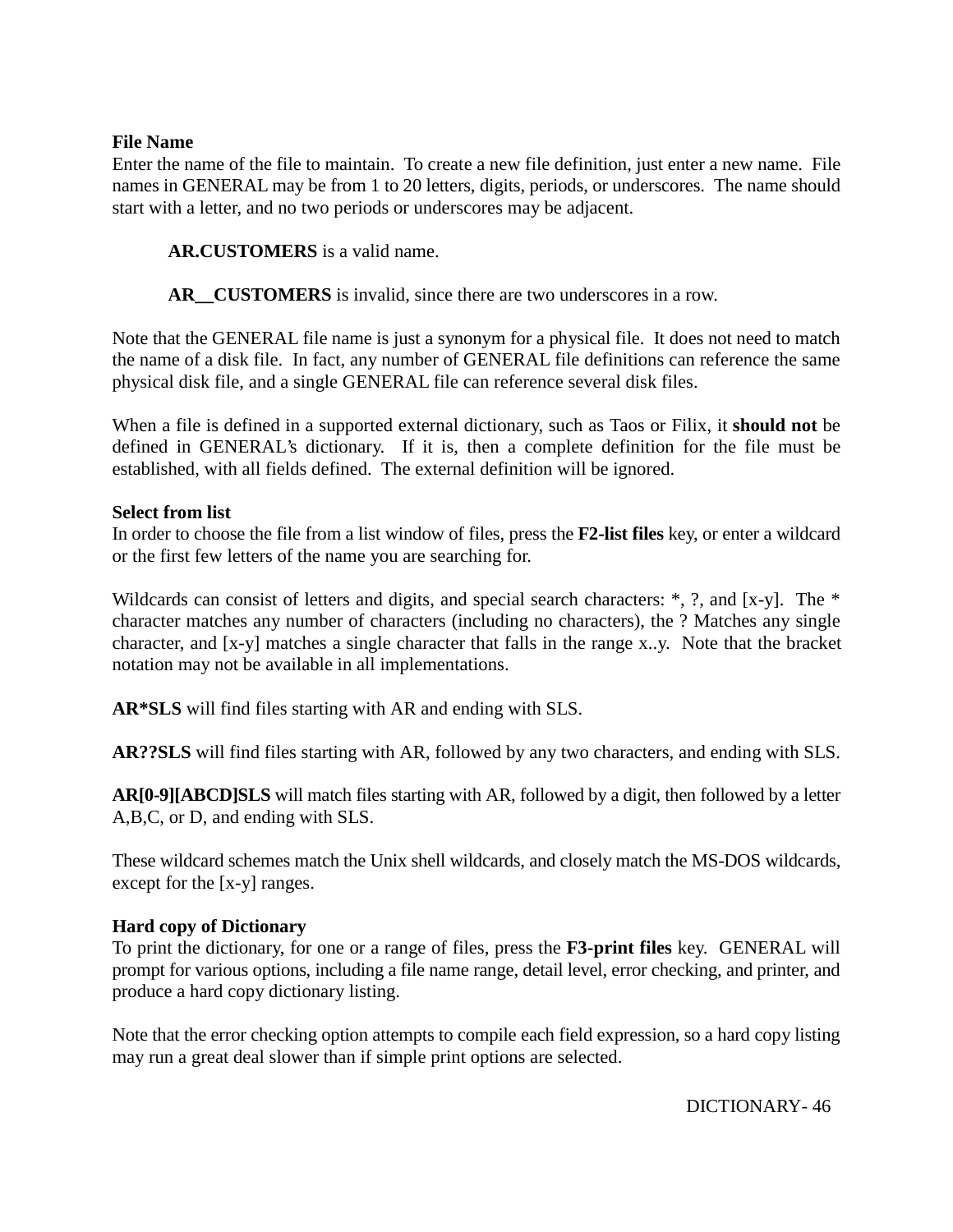#### **Exit to menu**

To exit back to the main menu, press the **F10-exit** key.

## **Header Elements**

#### **Description**

The description of the file is used for only for list mode windows, to assist in identifying the file.

#### **Access Level**

The file access level is used for security purposes, to restrict access to this file to users with an access level at least this high. A GENERAL administrator defines user access levels with the USER command.

Valid values are numbers from 0 through 9. A level of 0 allows any user to report from this file, while a 9 would only allow level 9 users (administrators).

#### **Disk File**

The disk file indicates to GENERAL what file(s) to open and read when producing a report for this file.

Valid formats include:

| File name only        | <b>AR1CST</b>                         |
|-----------------------|---------------------------------------|
| Full path name        | /usr/data/AR1CST                      |
| Multiple files        | <b>ORDLIVE;ORDHIST</b>                |
| Run-time replacements | /u/AR[[Enter Company Code]]/CUSTOMERS |

If a full path name is entered, then just that specific file is opened. This may make a dictionary sitespecific. If a simple file name is entered, GENERAL will allow the Basic file search methods, such as a search prefix, to be implemented.

If multiple files are entered, they must be entered as a file chain delimited with semi-colons. When GENERAL produces a report from a file chain, it uses the same field definitions for each physical file opened, so the files should have the same structure, although some conditional control can be used with the @FILECHAIN variable in expressions.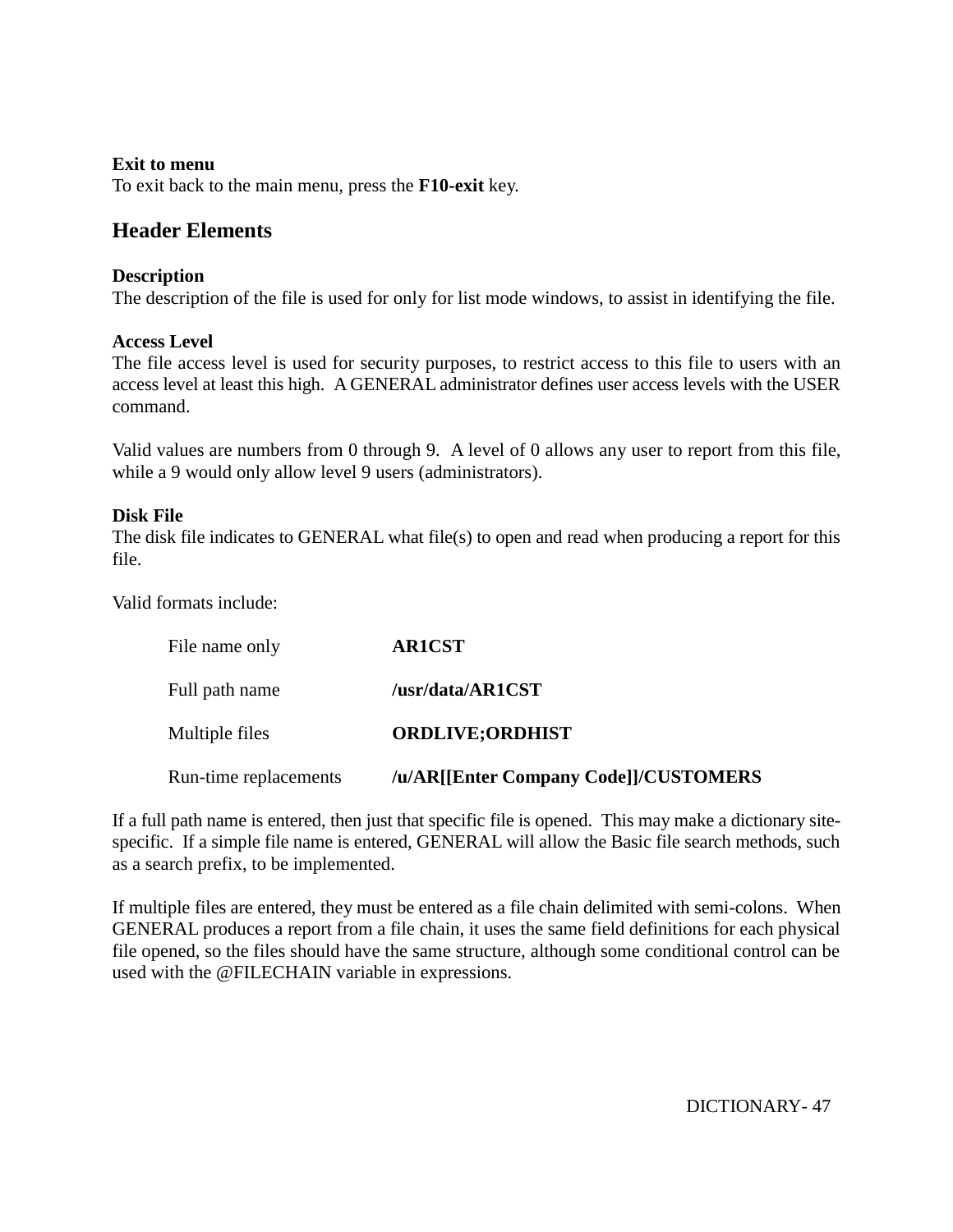When file chains are targets in a full-key cross reference calculation (an XREF() function), then each file in the chain is read *only until* a record matching the XREF key specification is found. When they are targets of a partial-key cross reference (MREF(), TREF(), AREF(), and CREF() functions), then each file is read in series until all files have been scanned for records matching the partial key specification of the function.

File types supported by GENERAL include the intrinsic keyed types of the host Business Basic (DIRECT, SORT, MKEYED, etc.), INDEXED, and ASCII text. ASCII text files can contain either line-feed terminated records with delimited or fixed-position fields, or fixed length (blocked) records with fixed-position fields.

## **Skip Keys**

The skip keys entry is used to identify specific keys that should not be included in a report from this file. Some application software uses special key values to store odd information, such as the "next order number", or the "last run date". This field can be used to tell GENERAL what specific keys in a file should be ignored.

The format of this field is:

## *delimiter*key-1*delimiter*key-2*delimiter*

For example,

- **~01~02~03~** uses the tilde as the delimiter, and tells GENERAL to skip the keys "01", "02", and "03".
- **!~001! !** uses the exclamation point as a delimiter, in order to allow the use of GENERAL's ASCII notation to skip an ASCII value 1 key, as well as a space key.

Note that skip keys do not provide the same flexibility as an auto select phrase would (such as partial matches or ranges, or data references), but they involve less overhead, so should be used when possible.

## **Auto Select**

The auto select phrase allows the specification of a select phrase fragment that will be implemented each time a report uses this file. This feature provides the means to logically segregate specific record sets from a file that contains multiple record formats.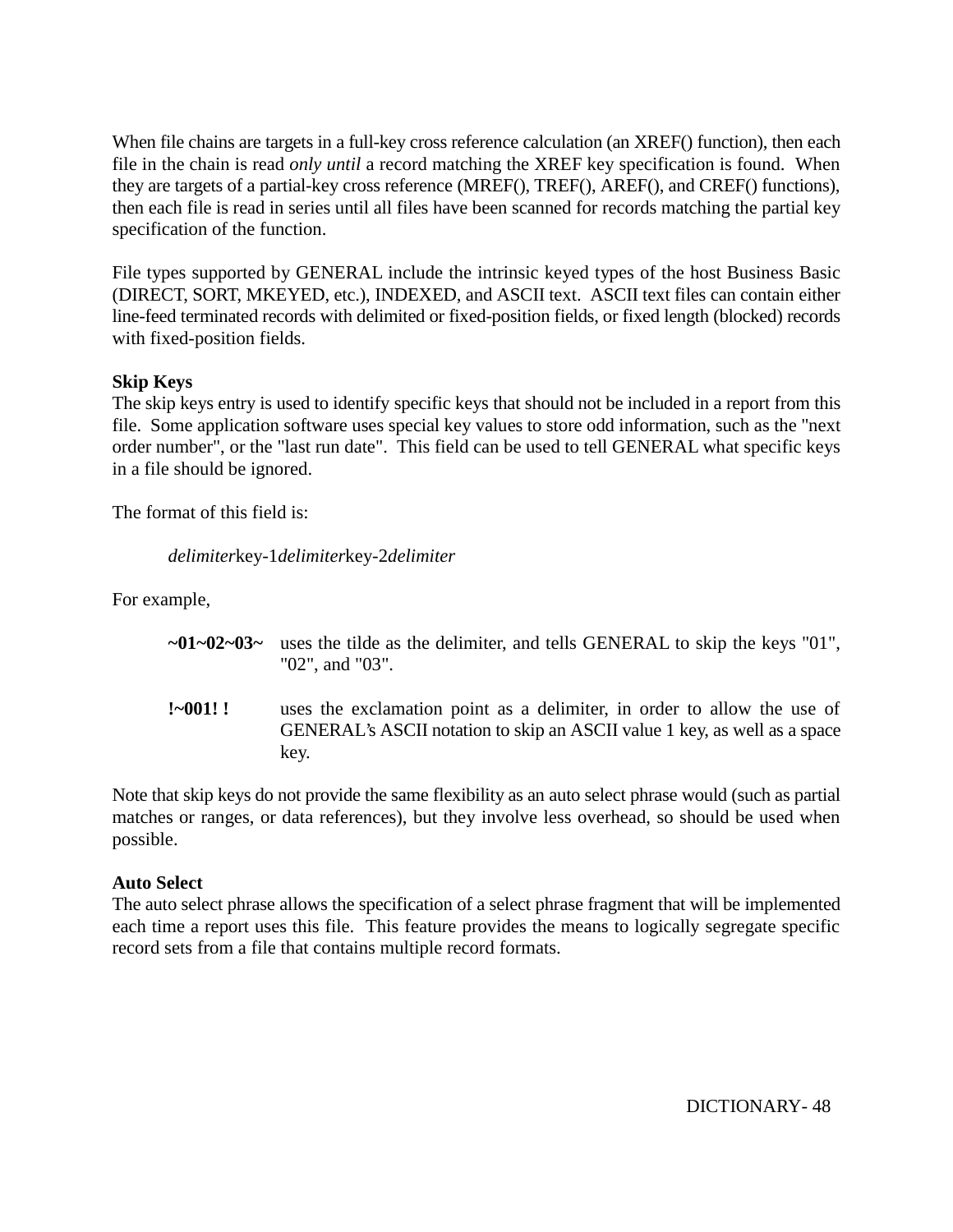For example, if a file contains both order heading and order line information, a GENERAL file definition could be set up for each: one called ORD\_HEAD and the other called ORD\_LINE. Often, the application creating the orders will indicate a header record with a line number of 0, while the order lines will have line numbers from 1 to 999. A field called LINE\_NO could be defined in each file, and the ORD HEAD file would have an auto select phrase:

## $LINE_NO = 0$ ,

While the ORD\_LINE file's auto select phrase would be:

## **LINE**  $NO > 0$ .

When an auto select phrase is present and the user enters criteria in a select phrase, then the two phrases are implemented so that records must pass both selection criteria.

The auto select criteria is also used when the file is the target of a partial-key cross reference expression (such as a TREF() function).

## **Auto Begin/Auto End**

The auto begin and auto end phrases define a key range to always process when this file is used as the primary file for a report. A common use for these fields is to segregate data that has a company code as a prefix to each key in the file. An auto key range that specifies a run-time prompt or runtime variable can be used to specify a specific company range to process.

If the user also enters a BEGIN or END criteria for a report, then GENERAL appends the user's criteria to the auto range, so that the user specification works within the range established here in the dictionary.

## **Type**

If the file(s) specified, as disk files are text files, rather than Business Basic files, then the type of text file must be specified.

**1 - blocked** files are files with no record delimiters. Instead, a record is determined by reading a specific number of characters from the file. The number of characters is specified by the block size element. All field definitions must use the @REC data reference, as there are no field delimiters.

**2 - delimited** files have records terminated by line-feed characters (on MS-DOS, the record terminator is a carriage-return/line-feed sequence). In a delimited file, there can be fields defined within the record by delimiter characters, or all the data can be stored in a single "field". In the latter case, the primary difference between a blocked and delimited text file is the use of a record terminator rather than a block size. References to delimited fields can be by the @PF*n* physical field variable, or the @REC record variable.

DICTIONARY- 49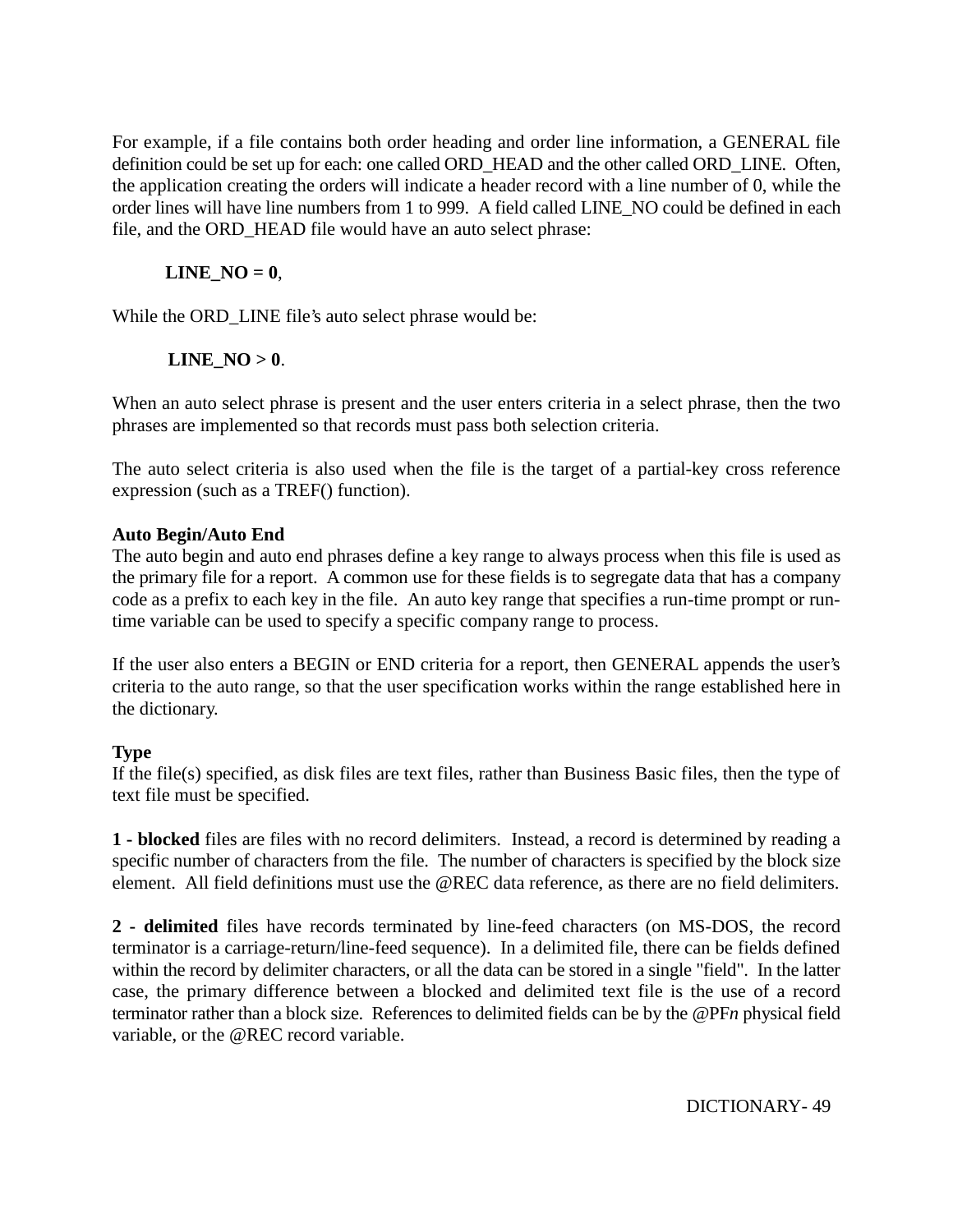#### **Block size**

For an ASCII text file defined as "blocked", above, enter the size of each logical record within the file. Each record is read as a fixed block of data within the file.

## **Delimiter**

For an ASCII text file defined as "delimited", above, enter the character to be used as a field delimiter. If, for example, the file contains commas between fields within each record, enter ",". If a non-printable ASCII character is used as a delimiter, it can be entered using GENERAL's ASCII notation ~nnn. For example, enter **~009** to indicate a <tab> delimiter character.

## **Field Definitions**

#### **Data Field Specification**

Data fields are defined in GENERAL's dictionary with type codes and expressions. The type codes indicate what type of data this element contains, and information about how to display or format the data. The expression indicates where the data is in each record, or defines a calculation or manipulation of one or more data elements.

In addition to the type codes and the expression, a field definition also contains a heading specification, which GENERAL uses to produce default column headings for a report.

#### **Field names**

Field names in GENERAL may be from 1 to 20 characters long, and may include letters, digits, underscores, and periods. Underscores and periods must be individual characters. Spaces are not allowed.

**INV** CODE is a valid name. **ADDRESS1** is a valid name.

**PROD..CODE** is invalid. **CUSTOMER NAME** is invalid.

## **Description**

The description of a field can be any text. It is used in field selection windows to help identify the field.

## **Type codes**

Enter a valid *base* type code, followed by a length code, followed by one or more optional format codes separated by commas. Valid base type codes include:

- **T** text data
- **N** numeric data
- **D** date data, in the host language internal date format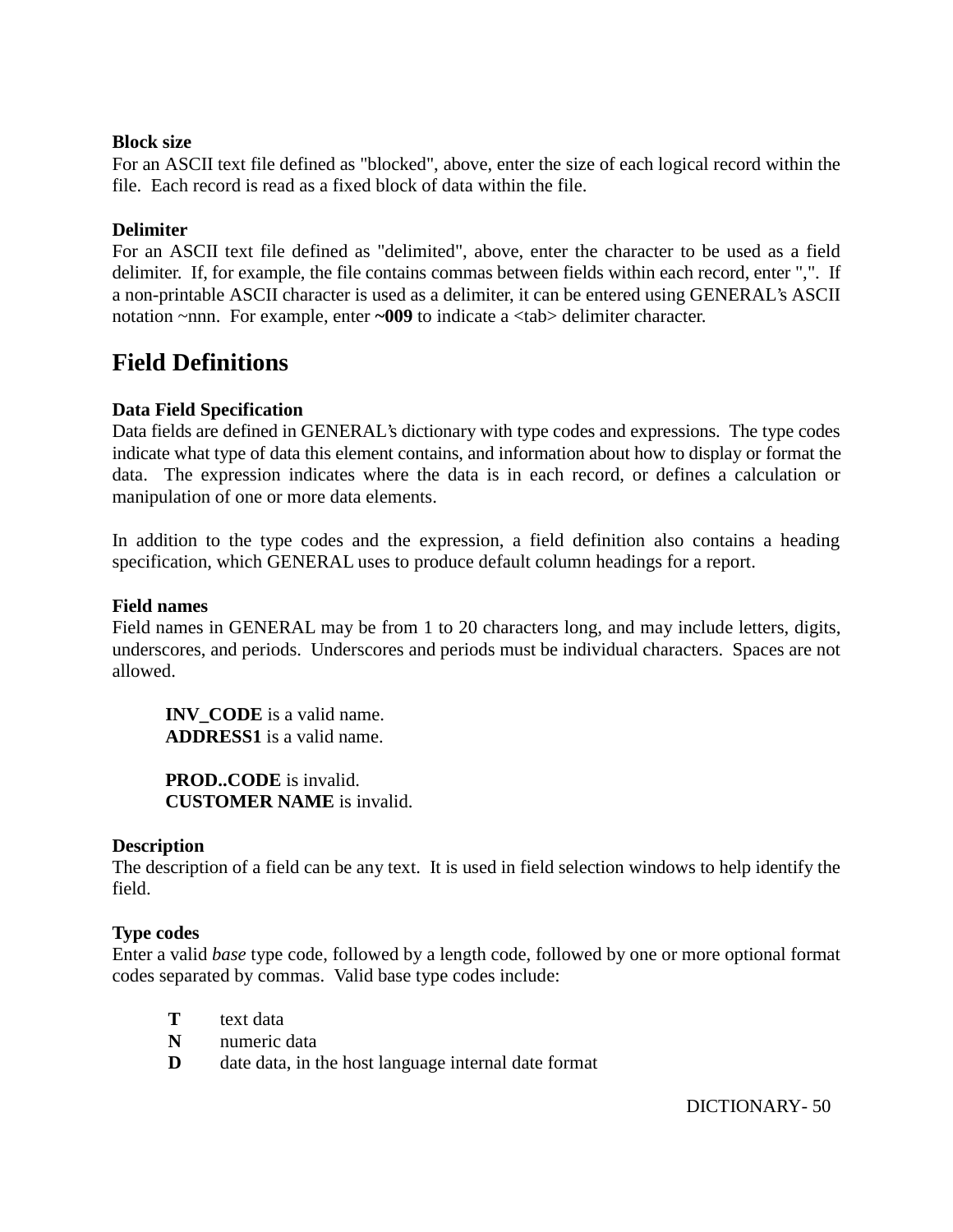## **Column width**

A length code is simply an **L** followed by a number.

| <b>T,L30</b>  | indicates a 30 character wide text field.    |
|---------------|----------------------------------------------|
| NT 1 <i>1</i> | indicates a 14 above stor wide numerie field |

**N,L14** indicates a 14 character wide numeric field.

Length can also be specified with a run-time replacement, such as **L[[@CUSTLEN@VDT]]**.

## **Additional codes**

Each base type supports additional format codes.

| Text<br>Format | Description                                                     |
|----------------|-----------------------------------------------------------------|
|                | The number of lines this field should occupy. The default is 1. |
|                | The maximum is 99.                                              |
| JL, JR         | Justification for this field. The default is left.              |

| Numeric<br>Format | Description                                                   |  |
|-------------------|---------------------------------------------------------------|--|
| n                 | The decimal precision for this field. The default is 0        |  |
|                   | (resulting in integers), the maximum is 9.                    |  |
| P                 | Punctuate this number. This results in a thousand's separator |  |
|                   | being used: 1,500 instead of 1500.                            |  |
| $-. (CR, $$       | Mask options: "-" for trailing minus sign, "(" for negative   |  |
|                   | parenthesis, "CR" for negative CR, "\$" for currency format.  |  |
|                   | These options are mutually exclusive.                         |  |
| Sn                | Scale factor of n, meaning that GENERAL should shift the      |  |
|                   | decimal point automatically by this amount.                   |  |
| JL, JR            | Justification for this field. The default is right.           |  |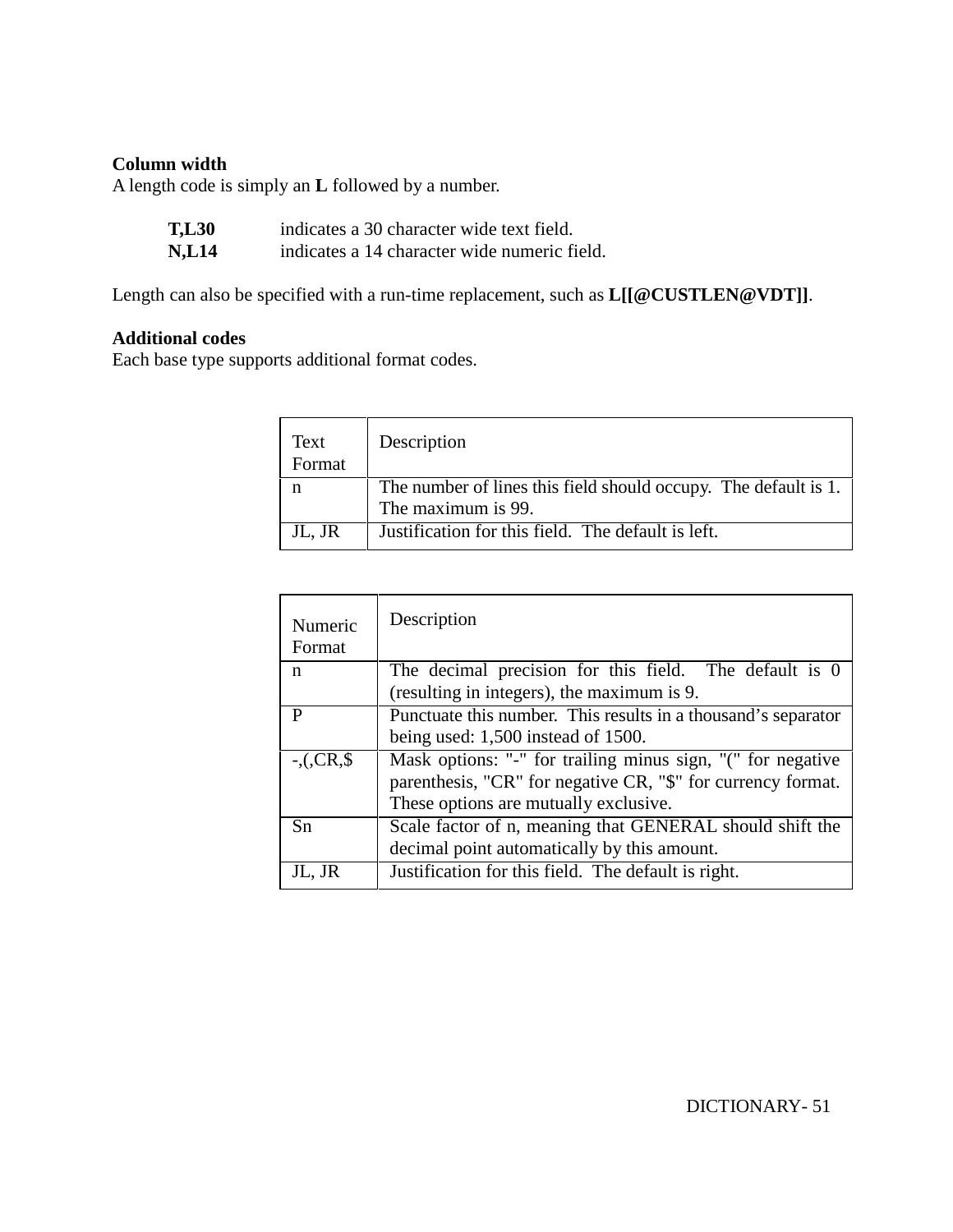| Date<br>Format | Description                                                                                                                            |
|----------------|----------------------------------------------------------------------------------------------------------------------------------------|
| Т              | Display with time. Assumes internal date number is a<br>minimum precision 4 number, with time stored as a decimal<br>portion of a day. |
| JL, JR         | Justification for this field. The default is left.                                                                                     |

# **Type Code Examples**

| <b>Text fields</b> |                                  |                                                                                                                                                                                        |
|--------------------|----------------------------------|----------------------------------------------------------------------------------------------------------------------------------------------------------------------------------------|
|                    | $\overline{\text{T},\text{L}}30$ | A simple 30-column wide text field.                                                                                                                                                    |
|                    | T,L30,3                          | A 30-column, 3-line text field.                                                                                                                                                        |
|                    | <b>T,L10,JL</b>                  | A 10 column text field, force left justification.                                                                                                                                      |
|                    | <b>Numeric fields</b><br>N, L14  | A simple numeric integer, 14 columns, using default (right)<br>justification.                                                                                                          |
|                    | N, L14, P, 2                     | A precision 2 number, 14 columns, right justified by default,<br>punctuated. The format will be like this: -99,999,999.00.                                                             |
|                    | N,L12,P,2,S2,JL                  | A precision 2 number, 12 columns, punctuated, left justified, with the<br>decimal point shifted left 2 positions. A number stored on a disk as<br>100005 would be output as 1,000.05.  |
|                    | N, L12, P, 2, (                  | A precision 2 number, 12 columns, punctuated. If negative, the<br>number will be surrounded by parenthesis.                                                                            |
|                    | $N, L9, P,$ \$                   | A numeric field to be output with currency symbols (a "money" field).<br>The configuration module controls currency formatting.                                                        |
| Date fields        |                                  |                                                                                                                                                                                        |
|                    | <b>D,L10</b>                     | A date field, left justified in 10 columns. The data provided by the<br>expression must be a Julian number, based on the internal date format<br>specified by the underlying language. |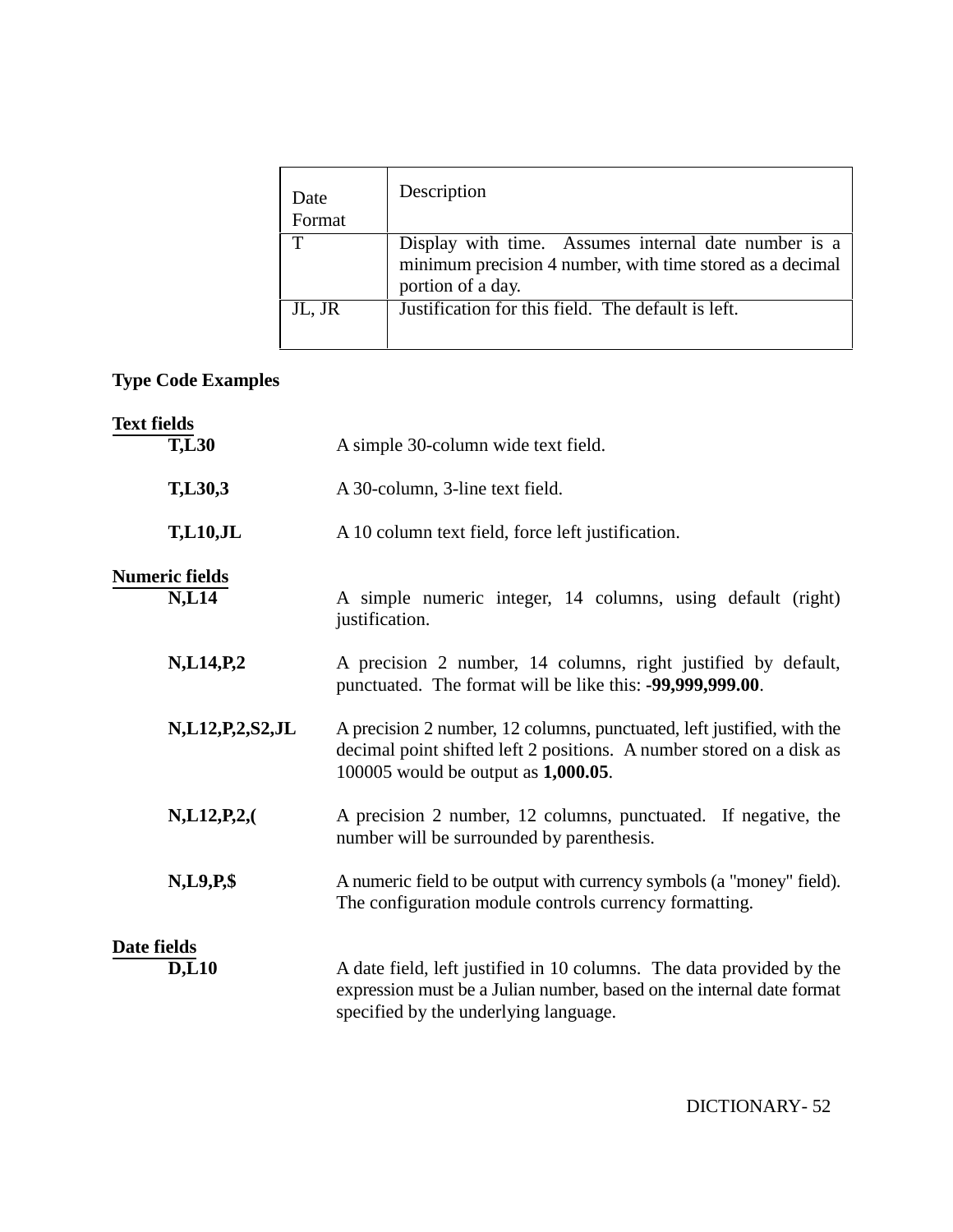Any Business Basic that provides "date" number types has functions to produce Julian numbers from standard values. In BBx, the function is JUL(year,month,day), for example. The expression for a date field must create a Julian number in order for GENERAL to properly display the value.

**D,L18,T,JR** A right justified date, 18 columns, with the time printed after the date. The format of the time is controlled by the configuration module, and defaults to **HH:MM PM**.

> GENERAL treats time as a decimal fraction of a day. The fraction .5 is 12:00 noon; .75 is 6:00 PM. If a number is stored in precision 4, then the time can be resolved to the minute accurately.

#### **Guessing the Definition**

You can have GENERAL guess what the data definition should be, including both type codes and the expression, by pressing **F2-guess from data**. GENERAL will invoke the data assist window, so that data from the record can be selected and marked. Once selected, GENERAL attempts to determine if it is text, number, or date.

- · If it is non-numeric, it is assumed to be text.
- · If it is numeric, and 6 or 8 digits, GENERAL tries to create a date out of it, first in MMDDYY[YY] order, then in YY[YY]MMDD order. If not successful, GENERAL treats it as an integer. Otherwise, GENERAL creates a date field, with an expression modifier that converts the digits into an internal date value.
- · If it is an integer, and the value of the integer is within 365 days of the current Julian date, GENERAL assumes that it is a Julian number, and creates a date field.
- Any number not converted to a date is converted to a number, with precision and length based on the number itself.

Obviously, if you request GENERAL to guess at the data, you should select data that is as representative as possible of the data in the file. Also note that when GENERAL guesses a data definition, the heading element is set to the field name automatically.

#### **Column Heading**

The column heading specification is used to define the default column headings used when reports reference this field. This will normally be some descriptive text or abbreviation.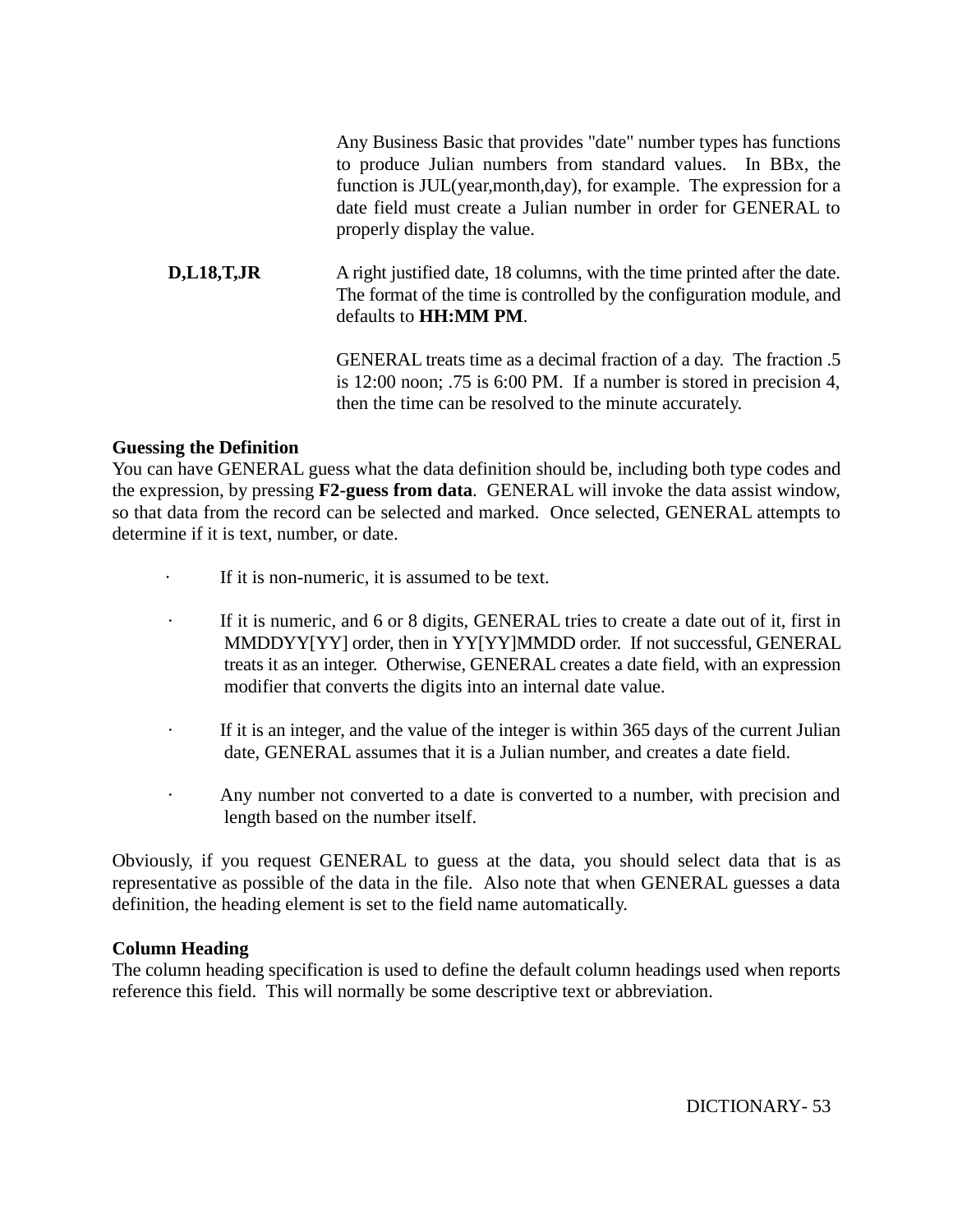The width of the column heading may override the display width used by GENERAL when producing a report. If the length type code is **L2**, but the heading is **STATE**, the field will occupy 5 columns rather than 2.

To create a stacked heading, use the vertical bar (|) to delimit the heading portions. **CUSTOMER|NAME** will produce a column heading like this:

#### **CUSTOMER NAME**

In a stacked heading, the longest segment is used to determine if the column width needs to be adjusted. Also, in a right justified field, each segment is right justified.

## **Expression**

The expression is used to describe to GENERAL where the data for this field is located within a record, and if necessary, how to manipulate it to produce the desired output.

Data from the record can be referenced in two ways. If the record is stored with *field separators*, then GENERAL interprets the separators as physical field delimiters. To reference a physical field, use **@PF***n*, where *n* is the field number, starting with 1 and going up to 255.

In a record structure like this:

## **00100**<sep>**JOHN SMITH & COMPANY**<sep>**123 1ST STREET**<sep> **LOS ANGELES**<sep>...

The physical fields would be as follows:

**@PF1** 00100 **@PF2** JOHN SMITH & COMPANY **@PF3** 123 1ST STREET **@PF4**LOS ANGELES

The second method to access data in a record is to treat the entire record as one element. In this case, use **@REC**, and use Business Basic sub-stringing to access the desired portions of the record.

For example, **@REC(11,30)** would reference data beginning at position 11, for 30 characters.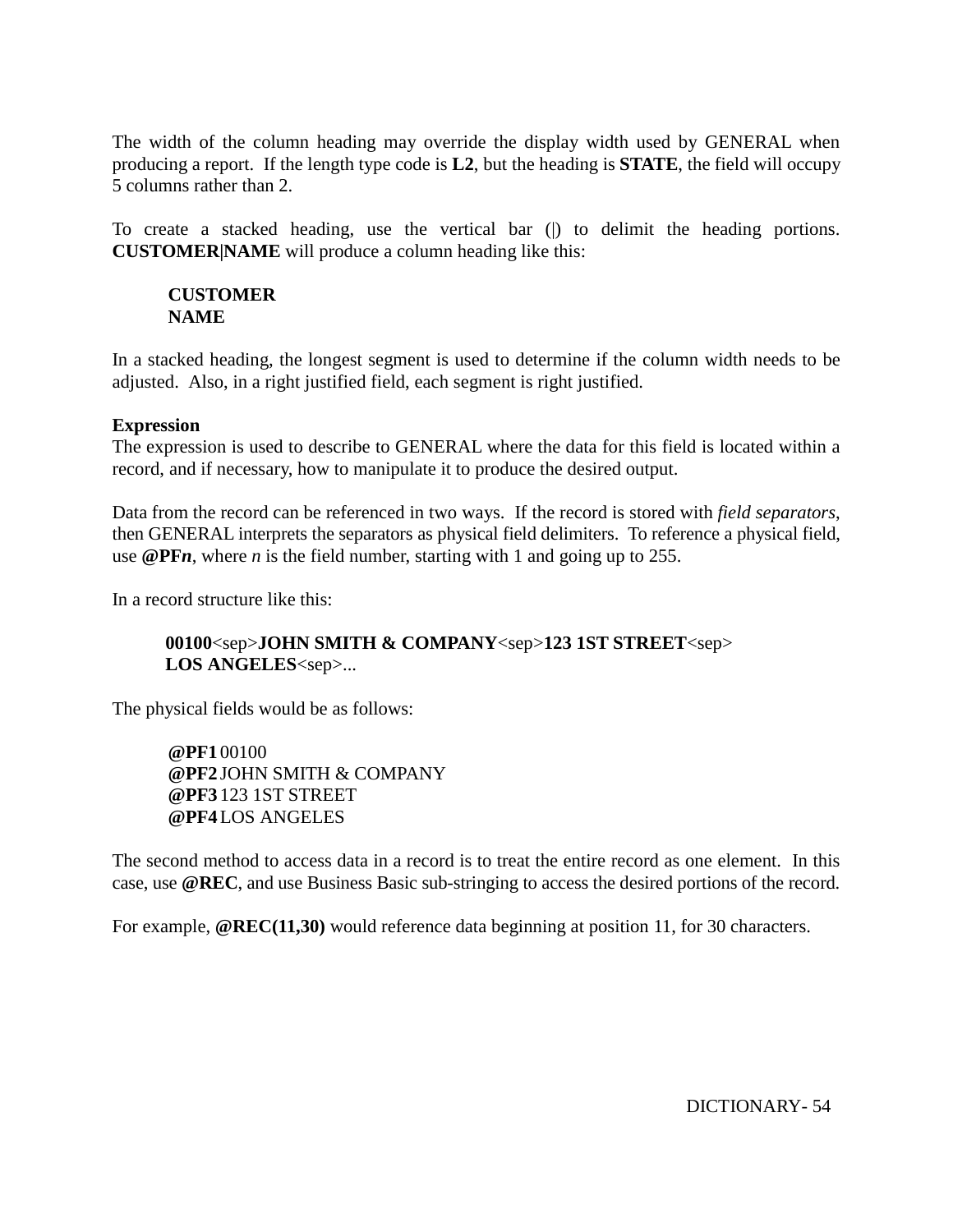Often times, an application will use *logical fields* as well as physical fields. For example, there may be a physical field used to store several codes, or a series of dates. To reference the data in those logical fields, sub-stringing is again necessary. **@PF2(7,6)** would be used to reference data beginning at position 7 of physical field 2, for 6 characters. When both position and length values are given, GENERAL can ensure that the data will always be padded to accommodate the full length required, so sub-string errors (normally error 47's) won't occur.

The expression field provides some function key options that can be of assistance when creating expressions.

- **F2-paste** Search for and insert the following data:
	- Fields already defined in the current file.
	- Other file names (quoted, for inclusion in cross-reference functions).
	- Fields in other files (not quoted, but again for inclusion in crossreference functions).
	- User defined functions.
- **F3-data assist** provides a data view and selection window, where records from the file being defined can be displayed, and fields and portions of fields can be selected and pasted into the expression.

Data assist mode will also offer an option to see what data field definitions each physical field uses.

**F4-expand** opens a larger window for entry of expressions longer than 300 characters. In this window, expressions can be as long as 900 characters.

#### **Converting data types**

Both the @PF*n* and @REC functions reference data as text. For text fields, this is proper, but for numeric or date fields, the data must be converted to a numeric type. In simple cases, where the function stands by itself, or has only simple sub-stringing, GENERAL can implicitly convert the functions to numeric, by automatically using a NUM() function. If, however, the expression is more complex, then functions to convert the data to a numeric type must be explicitly entered.

Sometimes, the data can't be converted to numeric using the NUM() function. For example, if an application writes a record position with the BIN() function, which converts a number to a binary text representation, the DEC() function must be used to extract the data. The expression for this might look like this: **DEC(@REC(200,4))**.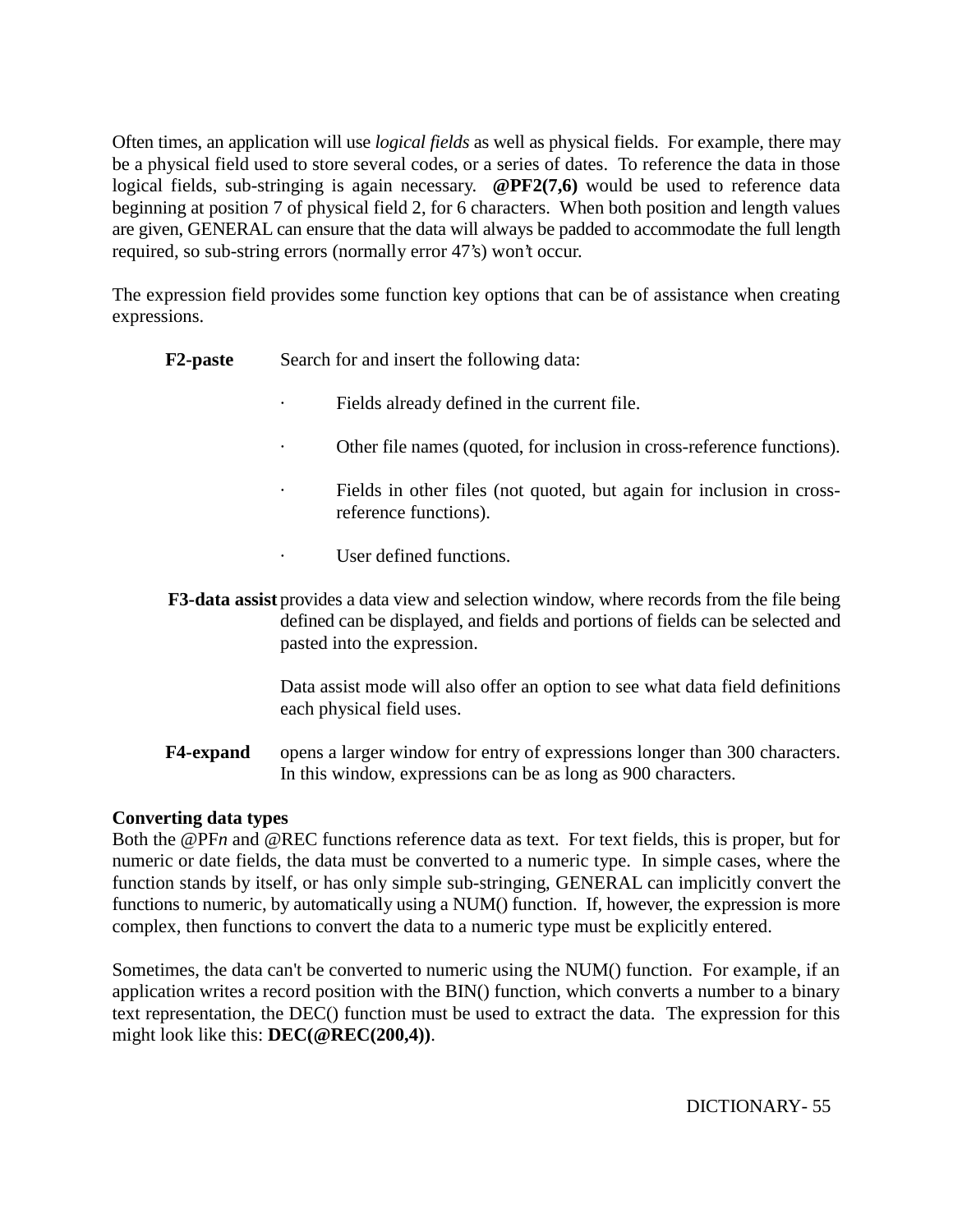A date field might be stored in a physical field as text formatted in MMDDYY format. In order for GENERAL to recognize it as a date, it must be converted to a Julian number. In BBx, the function to convert regular data to a date is the JUL function. That function requires numeric arguments for the year, month, and day, in order. To convert from the MMDDYY to a date, this BBx expression would work: **JUL(NUM(@PF2(5,2)),NUM(@PF2(1,2)),NUM(@PF2(3,2)))**. Frequently used expressions taking similar arguments can be established as user-defined functions, which are described in more detail later.

## **Constants**

Fixed values can also be referenced in expressions. Where a numeric is required, the value can be an unpunctuated number, such as **1.5**, or **1000**. If text is required, then it must be quoted, like **"Amount: "**, or **", "**.

In the date example, to add 30 days to the date, the expression would be: **JUL(NUM(@PF2(5,2)), NUM(@PF2(1,2)),NUM(@PF2(3,2)) ) + 30**.

## **Other fields/Internal functions**

Other field definitions in the file can be referenced by their names. When referenced by name, a field takes on the data type of its definition, so numeric fields can be referenced as numeric values, text as text values, and dates as Julian numbers.

For example, to define a gross profit calculation, where two other fields in the file are **SALES** and **COST**, the expression would be: **SALES - COST**. To define a gross profit percent calculation, which is just a little more complex, the expression would be **100\* (SALES - COST)/SALES**. To avoid a division by zero error, further steps could be taken, using a constant, or using GENERAL's internal function to divide numbers without an error, like this: **100 \* DIVIDE(SALES-COST,SALES)**. DIVIDE() is an internal GENERAL function that can be used by field expressions just like an internal Business Basic function.

GENERAL functions can make an expression more readable, or can perform some feature that may not be available in an intrinsic Basic function. However, there are some differences between a GENERAL function and an intrinsic function:

- · A GENERAL function may perform more slowly than a Basic function. For example, the GENERAL DT() function is much slower than the BBx JUL() function, although both can produce the same result.
- · A GENERAL function isn't syntax tested until a report attempts to execute it, whereas a Basic function is syntax tested when the expression is entered in the dictionary.

Functions, like field references, are classified as either text or numeric. The DIVIDE() function is an example of a numeric function: it returns a numeric result. An example of a text function is the TRIM function, which trims spaces from data: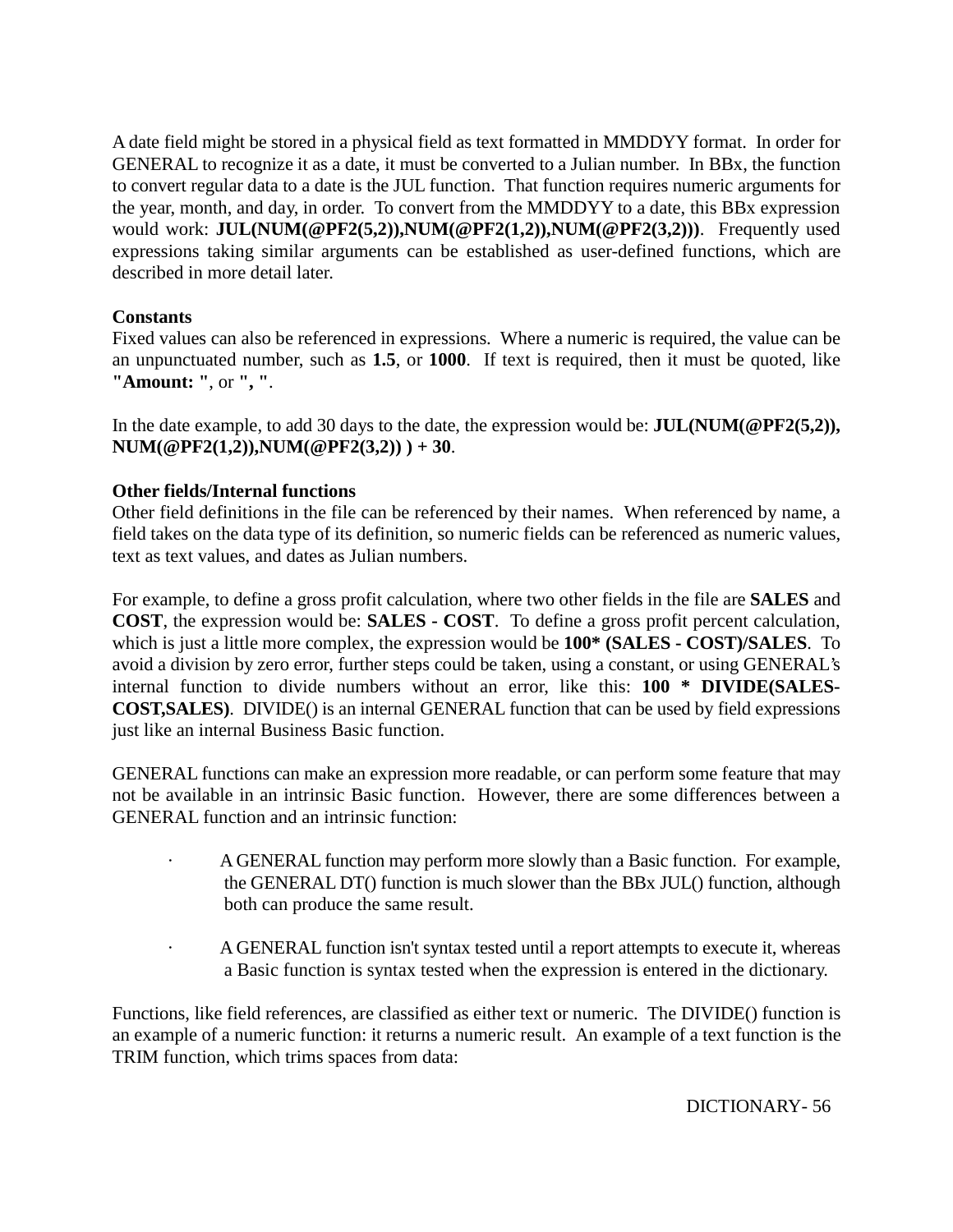## **TRIM(CITY)+", "+STATE+" "+ZIP\_CODE**

A complete list of GENERAL functions is provided in a table, later in this chapter.

The current field can be referenced by its name or by the name **@FLD**. This can be a handy shorthand reference in compound expressions or conditional expressions, described later.

## **Conditional Expressions and Compound Expressions**

Conditional and compound expressions take on the look of true Business Basic statements. In fact, that is exactly what they are.

In the examples earlier in the chapter, where simple references are made to physical data and other fields, there is an implied assignment inserted in the expression at run-time: **@PF2(1,30)** implicitly becomes **@FLD=@PF2(1,30)**, so that the data reference gets assigned to the field being defined.

If more control is required, with several statements, or IF..THEN..ELSE logic, for example, then the Basic statements can be entered directly.

The following example shows both compound and conditional expressions to control the calculation of a gross profit percentage:

## **@FLD=0;IF SALES<>0 THEN @FLD=100\*(SALES - COST)/SALES; IF @FLD>=1000 THEN @FLD=999.9; IF @FLD <= -1000 THEN @FLD=-999.9**

The above expression performs the following steps:

- · The field is initialized to 0.
- · If SALES is not 0, then set the field to the gross profit percent.
- · If the resulting percentage is greater than or equal to 1,000 then set it to 999.9.
- If the resulting percentage is less than or equal to negative 1,000 then set it to -999.9.

## **Compound statements are parsed differently in GENERAL than they are in Business Basic.**

There is a subtle difference between how GENERAL interprets the compound statements and how Business Basic does. In GENERAL, each statement delimited by semi-colons is treated as an individual statement, regardless of whether or not it follows a conditional statement. Consider the following:

## **IF @FLD>0 THEN @FLD=@FLD+1; SALES=SALES+1**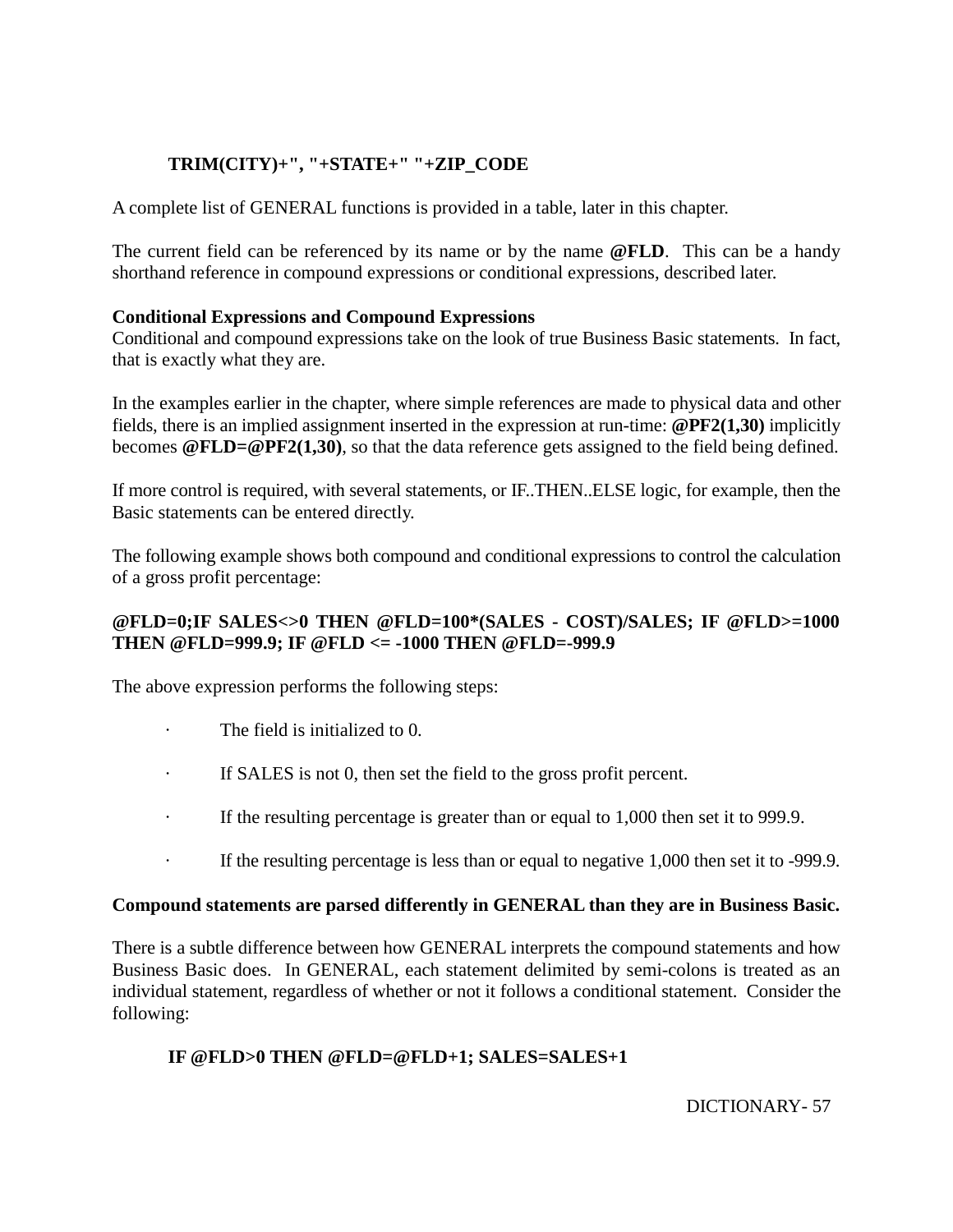In Business Basic, SALES=SALES+1 would only be executed if @FLD>0. In GENERAL, both statements delimited by the semicolon get executed independently.

If GENERAL is supposed to execute multiple assignments conditionally, then the special-grouping *operators* must be used. The grouping operators are curly braces: {}. The statement could be modified in a GENERAL expression to this:

## **IF @FLD>0 THEN {@FLD=@FLD+1; SALES=SALES+1}**.

#### **Other variable values**

References to variables other than dictionary field names, physical field or record references, or the current field variable @FLD, should be made as **@TEMP***name* references. @TEMP variables can contain up to 15 letters, digits, and underscores following the "@TEMP". They can be used either as string variables or numeric variables, but string variables need to end with a dollar sign.

| @TEMP AMOUNT | Numeric data storage. |
|--------------|-----------------------|
| @TEMPCSZ\$   | String data storage.  |

@TEMP variables can also be defined as arrays, as in Business Basic. The example below shows how an array of @TEMP values could be assigned from sequential positions within a record by using a FOR/NEXT loop.

## **DIM @TEMPMONTH[12]; FOR @TEMPX=0 TO 11; @TEMPMONTH[@TEMPX + 1] = NUM(@REC(1+@TEMPX\*10,10)); NEXT @TEMPX**

#### **User defined functions**

In the GENERAL configuration, user-defined functions can be created that may be referenced in field expressions. User-defined functions can help streamline expressions, or make a dictionary easier to port from one Business Basic to another.

A user-defined function can be referenced in an expression with the ampersand (&) operator. For example, if a user-defined function CONVERT\_DATE has been defined to convert a six-digit text field to a date, an expression using it might look like this:

## **&CONVERT\_DATE(@PF3(1,6))**

In the configuration, user-defined functions look just like Business Basic functions that have been defined with the DEF FNx statement. In fact, when a report is executed that references a userdefined function, GENERAL automatically creates the proper DEF FNx statements.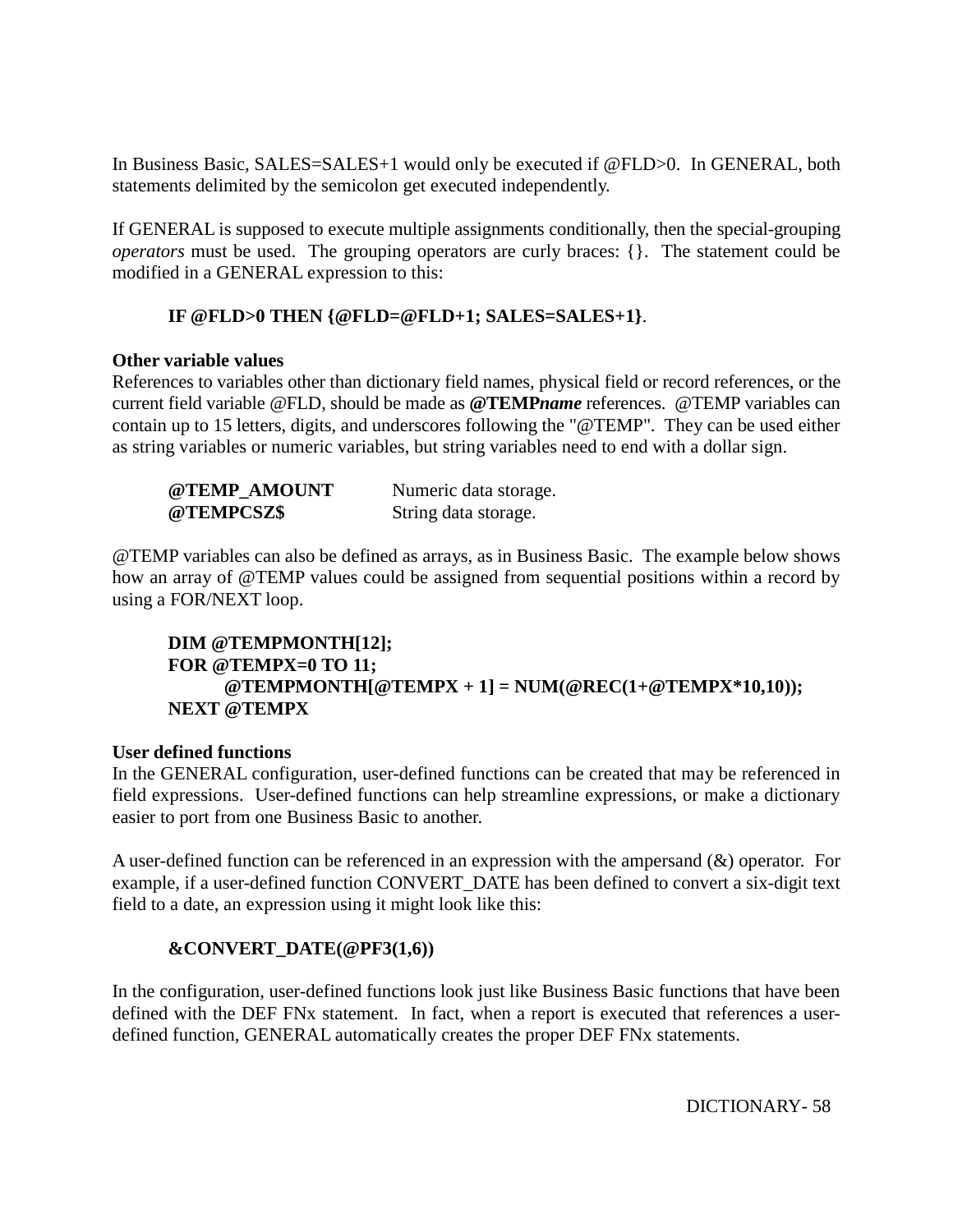One note for users of prior versions of GENERAL: in Version 4, user-defined functions that return text must be defined and referenced with a dollar sign suffix, just as in Basic. **&MASK\$(SSN,"000- 00-0000")**, for example, shows the function MASK\$, which returns a text value.

#### **Run-time replacements**

Run-time replacements can be used within an expression as if a constant had been used instead. The difference, of course, it that a run-time replacement's value isn't fixed, it is instead determined at runtime.

To include a run-time replacement in an expression, just surround it with double square brackets.

**@FLD=AMOUNT \* [[Enter amount factor]]** will prompt the user at run-time for an "amount factor", and use that factor in the expression.

**@PF1(1,[[@CUSTLEN@VDT]])** would reference the run-time replacement *variable* @CUSTLEN@VDT. This variable would be found on disk, normally maintained by the external application to which GENERAL is linked. This technique can be used to parameterize a dictionary, so that one site, or even one terminal, can use different values in the same dictionary.

More information on defining run-time replacements can be found in the configuration section of this manual.

#### **Cross-referencing files**

One of the major changes between Version 4 of GENERAL and prior versions is in how data from related files is retrieved and placed on a report.

**In Version 3**, GENERAL provided three field *definition types* for cross-references:

- **X** X-types were used when the full primary key to an external file was used.
- **M** M-types were used when only a portion of the key to the external file was available, and all the records in the range defined by the partial key were to be printed.
- **S** S-types were like M-types in that they scanned a range of records, but instead of printing each record in the range, a value was chosen to summarize. The summarization could be either a total of the values, an average of the values, or a count of the number of records.

**In Version 4**, there is no concept of a definition type. Instead, the data is given a data type (with the type codes), and an expression describes how the data is constructed.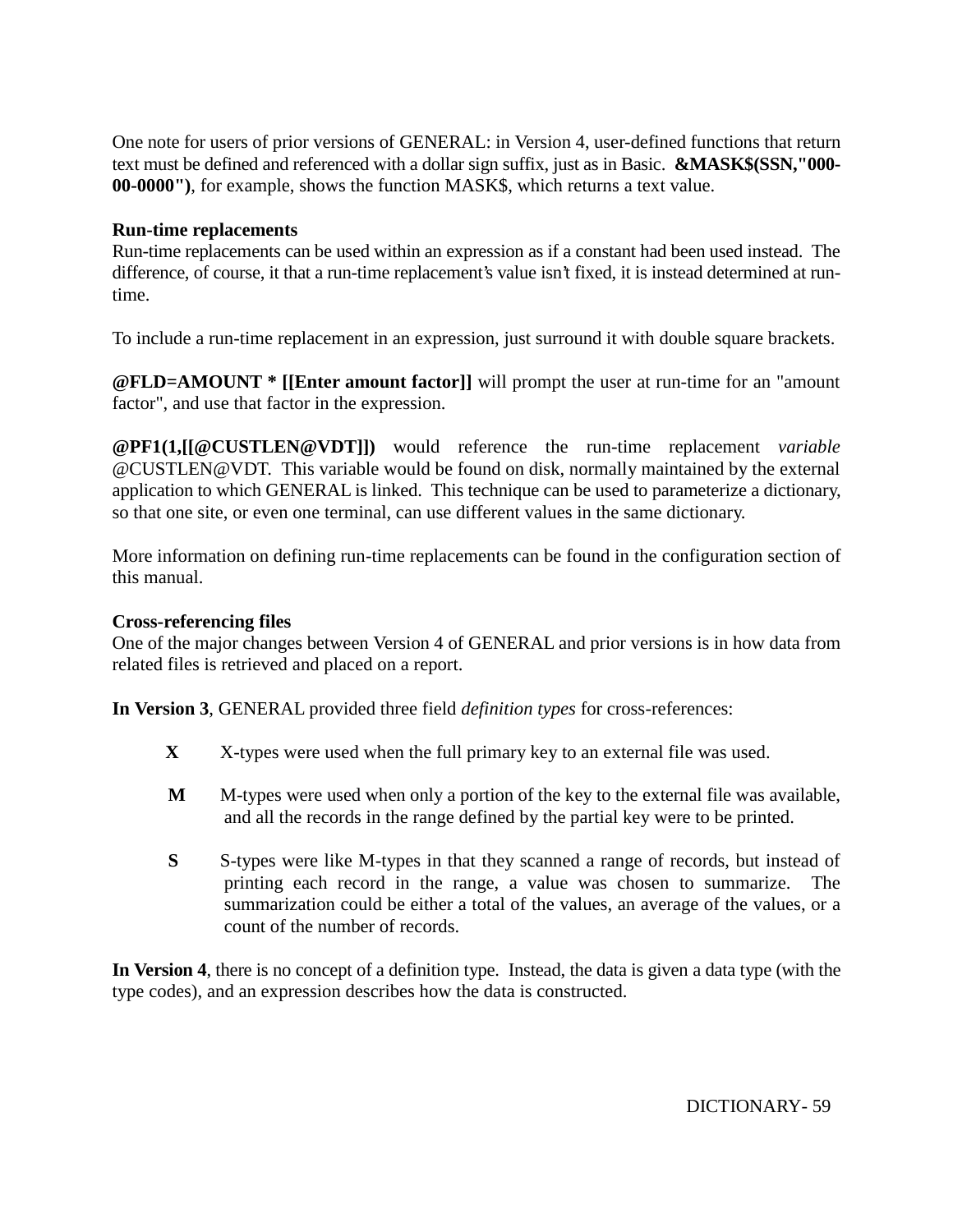To create a cross reference in Version 4, GENERAL provides 5 functions, each taking the same three parameters:

| <b>XREF</b> | returns a text value of an exact key match.                                                                    |
|-------------|----------------------------------------------------------------------------------------------------------------|
| <b>MREF</b> | returns a stream of text values from a partial key match.                                                      |
| <b>TREF</b> | returns a number derived from totaling the values of each record in a range<br>defined by a partial key match. |
| <b>AREF</b> | returns a number, derived from averaging the values as in TREF.                                                |
| <b>CREF</b> | returns a number, derived from counting the records in the range.                                              |

An example of the syntax of a cross-reference function is this:

#### **XREF("AR.CUST", COMPANY+CUSTOMER, NAME)**

The first parameter is a file name, in quotes. The file must be defined in GENERAL's dictionary (or in an external dictionary supported by GENERAL). This is the *target file*; that is, this file contains the data to be obtained by the function.

The second parameter is an expression defining the key to be used. This can be any simple expression, including functions, quoted constants, field names, @PF*n* references, and @REC references.

The third parameter is an expression used to derive the data from the external record. Again, the expression can be any combination of functions, constants, field names, and data references. However, this expression references data and fields from the target file. If the function is a TREF or AREF, then the data expression must evaluate to a numeric value.

#### **Using a target file's alternate sorts**

Another feature of the dictionary, described in more detail later in this chapter, is the Sort definitions for a file. A Sort definition can describe how a file's secondary keys are used, or how a related "sort file" is used by the application. When two files are related by a Sort definition, then that sort definition can be specified as part of the file name parameter with the **@** sort name operator. **ORD\_LINES@ORDER\_NUM** for example, would look for a Sort definition called ORDER\_NUM in the file ORD\_LINES. That sort may define a secondary key that sorts the order lines by order number. When GENERAL is searching for records for a TREF function, for example, it could process the records in the ORD\_LINES file by the ORDER\_NUM key, returning its result from just those records in a given order number.

#### **Iteration and key suffix ranges**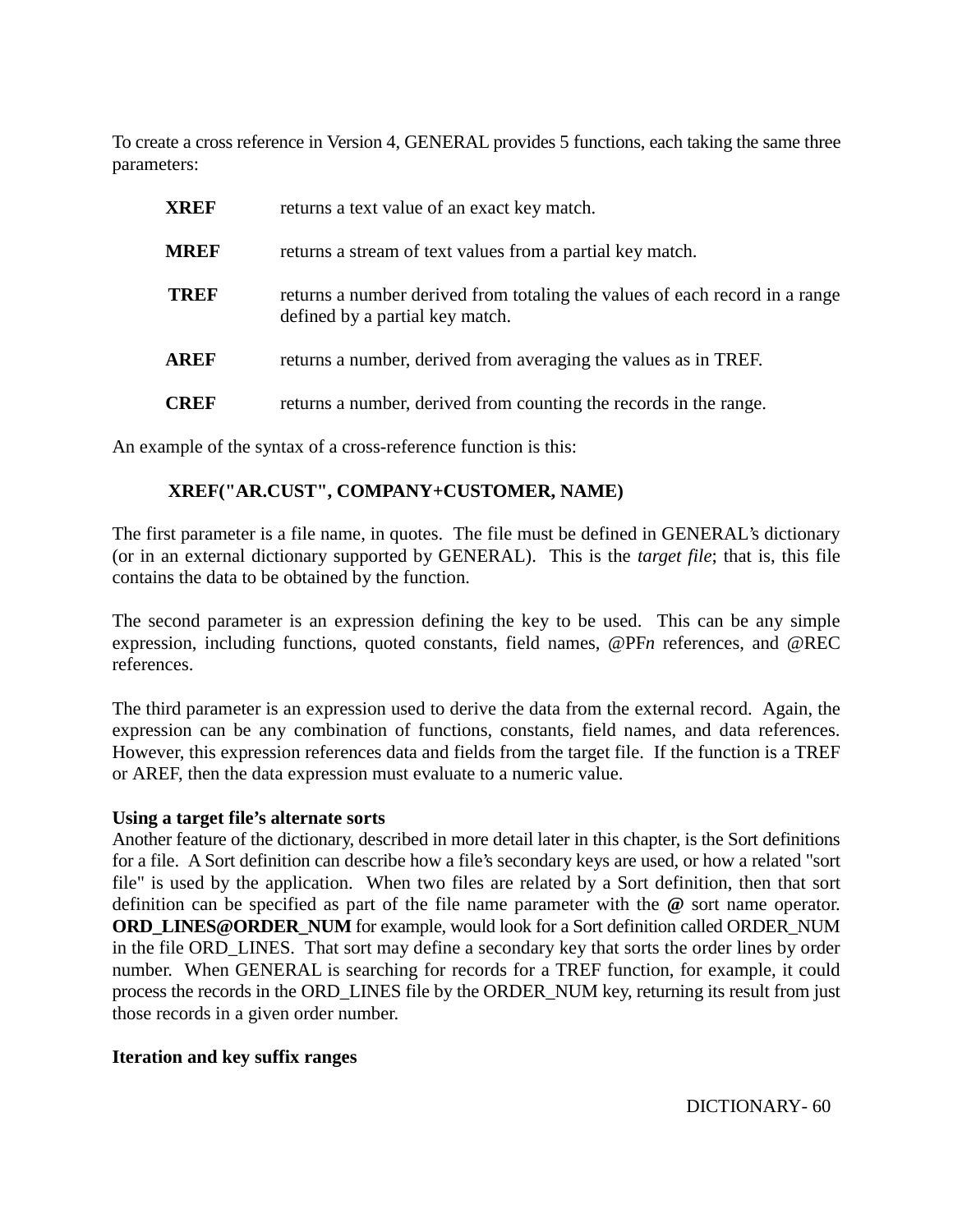Finally, another new feature of Version 4 is called *iteration*. In the key parameter, a series of values can be used as either a prefix or a suffix. As a suffix, a range of values can be used. The iteration delimiters are curly braces within a literal portion of a key parameter, like this:

## **TREF("SLSHIST","{01,02,03}"+CUST\_NO,AMOUNT)**.

In the above example, a prefix iteration is used to cause GENERAL to search records first with "01"+CUST\_NO, then "02"+CUST\_NO, and finally, "03"+CUST\_NO. This can be useful to consolidate values across several companies, when a company code prefixes each record range.

An example of a suffix range might look like this:

## **MREF("ORDER\_LNS",ORDER\_NO+"{A..C}",DATE)**.

In this example, a suffix range is used to process all records in a range from ORDER\_NO+"A" through ORDER\_NO+"C".

Only one iteration operation can be used in any key parameter.

#### **Links and Cross References**

GENERAL has an additional ability to process data from related files. While cross reference functions are useful for creating specific field definitions, the Link specification for a file can be used to reference any field in a related file at run-time, using special "link notation" for a field.

If an ORDER file has a link specified which provides the key required to access CUSTOMER file data, then in a report from the ORDER file, the data name "CUSTOMER:NAME" would implicitly generate a cross reference lookup to the CUSTOMER file to get the NAME. Links are defined in the Link option of the dictionary, which is described later in this chapter.

#### **Direct reading of other files**

Expressions can include statements to open and read other files directly, so that the cross-reference functions don't need to be used. This feature can be used to save memory, as the target file's dictionary doesn't need to be parsed at run-time. It also can be used to access files that are not defined in the dictionary. The functions supported are:

| <b>OPEN</b> | is just like the Business Basic OPEN statement. Use a @TEMP<br>numeric variable as a channel number, which is typically set to the<br>UNT (next available unit) if not previously set. If GENERAL has<br>been CALLed, these open channels will not be closed automatically. |
|-------------|-----------------------------------------------------------------------------------------------------------------------------------------------------------------------------------------------------------------------------------------------------------------------------|
| <b>READ</b> | Reads data into temporary variables. There are three read options,<br>described below.                                                                                                                                                                                      |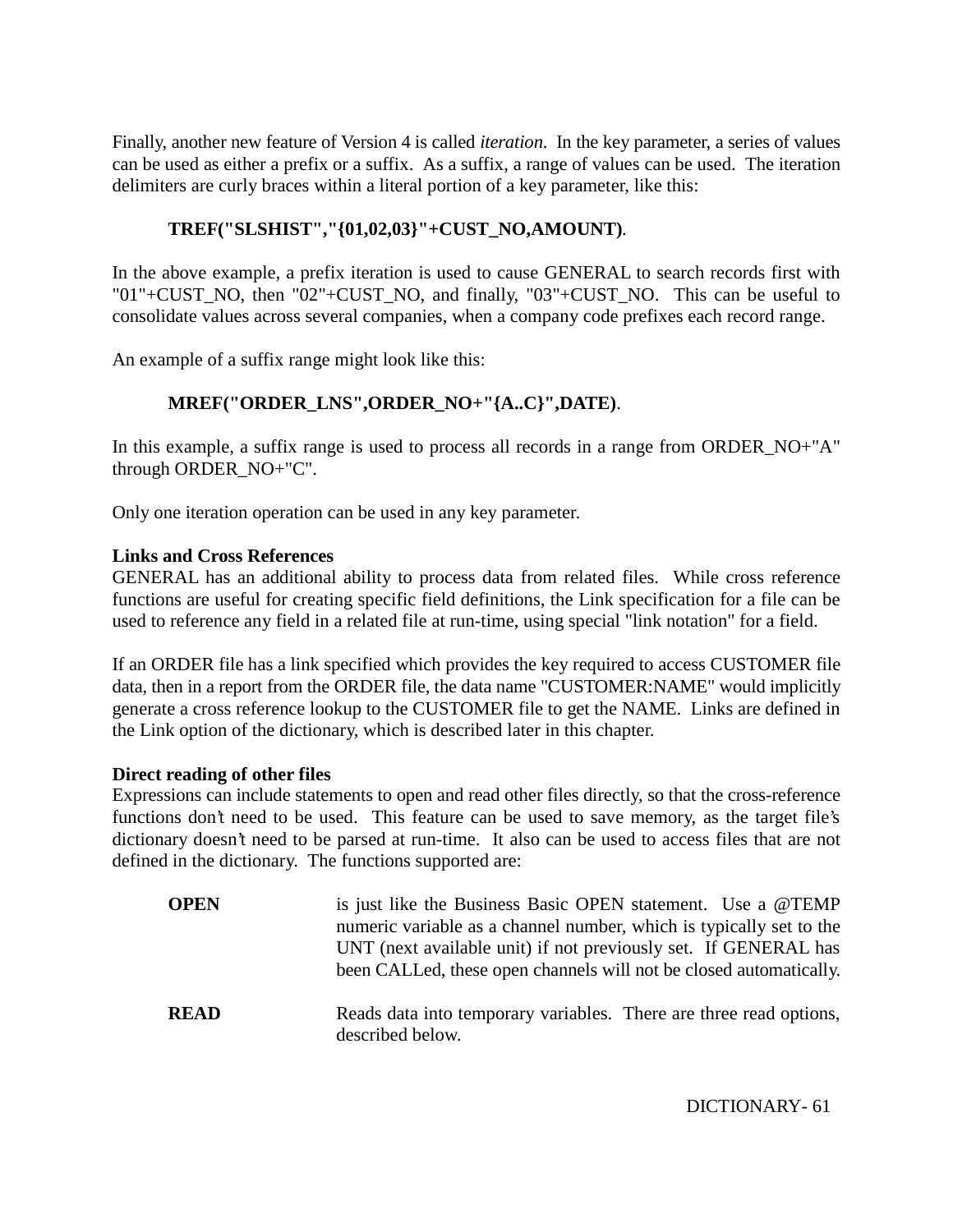| <b>READRECORD</b> | reads a whole record into a single temporary variable.                                 |  |  |  |
|-------------------|----------------------------------------------------------------------------------------|--|--|--|
| $XEY=$            | specifies a key on a READ or READRECORD. Note there can be no<br>spaces in the option. |  |  |  |
| $JND=$            | specifies an index on a READ or READRECORD.                                            |  |  |  |
| <b>,ERR=NEXT</b>  | drops through if an error occurs on a READ or READRECORD.                              |  |  |  |

Here's an example:

#### **IF @TEMPUNT=0 THEN {@TEMPUNT=UNT; OPEN(@TEMPUNT)"/u/xyz/file" } ; @TEMPY\$=""; READ(@TEMPUNT ,KEY=CUST\_NO ,ERR=NEXT)@TEMPX\$,@TEMPY\$ ; @FLD=@TEMPY\$**

## **External CALLs**

External public programs can be CALLed from within an expression. Normally, the arguments would be data field names and temporary variables. Note that data field names are passed to the program by value, not by reference. This means that their values can't be directly modified by the public routine. Instead, the routine should modify a temporary variable, then assign the data field to that temporary value after the CALL.

## **CALL "myprogram",CUST\_NAME,@TEMPNAME\$; CUST\_NAME=@TEMPNAME\$**

# **Function Table**

| Internal Variable | Type   | Description                                               |  |  |
|-------------------|--------|-----------------------------------------------------------|--|--|
| @BREAKn           | Text   | The current value of the break point of level n.          |  |  |
| @DATE             | Date   | The current date, in internal (Julian) format.            |  |  |
| $@$ DAY           | Text   | The current date, in MM/DD/YY format.                     |  |  |
| @DTM              | Date   | The current date and time, in internal format.            |  |  |
| @FILECHAIN        | Number | The current file chain number. File chains are sequential |  |  |
|                   |        | disk files, delimited by semi-colons, in the dictionary.  |  |  |
| @FLD              | Varies | The current field.                                        |  |  |
| @KEY              | Text   | The key of the current record.                            |  |  |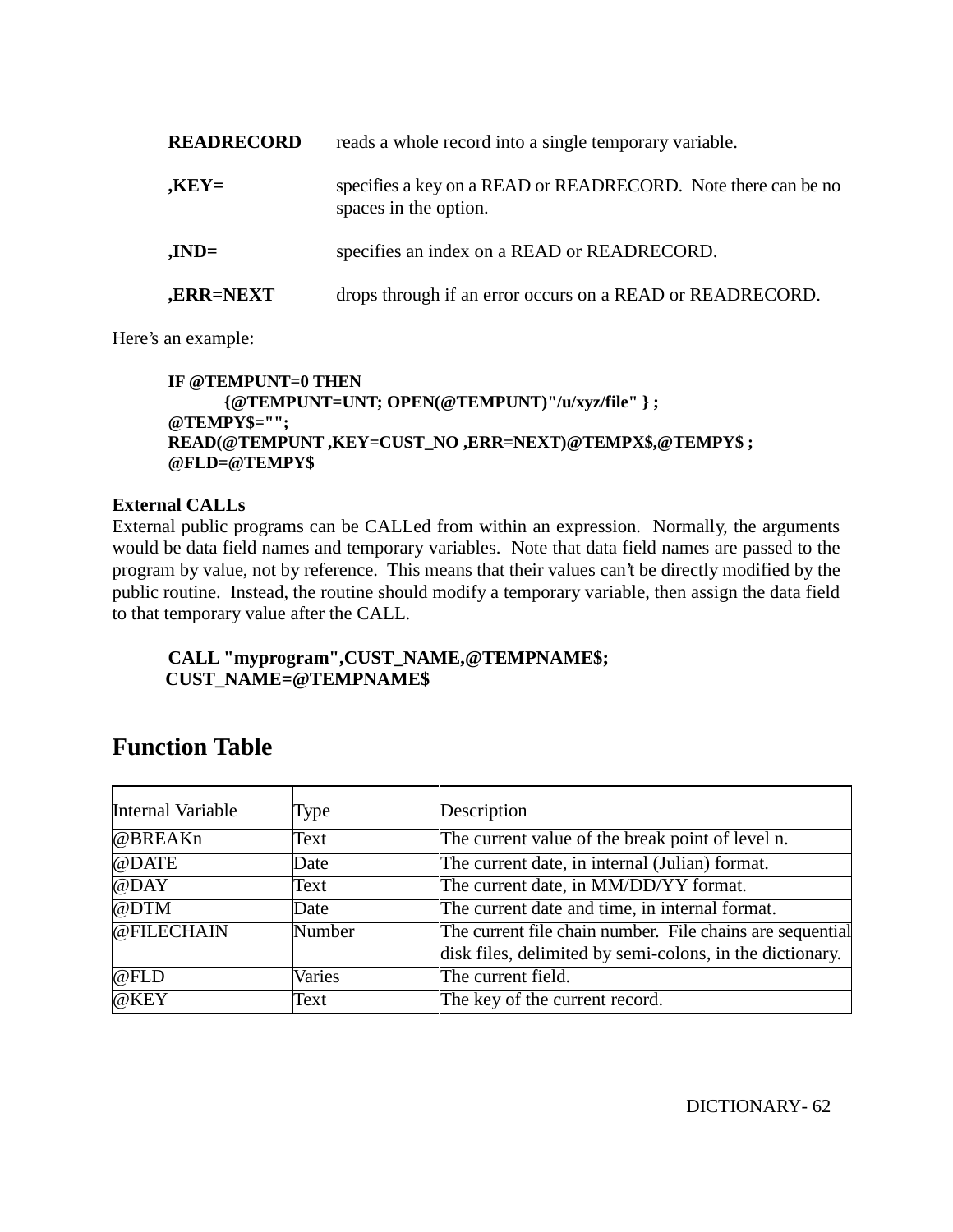| Internal Variable | Type   | Description                                                                                                                                                    |  |  |  |
|-------------------|--------|----------------------------------------------------------------------------------------------------------------------------------------------------------------|--|--|--|
| @PFn              | Text   | Physical field number n. Equates to an IOLIST<br>position, or in the case of a delimited ASCII file, the<br>field number in the record based on the delimiter. |  |  |  |
| @PI               | Number | 3.14159265358979                                                                                                                                               |  |  |  |
| @REC              | Text   | file<br>complete record<br>The<br>the<br>read<br>from<br>(READRECORD).                                                                                         |  |  |  |
| @TEMPname         | Number | A temporary numeric variable. May also hold dates.                                                                                                             |  |  |  |
| @TEMPname\$       | Text   | A temporary text variable.                                                                                                                                     |  |  |  |
| @TTY              | Text   | The operating system tty device for the terminal.                                                                                                              |  |  |  |
| @USER             | Text   | The operating system login name.                                                                                                                               |  |  |  |
| @VDT              | Text   | The Business Basic terminal name $(FID(0))$ .                                                                                                                  |  |  |  |
| @YMD              | Text   | The system date in YYMMDD format.                                                                                                                              |  |  |  |

| <b>Function</b>                        | <b>Type</b> | <b>Description</b>                                                                                                                                                                                                                                                 |  |  |  |
|----------------------------------------|-------------|--------------------------------------------------------------------------------------------------------------------------------------------------------------------------------------------------------------------------------------------------------------------|--|--|--|
| $\&$ function(arg-1,arg-2,)            | Number      | A user defined numeric function. User defined functions                                                                                                                                                                                                            |  |  |  |
|                                        |             | are defined through the system configuration.                                                                                                                                                                                                                      |  |  |  |
| &function $$(arg-1, arg-2,)$ Text      |             | A user defined text function.                                                                                                                                                                                                                                      |  |  |  |
| ADPRDB(c,s,l,p,r)                      | Number      | Calculates accumulated depreciation through period p,<br>using the declining balance method. The calculation is<br>based on cost c, salvage value s, life l, and an optional rate<br>r. The rate defaults to 2 (for double declining balance) if<br>not specified. |  |  |  |
| $\overline{\mathrm{ADPR}}$ SL(c,s,l,p) | Number      | Calculates accumulated depreciation through period p,<br>using the straight-line method. The calculation is based on<br>cost c, salvage s, and life l.                                                                                                             |  |  |  |
| ADPRSY(c,s,l,p)                        | Number      | Calculates accumulated depreciation through period p,<br>using the sum-of-years-digits method, using cost c, salvage<br>s, and life l.                                                                                                                             |  |  |  |
| AGE(x,y)<br>AGED(x,y)                  | Number      | The age in days from date x to date y.                                                                                                                                                                                                                             |  |  |  |
| $\overline{AGEHR}(x,y)$                | Number      | The age in hours from date/time x to date/time y.                                                                                                                                                                                                                  |  |  |  |
| AGEM(x,y)                              | Number      | The age in months from date x to date y.                                                                                                                                                                                                                           |  |  |  |
| AGEMN(x,y)                             | Number      | The age in minutes from date/time x to date/time y.                                                                                                                                                                                                                |  |  |  |
| AGEY(x,y)                              | Number      | The age in years from date x to date y.                                                                                                                                                                                                                            |  |  |  |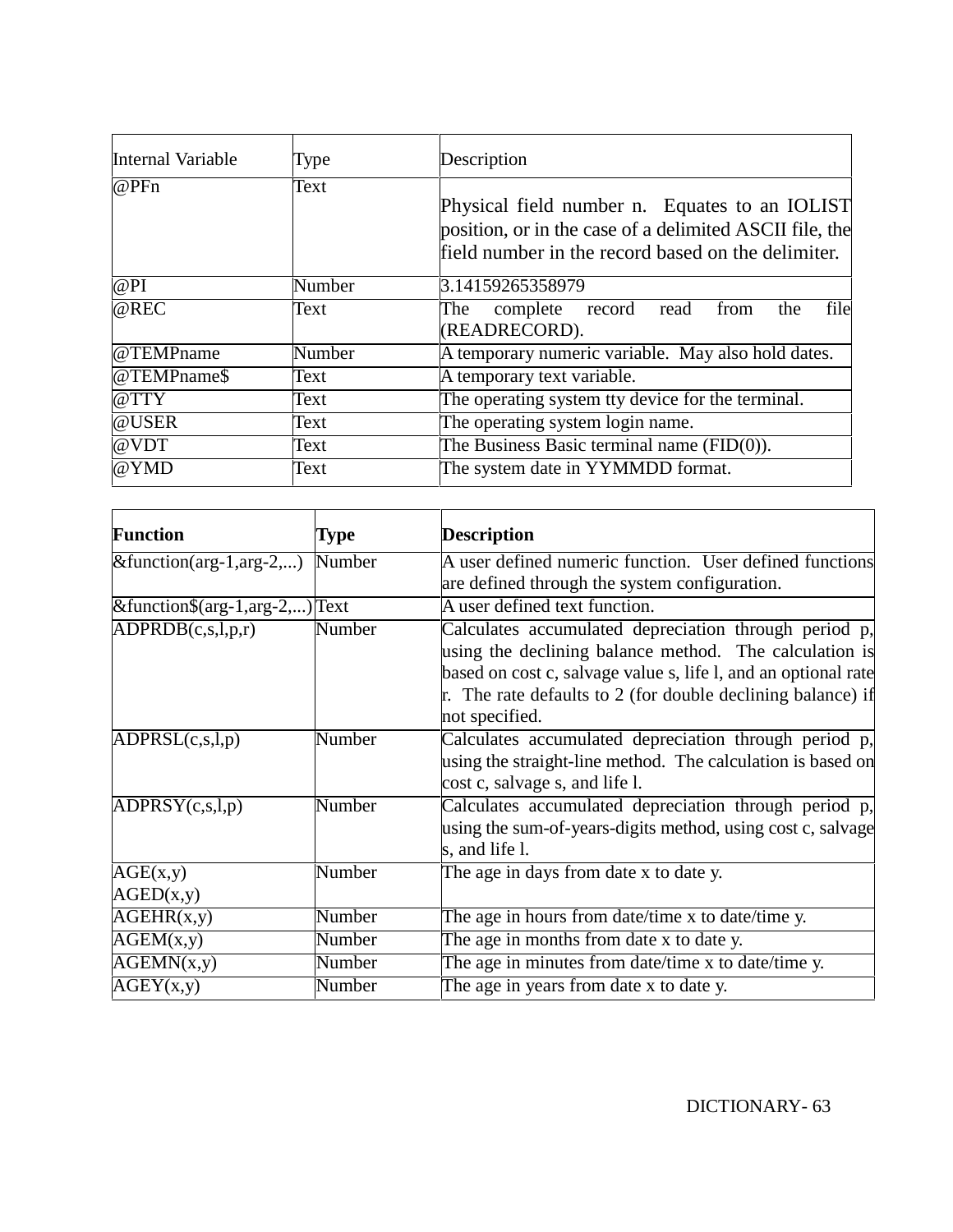| <b>Function</b>                 | Type           | <b>Description</b>                                                                                                                                                                                                                                                                                                                                                                                                                   |  |  |  |
|---------------------------------|----------------|--------------------------------------------------------------------------------------------------------------------------------------------------------------------------------------------------------------------------------------------------------------------------------------------------------------------------------------------------------------------------------------------------------------------------------------|--|--|--|
| AREF("f", k, exp)               | Number         | The average of the numeric expression exp, across a series<br>of records in target file f (defined in the GENERAL<br>dictionary or a supported external dictionary), using key<br>expression k.                                                                                                                                                                                                                                      |  |  |  |
|                                 |                | The key expression defines the first portion of the key to<br>the target file. If the target file is specified with a sort (file-<br>name@sort-name) then the sort specified is used when<br>accessing the range of records indicated by the key<br>expression.                                                                                                                                                                      |  |  |  |
| AVG(x,y,,z)                     | Number         | Average of all numbers specified.                                                                                                                                                                                                                                                                                                                                                                                                    |  |  |  |
| BLOCK(txt,size)                 | Text           | Blocks the text stream txt, into word-wrapped lines of the<br>size specified.                                                                                                                                                                                                                                                                                                                                                        |  |  |  |
| CDATE(txt,"map")                | Date           | Converts the text string txt, into a date, using the format<br>specified by map. The map contains text and place<br>specifiers: DD, DDD, MM, MMM, YY, and YYYY. A date<br>of "03/15/92" would be mapped to "MM/DD/YY".<br>Optionally, the map strings MDY and YMD specify<br>variable length, delimited dates. The date "3-1-92" would<br>be converted to March 1, 1992 by a map of "MDY".                                           |  |  |  |
| $\overline{\text{CNT}(x,y,,z)}$ | Number         | Count of all elements specified.                                                                                                                                                                                                                                                                                                                                                                                                     |  |  |  |
| CNUM(tx, x)                     | Number         | Converts text string txt to a number, ignoring any<br>punctuation, such as currency formatting or thousands<br>separators. If the decimal character x is specified, then that<br>character, rather than a period (.), is used to denote the<br>decimal point.                                                                                                                                                                        |  |  |  |
| CONTAINS(x,y)                   | True/<br>False | True if text string x is contained in text string y; false if not.                                                                                                                                                                                                                                                                                                                                                                   |  |  |  |
| CREF("f", k, exp)               | Number         | The count of the number of related records in target file f<br>(defined in the GENERAL dictionary or a supported<br>external dictionary), using key expression k.<br>The key expression defines the first portion of the key to<br>the target file. If the target file is specified with a sort (file-<br>name@sort-name) then the sort specified is used when<br>accessing the range of records indicated by the key<br>expression. |  |  |  |
|                                 |                | The expression exp may be any valid data expression.                                                                                                                                                                                                                                                                                                                                                                                 |  |  |  |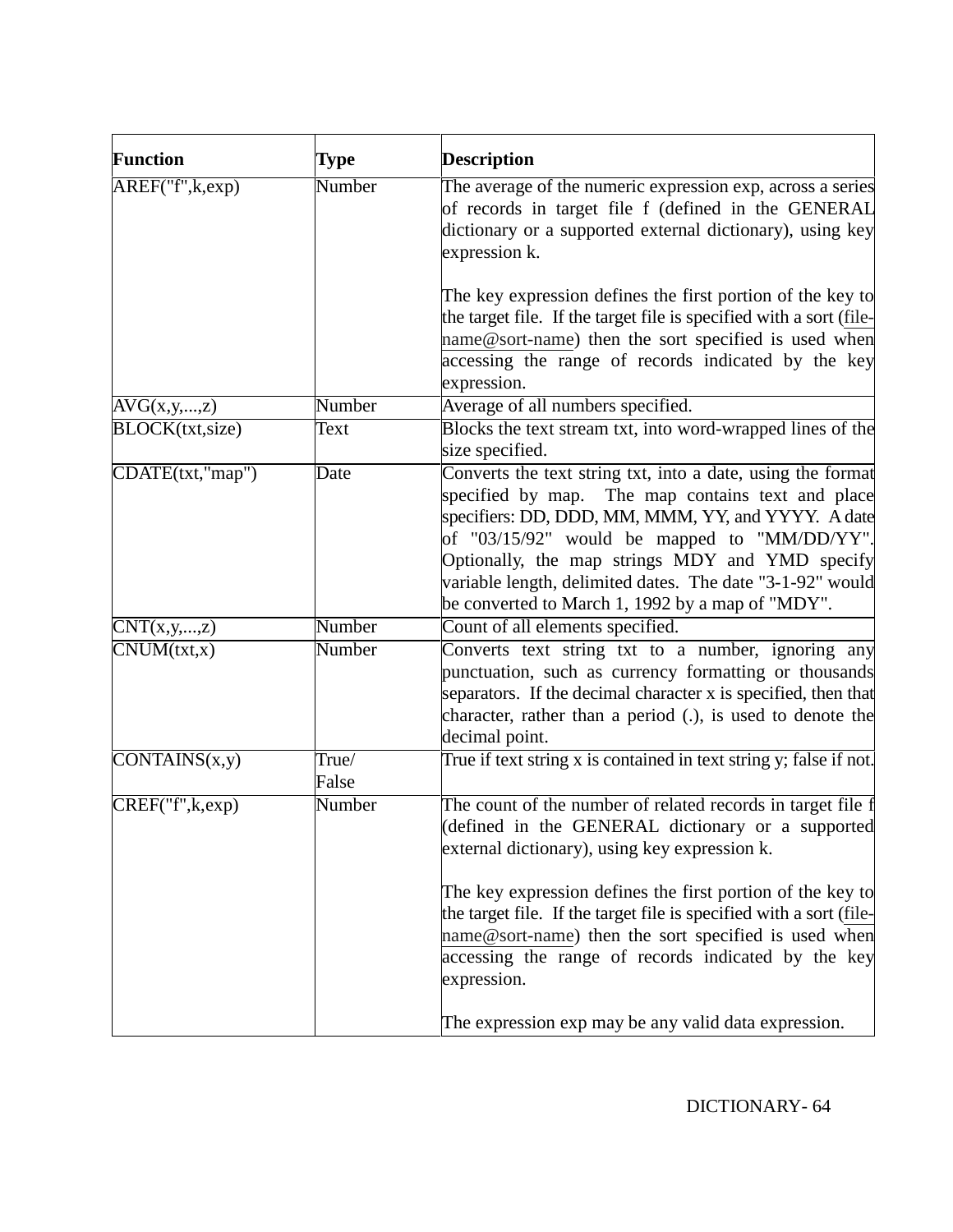| <b>Function</b>              | Type   | <b>Description</b>                                                                    |  |  |  |
|------------------------------|--------|---------------------------------------------------------------------------------------|--|--|--|
| DAY(x)                       | Text   | The text formatted date of the date value x. The format                               |  |  |  |
|                              |        | used is defined in the system configuration, and defaults to                          |  |  |  |
|                              |        | MM/DD/YYYY.                                                                           |  |  |  |
| $\overline{\text{DAYTM}(x)}$ | Text   | The text formatted of the date/time value x. The format                               |  |  |  |
|                              |        | used is defined in the system configuration, and defaults to                          |  |  |  |
|                              |        | MM/DD/YYYY HH:MM PM.                                                                  |  |  |  |
| DD(x)                        | Text   | The day portion of the date x, as two digits.                                         |  |  |  |
| DDD(x)                       | Text   | The day portion of the date x, as abbreviated (Mon., Tue,                             |  |  |  |
|                              |        | Wed, etc.).                                                                           |  |  |  |
| DEL(x,y,z)                   | Text   | The modified version of text value x, where the characters                            |  |  |  |
|                              |        | beginning with character number y, for a length of z, are<br>deleted from the string. |  |  |  |
| DIVIDE(x,y)                  | Number | The results of dividing number x by number y, or 0 if either                          |  |  |  |
|                              |        | $x$ or $y$ is 0.                                                                      |  |  |  |
| DPRDB(c,s,l,p,r)             | Number | Calculates depreciation for the period p, using the declining                         |  |  |  |
|                              |        | balance method. The calculation is based on cost c, salvage                           |  |  |  |
|                              |        | value s, life l, and an optional rate r. The rate defaults to 2                       |  |  |  |
|                              |        | (for double declining balance) if not specified.                                      |  |  |  |
| DPRSL(c,s,l,p)               | Number | Calculates depreciation for the period p, using the straight-                         |  |  |  |
|                              |        | line method. The calculation is based on cost c, salvage s,                           |  |  |  |
|                              |        | and life 1. The period number is optional, as straight line                           |  |  |  |
|                              |        | results in all periods being the same.                                                |  |  |  |
| DPRSY(c,s,l,p)               | Number | Calculates depreciation for the period p, using the sum-of-                           |  |  |  |
|                              |        | years-digits method, using cost c, salvage s, and life l.                             |  |  |  |
| DT(x)                        | Date   | The internal date format for the text x. x must be in the                             |  |  |  |
|                              |        | date entry format as defined by the system configuration,                             |  |  |  |
|                              |        | normally "MMDDYYYY". This function is useful to                                       |  |  |  |
|                              |        | compare an entered date with a fixed date.<br>The year                                |  |  |  |
|                              |        | portion of the text may be in 0, 2, or 4-digit format.                                |  |  |  |
| $\overline{DTM}(x)$          | Date   | The internal date and time for the text x, x must be in date                          |  |  |  |
|                              |        | and time entry format, normally MMDDYYYY HHMM.                                        |  |  |  |
|                              |        | This function is useful to compare an entered date and time                           |  |  |  |
|                              |        | with a fixed date and time.                                                           |  |  |  |
| EXPAND(x,y,z)                | Text   | Looks for the occurrence of the text string x in the list of                          |  |  |  |
|                              |        | values in y, and returns the corresponding element in the                             |  |  |  |
|                              |        | list of values in z. If the value of x is not found in y, then                        |  |  |  |
|                              |        | the function returns null.                                                            |  |  |  |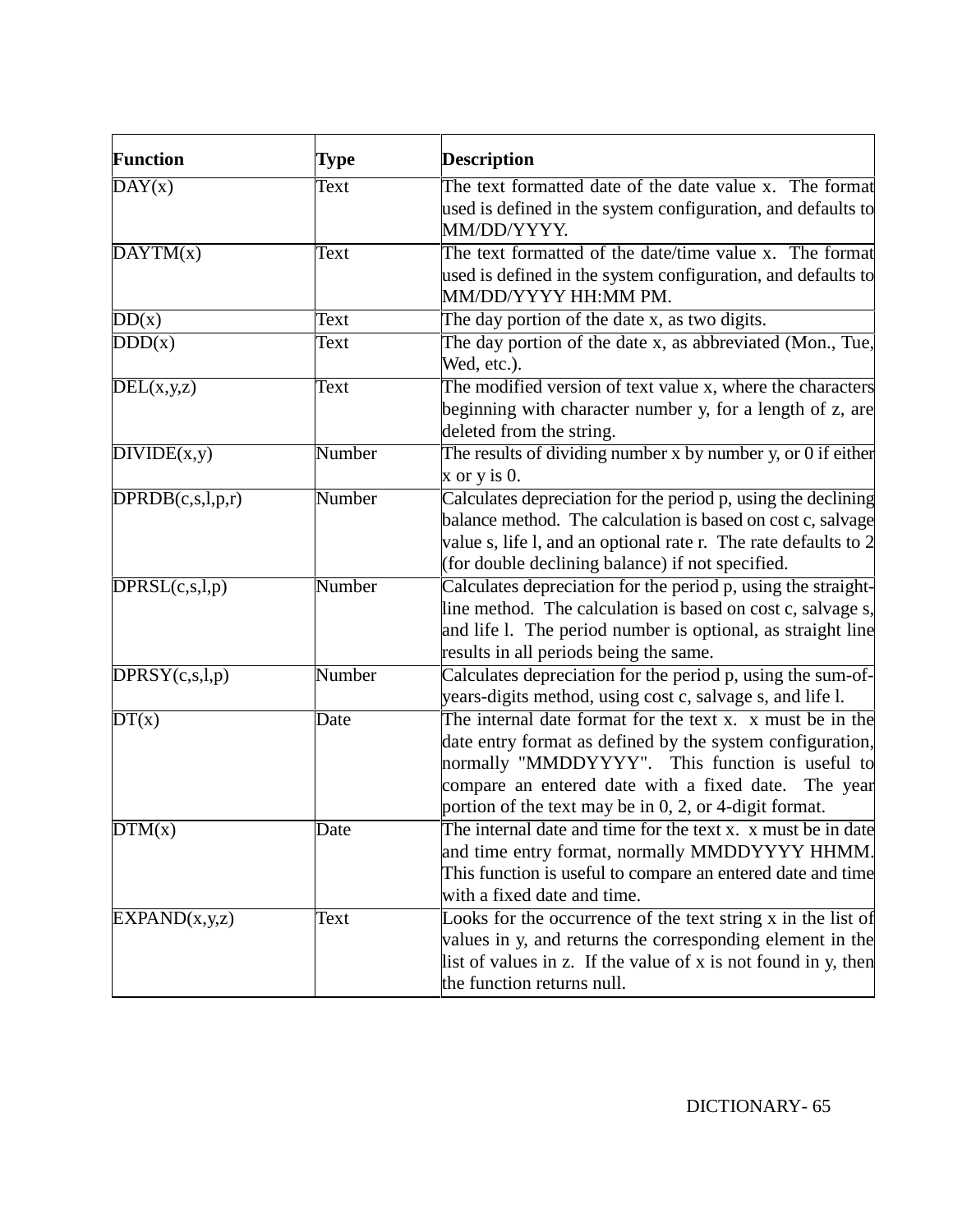| <b>Function</b>           | <b>Type</b> | <b>Description</b>                                                                                          |  |  |
|---------------------------|-------------|-------------------------------------------------------------------------------------------------------------|--|--|
| $\overline{FV}(x,y,z)$    | Number      | The future value of a string of payments, assuming $x$ is the                                               |  |  |
|                           |             | payment amount, y is the interest rate per period, and z is                                                 |  |  |
|                           |             | the number of periods.                                                                                      |  |  |
|                           |             | The interest rate should be expressed as a fraction: .07 for                                                |  |  |
|                           |             | 7%, and may need to be adjusted to match the rate per<br>period: .07/12 for monthly rate at 7% annual rate. |  |  |
| GAVG(x,y)                 | Number      | The group average, count, maximum, minimum, or sum                                                          |  |  |
| GCNT(x,y)                 |             | value of field x, at break level y. Break levels are                                                        |  |  |
| GMAX(x,y)                 |             | determined by the order of break points in a LIST                                                           |  |  |
| GMIN(x,y)                 |             | command. GSUM(YTD.SLS,1) would return the break                                                             |  |  |
| GSUM(x,y)                 |             | level 1 sum of the field YTD.SLS.                                                                           |  |  |
| IFF(x,y,z)                | Text        | Tests the condition specified by a relational expression x,                                                 |  |  |
|                           |             | and if true, returns text y, else returns text z.                                                           |  |  |
| ISNOTNUM(x)               | True/       | True if text value x is NOT a valid number (suitable for                                                    |  |  |
|                           | False       | processing by the NUM() function).                                                                          |  |  |
| ISNUM(x)                  | True/       | True if the text value x IS a valid number.                                                                 |  |  |
|                           | False       |                                                                                                             |  |  |
| LEFT(x,y)                 | Text        | The leftmost y characters of text value x. If x is less than                                                |  |  |
|                           |             | y characters in length, the value is padded to y characters.                                                |  |  |
| LENGTH(x)                 | Number      | The length of text string x, after leading and trailing spaces                                              |  |  |
|                           |             | are removed.                                                                                                |  |  |
| LOWER(x)                  | Text        | The text string x, with all letters in lower case.                                                          |  |  |
| MATCH(x,y)                | True/       | True if the text string x matches the regular expression in                                                 |  |  |
|                           | False       | string y. This function only works in environments that<br>support regular expressions.                     |  |  |
| MID(x,y,z)                | Text        | The middle z characters of text string x, starting at position                                              |  |  |
|                           |             | y. If there are not enough characters in x to satisfy the                                                   |  |  |
|                           |             | length, the value is padded with spaces.                                                                    |  |  |
| MM(d)                     | Text        | The 2-digit month number of date d.                                                                         |  |  |
| $\overline{\text{MM}}(d)$ | Text        | The abbreviated month name of date d.                                                                       |  |  |
| MREF("f",k,exp)           | Text        | The values of the expression exp across a series of records                                                 |  |  |
|                           |             | in target file f (defined in the GENERAL dictionary or a                                                    |  |  |
|                           |             | supported external dictionary), using key expression k.                                                     |  |  |
|                           |             |                                                                                                             |  |  |
|                           |             | The key expression defines the first portion of the key to                                                  |  |  |
|                           |             | the target file. If the target file is specified with a sort (file-                                         |  |  |
|                           |             | name@sort-name) then the sort specified is used when                                                        |  |  |
|                           |             | accessing the range of records indicated by the key                                                         |  |  |
|                           |             | expression.                                                                                                 |  |  |
|                           |             |                                                                                                             |  |  |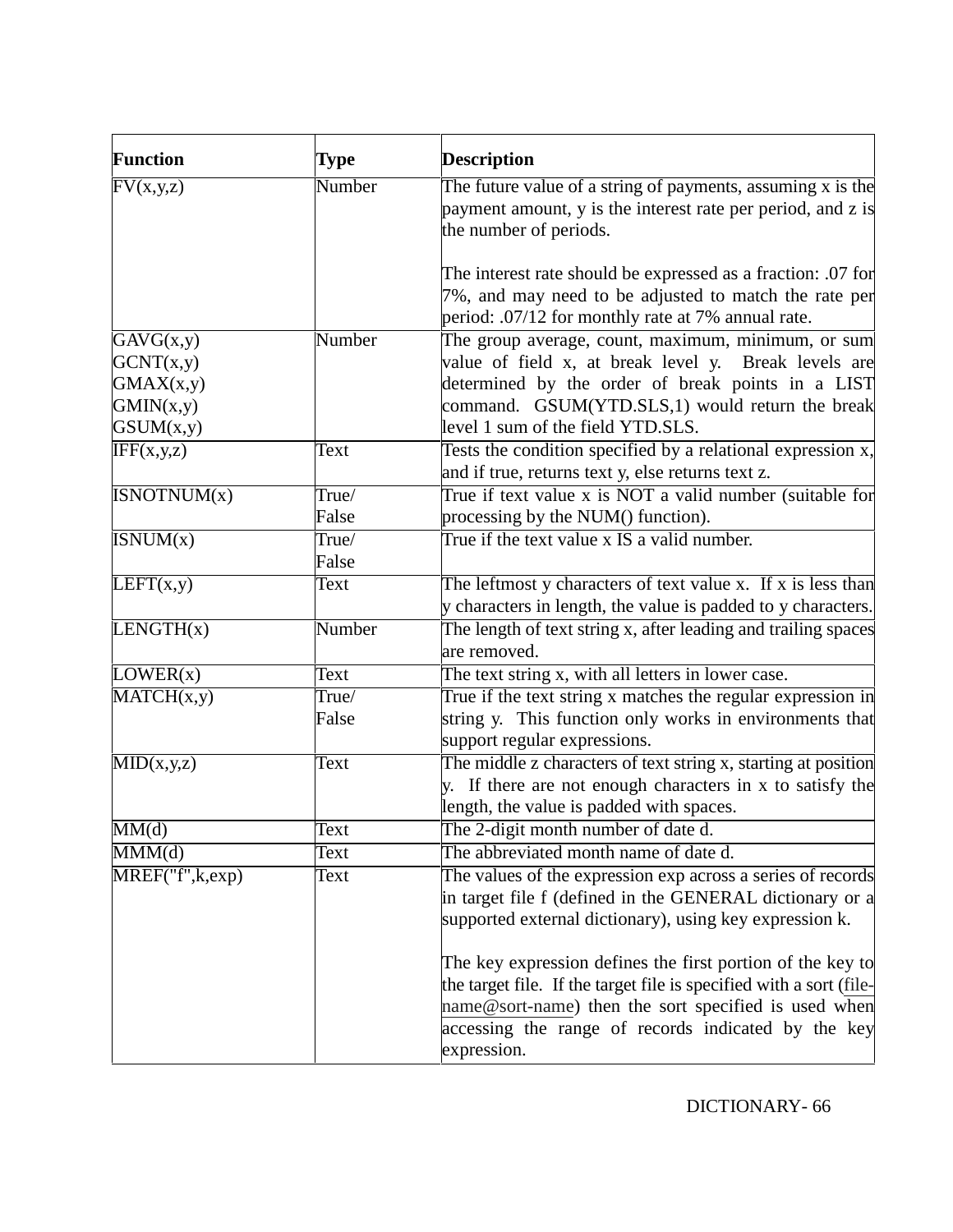| <b>Function</b>                                     | Type   | <b>Description</b>                                                                                                                                                                                                                                                                                                                                                                                                                                           |  |  |
|-----------------------------------------------------|--------|--------------------------------------------------------------------------------------------------------------------------------------------------------------------------------------------------------------------------------------------------------------------------------------------------------------------------------------------------------------------------------------------------------------------------------------------------------------|--|--|
| $\overline{PMT(x,y,z)}$                             | Number | The payment amount of an amortization of principal x, at<br>interest rate y, paid over z periods. Interest should be<br>expressed as a fraction $(.07=7%)$ and may need to be<br>adjusted for periods: .07/12 for 7% per month.                                                                                                                                                                                                                              |  |  |
| PROPER(x)                                           | Text   | The text string x, after capitalizing the first letter after<br>spaces and punctuation.                                                                                                                                                                                                                                                                                                                                                                      |  |  |
| $\overline{\text{PV}}(x,y,z)$                       | Number | The present value of a series of payments, where x is the<br>payment amount, y is the interest per period, and z is the<br>number of periods. Interest should be a fraction (.07=7%),<br>and may need to be adjusted for periods $(.07/12=7\%$ per<br>month).                                                                                                                                                                                                |  |  |
| RATE(x,y,z)                                         | Number | The interest rate required to fully amortize future value x<br>and present value y over z periods.                                                                                                                                                                                                                                                                                                                                                           |  |  |
| RAVG(x)<br>RCNT(x)<br>RMAX(x)<br>RMIN(x)<br>RSUM(x) | Number | The report summary value of field or calculation x. Which<br>function used determines how value is calculated. The<br>calculations are average, count, maximum, minimum, and<br>total, respectively.                                                                                                                                                                                                                                                         |  |  |
| $\overline{\text{RIGHT}(x,y)}$                      | Text   | The rightmost y characters of text string x. If x is not long<br>enough, the value is left padded to y characters.                                                                                                                                                                                                                                                                                                                                           |  |  |
| ROUND(x,y)                                          | Number | The number x, rounded to y decimal places.                                                                                                                                                                                                                                                                                                                                                                                                                   |  |  |
| STD(x,y,,z)                                         | Number | The standard deviation of the stream of numbers xz.                                                                                                                                                                                                                                                                                                                                                                                                          |  |  |
| SUBST(x,y,z)                                        | Text   | The text string x, after substituting all occurrences of text<br>string y with text string z.                                                                                                                                                                                                                                                                                                                                                                |  |  |
| SUM(x,y,,z)                                         | Number | The sum of all numbers x.z.                                                                                                                                                                                                                                                                                                                                                                                                                                  |  |  |
| SYSVAR("x")                                         | Text   | The value of the operating system environment variable x,<br>or null if not found.                                                                                                                                                                                                                                                                                                                                                                           |  |  |
| TERM(x,y,z)                                         | Number | The number of payments required to amortize future value<br>y and present value z, at interest rate x. Interest should be<br>expressed as a fraction $(.07=7\%)$ .                                                                                                                                                                                                                                                                                           |  |  |
| TIME(d)                                             | Text   | The display format of the time portion of date/time value d.                                                                                                                                                                                                                                                                                                                                                                                                 |  |  |
| TREF("f",k,exp)                                     | Number | The total of the numeric expression exp across a series of<br>records in target file f (defined in the GENERAL dictionary<br>or a supported external dictionary), using key expression k.<br>The key expression defines the first portion of the key to<br>the target file. If the target file is specified with a sort (file-<br>name@sort-name) then the sort specified is used when<br>accessing the range of records indicated by the key<br>expression. |  |  |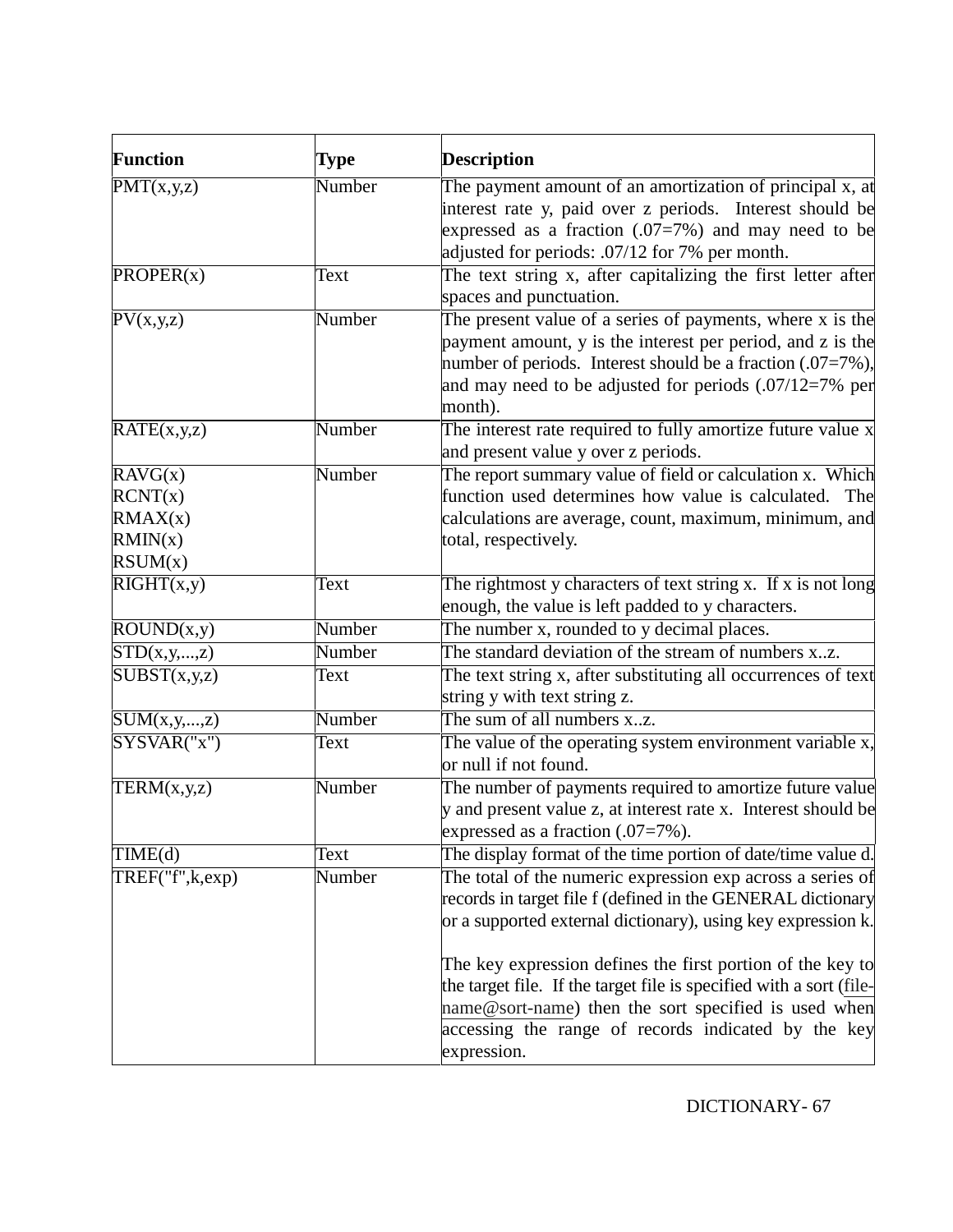| <b>Function</b>   | Type   | <b>Description</b>                                                                                                                                                                                                                                      |  |  |  |  |
|-------------------|--------|---------------------------------------------------------------------------------------------------------------------------------------------------------------------------------------------------------------------------------------------------------|--|--|--|--|
| TRIM(x)           | Text   | The text value x, after leading and trailing spaces are<br>removed.                                                                                                                                                                                     |  |  |  |  |
| UPPER(x)          | Text   | The text string x, after converting all letters to upper case.                                                                                                                                                                                          |  |  |  |  |
| VAR(x,y,,z)       | Number | The statistical variance of the stream of numbers xz.                                                                                                                                                                                                   |  |  |  |  |
| XREF("f", k, exp) | Text   | The value of the expression exp in the record in target file<br>f (defined in the GENERAL dictionary or a supported<br>external dictionary), found by using key expression k.<br>The key expression defines the full primary key to the<br>target file. |  |  |  |  |
| YY(d)             | Text   | The 2-digit representation of the year portion of date d.                                                                                                                                                                                               |  |  |  |  |
| YYYY(d)           | Text   | The 4-digit representation of the year portion of date d.                                                                                                                                                                                               |  |  |  |  |

# **Sort Definitions**

## **Sort Definitions**

A sort definition for a GENERAL dictionary can serve two purposes.

First, when the LIST command is used to generate a report, the ALTSORT keyword can be used to reference one of the sort definitions for a file. When an ALTSORT keyword is used, GENERAL processes the file in a different order than by the file's primary key, which is the default. Instead, GENERAL will use either an alternate key or an alternate file. In addition, when an ALTSORT is used, the BEGIN and END keywords, which are used to process ranges of records, will apply to the alternate sort.

For example, if a LIST command for a customer file uses an ALTSORT STATE, and the STATE sort definition has been defined in this table to access the file by a secondary key sorted in state code order, then a BEGIN "CA" END "CA" would only process records for California.

The second use for a sort definition occurs when a Link definition is set up on a file to which the current file is related, or the current file is the target of a cross reference function. Note that this refers to how other files link to this file, not how this file links to others.

The link definition can be instructed to use the sort order specified here when accessing records in this file. Using the above example with a sort definition for state code, a state code report could reference a list of customers for each state through a cross-reference function like this:

## **MREF("CUSTOMERS@STATE", ID, NAME)**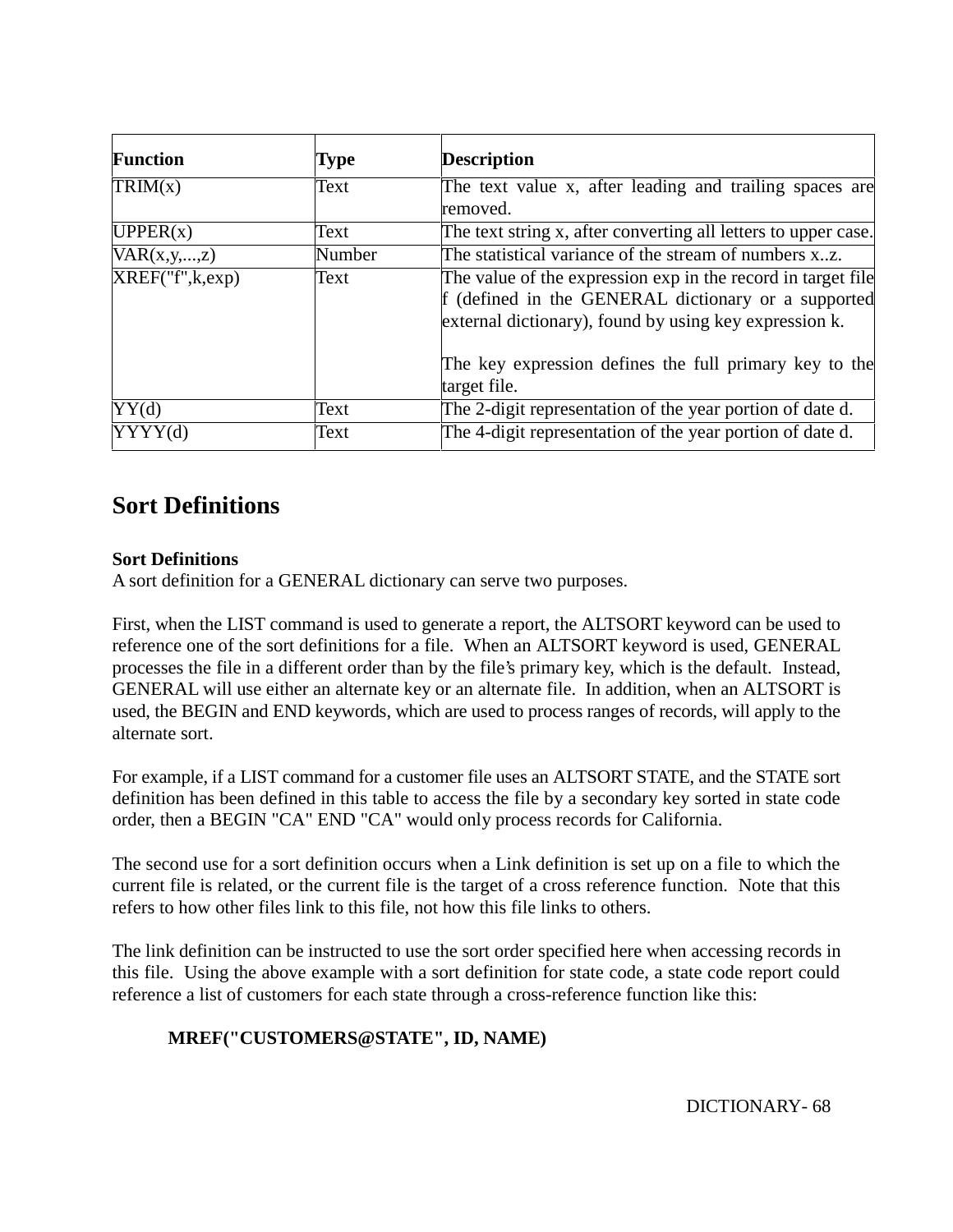#### **Name**

The name of a sort definition can be from 1 to 15 letters, digits, and underscores. It can't contain spaces, and it should be unique among all the sort definition names for the file.

While in the name field, the following function keys are active:

**F3-insert** Inserts a blank row for a new definition. **F4-delete** Deletes the current row.

**F9/F10-done** Exits sort definition maintenance and issues the verification prompt.

## **Description**

The description of this sort definition is used when lists of alternate sorts are displayed in GENERAL (in assist mode, for example).

## **ALTFILE or ALTKEY expression**

This is where the processing for this sort is defined. GENERAL supports two sort processing methods: ALTFILE and ALTKEY. Note that each of these methods is supported independently as a keyword.

ALTFILE is used to indicate the use of a sort file to drive the processing of the file. Following the ALTFILE keyword is a file name, which should be another file in GENERAL's dictionary or in a supported external dictionary. Following the file name is a specification of how to derive the primary file's key from the key of the alternate file's key. More detail about ALTFILE syntax can be found in the Keyword Reference chapter.

ALTKEY is used to indicate the use of a secondary key in a multi-keyed file. Following the ALTKEY keyword is a number indicating which key number to use.

Both ALTFILE and ALTKEY have abbreviations: AF and AK, respectively.

# **Link Definitions**

## **Link Definitions**

Link definitions are used by GENERAL to pre-define relationships between files, so that reports can reference data from related files with the link operator.

A link definition is basically a description of a key, derived from the current file, and used to read one or more records from a related file. Link definitions can use the related file's Sort definitions to access records via a secondary key or a sort file.

DICTIONARY- 69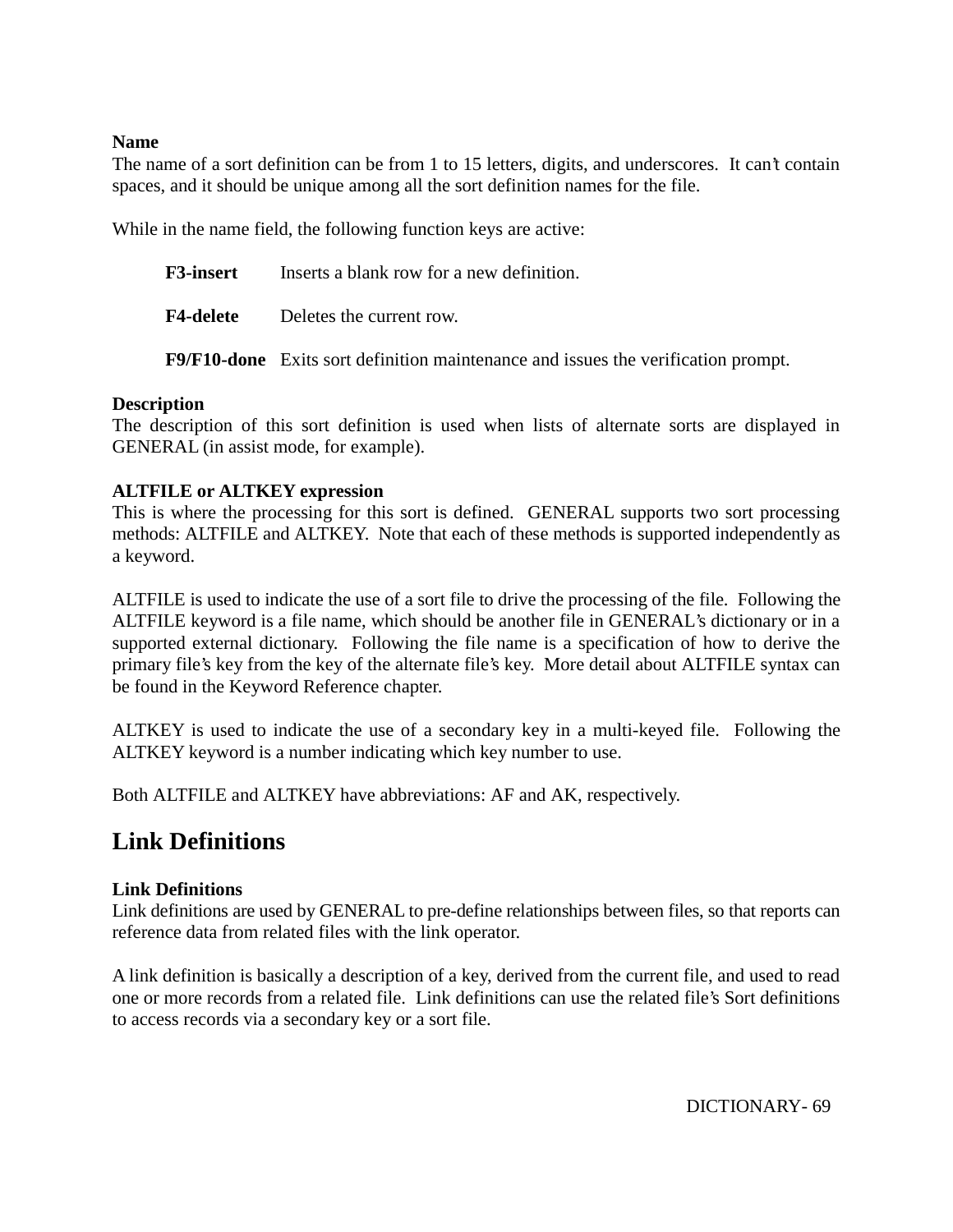File relationships are supported in one-to-one and one-to-many form. The one-to-one form uses a full key to access data in another file. Note that a many-to-one relationship can also be termed a full key relationship, because for each record in the current file, there is just one record in the target file that can be found.

The full key to a customer master file, for example, might be a 2-digit company code plus a 6-digit customer number. If the current file contains the company code and the customer number, then a full key or one-to-one relationship exists between the current file and the customer master file.

The full key to an open order file might be a 2-digit company number plus a 6-digit customer number, plus a 6-digit order number. If the current file contains the company number and the customer number, but not the order number, then a partial key, or one-to-many, relationship exists between the files.

When partial key relationships exist, GENERAL can display each record matching the partial key, or can summarize the records in several ways: total, average, and count.

#### **Target File@Sort**

The target file is the name of the file that the current file is related to. The file must be defined in the GENERAL dictionary or in a supported external dictionary. If there is a Sort definition that defines the order in which to access the records in the target file for this relationship, then it can be referenced with the @*sort-name* at the end of the file name.

The target file **DEMO.INVOICES@SLSP** would reference data in the file DEMO.INVOICES, sorted by the Sort specification SLSP.

Function key options at this entry are:

| <b>F2-list files</b> |  |  | List the files, and associated sort definitions, in a selection window. |  |  |
|----------------------|--|--|-------------------------------------------------------------------------|--|--|
|----------------------|--|--|-------------------------------------------------------------------------|--|--|

**F3-insert** Inserts a new row in the table.

**F4-delete** Deletes the row.

**F9/F10-exit** Exits maintenance and issues a verification prompt.

#### **Type**

This defines the type of link.

Use **1** to indicate a full key link, where there is a one-to-one or many-to-one relationship between the current file and the target file. The key defined in the Key Expression column will be the full key needed to access a record in the target file.

DICTIONARY- 70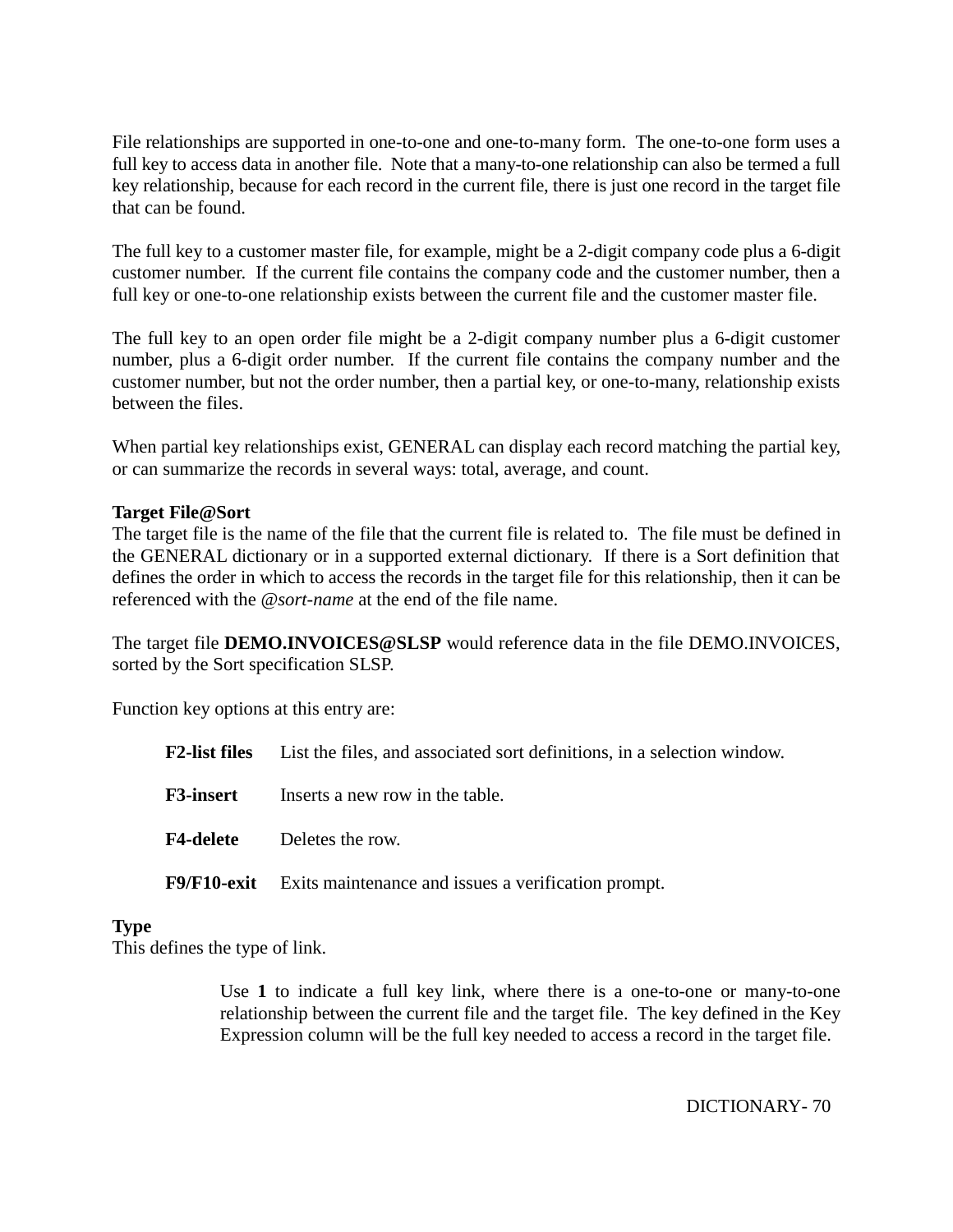XREF() functions use a full key link, and a link operator reference, such as CUSTOMER:NAME, will generate an implicit XREF() function if the link defined to the target file CUSTOMER is a full key link.

Use **2** to indicate a partial key link. Partial key links are used by MREF(), TREF(), AREF(), and CREF() functions. The key defined in the Key Expression column will be a partial key that defines the range of records to process when this link is referenced.

#### **Key Expression**

This defines the key to be used when accessing records in the target file. Key expressions can range from as simple as the field SLSP to as complex as CUSTOMER+INVOICE, or @PF1(1,2)+"A"+PC\_CODE.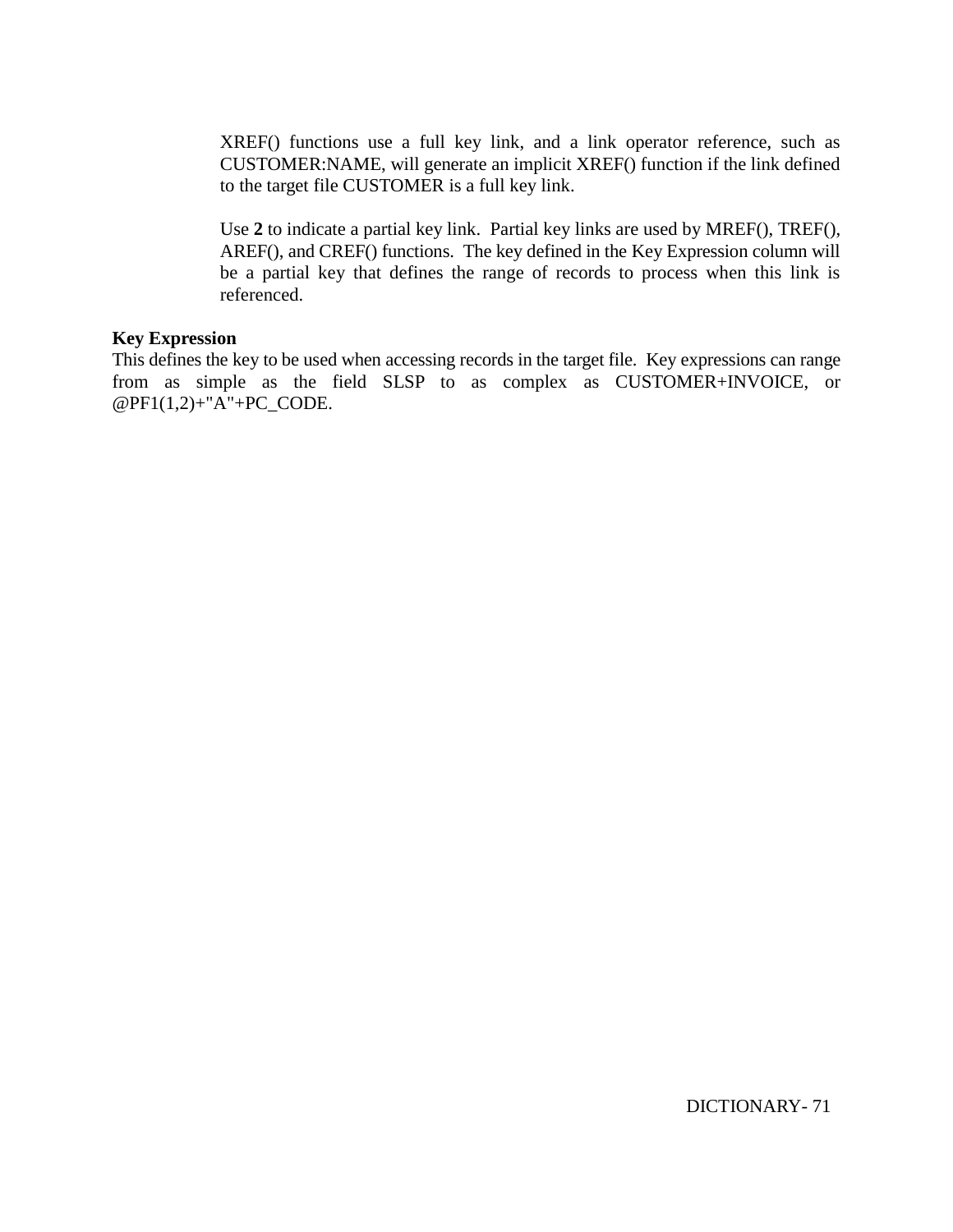# **KEYWORD REFERENCE**

## **:(Link Operator)**

**PURPOSE** To generate a cross reference to a related file at run-time, based on the Link definition established in the LISTed file's dictionary.

## **FORMAT** LIST **...** *file-name***:***field-name* **...** LIST **...** *operator***:***file-name***:***field-name* **...**

#### **SYNONYMS**None

#### **USAGE**

The link operator is implemented by the LIST command in order to facilitate an easy run-time method of reporting from multiple files. The link operator is not the only means of relating files, but it is the most concise and easiest to use when existing field definitions don't include crossreference calculations. The combination of the file, link operator, and field is called a *link field definition*.

When GENERAL parses a link field definition, it looks for a link specification between the LIST file and the file-name specified in the link. A *link specification* is a definition of how two files are related, and is defined either in the "from" file's dictionary, or in the LIST command with the LINK keyword. If there is no link specification, the cross-reference cannot be created. If a link specification is defined with the LINK keyword, it must be defined before any link fields are specified that use that definition.

Link specifications describe either a "full-key" relationship, where there is just one record to access in the target file, or a "partial-key" relationship, where there may be multiple records in the target file that relate to the LIST file. If a partial key relationship exists, then GENERAL recognizes three *prefix operators*: @SUM, @AVG, and @CNT (@TOT is a synonym for @SUM). These indicate that the target field is to be totaled, averaged, or counted, respectively. If the link is a partial-key link, and no operator is specified, then all the related records are displayed sequentially on the report.

Internally, GENERAL converts link field definitions to run-time calculations using the crossreference functions: XREF(), MREF(), TREF(), AREF(), and CREF(). It is possible to enter such calculations manually, with the @CALC keyword, which saves parsing time, but makes for a more complex LIST command. There is no report performance penalty for using either method.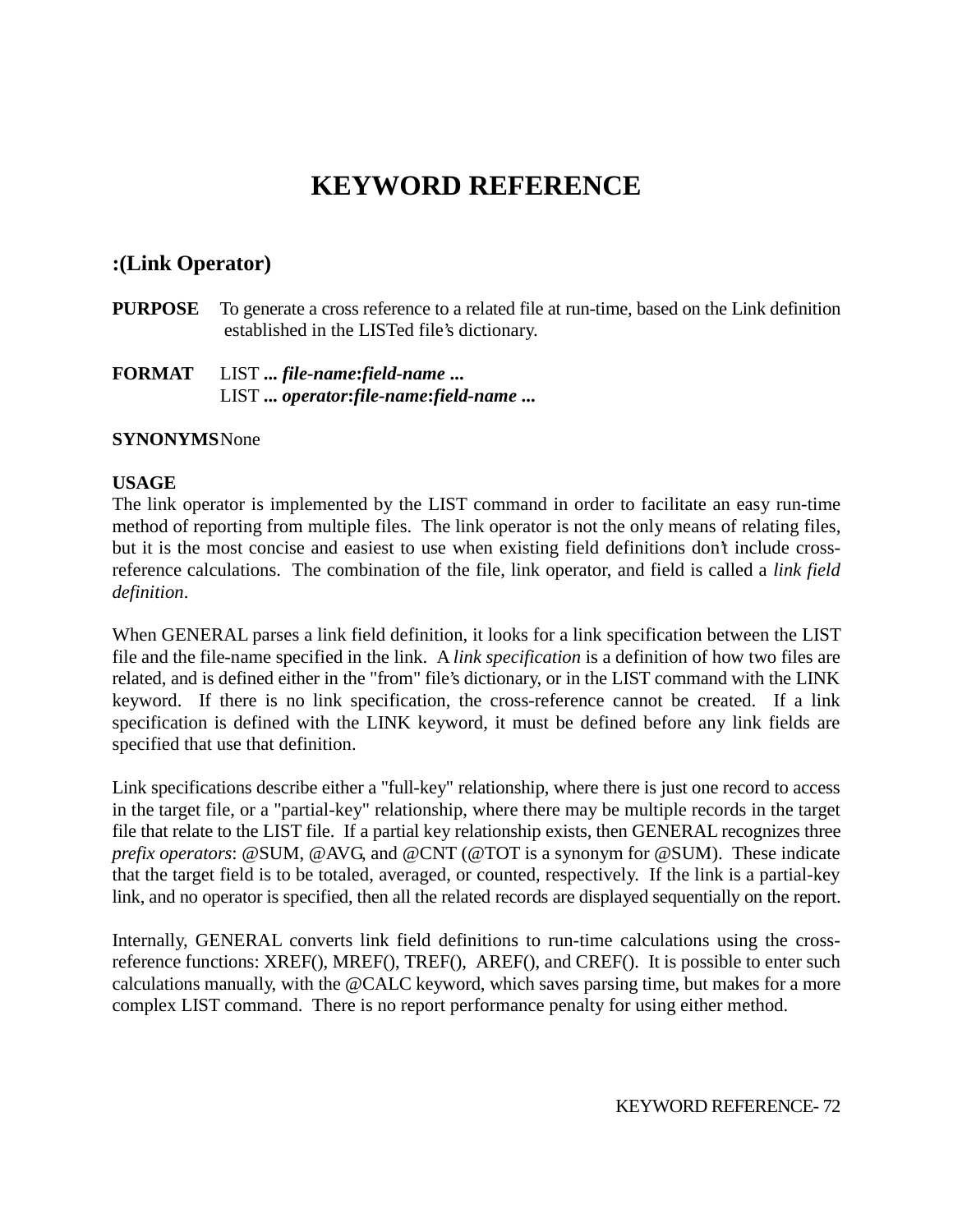Links can be nested; that is, they can be chained through several files. The only limitation to chaining is that only one "partial key" relationship can exist in any chain. The link field definition **HEADER:CUSTOMER:NAME** will look for link specifications from the current file to the HEADER file, and from there to the CUSTOMER file, to finally retrieve the NAME.

# **EXAMPLES**

This example shows a link field definition to get the salesperson name from the salesperson master file. The link between DEMO.CUST and DEMO.SLSP is defined in DEMO.CUST's dictionary:

## LIST DEMO.CUST ID NAME **DEMO.SLSP:NAME**

This example shows a summarized link that will add up the amounts from the invoice file:

## LIST DEMO.CUST ID NAME TOTAL **@SUM:DEMO.INVOICES:AMOUNT**

**@BREAK***n* **@DATE @DTM @LINE @PAGE @PAGEDSC @TIME @TTY @USER @VDT**

**PURPOSE** To print specific values on a report or in a header or footer.

**FORMAT** LIST **... @BREAK***n* **| @DATE | @DTM | @LINE | @PAGE | @PAGEDSC | @TIME | @TTY | @USER | @VDT...**

### **SYNONYMS@VDT**: @FID

### **USAGE**

These keywords can be used as regular data fields in the field phrase or header/footer sub-phrases. Some, such as @PAGE or @DTM, are obviously intended for page headers (defined with the HEADER0 keyword).

These keywords return the following values: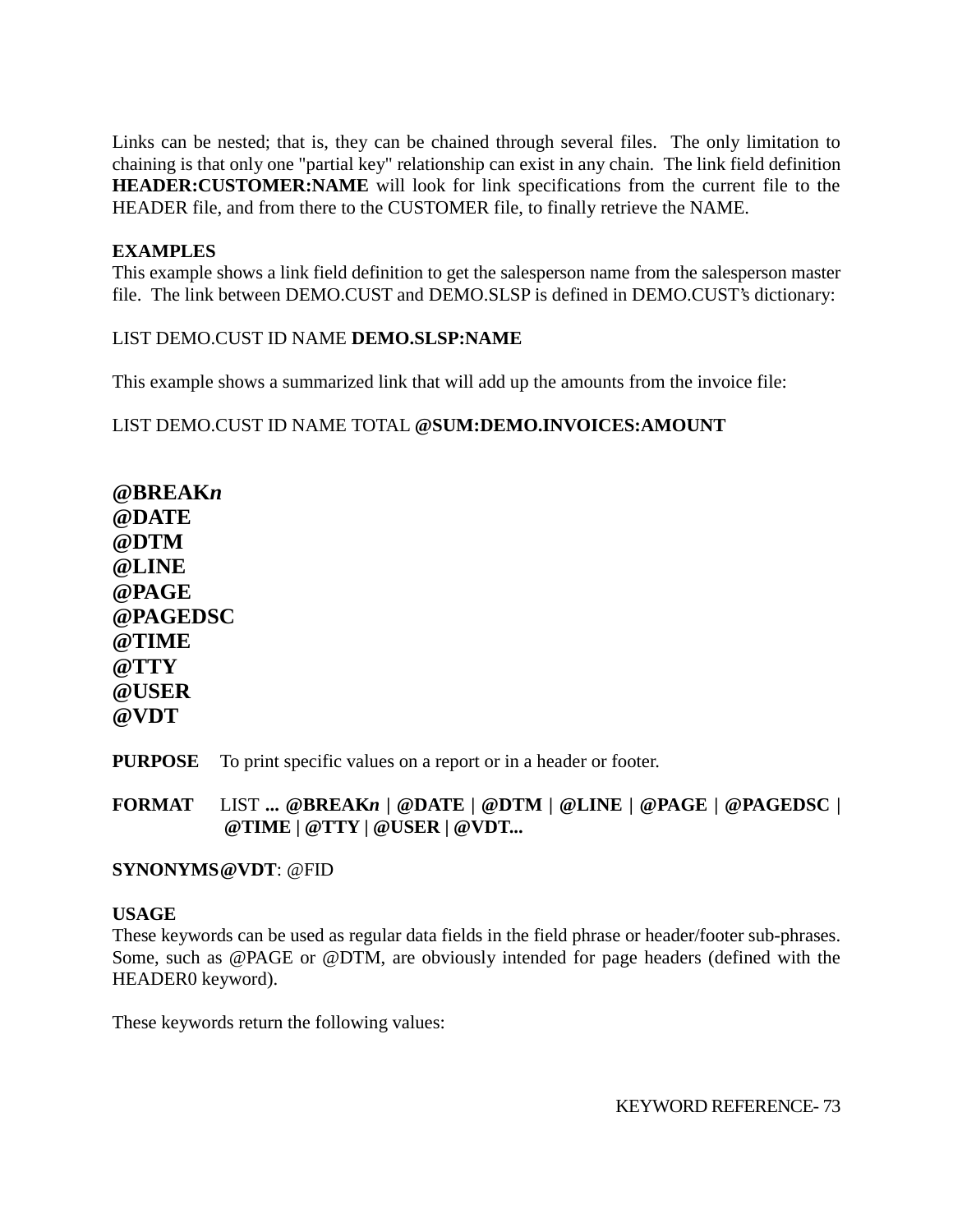- **@BREAK***n* The break point value for level *n*. Break points are numbered as they occur in the LIST command. Up to 9 levels are supported.
- **@DATE** The system date, formatted as defined by the configuration. The default format is MM/DD/YYYY.
- **@DTM** The system date and time. The default format is MM/DD/YYYY HH:MM PM.
- **@LINE** In headers and footers, prints a blank line. In report lines, prints the line counter (useful for generating "ranking" reports).
- **@PAGE** The current page number, occupying 5 positions, right justified and space filled. The @PAGE variable is now valid in calculation expressions. An example of its use would be to reset the page number after a break point, in a custom footer calculation. Here is a sample report:

LIST DEMO.CUST BREAK-PG SLSP NAME TAB 50.1 TOTAL YTD.SLS SORT SLSP FOOTER1 TAB 50.1 "------------" TAB 50.2 @CALC("N,L12,2", "", GSUM(YTD.SLS,1); **@PAGE=0** )

**@PAGEDSC** The word "PAGE", followed by the current page number.

- **@TIME** The system time. The default format is HH:MM PM.
- **@TTY** The system tty device for the terminal.
- **@USER** The user's login name (from the operating system, not GENERAL).
- **@VDT** The Business Basic name (or alias) for this terminal. This is the same as the FID(0) function in Business Basic.

### **EXAMPLES**

This example shows the use of several keywords in a header sub-phrase:

# LIST DEMO.CUST ID TAB 10 NAME TAB 55 YTD.SLS HEADER0 **@DTM** CENTER "CUSTOMER LIST" TAB 75 **@PAGE** LF **@USER** TAB 1.3 FILL "=" OFF

This example shows the @LINE keyword used to produce a ranking report: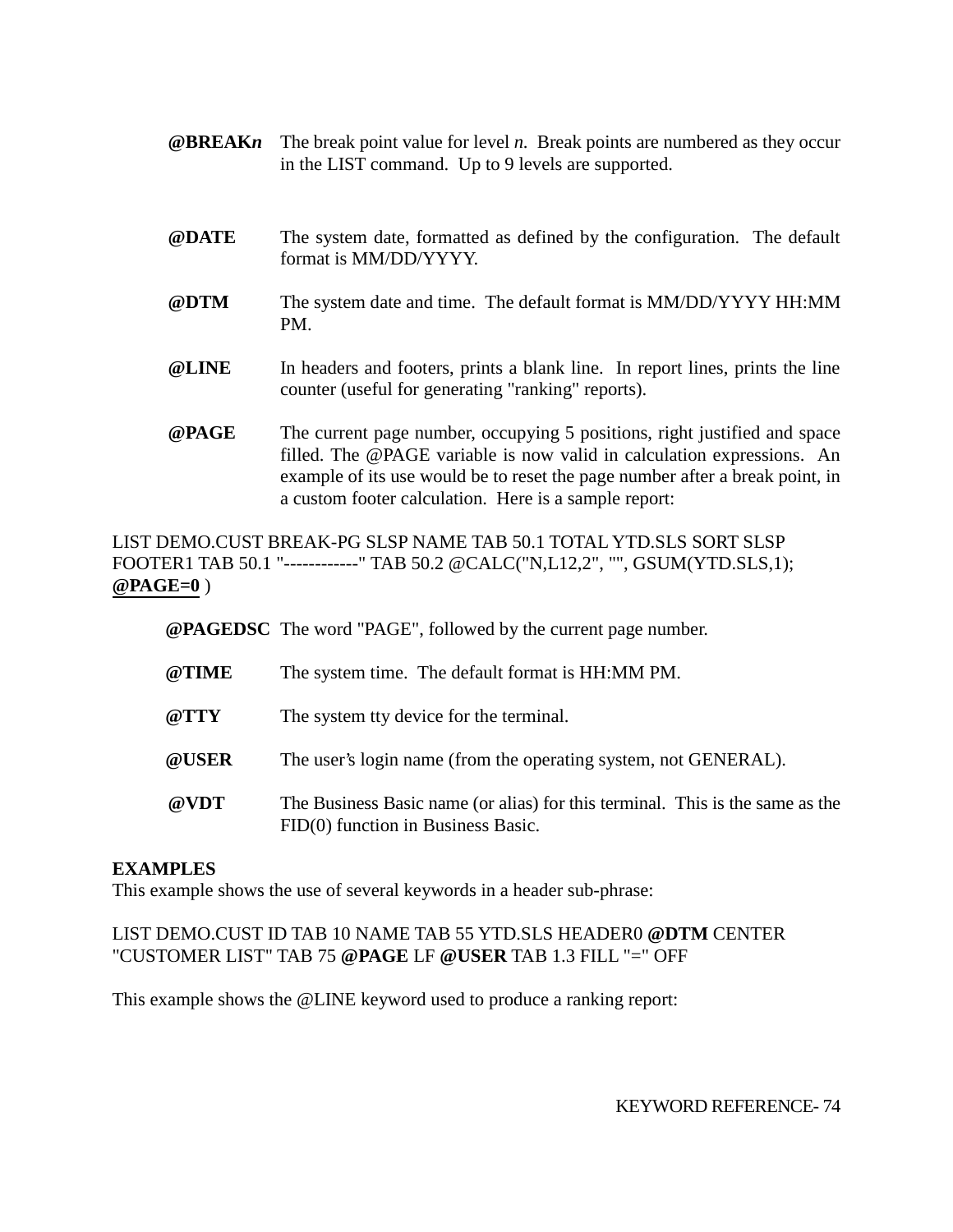# LIST DEMO.CUST NAME **@LINE** DEMO.SLSP:NAME YTD.SLS SORT DSND YTD.SLS STOP 20

# **@CALC**

**PURPOSE** To define a run-time calculation in a LIST command.

**FORMAT** LIST **... @CALC***name***(***"type-codes"***,***"heading"***,***expression***) ...**

# **SYNONYMS**None

# **USAGE**

Run-time calculations are functionally just like a data field from a file's dictionary. They may be placed anywhere in a LIST command that a regular field can be placed.

The calculation name can contain up to 15 letters, digits, and underscores (individual underscores only).

**@CALC\_NAME** is a valid name.

**@CALC1** 2 IN A ROW isn't valid because two underscores can't be next to each other.

The type-codes parameter is identical to the type codes used when defining a field in the dictionary. There must be a basic data type and length code, and may be additional formatting codes:

| <b>T,L30</b> | 30 character text field.                 |
|--------------|------------------------------------------|
| N, L12, 2    | 12 character, precision 2, number field. |
| <b>D.L10</b> | 10 character date field.                 |

See the Fields section of the Dictionary chapter for more information about type codes. Unlike fields in the dictionary, @CALC definitions can be zero-length fields, which disables the printing of any data. Typically, zero-length calculations are used as numeric values in later @CALC definitions within the LIST command.

The heading parameter defines the column heading for the calculation. It can be divided into stacked segments with vertical bars: **CUSTOMER|NAME** would be a two-line column heading. If any segment is longer than the defined length from the type-codes, then GENERAL expands the output to the width of the heading.

The expression parameter is a calculation expression that can reference physical data, other fields, constant values, other calculations (previously occurring in the LIST command), and functions. A detailed explanation of expressions can be found in the Fields section of the Dictionary chapter.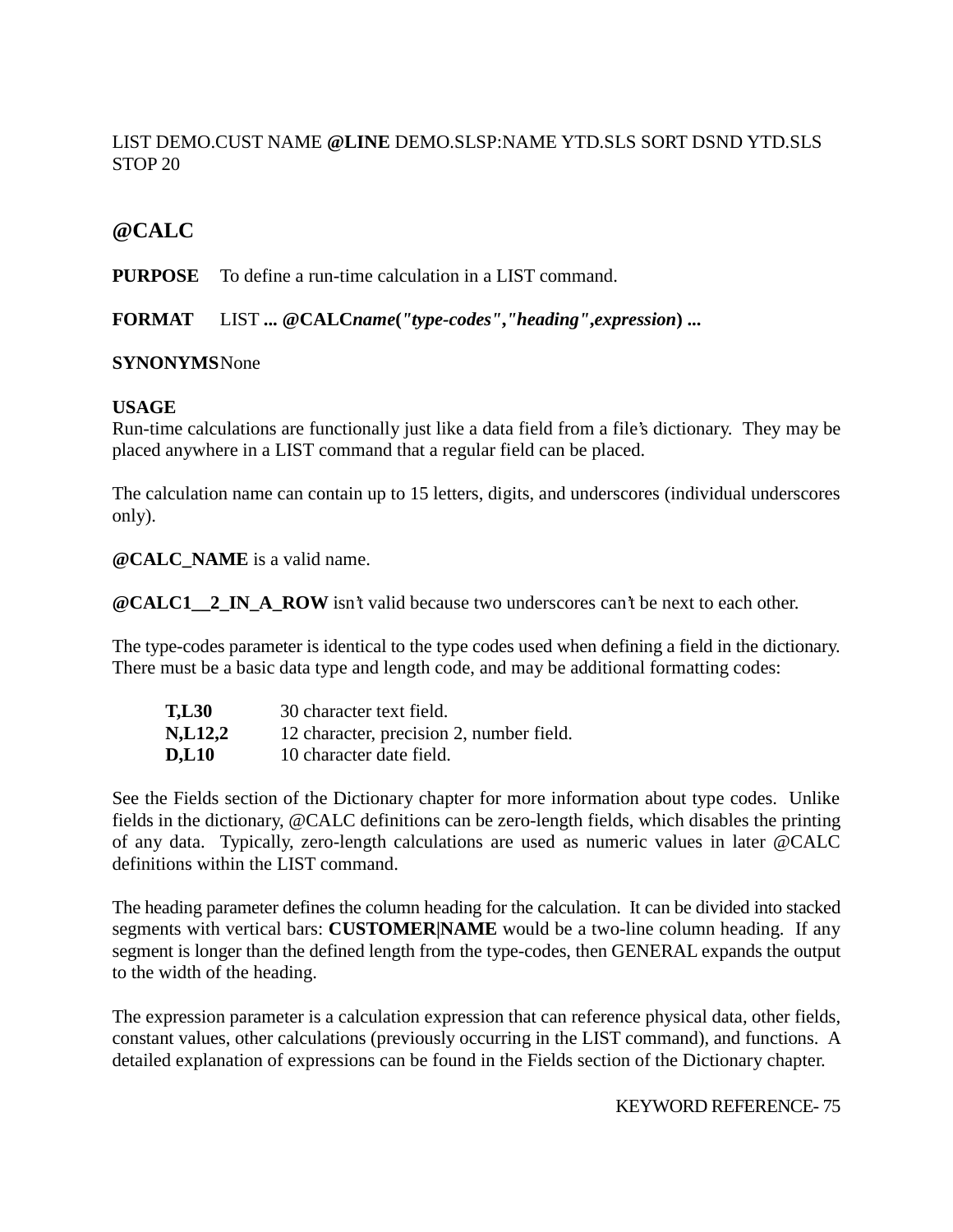## **EXAMPLES**

This example shows a text calculation:

# LIST DEMO.CUST ID TAB 10 NAME TAB 60 YTD.SLS LF TAB 10 C**ALC\_FULL\_ADDR("T,L50", "CUSTOMER'S ADDRESS", TRIM(ADDR1)+"/"+TRIM(ADDR2)+" "+CITY\_ST\_ZIP)**

This example shows two numeric calculations, with the second referencing the first:

# LIST DEMO.CUST NAME YTD.SLS YTD.COST **@CALCPROFIT("N,L12,2","PROFIT",YTD.SLS-YTD.COST) @CALCPCT("N,L6,1","GP %",100\*DIVIDE(@CALCPROFIT,YTD.SLS))**

# **ACROSS**

**PURPOSE** To print multiple records side by side, across the report.

**FORMAT** LIST **... ACROSS** *number...*

## **SYNONYMS**None

### **USAGE**

Often, when information is desired in columns on a report, there is enough room to place several records across the page. One obvious instance of this is mailing labels, where sheets can have 3 or 4 labels across. The ACROSS keyword instructs GENERAL to place records on WIDTH boundaries across the page. The total page width becomes *width* \* *number*, where *width* is specified with the WIDTH keyword. Also, each record will occupy the same number of lines, regardless of NO-BLANK settings.

When printing records across a page, and a break point is encountered, GENERAL will print however many records have been found, and perform the break. The footer will occupy the entire report width (not just the width of each record). Any default footers to be printed will be printed in vertical fashion, as if the VERT-TOTAL keyword is used.

Like footers, the report header will also occupy the full-page width. Column headings, which are built into the report header, however, are duplicated for each ACROSS column.

### **EXAMPLES**

This example shows using the ACROSS keyword to produce 3-up mailing labels: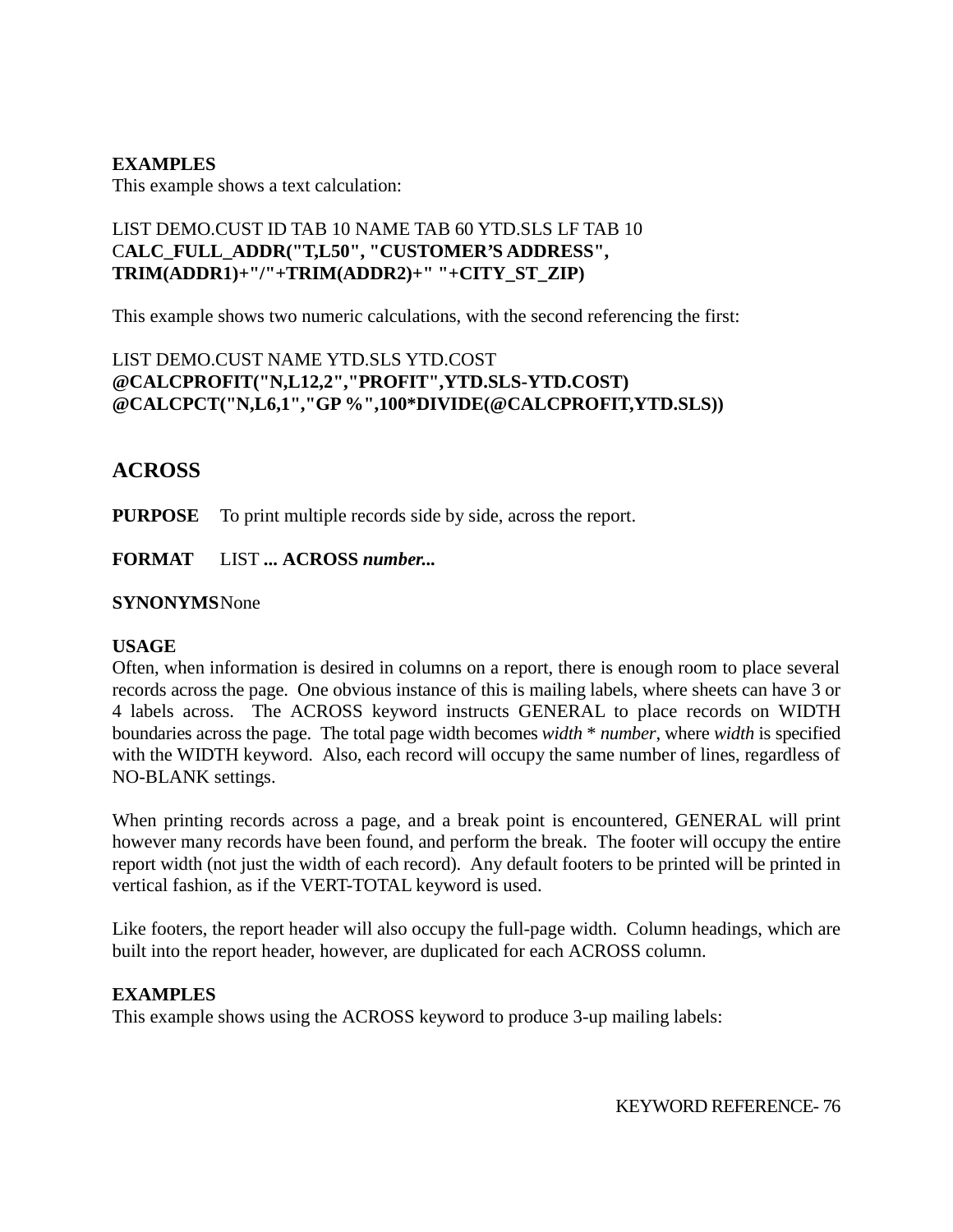# LIST DEMO.CUST TAB 2.2 NAME TAB 2.3 ADDR1 TAB 2.4 ADDR2 TAB 2.5 CITY\_ST\_ZIP TAB 2.6 "" **ACROSS 3** NO-PAGE ON PRINTER

Note the use of NO-PAGE to suppress pagination, and the TAB 2.6 "" to force 6 lines on the labels. Another method to force 6 lines per label would be to use the keyword HEIGHT 6.

# **ALTFILE**

**PURPOSE** To allow the use of an already existing sort file instead of using a sort-phrase, which requires GENERAL to sort the file being LISTed before the report can be produced.

# **FORMAT** LIST **... ALTFILE** *file-name key-position...*

# **SYNONYMS**AF, PRESORT

## **USAGE**

Business Basic applications often use sort files to cross-reference to existing master files. Examples might be sort files for customers by name or employees by social security number and so on. GENERAL allows these files to be used, thereby saving sorting time during the compilation of a report.

The file-name must be predefined in the dictionary, and the disk file associated with it must be accessible to GENERAL. In addition, the user access level must be at least as high as the file's access level. The file can be any keyed type supported by GENERAL. However, only the key to the file is used by this keyword.

The key position parameter can be entered in one of two formats. The parameter must be quoted in each case (unlike prior versions), and if it contains quotes itself, then single quotes may be used.

**Format 1** is a numeric value, which defines, where in the key of the sort file the key to the master file is placed. It may optionally contain two numeric values separated by a comma ("12,6" for example). The second value represents the length of the key.

**Format 2** is as an executable string using the variable K\$ to represent the data, which allows multiple portions of the key to represent the primary file key.

When using ALTFILE, the BEGIN and END keywords define the ALTFILE key range rather than the master file key range. If, for example, a sort file by name is used, the BEGIN and END keywords would define a name range.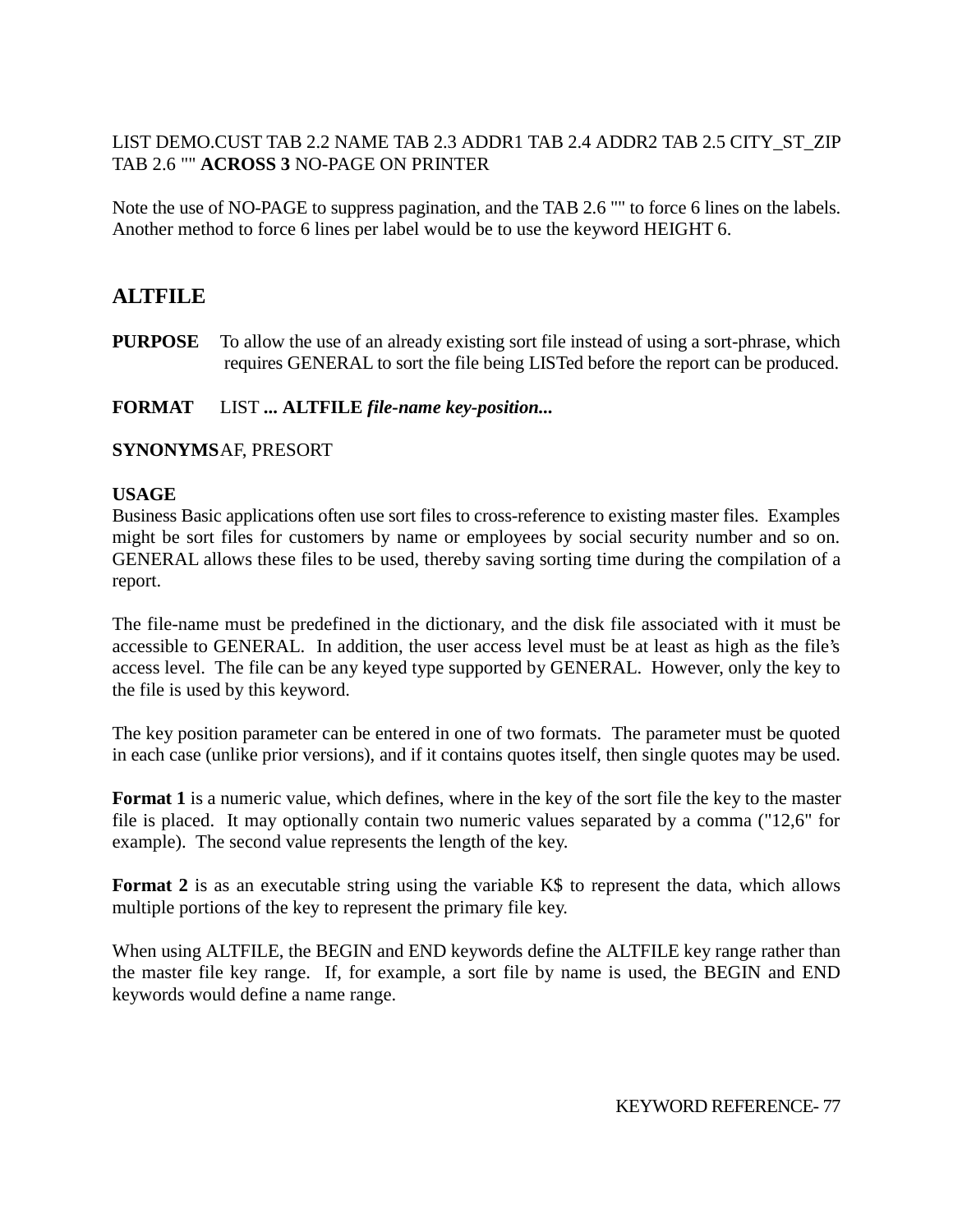If a sort phrase is present in addition to the ALTFILE keyword, the phrase, rather than the ALTFILE keyword define the sort order. However, record ranges defined by the BEGIN and END keywords apply to the ALTFILE.

See also the ALTSORT keyword.

### **EXAMPLES**

The following example shows the use of an alternate sort file:

# LIST DEMO.CUST ID NAME **ALTFILE DEMO.CUST\_NAME "21,5"**

The next example shows an alternate form of key position definition:

# LIST DEMO.CUST ID NAME **ALTFILE DEMO.CUST\_NAME "K\$(16,5)**"

The last example shows how to use single quotes in cases where the key parameter contains quotes:

LIST *file field-1 field-2* **ALTFILE CUST-BY-NAME 'K\$(1,2)+"A"+K\$(3,5)'**

# **ALTKEY**

- **PURPOSE** To allow the use of an alternate key-number instead of using a sort-phrase, which requires GENERAL to sort the file being LISTed before the report can be produced.
- **FORMAT** LIST **... ALTKEY** *key-number...* LIST **... ALTKEY?**

# **SYNONYMS**AK

### **USAGE**

Some implementations of Business Basic support the use of multi-keyed files. Such files allow one or more alternate keys to be defined in addition to the primary key to the file. GENERAL supports access to the alternate keys with the keyword ALTKEY.

The key-number is a number that identifies the alternate key-number desired. This is normally a number between 1 and 16. Key-number 0 is the primary key to the file. The key-number selected must be defined as an alternate key-number to the file. GENERAL does not verify the validity of the number, and entry of an invalid key-number may cause an error at run-time.

If a question mark is entered as the key-number, then GENERAL presents a selection list of valid alternate keys to the file being LISTed.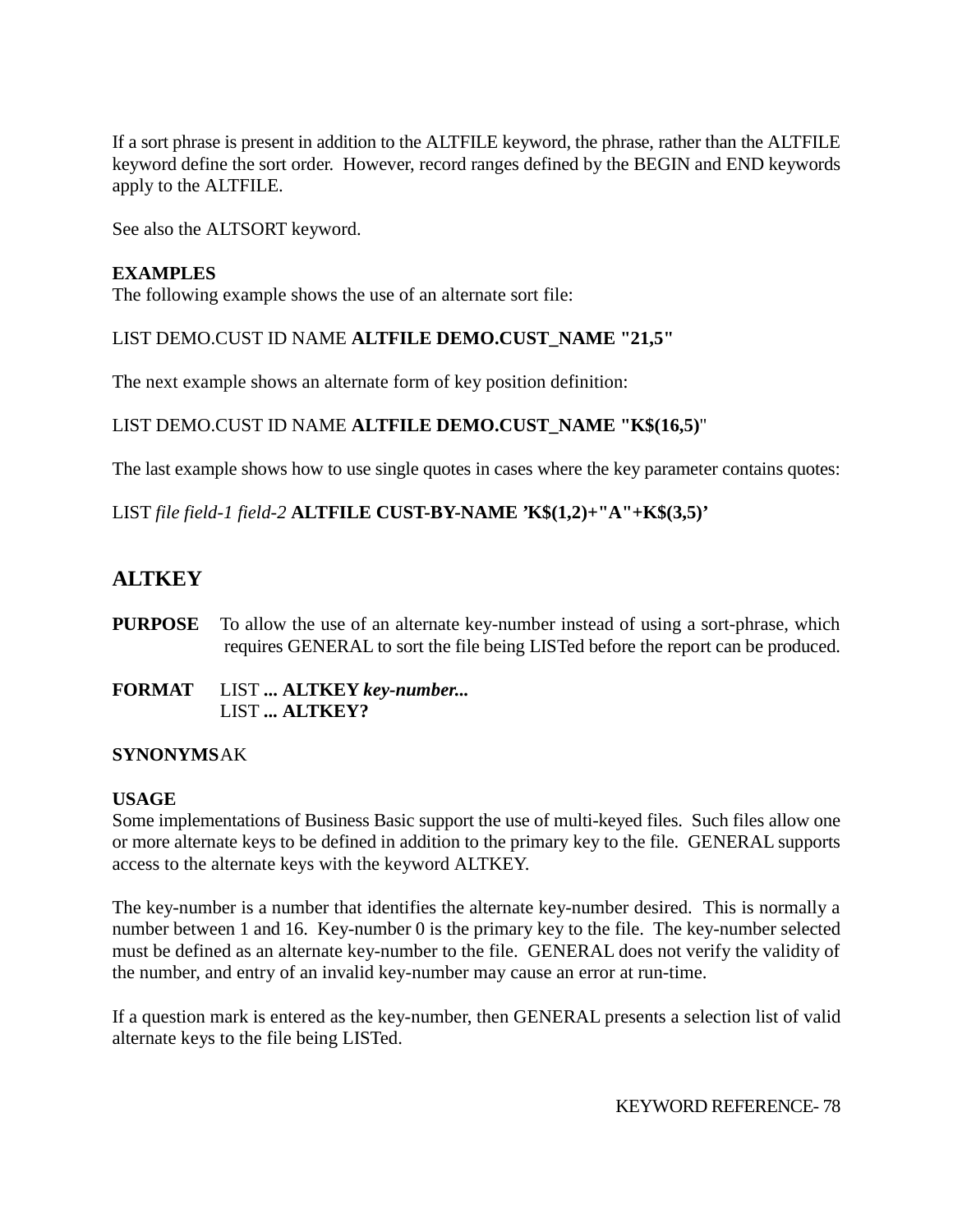When using ALTKEY, the BEGIN and END keywords define the ALTKEY key range rather than the primary key range.

If a sort phrase is present, in addition to the ALTKEY keyword, the phrase, rather than the ALTKEY keyword define the sort order. However, record ranges defined by the BEGIN and END keywords apply to the ALTKEY.

See also the ALTSORT keyword.

# **EXAMPLES**

The following example shows the use of an alternate key:

# LIST DEMO.CUST ID NAME **ALTKEY 1**

# **ALTSORT**

**PURPOSE** To facilitate the use of both ALTFILE and ALTKEY parameters by name, rather than requiring knowledge of the required parameters of those keywords.

**FORMAT** LIST **... ALTSORT** *altsort-name...* LIST **... ALTSORT?**

# **SYNONYMS**AS

# **USAGE**

Most Business Basic applications support alternate sorting options to master files through either alternate sort files or, when the implementation supports multi-keyed files, through alternate keys. GENERAL supports the use of either method through the ALTFILE and ALTKEY keywords. However, those keywords require some technical knowledge, and are best suited to programmers.

Through ALTSORT definitions, maintaining a table of named equivalents can mask the technical nature of the ALTFILE and ALTKEY keywords. This table is maintained in the dictionary Sorts option. Each ALTFILE or ALTKEY definition desired for a particular file can be given a name and a description. Then the ALTSORT keyword can reference the name rather than the ALTFILE or ALTKEY definition.

Also, if the name of the ALTSORT definition is not known, a question mark may be entered, and GENERAL will provide a menu listing of all ALTSORTs defined for the file being LISTed.

# **EXAMPLES**

The following example shows the use of an alternate sort definition: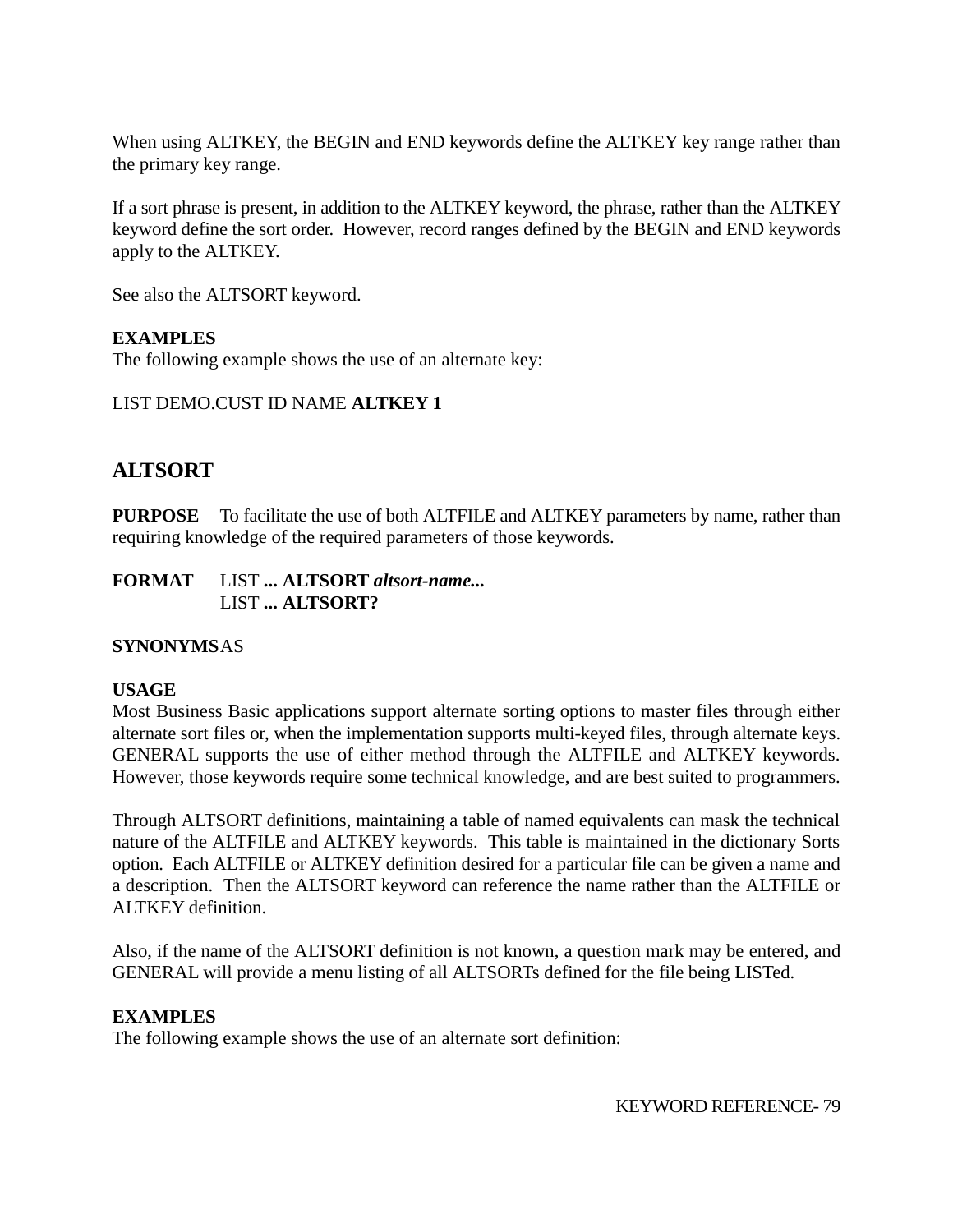# LIST DEMO.CUST ID NAME **ALTSORT NAME**

This example will produce a menu of all ALTSORT definitions for the CUSTOMER file:

# LIST DEMO.CUST ID NAME **ALTSORT ?**

# **ASCII EXPORT**

**PURPOSE** To facilitate exporting of data to another application, such as a spreadsheet or word processor. Several standard ASCII text-based formats are supported.

# **FORMAT** LIST **... ASCII...** LIST **... EXPORT ? ...** LIST **... EXPORT DELIMITED** (or DELIM) LIST **... EXPORT FIXED** LIST **... EXPORT DIF** LIST **... EXPORT WORDPERFECT** (or WP) LIST ... **EXPORT GATEWAY EXCEL** LIST ... **EXPORT GATEWAY 123**

# **SYNONYMSGWW** for **GATEWAY**

### **USAGE**

The ASCII and EXPORT keywords are used to cause GENERAL to format the output in ASCII textfile format. If the ASCII keyword is used, or the EXPORT ? format, then GENERAL presents a list of valid export formats for selection. Each format is suitable for certain export package targets.

In all cases, GENERAL automatically turns off pagination (like the NO-PAGE keyword does), so the output will not contain any special form-feed characters, or page headings. Also, GENERAL automatically adjusts the report width to accommodate all fields.

In General 4.1 if an EXPORT format is specified in a NO-DETAIL report, General now will format the sub-total and report-total footers into the export format selected for delimited, fixed position, and DIF formats. General 4.0 ignored the NO-DETAIL keyword, and only produced exports with detail records.

**Delimited:** All alpha type data is enclosed in quotes, all numeric data is scaled and decimal-formatted without commas, and commas are used to separate each field. Most spreadsheets and databases can export a delimited file. GENERAL can also report from a delimited file, if a dictionary is defined for it.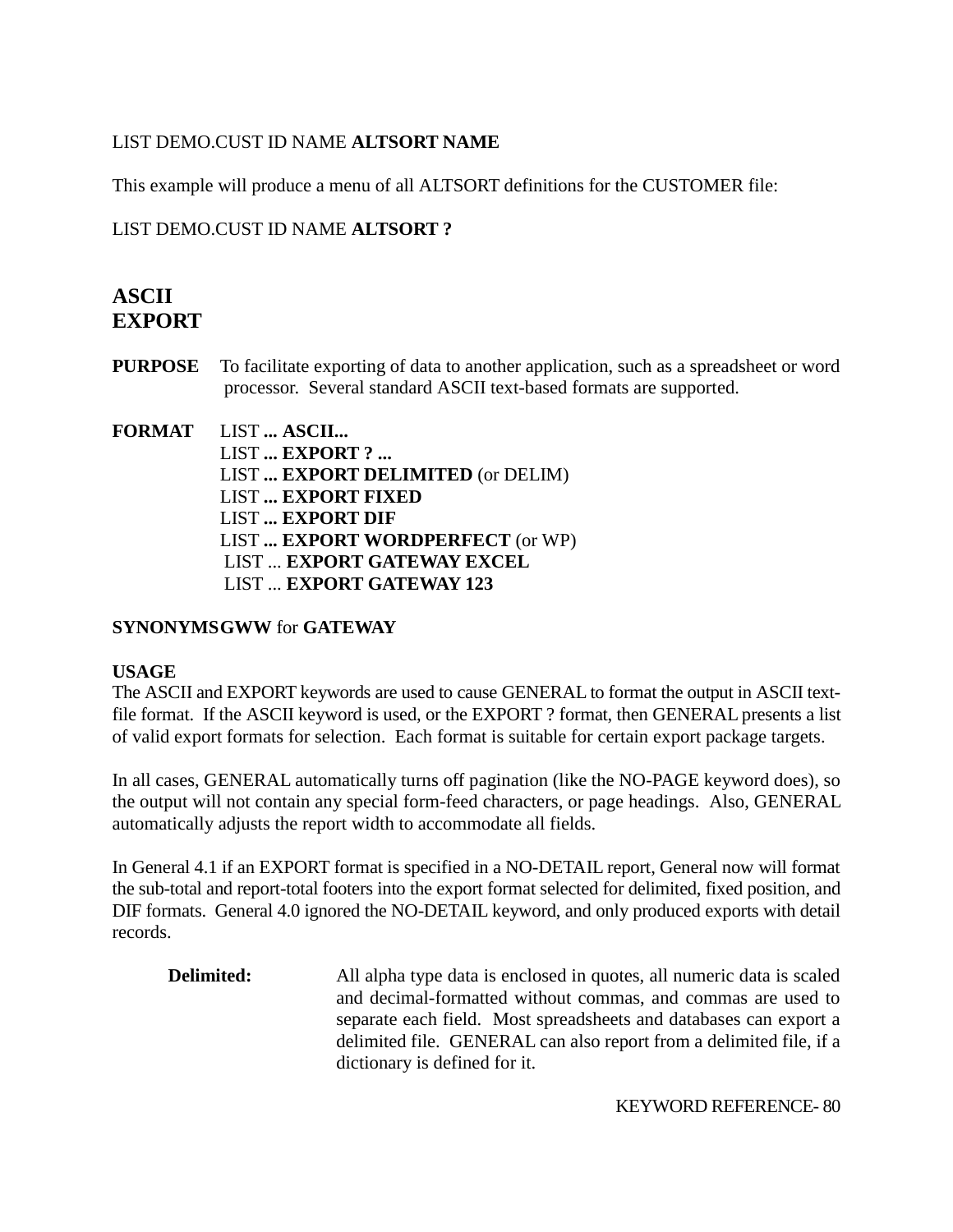The **DELIMITER**, **NO-QUOTE**, **PREFIX**, and **SUFFIX** keywords may be used to further customize how GENERAL creates the delimited file.

- **Fixed:** Each field occupies a set position and length on a line. Numbers are formatted without punctuation.
- **DIF:** This format (Data Interchange Format) is an old export standard. Many spreadsheets and databases can import a DIF file.
- **WordPerfect:** Use this format to create a file suitable for a WordPerfect merge operation. The file will contain the ^R and ^E terminators that WordPerfect recognizes as field and record terminators.
- **Gateway Excel:** Using Thoroughbred Software's Gateway for Windows, users can export data directly to Excel.
- **Gateway 123:** Using Thoroughbred Software's Gateway for Windows, users can export data directly to Lotus 123.

Normally, use of this keyword would coincide with the use of the ON keyword in order to send the output to a file. That file could then be imported by applications, which support file importing.

# **EXAMPLES**

The following example will prompt the user for an export format, then create an export file FILE.PRN.

LIST DEMO.CUST BREAK SLSP DEMO.SLSP:NAME NAME TOTAL YTD.SLS SORT SLSP DESCENDING YTD.SLS **ASCII** ON "FILE.PRN" SELECT YTD.SLS > 999.99

This example will product a WordPerfect merge format file:

# LIST DEMO.CUST NAME ADDR1 ADDR2 CITY\_ST\_ZIP **EXPORT WORDPERFECT** ON FILE

# **AVERAGE**

- **PURPOSE** To cause a numeric field to be averaged, with the average value output at the end of the report, and at break points if specified by the BREAK keyword.
- **FORMAT** LIST **... AVERAGE** *field-name...*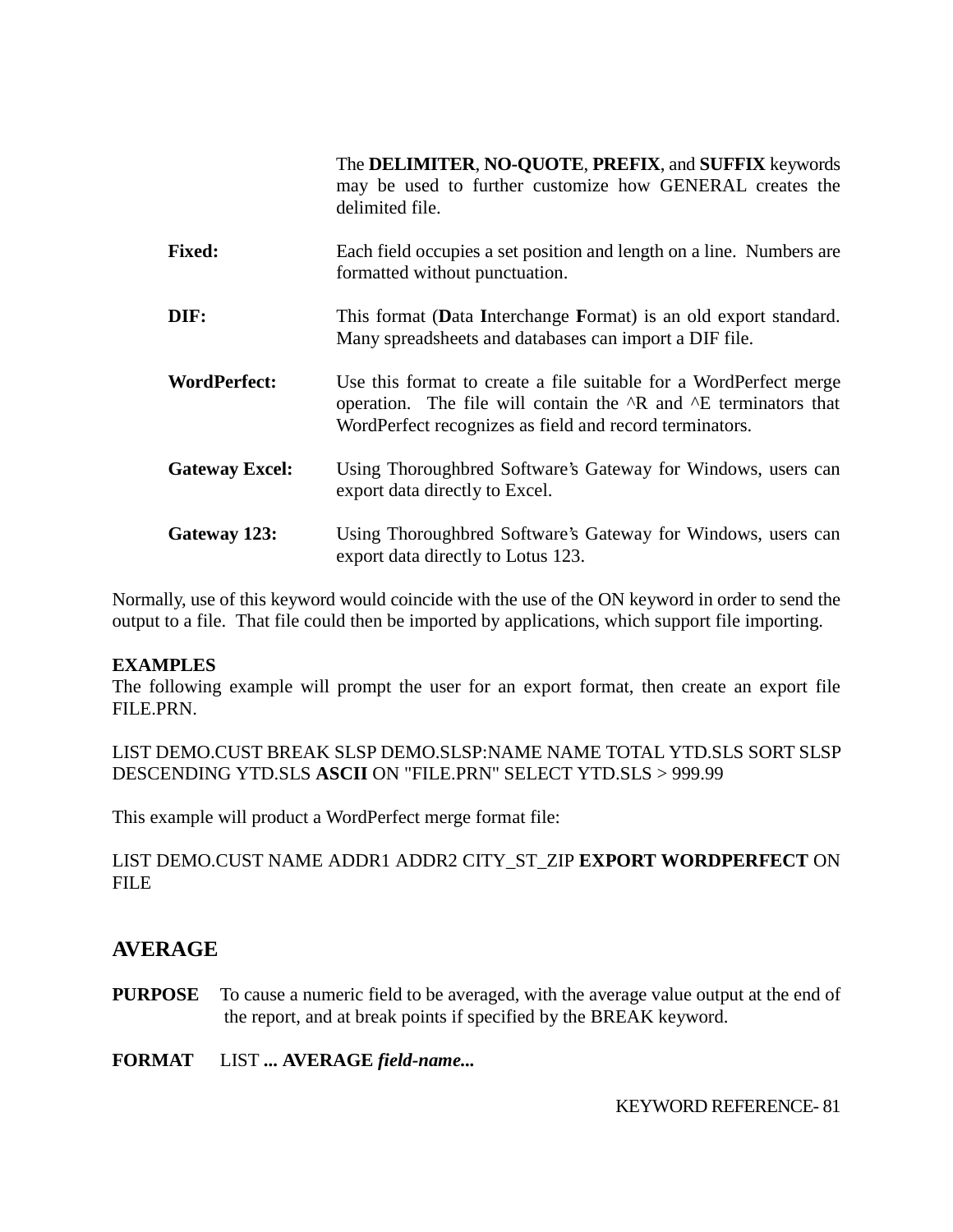## **SYNONYMS**AVG

### **USAGE**

The AVERAGE keyword is used to generate the average numeric value of a specified report column. The average generated will be printed at the end of the report and also at each subtotal break point if the BREAK keyword is used.

The field-name specified must be defined as a numeric type field.

# **EXAMPLES**

The following example will produce an average of the extended value of each line on the report. It will print at the end of the report under the YTD.SLS column:

## LIST DEMO.CUST ID NAME **AVERAGE YTD.SLS**

# **BEGIN**

**PURPOSE** To specify the first key value when LISTing only a range of keys.

**FORMAT** LIST **... BEGIN** *start-key...*

**SYNONYMS**FIRST, START

### **USAGE**

The BEGIN keyword is used to specify part of a key range for a report. The key range is the range of record keys in the primary file or ALTFILE or ALTKEY to process. When used in conjunction with the END keyword, a report can be specified which will only process a range of key values out of the primary file. Without this keyword, GENERAL processes keys starting with the first key in the file.

When a range is selected, records outside that range are not processed. This is different than when a select-phrase is used or when skip keys are defined for the file, since in those cases records are processed but not output.

The start-key may be any set of characters. If it includes spaces it must be enclosed in quotes, otherwise quotes are optional. The start-key does not have to exist in the file. If the primary file being LISTed is an indexed file rather than a key-oriented file, then you must specify a numeric constant rather than a start-key. The number represents the first index to process.

When used in conjunction with the ALTFILE keyword or the ALTKEY keyword, the key range is that of the alternate file or key, not the LISTed file or primary key.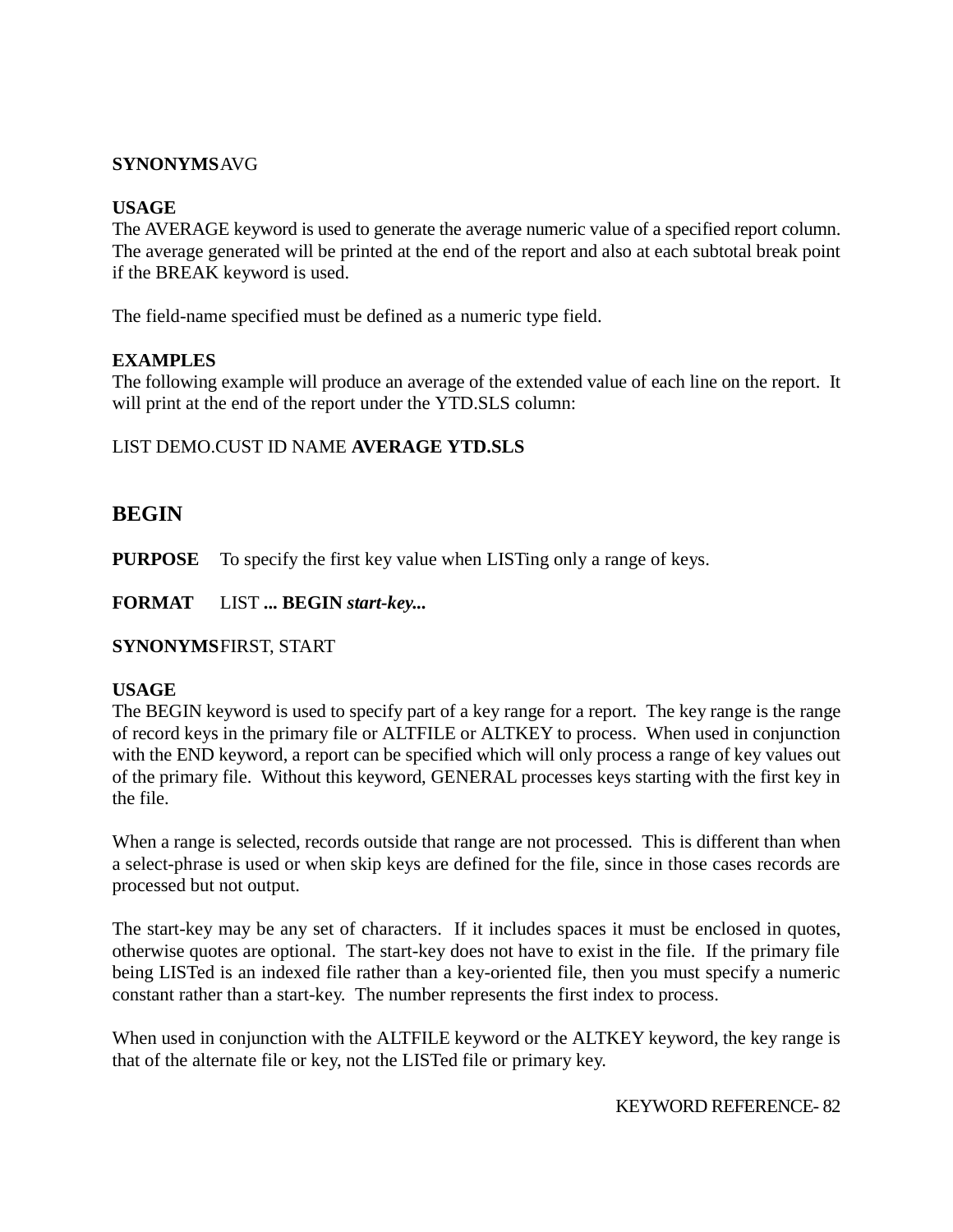In all prior versions of General, BEGIN required a literal parameter. Sometimes, however, the starting or ending key range can't be specified literally. For example, if a file is keyed by a 7-digit Julian number (a date), then the only way to specify a range of keys is by knowing what Julian numbers are involved.

Version 4.1 provides three new BEGIN conversion flags, each coming after the BEGIN keyword and before the literal range value. Each flag will cause a particular conversion to be performed on the literal value, and the result of the conversion is used in the key range.

**CND** converts a literal date to a Julian integer. **CNDI** converts a literal date to a Julian integer, compressed into 4-byte binary form. **CNI** converts a literal number into a 4-byte binary form. These conversions coincide with BBx template sizes and uses.

For example, **BEGIN CND "3/15/95"** would convert 3/15/95 to a Julian number, and use the result (in BBx, 2,449,792) as the BEGIN value. **BEGIN CNDI "3/15/95"** would perform the same date conversion, but the value would be further converted to a 4-byte integer with the BIN function (BIN(2449792,4)). **BEGIN CNI 99995** would convert 99,995 to a 4-byte integer with the BIN function.

# **EXAMPLES**

The following example will process a key range beginning with "00001" and ending with "00099":

LIST DEMO.CUST ID NAME PHONE **BEGIN "00001"** END "00099"

This example shows how BEGIN affects a report when an ALTSORT is used:

LIST DEMO.CUST ID NAME PHONE ALTSORT NAME **BEGIN "GREEN"** END "GREEN"

# **BREAK, BREAK-PG SBREAK, SBREAK-PG**

- **PURPOSE** To create a report break based on a certain field, and to generate subtotals at that break point when the AVERAGE, COUNT, MAXIMUM, MINIMUM, PCT-TOTAL, or TOTAL keywords are used.
- **FORMAT** LIST **... BREAK** *field-name...* LIST ... **BREAK-PG** *field-name...*

**SYNONYMSBREAK**: BRK **BREAK-PG**: BRK-PG, BRKP **SBREAK**: SBRK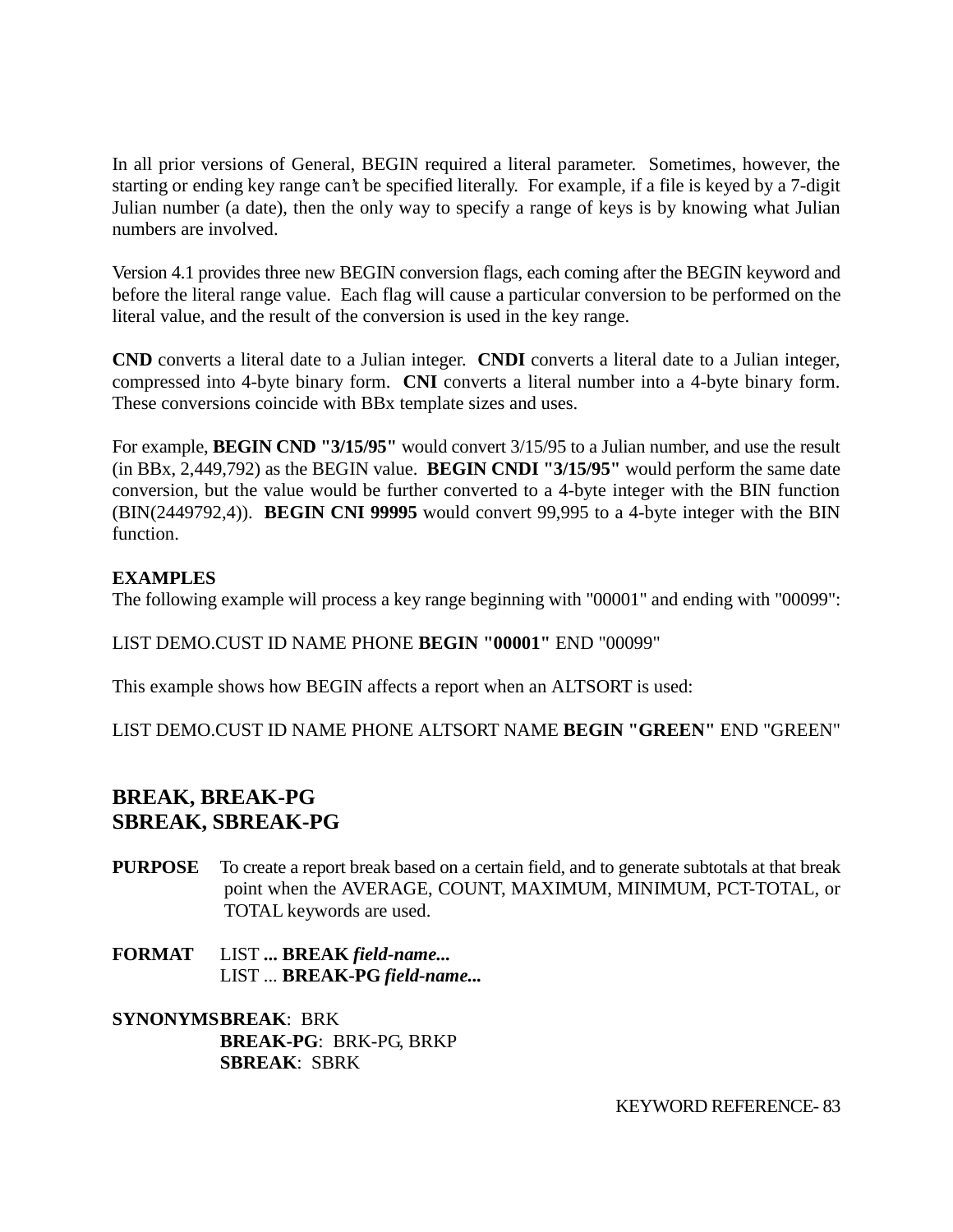## **SBREAK-PG**: SBRK-PG, SBRKP

#### **USAGE**

The BREAK keywords are used to denote a break point for a report, where lines are skipped and subtotals are printed. The field-name specified for the break may be a text type field, and usually should be associated with the sorted order of the report. It may also be a date or numeric field, generally prefixed by a conversion keyword such as MMYY or EVEN 1000. Breaks on text fields can be defined to occur when only the first *n* characters change with the CUT keyword.

The field-name specified is considered part of the field-phrase, and will appear on the report, unless the silent (SBREAK) format is used. Whenever the value of the field changes, the report output will break for subtotals, and then will continue. If the BREAK-PG or SBREAK-PG keyword is used, then a page is skipped before the next report line after the break point is printed.

Multiple breaks may be specified for the report. Subtotals will be nested, with the nesting levels defined by the left to right position of the break fields in the LIST command. GENERAL supports up to 9 break levels.

The value of the break point can be printed using the @BREAK*n* keyword. This is typically used in custom group level headers or footers, and in fact is what GENERAL inserts in default footers.

When GENERAL creates default footers, it will first attempt to place all aggregate column calculations directly below their respective column headings. The break point value and descriptions will be to the left of the column calculations. If there are any position conflicts, GENERAL converts the footer to a vertical format, as if the VERT-TOTAL keyword had been used.

To avoid the vertical format, it is sometimes necessary to specifically position aggregate fields further to the right in the report, using the TAB keyword.

Note that if the VERT-TOTAL keyword is used, then all footers are formatted vertically regardless of where column positions are placed.

### **EXAMPLES**

This example will produce a report with subtotals by salesperson:

### LIST DEMO.CUST **BREAK SLSP** ID NAME TOTAL YTD.SLS SORT SLSP

This example will produce the same report, but without printing the salesperson on each report line:

### LIST DEMO.CUST **SBREAK SLSP** ID NAME TOTAL YTD.SLS SORT SLSP

The last example will produce a page break by salesperson, and a line break in even 5000 increments on the sales value: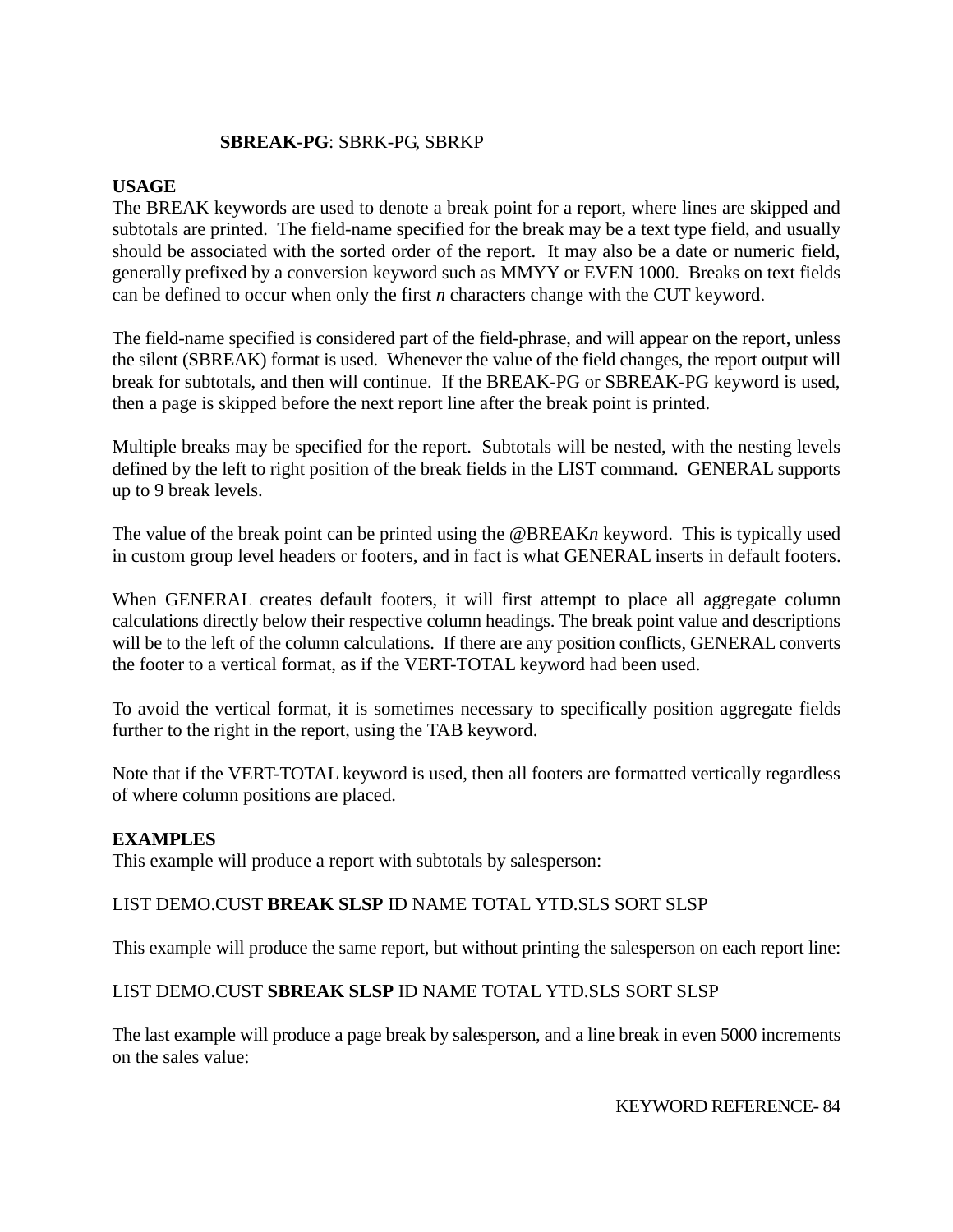# LIST DEMO.CUST **SBREAK-PG SLSP** DEMO.SLSP:NAME ID NAME **BREAK EVEN 5000** TOTAL YTD.SLS BY SLSP DSND YTD.SLS

# **CENTER**

**PURPOSE** To place the next field on the report at the center of the report line. This overrides any tab positioning or automatic positioning of the data.

**FORMAT** LIST **... CENTER** *field-name...*

### **SYNONYMS**CTR

#### **USAGE**

The CENTER keyword can be placed in front of any data field in a field phrase or header/footer subphrase. The position of the field is calculated based on the width of the report and the number of columns the field occupies.

Note that the centering is not calculated based on the actual text length, but instead based on column length, so centering may be only approximate for any given field.

#### **EXAMPLES**

The following example will center the sales and cost fields on two rows:

### LIST DEMO.CUST ID NAME **CENTER YTD.SLS** LF **CENTER YTD.COST**

# **CONVERT-DATE**

- **PURPOSE** To convert a text version of date to an internal date, suitable for use as a GENERAL date type field.
- **FORMAT** LIST **... CONVERT-DATE** *field-name | "text date"...*

#### **SYNONYMS**CND

#### **USAGE**

Many older Business Basic applications do not utilize the internal Julian date features of recent versions of the language. Often, dates are stored as text in MMDDYY or YYMMDD format. The CONVERT-DATE keyword provides an ability to convert those fields to date values on the command line.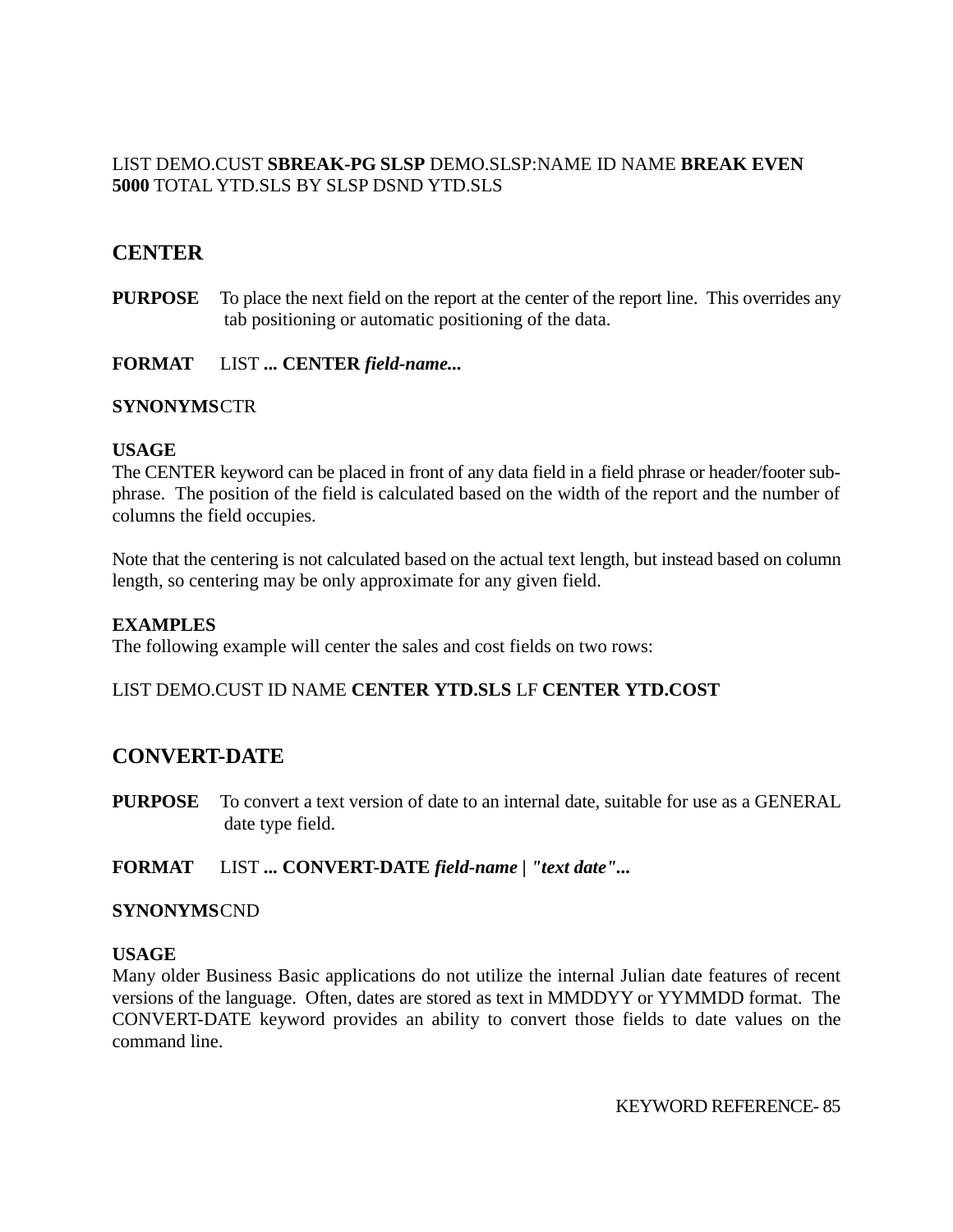The CONVERT-DATE keyword converts the text element on the report to a date. It relies on the system date entry format, from the system configuration, when interpreting the field or text. The date entry format defaults to MMDDYYYY (the YYYY portion can be entered as 2 or 4 digits), so data or text such as "031592" would be converted to an internal date for March 15, 1992. If desired, dates can also be entered with delimiters, with the month, day, and year elements placed in the same order as the date entry format. "3/15/92" would be converted the same way as "031592".

If a field-name is used as a parameter, it must be a text field whose display value is the same as the date entry convention.

# **EXAMPLES**

This example converts the literal date entry into an internal date, for proper comparison to the DATE field. Note that if the DATE field were on the left side of the expression, the CONVERT-DATE keyword would be unnecessary, as GENERAL would know to convert the literal text automatically.

LIST DEMO.INVOICES CUSTOMER INVOICE DATE AMOUNT SELECT **CONVERT-DATE** "8/1/91" < DATE

# **COPIES**

**PURPOSE** To cause a specified number of copies of a report to be output.

**FORMAT** LIST **... COPIES n...**

# **SYNONYMS**

### **USAGE**

In General 4.1 the keyword, COPIES, has been added, which cause General to send extra copies of a report to the printer or a file. If COPIES is set to a value less than 2, then one report is printed. If COPIES is set to 2 or more, then General will print copies 2 through *n*, with a page eject between each.

Copies are executed by storing an image of the report to a file, then reading from that file to produce the second and additional copies. This is much faster than re-executing the report multiple times.

General ignores this keyword if the report is sent to the VDT or PREVIEW device.

# **EXAMPLES**

The following example will print a customer list and provide a count of the number of customers printed:

# LIST DEMO.CUST NAME SLSP PHONE **COPIES 3**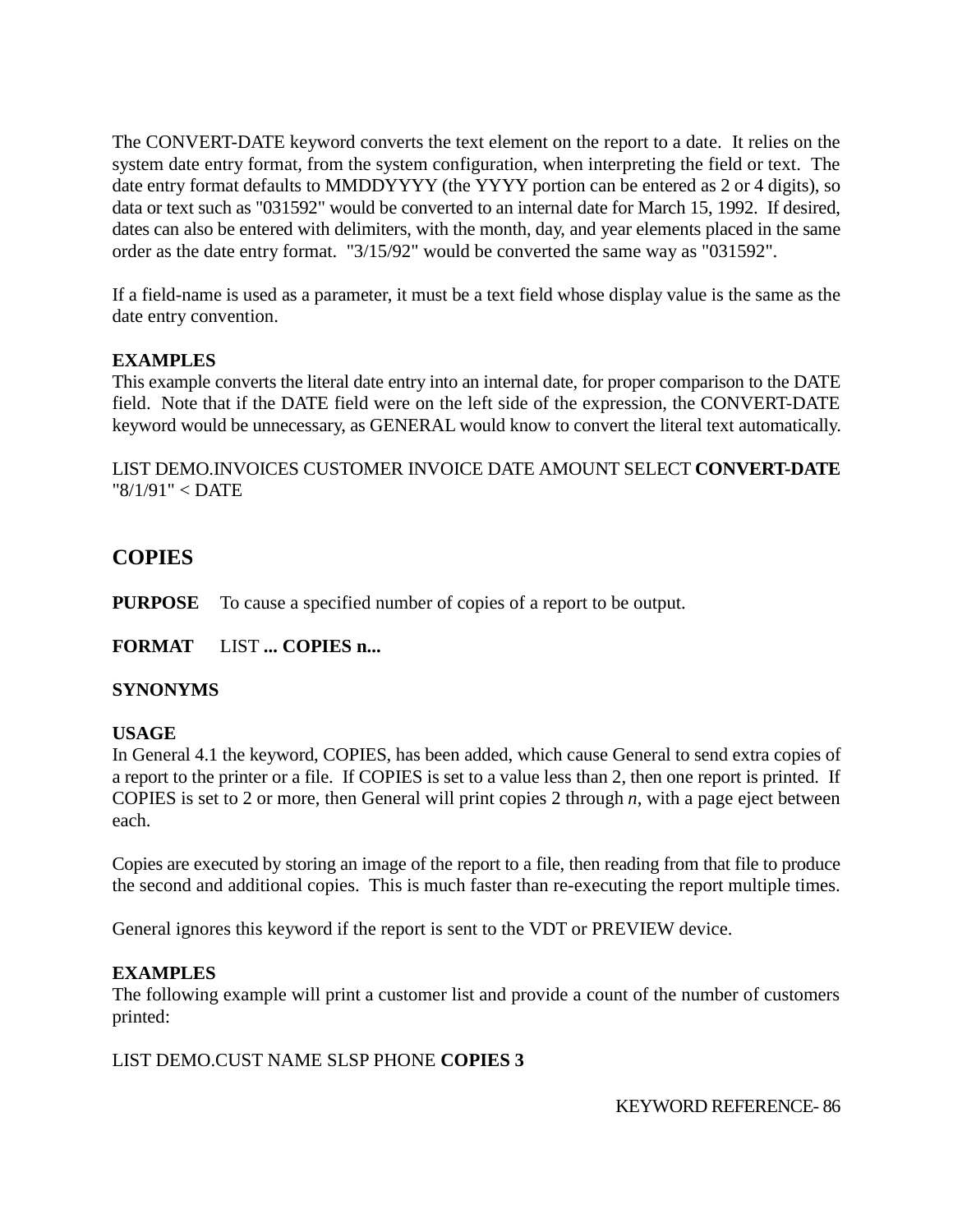# **COUNT**

**PURPOSE** To cause a count of the lines printed to be output at the end of the report, and at break points if specified by the BREAK keyword.

**FORMAT** LIST **... COUNT** *field-name...*

## **SYNONYMS**CNT

## **USAGE**

The COUNT keyword is used to count of the number of report lines printed. The tally will appear at the end of the report and at break points.

The field-name specified is considered part of the field-phrase, and will appear on the report. There is no restriction on field type. However, there must be enough space allocated by the field length to accommodate the count value. Count values are always formatted with thousands separators.

## **EXAMPLES**

The following example will print a customer list and provide a count of the number of customers printed:

# LIST DEMO.CUST **COUNT ID** NAME SLSP PHONE

# **CUT**

**PURPOSE** To trim a text value to the first *n* characters for purposes of generating break points on just a portion of the text value.

# **FORMAT** LIST **... BREAK CUT** *length field-name...*

### **SYNONYMS**1ST

### **USAGE**

The CUT keyword is used as part of a BREAK specification, when a text field break should only reference a beginning portion of the text field.

For example, if an inventory code contains a three-character product group at the beginning of the code, a break point could be generated on just the product group portion with BREAK CUT 3 INVENTORY\_CODE.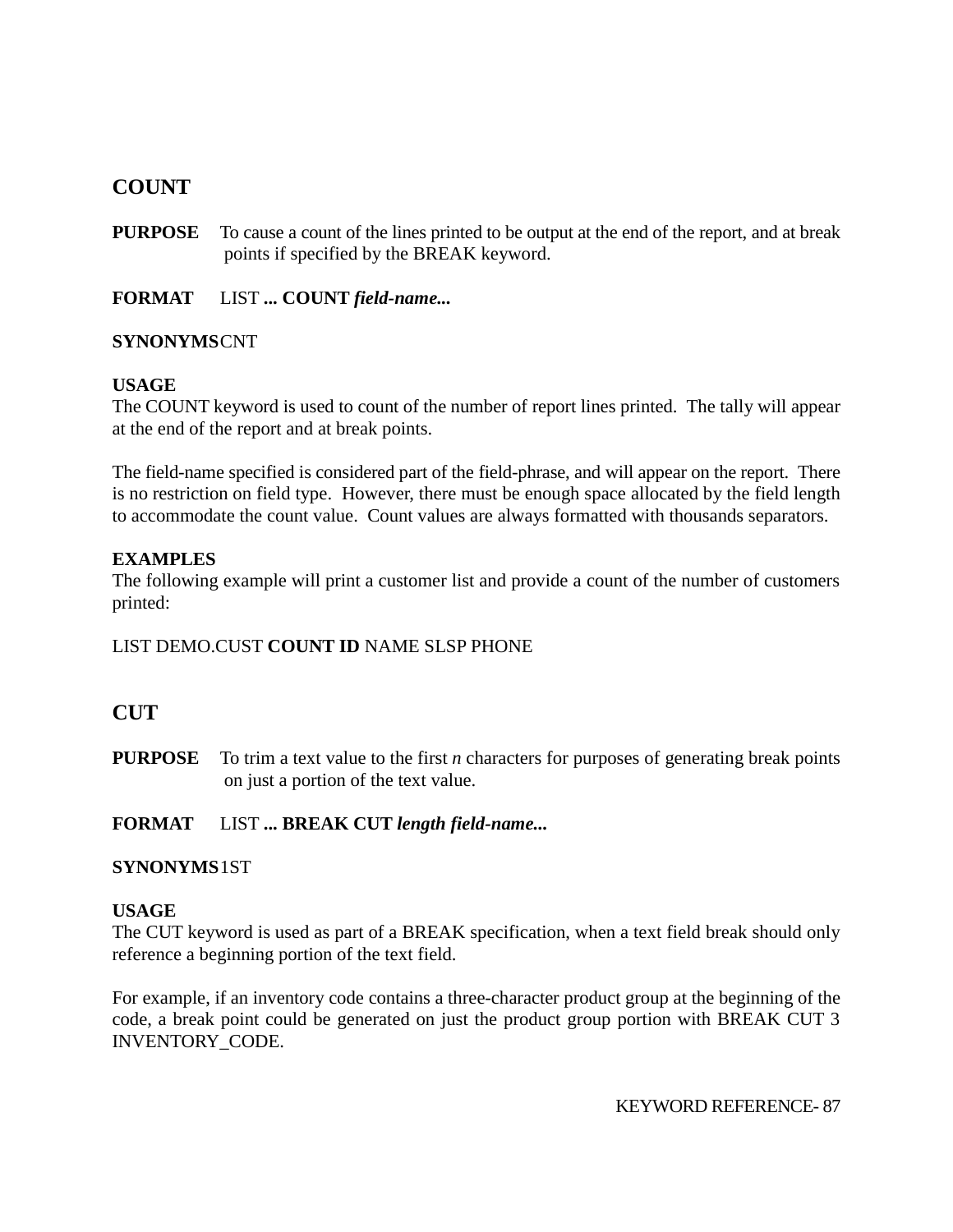# **EXAMPLES**

In the example below, a customer list is sorted by name, with a break point for each letter of the alphabet:

LIST DEMO.CUST ID NAME CITY\_ST\_ZIP PHONE SORT NAME SBREAK **CUT 1** NAME

# **DELIMITER**

**PURPOSE** To specify a delimiter other than a comma in a delimited export.

**FORMAT** LIST ... EXPORT DELIMITED **... DELIMITER** *"char"...*

### **SYNONYMS**DELIM

### **USAGE**

Normally, GENERAL will create delimited export files with a comma separating each field. With the DELIMITER keyword, the delimiter can be changed to any other character.

If a non-printable character is required, such as a <tab> character, then GENERAL's ASCII notation can be used inside the quotes, like this: "~009" for ASCII value 9.

### **EXAMPLES**

This example shows how to perform an export with a colon as a delimiter:

### LIST DEMO.CUST ID NAME ADDR1 ADDR2 CITY STATE ZIP EXPORT DELIMITED **DELIMITER ":"** ON "/usr/exports/addresses"

# **DESCENDING**

**PURPOSE** To cause sorting on a field to be in descending sequence.

### **FORMAT** LIST ... SORT **... DESCENDING** *field-name...*

### **SYNONYMS**DSND

#### **USAGE**

This keyword is used to modify the default sorting order for fields specified in a sort-phrase. Normally, fields are sorted in ascending sequence, either by their ASCII values, or their numeric value, depending on the field type. When this keyword precedes a field in a sort-phrase, that field is sorted in descending sequence.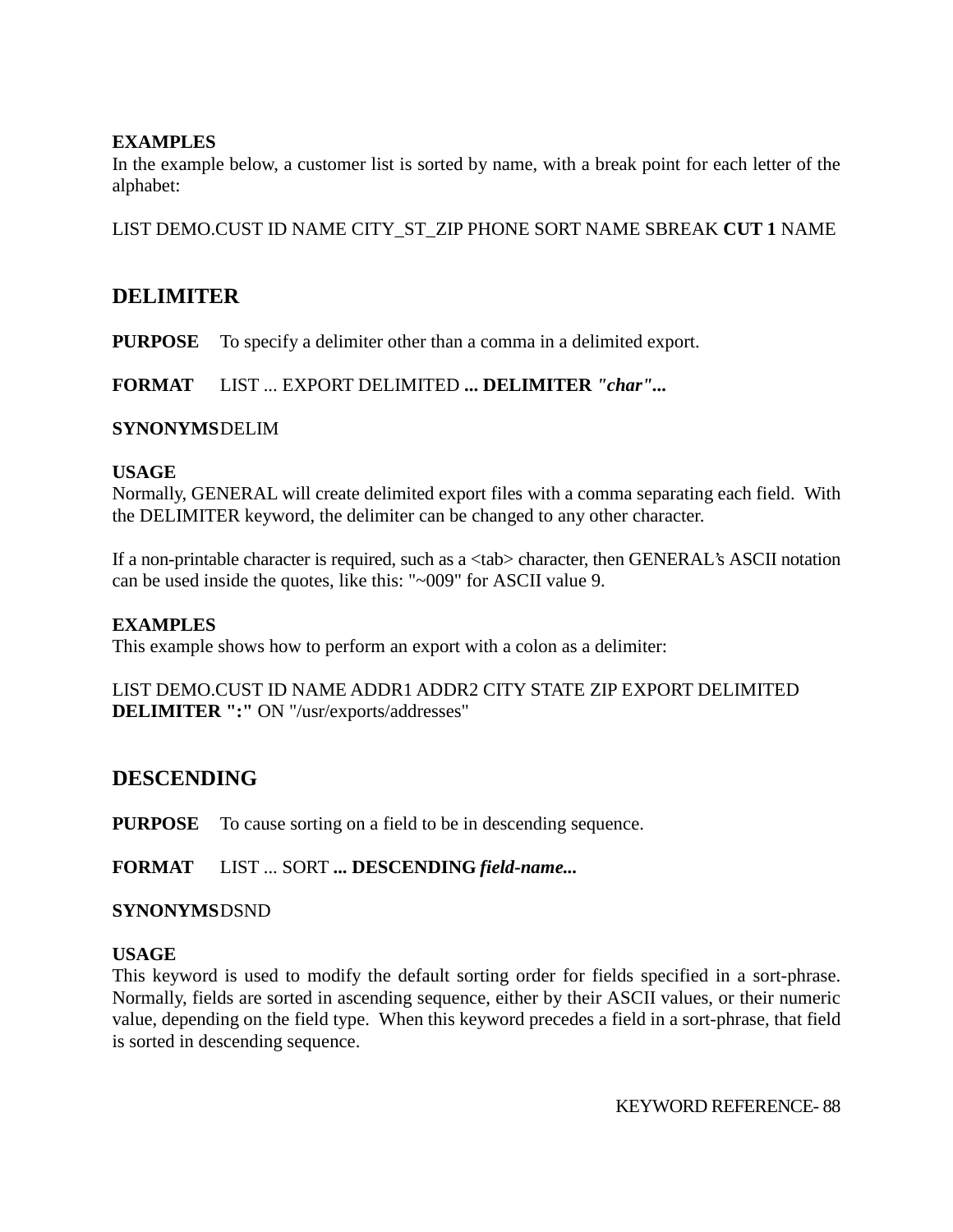# **EXAMPLES**

The following example will sort first by salesperson, then from highest to lowest monthly sales within salesperson:

LIST DEMO.CUST ID NAME PHONE OPEN.BAL SORT SLSP **DESCENDING MTD.SLS** SELECT MTD.SLS  $\ge$  100 ON LP

# **DOUBLE-SPC**

**PURPOSE** To force double spacing of a report.

**FORMAT** LIST **... DOUBLE-SPC...**

**SYNONYMS**DBLSPC, DSP

### **USAGE**

The DOUBLE-SPC keyword can be used to cause GENERAL to place a blank line between each record on a report, even if a NO-BLANK keyword has been used as well.

A trailing NEWLINE keyword may also be used to double-space a report.

## **EXAMPLES**

This example shows a double spaced report:

LIST DEMO.CUST ID TAB 10.1 NAME TAB 10.2 ADDR1 TAB 10.3 ADDR2 TAB 10.4 CITY STATE ZIP NO-BLANK DOUBLE-SPC

# **END**

**PURPOSE** To specify the last key value when LISTing only a range of keys.

**FORMAT** LIST **... END** *end-key...*

**SYNONYMS**LAST, FINISH

### **USAGE**

This keyword is used to specify part of a key range for the report. The key range is the range of record keys in the primary file or alternate sort to process. If an inventory file includes product group as the first three digits of the item keys, then using END in conjunction with BEGIN would allow a range of product groups to be specified for the report.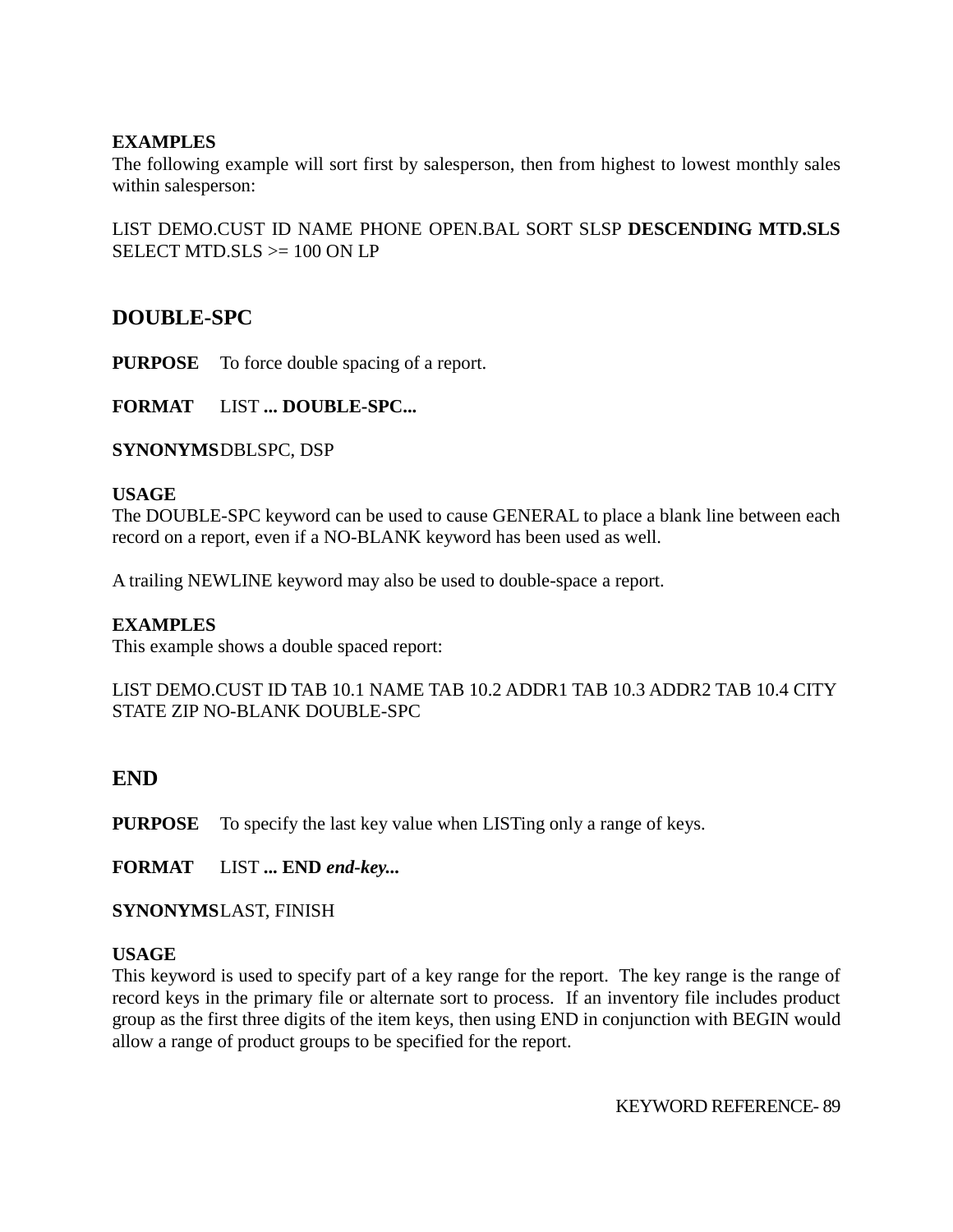When a range is selected, records outside that range are not processed. This is different than when a select-phrase is used or when skip keys are defined for the file, since in those cases records are processed but not output.

The end-key may be any set of characters. If it includes spaces, it must be enclosed in quotes. If it does not, the quotes are optional. It does not need to be an actual key contained in the file. If the file being LISTed is an indexed file rather than a key oriented file, the end-key must be a numeric constant, representing the last index to process in the file.

When used in conjunction with the ALTFILE keyword or the ALTKEY keyword, the key range defined should be for the sort file or alternate key, rather than the primary file or key.

In all prior versions of General, END required a literal parameter. Sometimes, however, the starting or ending key range can't be specified literally. For example, if a file is keyed by a 7-digit Julian number (a date), then the only way to specify a range of keys is by knowing what Julian numbers are involved.

Version 4.1 provides three new END conversion flags, each coming after the END keyword and before the literal range value. Each flag will cause a particular conversion to be performed on the literal value, and the result of the conversion is used in the key range.

**CND** converts a literal date to a Julian integer. **CNDI** converts a literal date to a Julian integer, compressed into 4-byte binary form. **CNI** converts a literal number into a 4-byte binary form. These conversions coincide with BBx template sizes and uses.

For example, **BEGIN CND "3/15/95"** would convert 3/15/95 to a Julian number, and use the result (in BBx, 2,449,792) as the BEGIN value. **BEGIN CNDI "3/15/95"** would perform the same date conversion, but the value would be further converted to a 4-byte integer with the BIN function (BIN(2449792,4)). **BEGIN CNI 99995** would convert 99,995 to a 4-byte integer with the BIN function.

# **EXAMPLES**

The following example will process records from the beginning of the file until the record keys become greater than "001" ("00100", "00101", etc.):

### LIST DEMO.CUST ID NAME PHONE **END 001**

# **EVEN**

**PURPOSE** To generate an even numeric value, suitable for a break point to group numbers in the same range together.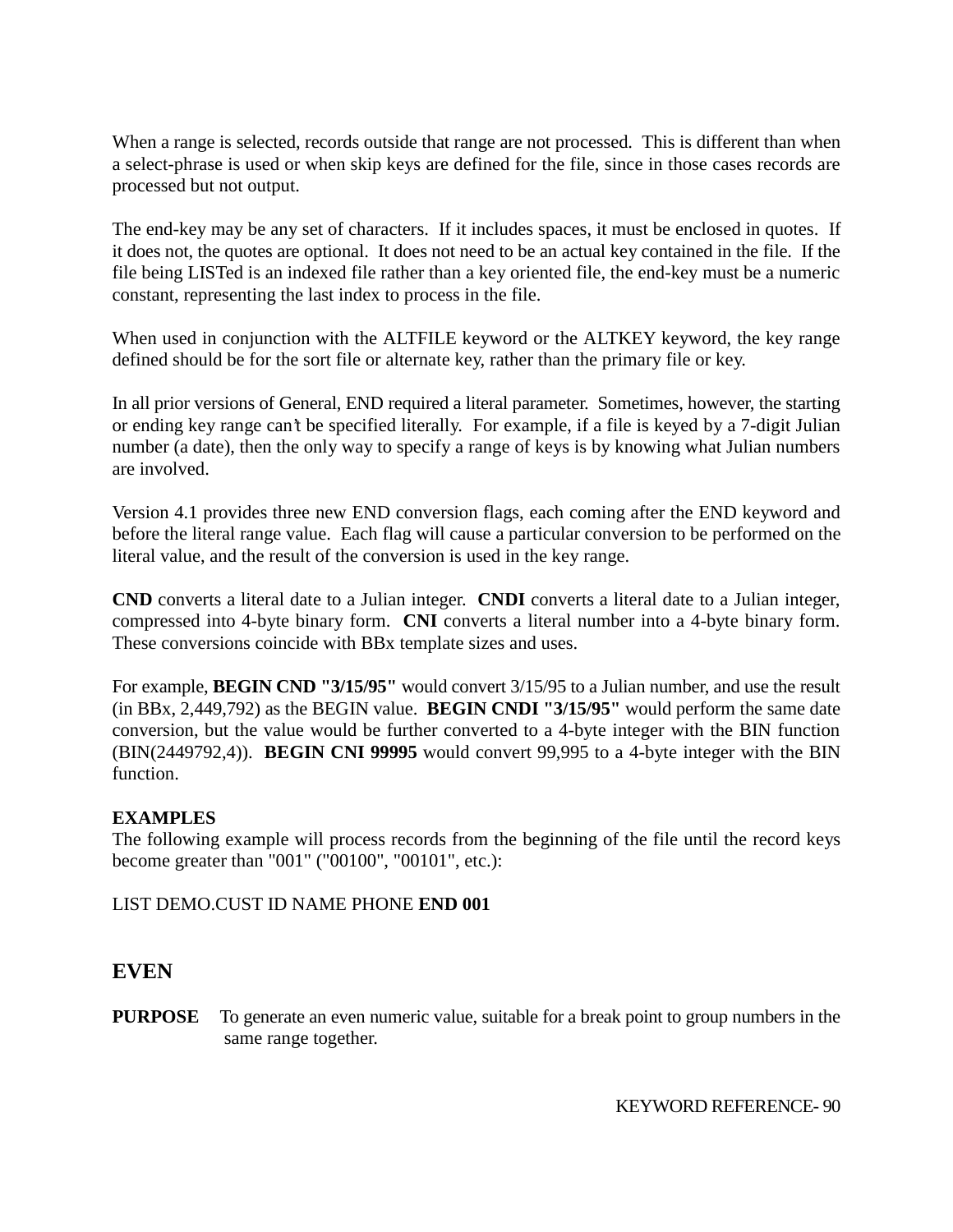# **FORMAT** LIST **... BREAK EVEN** *number field-name...*

### **SYNONYMS**None

# **USAGE**

The EVEN keyword is used to formulate a number into an even increment value. EVEN requires a *number* parameter, that can be any positive integer value from 1 to 99,999,999 (entered without commas). Each number in the column following the number is then formulated to an even value based on this formula:

#### *number* \* INT(*value/number*)

For example, if EVEN 1000 were used, any number from 0 to 999.99 would be converted to 0; from 1000 to 1999.99, converted to 1000; from 2000 to 2999.99, converted to 2000, and so on. In a report sorted by a numeric field, a break point could be specified based on even values, to cause a break each time the numeric field reached a certain threshold.

## **EXAMPLES**

This example will produce a report sorted by sales, with breakpoints each 5,000.

LIST DEMO.CUST ID NAME TOTAL YTD.SLS SBREAK **EVEN 5000** YTD.SLS SORT DSND YTD.SLS

# **EXPORT**

See ASCII in this chapter.

# **FIELD**

- **PURPOSE** To indicate that more report fields are to be specified after a sort- or select-phrase has been entered.
- **FORMAT** LIST ... sort- or select-phrase **... FIELD** *field-phrase...*

**SYNONYMS**FLD, SHOW

**USAGE**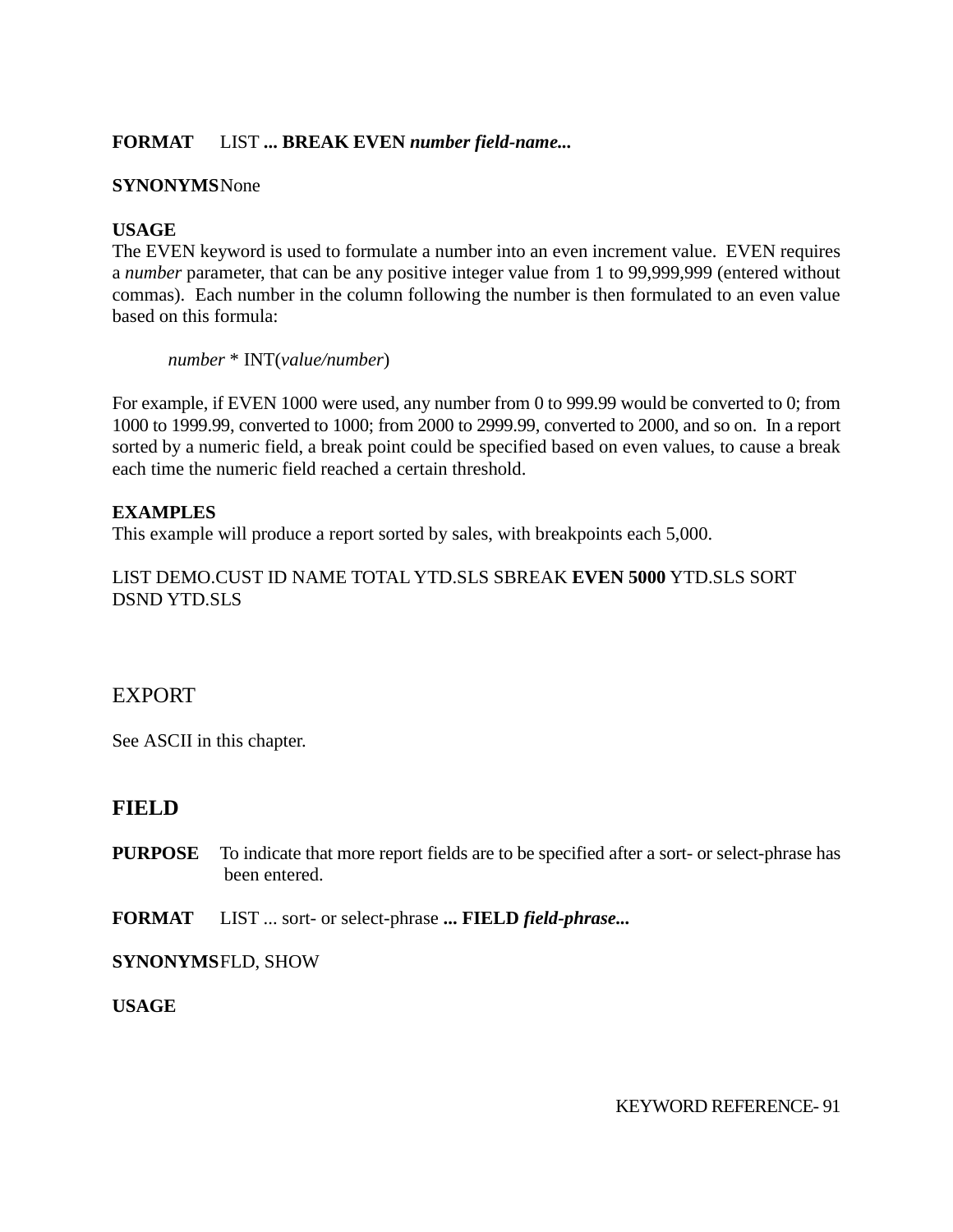The FIELD keyword allows more flexibility in the placement of data elements in the command line. With it field elements may be entered after a sort- or select-phrase and not be interpreted as being included.

# **EXAMPLES**

The following example shows a sort-phrase followed by the FIELD keyword to allow specification of data fields:

LIST DEMO.CUST ID NAME SORT NAME **FIELD** SLSP PHONE YTD.SLS

# **FILL**

**PURPOSE** To fill the balance of any line with a specified character.

**FORMAT** LIST **... FILL "***character***"...**

## **SYNONYMS**None

## **USAGE**

The FILL keyword can be used anywhere in a field phrase (including a header or footer sub-phrase), to print a line of characters from the current column to the right margin.

The TAB keyword can be used to place the start of the line.

The *character* can be any single, printable character, including a space.

# **EXAMPLES**

This example shows two subsequent fills, first dashes starting at column 20, then spaces starting at column 60, to draw a 40 character line centered in an 80 column report:

LIST DEMO.CUST WIDTH 80 ON PRINTER TAB 20 ID NAME PHONE TAB 20.2 **FILL "-"** TAB 60.2 **FILL " "** TAB 25.3 YTD.SLS TAB 40.3 YTD.COST DBLSPC

# FOOTER*n*

See HEADER*n* in this chapter.

# **FULLCASE**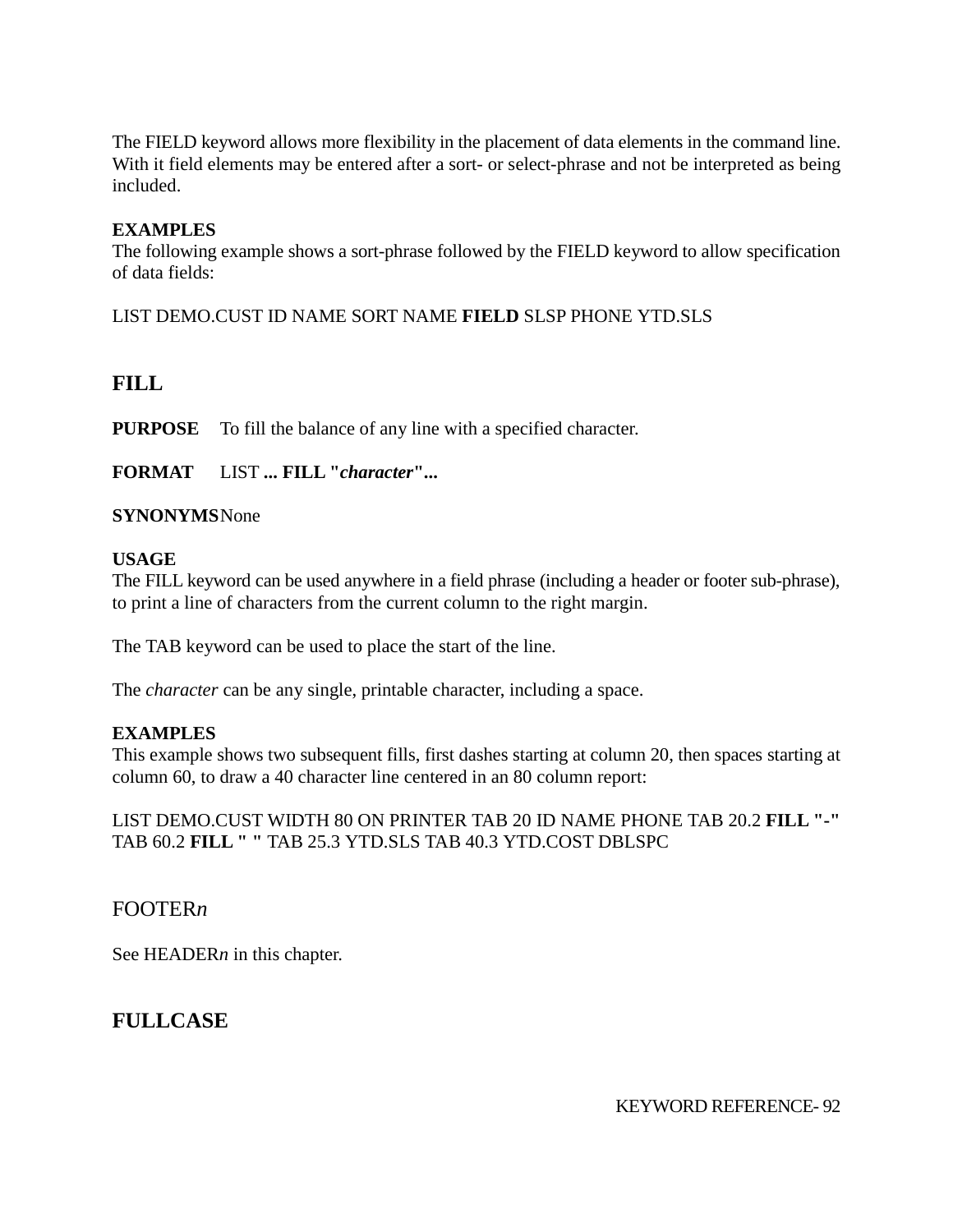**PURPOSE** To cause a sort phrase field to be sorted in a case-sensitive manner.

# **FORMAT** LIST **... SORT ... FULLCASE** *field-name***...**

## **SYNONYMS**FCASE

## **USAGE**

When GENERAL sorts a file, it normally converts all text fields to upper case, so that multiple spellings of the same value will be printed together. For instance, values of "SMITH" and "Smith" would be sorted together. If the sort order needs to take upper- and lower-case into account, then the FULLCASE keyword can precede the affected field in the sort phrase.

# **EXAMPLES**

This example shows the full case keyword:

LIST DEMO.CUST ID NAME TOTAL YTD.SLS SORT STATE **FULLCASE** CITY

# **HEADER**

**PURPOSE** To define a column header other than the default, which utilizes the column headings defined for the fields specified.

# **FORMAT** LIST **... HEADER** *"header-text"...*

# **SYNONYMS**HEAD, HEADING

### **USAGE**

Normally, the column headings are generated from the Heading element of the field definition for each data element on the report. The heading elements are formatted in the same manner as the data fields, including spacing, tabs, and new lines. If this column heading is not desired the HEADER keyword may be used to set the column headings to some specified text.

The header-text entered must be enclosed in quotes.

Column headings may be turned off with the NO-HEAD keyword. A complete page header, including titles and column headings, may be described with the PAGE-HDR or HEADER0 keywords.

### **EXAMPLES**

The following example will produce the heading specified: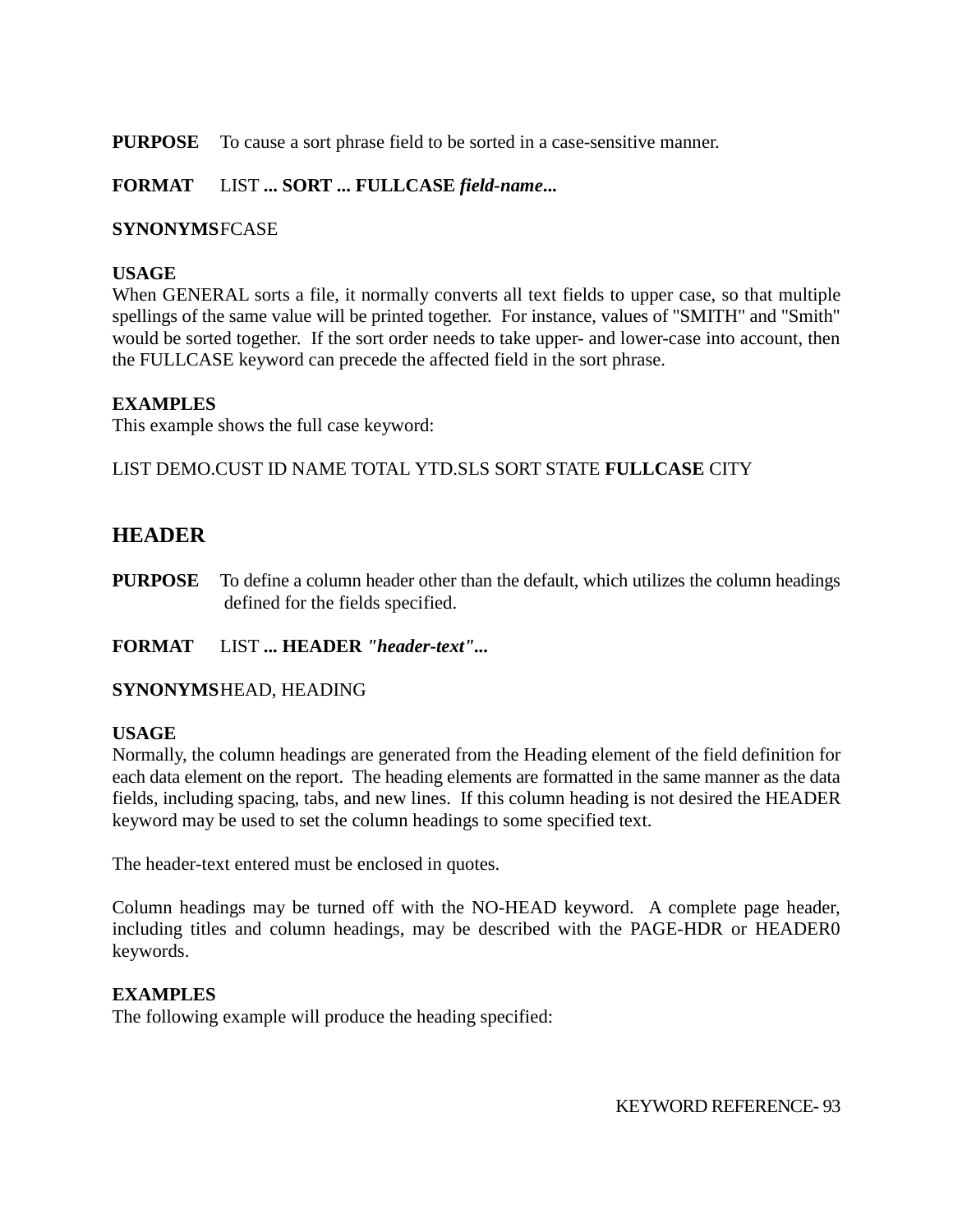# LIST CUSTOMERS ID NAME SLM.NAME PHONE SORT SLM **HEADER "CUSTOMER INFORMATION:"**

# **HEADER***n* **FOOTER***n* **OFF**

**PURPOSE** To specify custom page and group headers, or custom group or report footers.

# **FORMAT** LIST **... HEADER***n header-phrase* **OFF**... LIST **... FOOTER***n footer-phrase* **OFF**...

Note there are no spaces between the HEADER/FOOTER words and the *n* level indicator.

# **SYNONYMS**None

## **USAGE**

The custom header and footer keywords are toggles that turn on a custom header or footer phrase. In these phrases, any text, data field, calculation, or positioning keyword is legal, and applies to that particular header or footer.

The header or footer level, *n*, applies to the break point level, as defined by the order of BREAK keywords in the report. Report breaks are nested as they are encountered in the LIST command, so the first BREAK becomes level 1, the second is level 2, and so on. Up to 9 levels may be specified.

Level 0 is defined as the "report level". A header of level 0 is considered a definition of the page heading, while a footer of level 0 is considered the report footer, which prints only at the end of the report.

Note that HEADER0 can be used as a replacement for the PAGE-HDR keyword, and in fact, GENERAL internally translates a PAGE-HDR definition into a HEADER0 header phrase.

Header and footer phrases are active until explicitly turned off. They are turned off by:

- · Another HEADER*n* or FOOTER*n* phrase.
- The OFF keyword
- · The end of the LIST command

# **EXAMPLES**

This example shows a custom report header: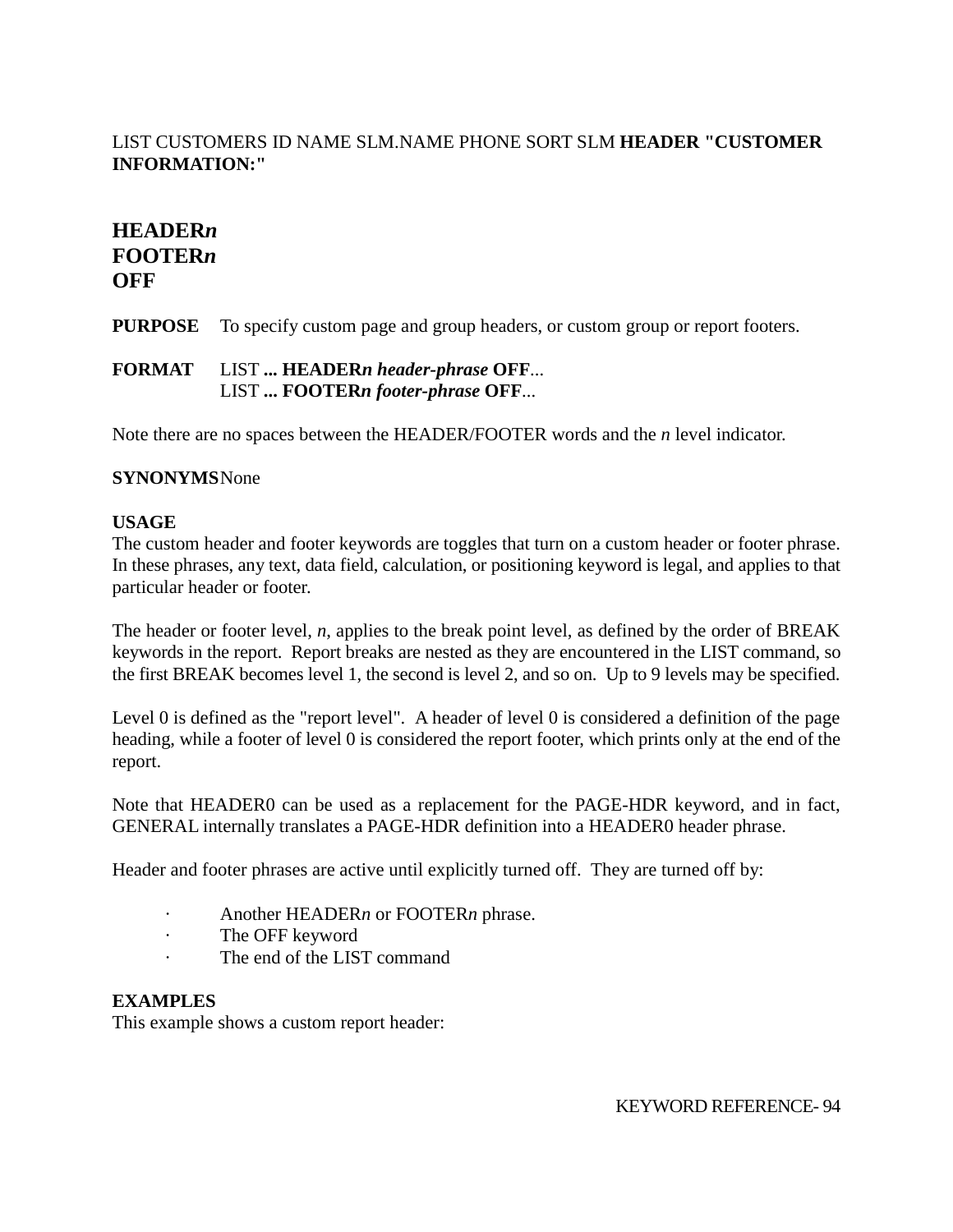# LIST DEMO.CUST TAB 10.1 ID TAB 10.2 NAME TAB 30.1 PHONE TAB 30.2 DEMO.SLSP:NAME **HEADER0 TAB 1.1 @DATE TAB 1.2 "PAGE" @PAGE CENTER "CUSTOMER PHONE LIST" TAB 1.3 FILL "-" TAB 10.4 "CUSTOMER ID/NAME" TAB 30.4 "PHONE/SALESPERSON" LF FILL "=" OFF**

This example shows a custom footer for break level 1, calculating a group level value. Note the use of the group summary function GSUM() to derive level 1 totals for YTD.SLS and YTD.COST.

LIST DEMO.CUST SBREAK SLSP ID NAME TAB 55 TOTAL YTD.SLS **FOOTER1 TAB 55.1 "--------------" TAB 10.2 "SALESPERSON:" @BREAK1 TAB 55.2 @CALC1("N,L14,2,P","",GSUM(YTD.SLS,1)) TAB 10.3 "(PROFIT)" TAB 55.3 @CALC2("N,L14,2,P","",@CALC1-GSUM(YTD.COST,1)) OFF**

# **HEIGHT**

**PURPOSE** To force the number of lines each record occupies on the report, regardless of data positions and the NO-BLANK keyword.

**FORMAT** LIST **... HEIGHT** *lines...*

### **SYNONYMS**None

### **USAGE**

When GENERAL produces a report, the number of lines each record occupies is determined by the positions defined in the report. If the last field is placed on line 3, as with a TAB 10.3 keyword, then GENERAL will allocate 3 lines per record. If the NO-BLANK keyword is used, and one of the lines is empty, then that record will only use 2 lines.

If a report requires a fixed number of lines to be allocated, regardless of how many are used, then the HEIGHT keyword can be used.

### **EXAMPLES**

The following example shows how to use the HEIGHT keyword in producing fixed length labels while suppressing blank lines:

LIST DEMO.CUST TAB 2.2 NAME TAB 2.3 ADDR1 TAB 2.4 ADDR2 TAB 2.5 CITY\_ST\_ZIP NO-BLANK NO-PAGE **HEIGHT 6** ON PRINTER

# **LBREAK**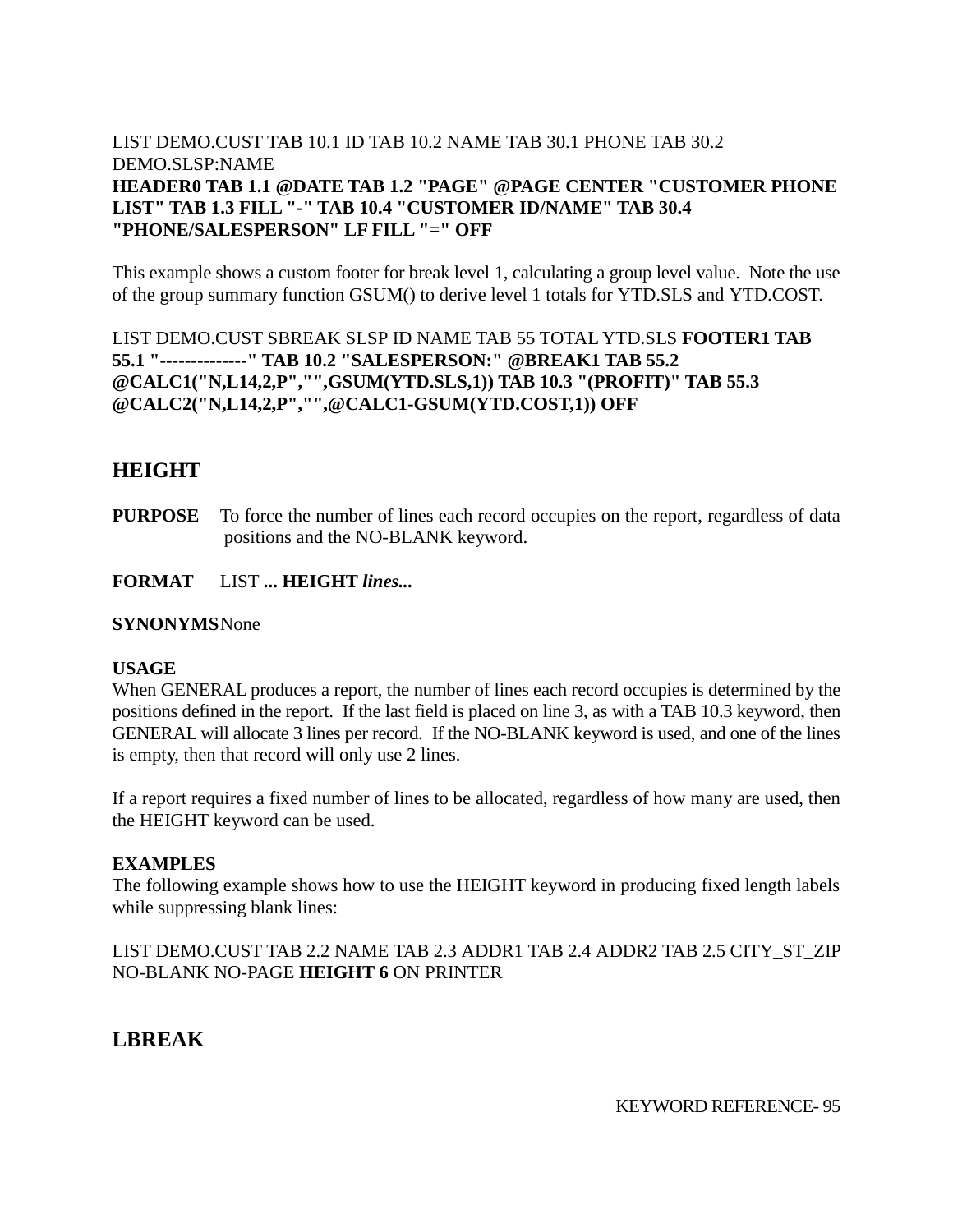**PURPOSE** To generate a line break every *n* lines of a report, so that a blank line is printed between even groups of records.

## **FORMAT** LIST **... LBREAK** *n*...

#### **SYNONYMS**LBRK

#### **USAGE**

The LBREAK keyword is used to generate a blank line every time the specified number of lines has printed without any breaks.

The line break counter is reset at the top of each page and after any break point as defined by a BREAK keyword.

Note that the line count is based on records printed, even if each record prints on multiple physical lines of output.

### **EXAMPLES**

This example will generate a line break every five lines:

### LIST DEMO.CUST ID NAME SLSP PHONE **LBREAK 5**

# **LENGTH**

**PURPOSE** To set the number of printed lines per page.

**FORMAT** LIST **... LENGTH** *#-lines...*

#### **SYNONYMS**LINES, LEN

#### **USAGE**

The LENGTH keyword is used for page formatting, allowing specification of the number of printed lines per page. This keyword is only required if the default settings used by GENERAL are incorrect. The default settings are based on the Business Basic knowledge of the device dimensions, typically 66 lines for printers and 24 or 25 lines for VDTs. For VDTs, GENERAL deducts 4 lines for a bottom margin; for printers and files, GENERAL deducts 6 lines.

#-Lines must be an integer and must be greater than 1. Note that this specifies the number of *printed* lines, not the number of *physical* lines.

### **EXAMPLES**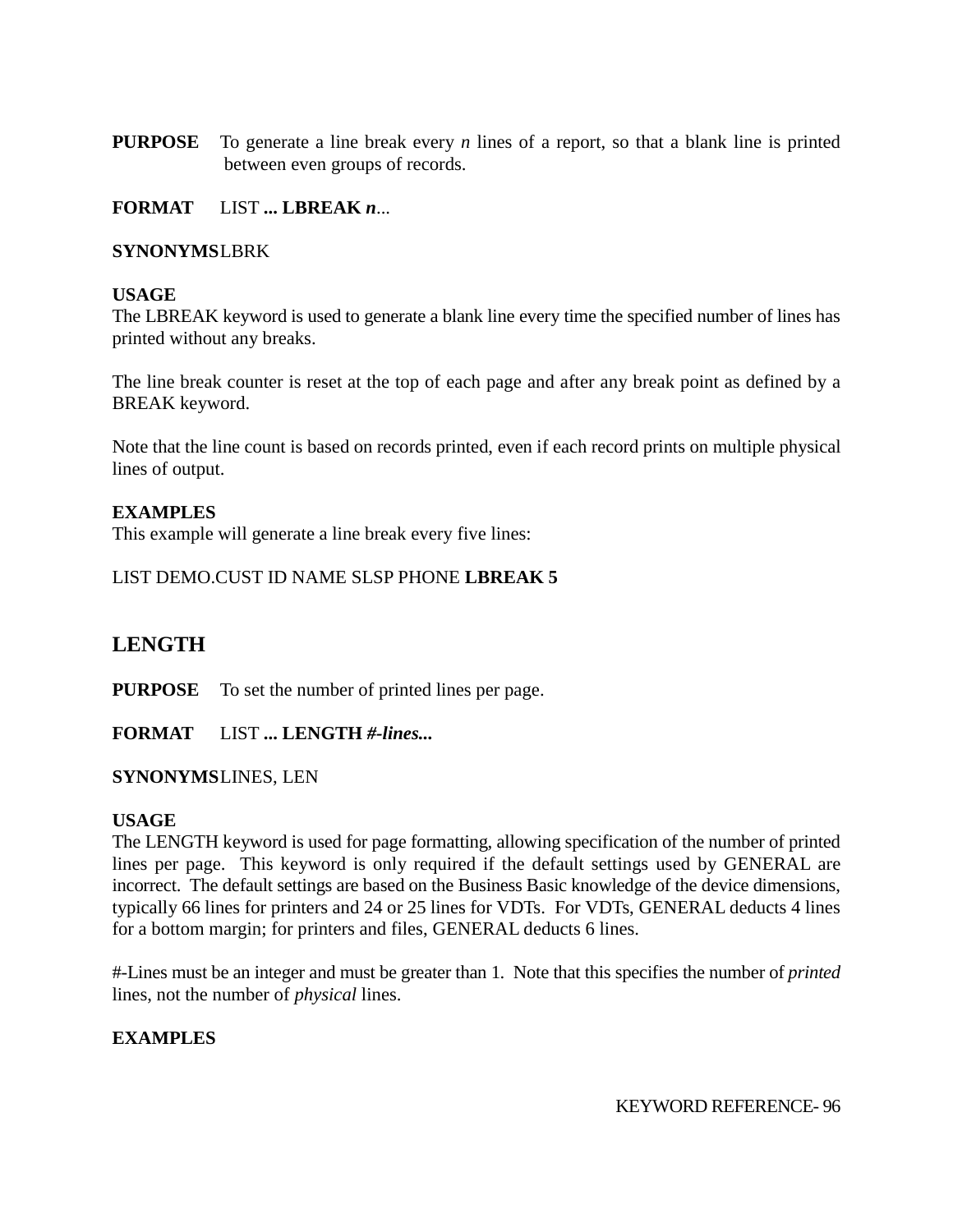The following example shows the use of the LENGTH keyword for an 88-line page, with a 1" allocation for margins:

LIST DEMO.CUST ON LP ID TAB 10.1 NAME TAB 10.2 ADDR1 TAB 10.3 ADDR2 TAB 10.4 CITY\_ST\_ZIP DBL-SPC **LENGTH 80**

# **LINK**

**PURPOSE** To define a new link specification, or override an existing link specification for the LIST file, for use by a link field definition.

# **FORMAT** LIST **... LINK FROM** *file-name* **TO** *file-name* **FULL** *key-expression* **OFF...** LIST **... LINK FROM** *file-name* **TO** *file-name* **PART** *key-expression* **OFF...**

# **SYNONYMS**None

## **USAGE**

The LINK keyword defines a *link specification* within a LIST command. Following the link specification, link field definitions referencing the files will use the key-expression and full- or partial-key indicator.

The FROM file specifier is optional. If it is not present, then the FROM file will default to the LIST file. If specified, the file must be defined in GENERAL's dictionary or in a supported external dictionary.

The TO file specifier is required, and indicates what file is to be read from. The file-name here can contain a sort specifier @*sort-name* to process the records in the TO file in a non-primary key order. Sort specifications are defined in the TO file's dictionary.

The parameter FULL or PART (or FULLKEY or PARTKEY) is required, and indicates whether the link is a full- or partial-key type of link. Partial-key links produce from 0 to many records, while a full-key link produces one record.

The key-expression parameter is an expression using fields and data in the FROM file to derive the key or partial key needed to access records in the TO file.

The OFF parameter is required, and indicates the end of the key expression, and a return to the field phrase.

More information about link specifications can be found in the Dictionary chapter.

# **EXAMPLES**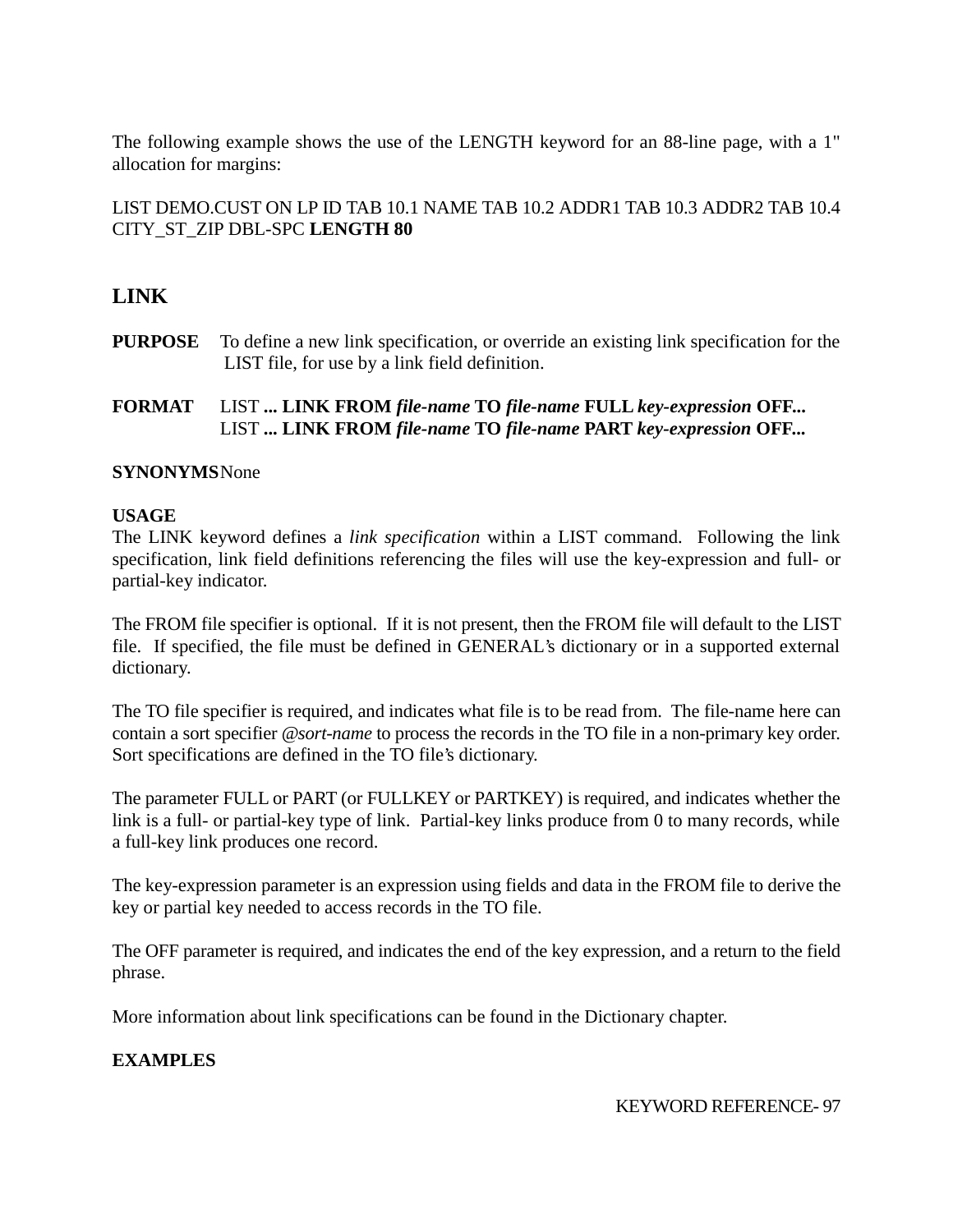This example shows a run-time link definition:

# LIST DEMO.INVOICES **LINK TO DEMO.PAYMENTS PART CUSTOMER+INVOICE OFF** CUSTOMER INVOICE TOTAL AMOUNT TOTAL @SUM:PAYMENTS:PAYMENT

If there is already a link defined to DEMO.PAYMENTS in the DEMO.INVOICES dictionary, then the link specified in the LIST command will override the link in the dictionary.

# LOWER

See PROPER in this chapter.

# **MAXIMUM**

**PURPOSE** To cause a numeric or date maximum to be calculated, with the value output at the end of the report, and at break points if specified by the BREAK keyword.

**FORMAT** LIST **... MAXIMUM** *field-name...*

## **SYNONYMS**MAX

### **USAGE**

The MAXIMUM keyword is used to calculate the highest numeric or date value of a specified report column. The value so calculated will be printed at the end of the report and also at each subtotal break point if the BREAK keyword is used.

The field-name specified must be defined for the file being LISTed. It also must be defined as a numeric or date type field.

### **EXAMPLES**

The following example will print the highest sales value of each line on the report:

# LIST DEMO.CUST ID NAME SLSP **MAXIMUM YTD.SLS**

# **MINIMUM**

**PURPOSE** To cause a numeric or date minimum to be calculated, with the value output at the end of the report, and at break points if specified by the BREAK keyword.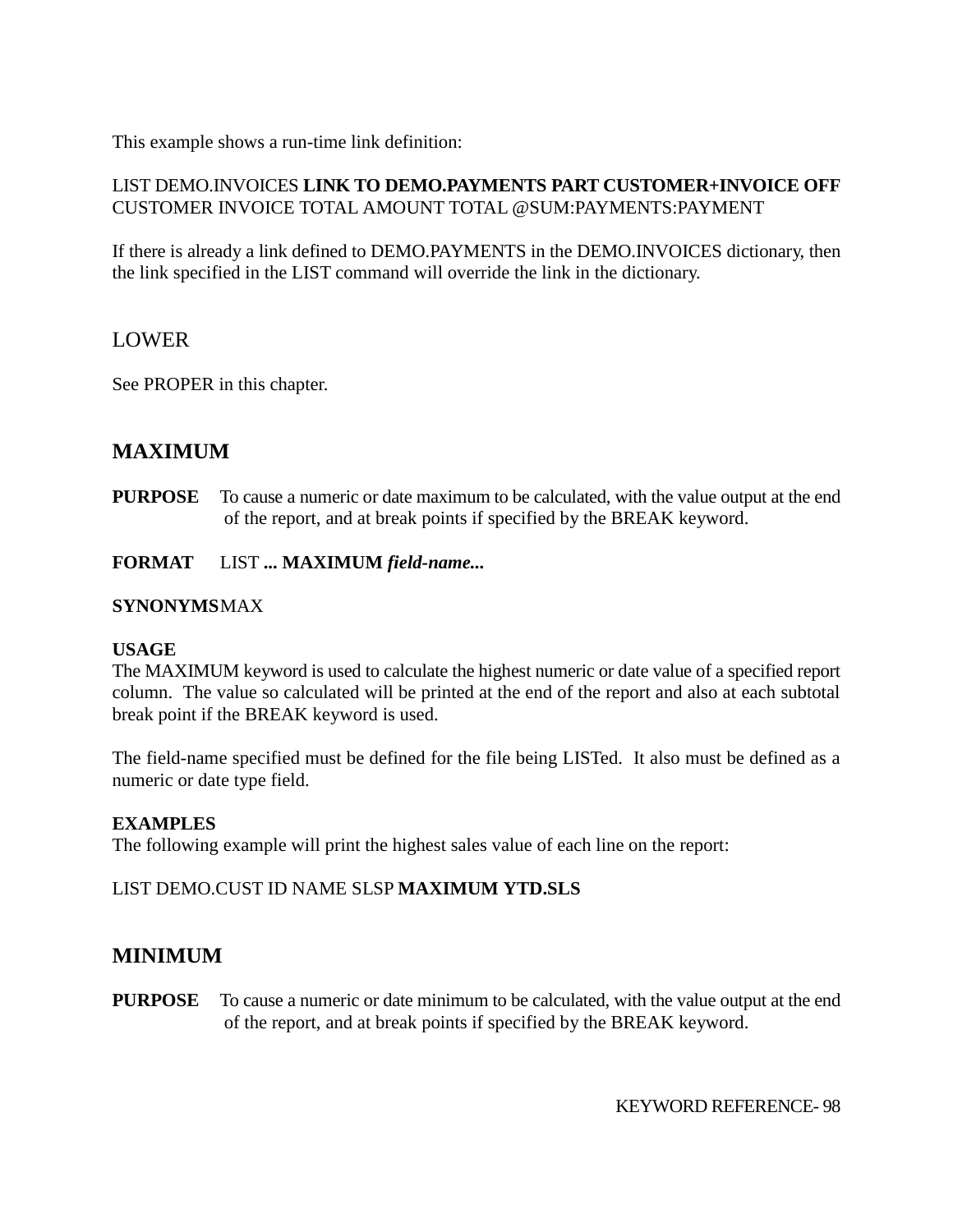# **FORMAT** LIST **... MINIMUM** *field-name...*

## **SYNONYMS**MIN

# **USAGE**

The MINIMUM keyword is used to calculate the lowest numeric or date value of a specified report column. The value so calculated will be printed at the end of the report and also at each subtotal break point if the BREAK keyword is used.

The field-name specified must be defined for the file being LISTed. It also must be defined as a numeric or date type field.

## **EXAMPLES**

The following example will print the smallest sales value of each line on the report:

# LIST DEMO.CUST ID NAME SLSP **MINIMUM YTD.SLS**

# **MONTH MMMYYYY MMMYY MMYY MMYYYY YYYYMM YYMM**

**PURPOSE** To convert the precision of output for a date field to a month and year, rather than a month, day, and year.

**FORMAT** LIST **... MONTH** *field-name...*

### **SYNONYMS**None

### **USAGE**

The date conversion keywords are used to convert a date field to display in a month and year format. Which particular keyword is used determines the format.

| MONTH, MMMYYYY | Jan/1992 |  |
|----------------|----------|--|
| MMMYY          | Jan/92   |  |
| MMYY           | 01/92    |  |
| MMYYYY         | 01/1992  |  |
| YYYYMM         | 1992/01  |  |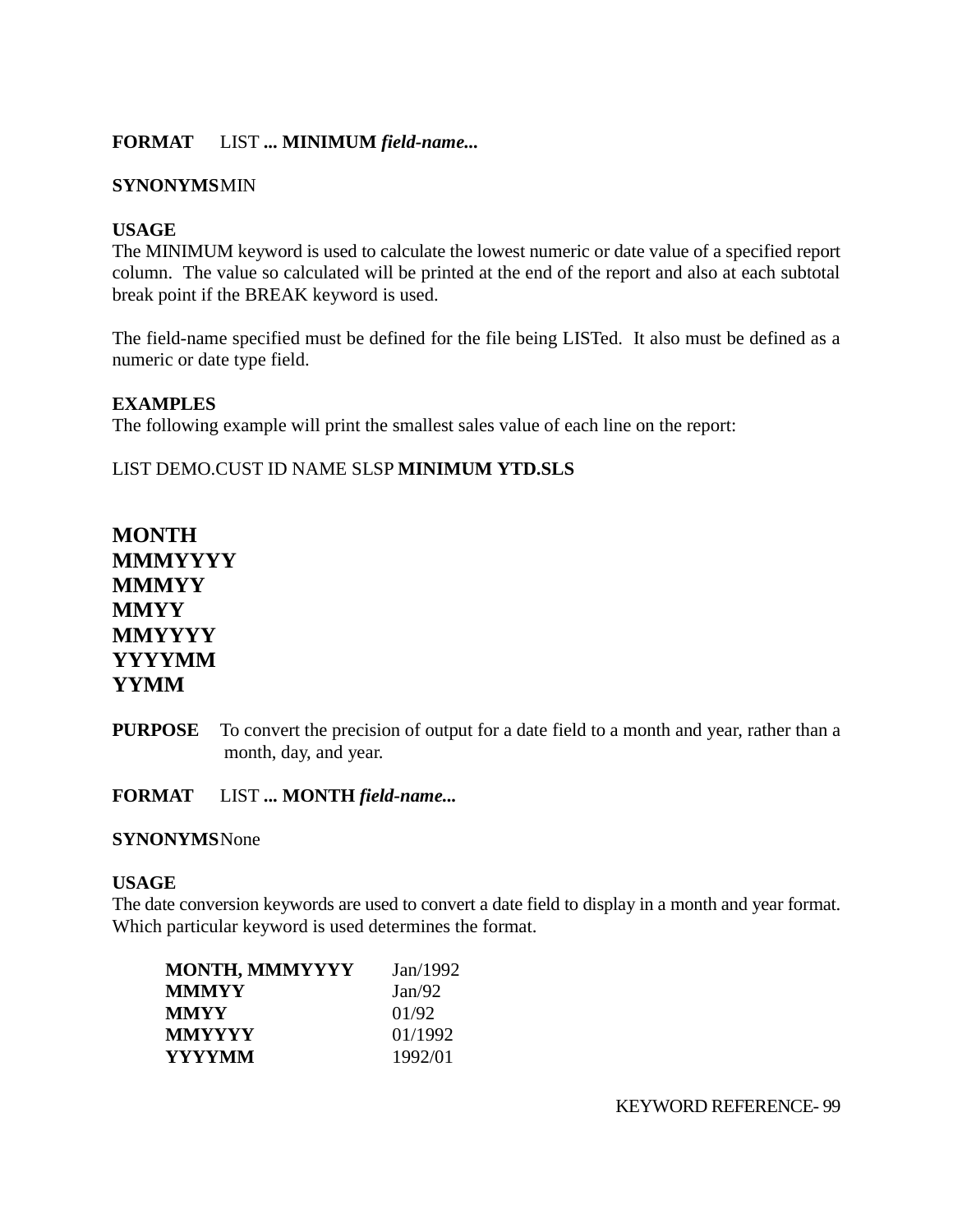## **YYMM** 92/01

Date conversion can be useful when a break point by month is desired. See also the YYYY keyword.

### **EXAMPLES**

The following example shows the generation of a date sorted report, with subtotals by month:

## LIST DEMO.INVOICES CUSTOMER INVOICE DATE TOTAL AMOUNT SBREAK **MMMYY DATE** SORT DATE

# **NEWLINE**

**PURPOSE** To cause the report output to skip to the next line.

**FORMAT** LIST ... field-name **NEWLINE** field-name...

### **SYNONYMS**LF

#### **USAGE**

NEWLINE is a formatting keyword used to force the report output to the left margin of the next line. This feature is useful, especially in combination with the TAB keyword, for formatting stacked lines of output on the report.

Note that in Version 4, the TAB keyword provides both column and row positioning, so the NEWLINE keyword isn't always necessary to formulate multi-line reports.

### **EXAMPLES**

This example shows using NEWLINE to format mailing labels.

### LIST DEMO.CUST **NEWLINE** NAME **NEWLINE** ADDR1 **NEWLINE** ADDR2 **NEWLINE** CITY\_ST\_ZIP **NEWLINE** NO-PAGE ON LP

# **NO-BLANK**

**PURPOSE** To suppress the printing of blank lines on a report.

### **FORMAT** LIST **... NO-BLANK...**

### **SYNONYMS**NB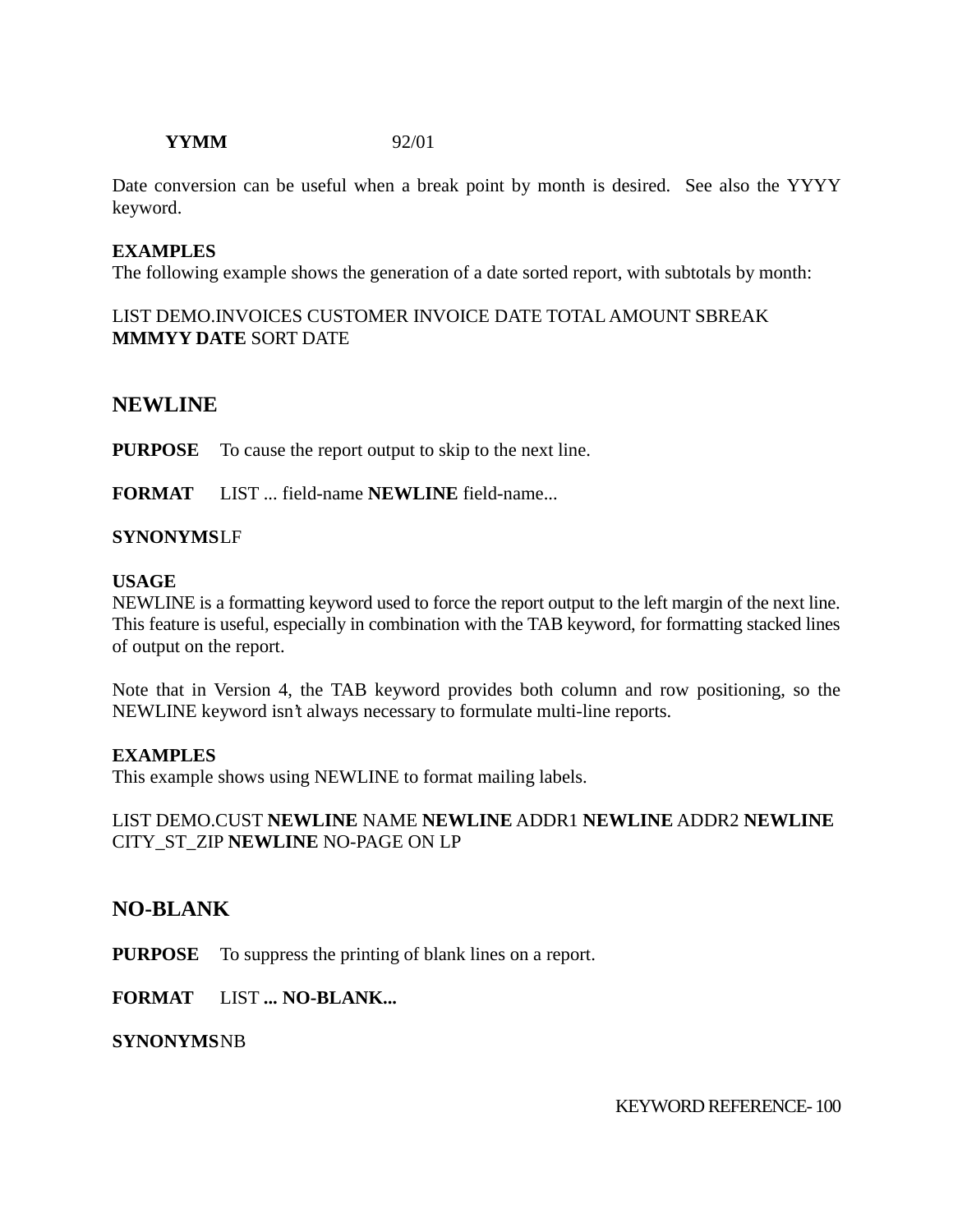## **USAGE**

This keyword is used to suppress the printing of blank lines of output. This can be useful when you are stacking many fields on a report, some of which may be blank.

Note that the DOUBLE-SPC keyword forces a blank line between records, even if the NO-BLANK keyword is used.

## **EXAMPLES**

This example shows the use of the NO-BLANK keyword:

LIST DEMO.CUST ID TAB 10 NAME LF TAB 10 ADDR1 LF TAB 10 ADDR2 LF TAB 10 CITY STATE ZIP DOUBLE-SPC **NO-BLANK**

# **NO-DETAIL**

**PURPOSE** To cause the printing of a "totals only" report.

**FORMAT** LIST **... NO-DETAIL...**

## **SYNONYMS**ND

### **USAGE**

This keyword is used to suppress the printing of report detail. Instead, only totals and subtotals are printed.

When the totals are printed, the only fields that will print are those denoted by AVERAGE, BREAK, COUNT, MAXIMUM, MINIMUM, PCT-TOTAL, and TOTAL keywords. All other fields are suppressed.

When this keyword is used, output may be slow and sporadic. This is because the detail is still being processed.

If totals are not printed vertically, then line spacing and underlines are eliminated from the highest break level.

### **EXAMPLES**

This example shows the use of the NO-DETAIL keyword to create a report to count the number of customers per salesperson:

LIST DEMO.CUST BREAK DEMO.SLSP:NAME COUNT ID **NO-DETAIL** SORT DEMO.SLSP:NAME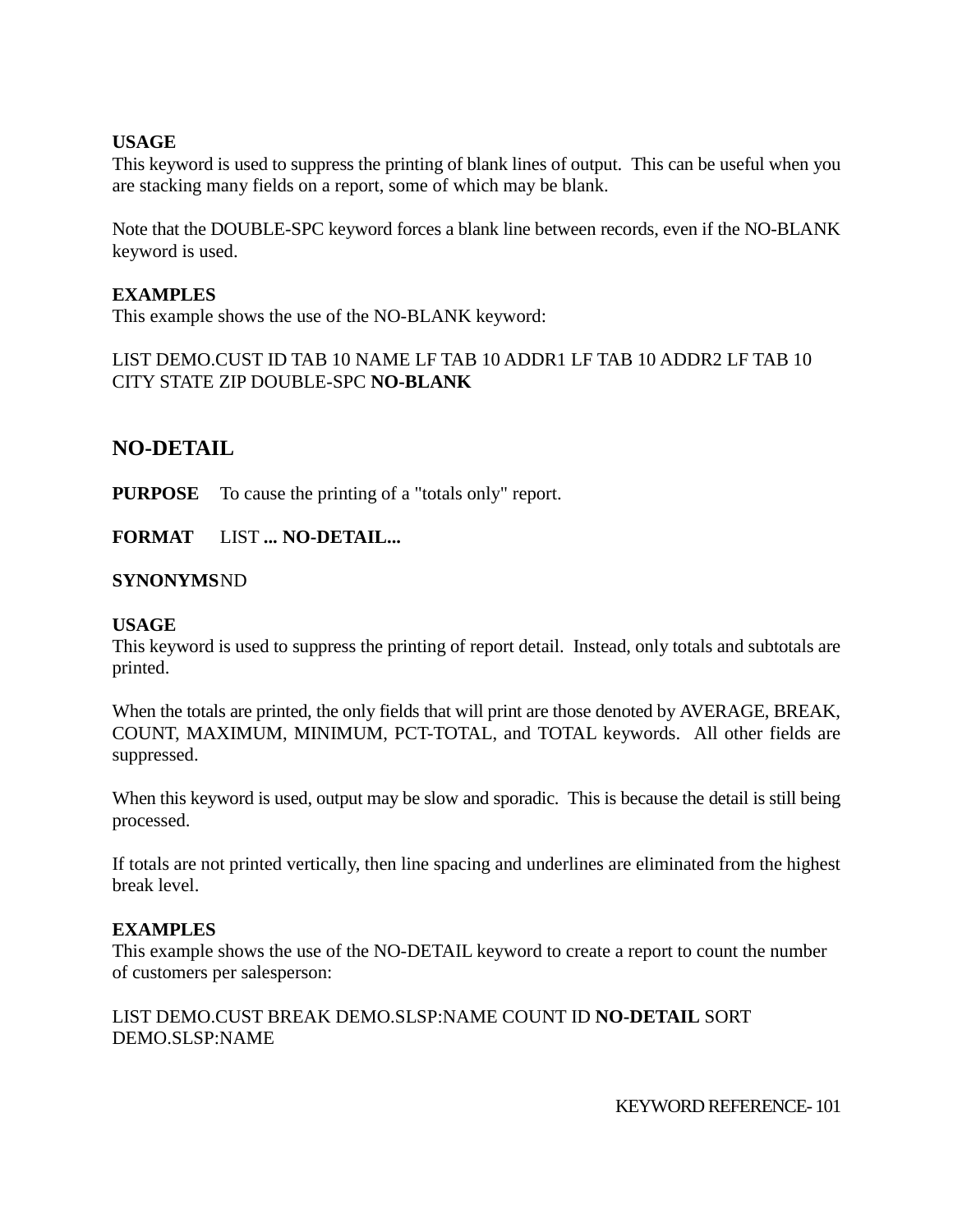# **NO-DUPLICATES**

**PURPOSE** To suppress the printing of duplicate subsequent values in a report column.

# **FORMAT** LIST **... NO-DUPLICATES** *field-name...*

**SYNONYMS**NO-DUPS, NO-DUP, NDP, NDU

## **USAGE**

The NO-DUPLICATES keyword provides the ability to enhance the appearance of reports that include repetitive elements.

A typical use of this might involve a transaction file that contains or links to master file information. When LISTing the transaction file, master file information will be repetitive, and the NO-DUPLICATES keyword can precede any master file related columns to suppress the printing of the duplicate elements.

# **EXAMPLES**

The following example will suppress duplicate customer numbers and names in an invoice listing:

# LIST DEMO.INVOICES BREAK-PG **NO-DUP CUSTOMER NO-DUP DEMO.CUST:NAME** DATE TOTAL AMOUNT ON PRINTER

# **NO-HEAD**

**PURPOSE** To prevent the automatic generation of column headings.

**FORMAT** LIST **... NO-HEAD...**

### **SYNONYMS**NH

### **USAGE**

This keyword is used to suppress printing of column headings. GENERAL normally creates column headings automatically, or the HEADER, HEADER0, and PAGE-HDR keywords may override them. If they are not overridden and the NO-HEAD keyword appears on the command line, column headings are suppressed.

The report title will be printed and pagination still occurs. To eliminate page breaks and titles, use the NO-PAGE keyword.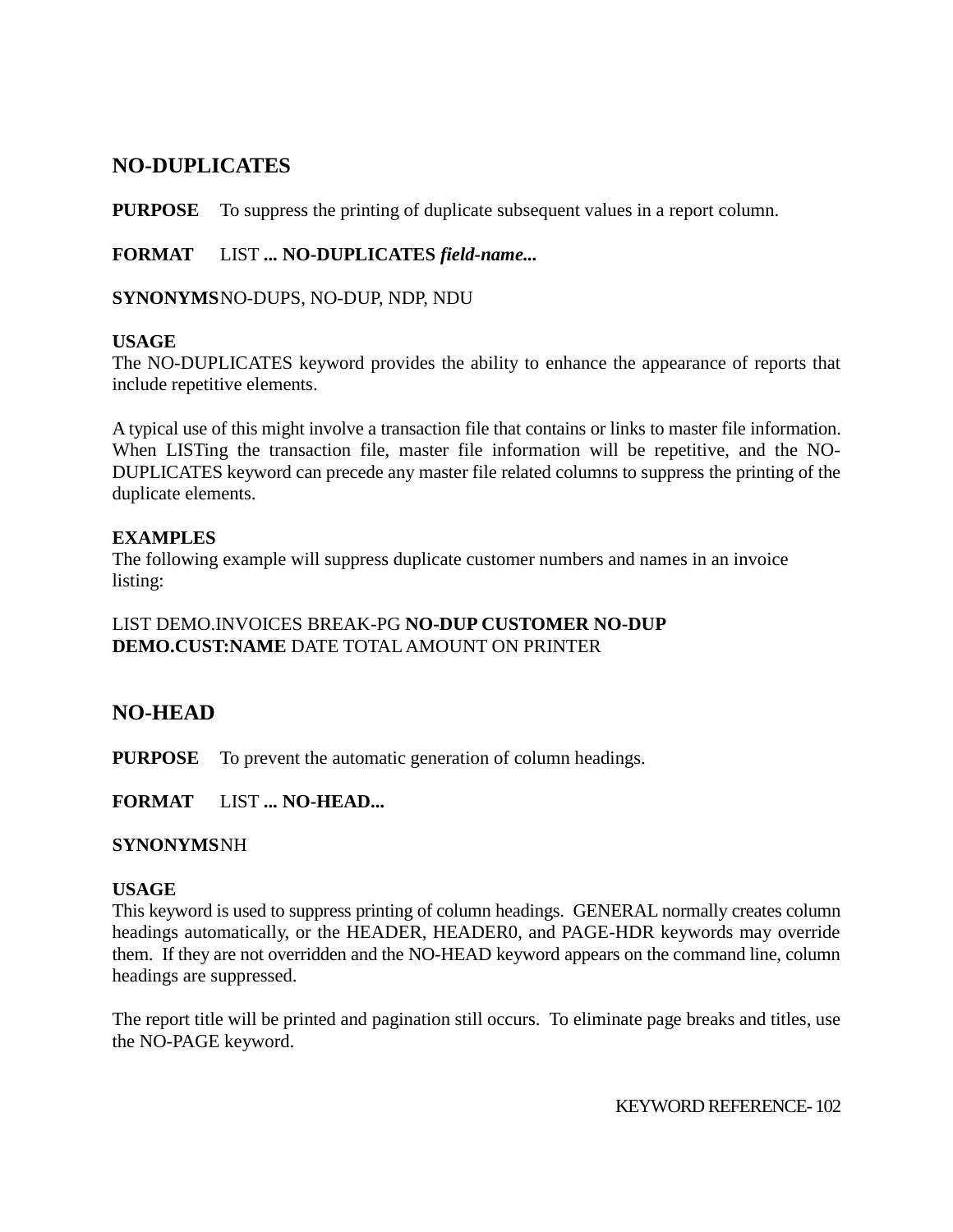## **EXAMPLES**

This example shows the use of the NO-HEAD keyword:

## LIST DEMO.CUST ID NAME MAXIMUM MINIMUM YTD.SLS **NO-HEAD**

# **NO-PAGE**

**PURPOSE** To prevent the automatic generation of page breaks and page headings.

**FORMAT** LIST **... NO-PAGE...**

### **SYNONYMS**NP

### **USAGE**

This keyword causes GENERAL to suppress the printing of page headings. Normally, page headings consist of the date, title, and page number followed by the column headings. The title and column headings may be created by GENERAL or may be defined by the HEADER and TITLE keywords. If NO-PAGE appears anywhere in the command line, the page headings are suppressed.

In addition to suppressing page headings, this keyword also suppresses pagination. Instead of issuing a page eject at the bottom of a printed page, the report will run continuously from start to finish. This can be useful when producing mailing labels or when producing a report to disk that will be loaded by another application, such as a word processor.

### **EXAMPLES**

This example shows the use of the NO-PAGE keyword:

## LIST DEMO.CUST NAME ADDR1 ADDR2 CITY STATE ZIP PHONE WIDTH 200 **NO-PAGE** ON FILE

# **NO-QUOTE**

**PURPOSE** To disable the normal quoting of text and date values in a delimited export.

**FORMAT** LIST ... EXPORT DELIMITED **... NO-QUOTE...**

### **SYNONYMS**None

**USAGE**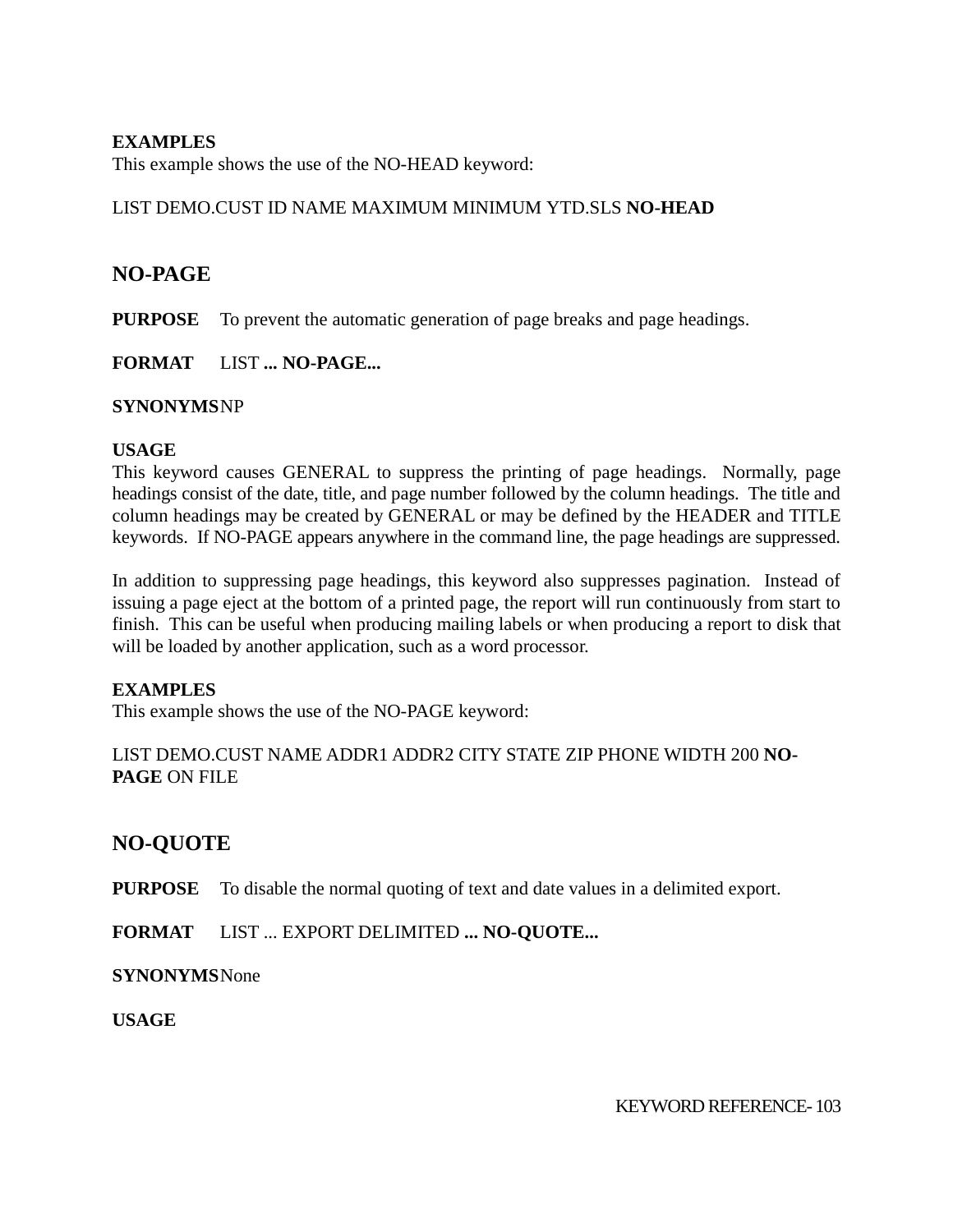The NO-QUOTE keyword suppresses the automatic quoting of certain fields in a delimited export. Normally, both text and date fields are quoted, while numeric fields are not. Each field is then separated by a delimiter, which defaults to a comma but which can be overridden by the DELIMITER keyword.

## **EXAMPLES**

This example shows an export with no quotes around text fields:

LIST DEMO.CUST NAME ADDR1 ADDR2 CITY STATE ZIP EXPORT DELIMITED DELIMITER "~009" **NO-QUOTE** ON FILE

# **NO-RECAP**

**PURPOSE** To suppress the automatic printing of a recap page for any given report.

**FORMAT** LIST **... NO-RECAP...**

#### **SYNONYMS**NRC

#### **USAGE**

GENERAL normally prints a recap page after each report. The recap page displays the LIST command used to generate the report, time and file statistics, run-time replacement substitutions, and errors.

To suppress the printing of this information, include the NO-RECAP keyword in the field phrase of the command.

The NO-PAGE keyword also suppresses recap printing.

### **EXAMPLES**

This example shows the use of the NO-RECAP keyword:

LIST DEMO.CUST BREAK SLSP DEMO.SLSP:NAME COUNT ID **NO-RECAP** SORT DEMO.SLSP:NAME

# **NO-WKFL**

**PURPOSE** To disable report page buffering when a report is LISTed to the VDT. This differs from older versions of GENERAL.

**FORMAT** LIST **... NO-WKFL...**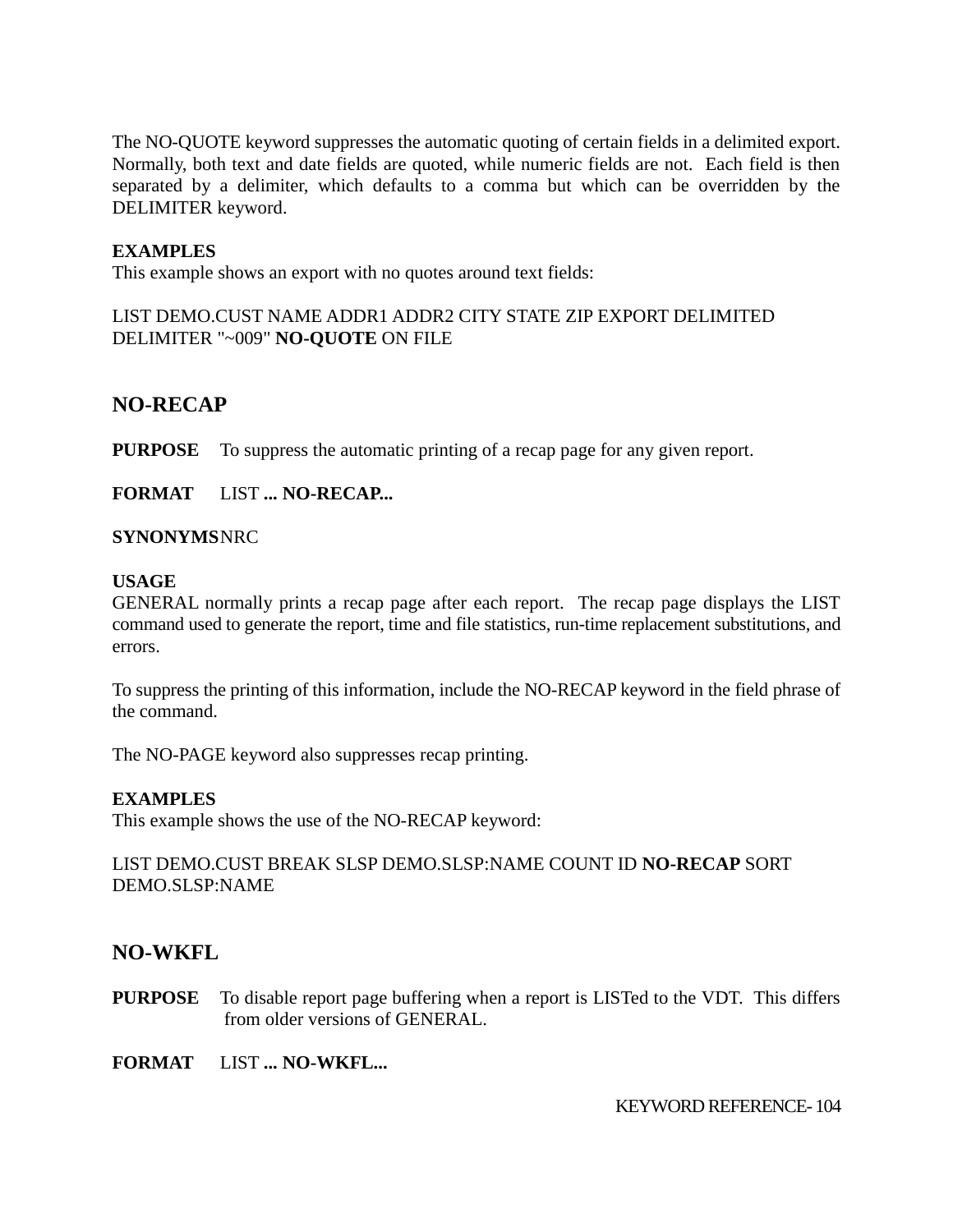## **SYNONYMS**NW, SCAN

### **USAGE**

When a report is printed to the VDT, GENERAL will normally buffer the output to allow the user to scroll backwards and forwards through the report. This buffering can use a large amount of disk space if the report is large, so including this keyword in the LIST command can turn off buffering.

Note that former versions of GENERAL used this keyword to turn off work file creation when a select phrase was present but no sort phrase was present. Version 4 does this automatically. Rather than make the keyword non-operative, its use has been modified.

## **EXAMPLES**

The following example would print to the VDT, but disable page buffering:

## LIST DEMO.INVOICES BREAK CUSTOMER INVOICE DATE TOTAL BALANCE **NO-WKFL**

# **OFF**

See HEADER*n* and LINK in this chapter.

# **ON**

**PURPOSE** To cause output to go to a specified device, such as a printer, rather than to the VDT.

**FORMAT** LIST **... ON** *printer-name***...** LIST **... ON "***file-name***"...** LIST **... ON VDT...** LIST **... ON PRINTER...** LIST **... ON FILE...** LIST **... ON PREVIEW...**

### **SYNONYMS**TO

### **USAGE**

This keyword allows reports to be submitted to printers or text files. Unless otherwise specified by this keyword, GENERAL produces all reports on the VDT. If the output is desired on a printer, or if a text file is desired for interface to a spreadsheet or word processing application, then this keyword must be used.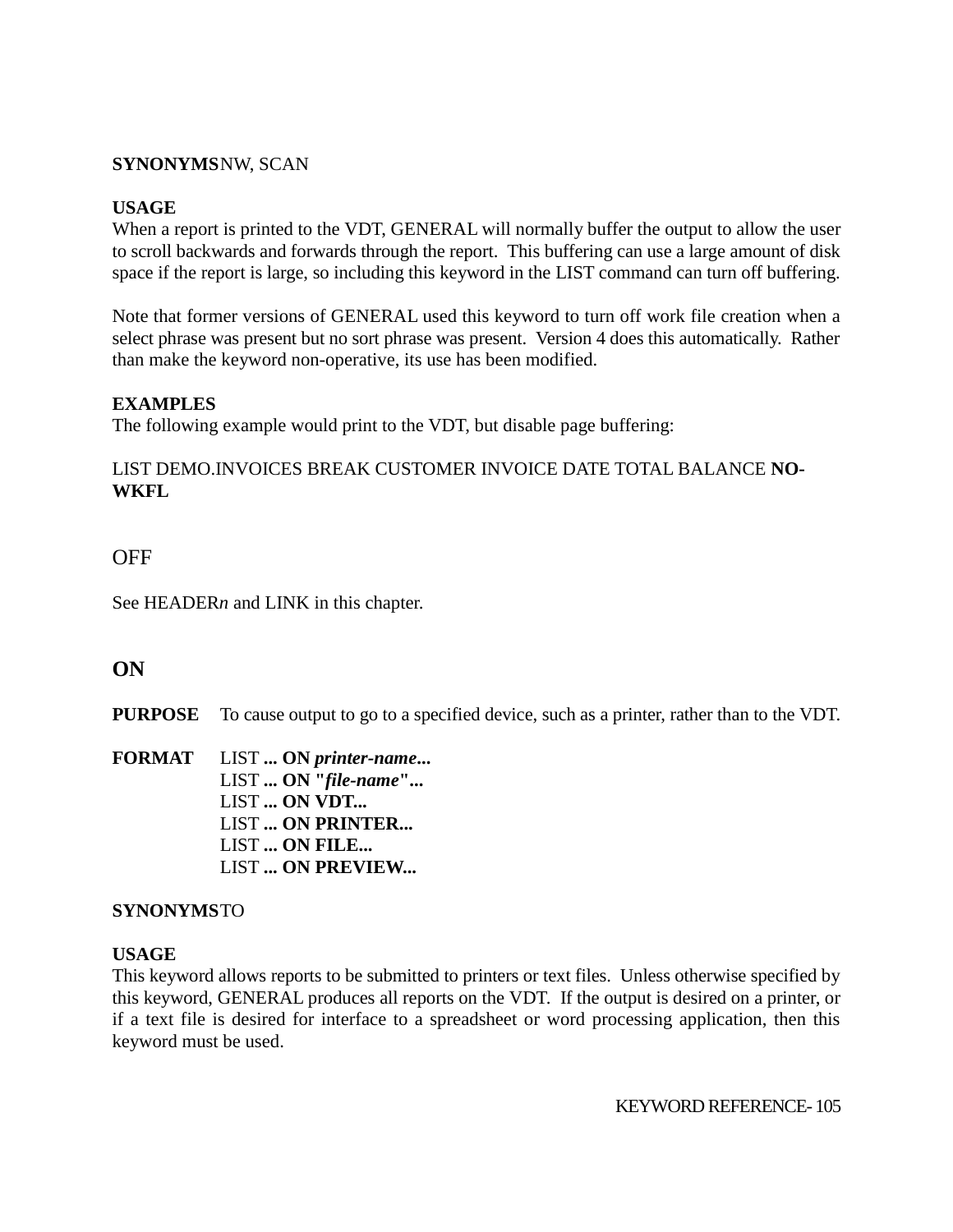The printer-name may be any valid printer device name (such as LP or P1). The export-file must be a valid quoted file-name for your system, and if it exists, it must be an ASCII text file. Additionally, you may specify the reserved GENERAL device name VDT, which indicates the VDT.

If an export-file is specified, and the file does not exist, GENERAL will create it. If it does exist, GENERAL will prompt to ensure that you want to overwrite it.

**Warning:** *If the selected export-file exists, running your report will destroy any data in it. Be sure that any file you select does not contain valuable data that should be saved. Some files and/or directories are protected automatically by GENERAL, while others can be protected by site. See the Installation section of the Appendix for more detail.*

General interprets two special names at run-time to prompt the user for proper values:

**ON PRINTER** will provide a selection window of configured printers, the VDT, or a file. **ON FILE** will issue a prompt for a filename.

Another special name, **ON PREVIEW**, may be used to specify that the report should be printed to a file in the dimensions of the default printer (or a custom size if WIDTH and/or LENGTH is specified). When the report is complete, GENERAL displays it on screen, with full scrolling capabilities, and allows printing from that point to a printer or disk file.

### **EXAMPLES**

This example shows routing of output to the printer "LP":

### LIST DEMO.CUST **ON LP** ID NAME CLASS PHONE

This example shows how to generate a file for interface to a spreadsheet:

## LIST DEMO.CUST ID NAME MTD.SLS YTD.SLS SLSP SORT DESCENDING YTD.SLS SELECT YTD.SLS > 500 EXPORT DELIMITED **ON TSFR.PRN**

# **PAGE-HDR**

**PURPOSE** To allow definition of a complete page heading for use by the LIST command.

**FORMAT** LIST **... PAGE-HDR** *"heading-definition"***...**

# **SYNONYMS**PGHDR, PH

See also HEADER*n*.

**USAGE**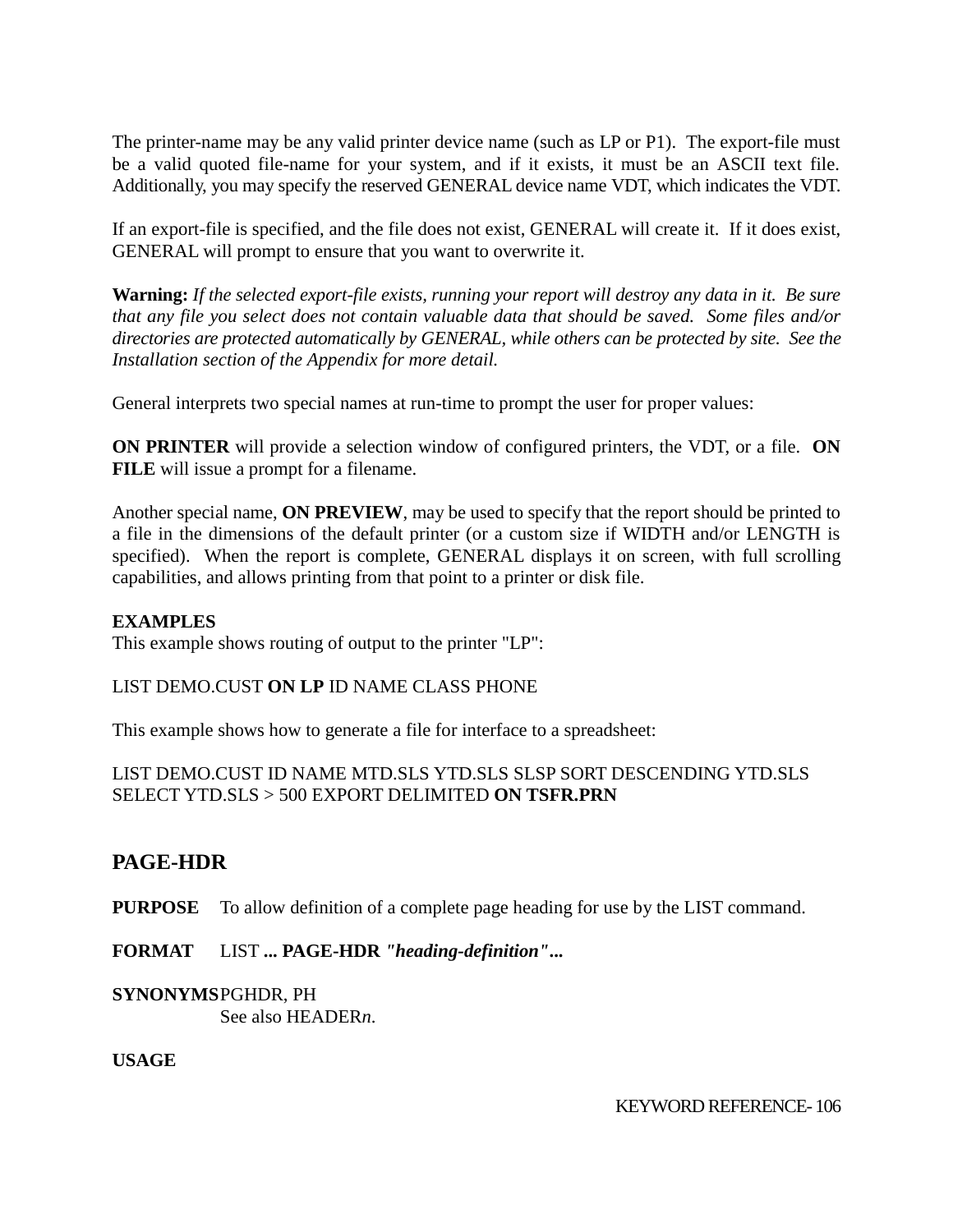This keyword provides the ability to completely control the page headings of a report. Normally, GENERAL produces a page heading consisting of a date, title, page number, and column headings. The title and column headings can be controlled with the TITLE and HEADER keywords. The PAGE-HDR keyword supersedes these other items when used.

The heading definition, which must be enclosed in quotes, consists of text intermixed with mnemonic keywords, all of which are enclosed in single quotes ('). The text is presented on the page heading exactly as typed, while the keywords are replaced at run-time with values or formatting actions. Internally, GENERAL converts PAGE-HDR definitions to HEADER0 definitions at runtime.

## **MNEMONIC KEYWORDS**

 $BREAK n'$  is replaced with the current level *n* break point value. Levels are counted from the left as BREAK keywords (or BREAK-PG) are found in the LIST command.

Synonym: 'BRK *n*'

'CENTER *text*'is replaced by the text defined, centered on the page. The text may be literal or may incorporate any of these keywords: 'DATE', 'TIME', 'PAGE', or 'BREAK'.

Synonym: 'C *text*'

- 'DATE' is replaced by the date in *mm/dd/yy* format.
- 'LINE *char*' is replaced by a new line of *char* characters. If no character is specified, a dash (-) is used. The line generated is the full width of the page.
- 'NEWLINE' causes the page heading information to skip to the next line, just as the NEWLINE keyword does with report line formatting.

Synonym: 'LF'

- 'PAGE' is replaced by the page number in 5 digit format.
- $S$  PACE *n*' expands to *n* spaces, just as the SPACE keyword does in report lineformatting.

Synonyms: 'SPC *n*'

'TAB *n*' causes the next item immediately following the keyword to be printed at column *n*.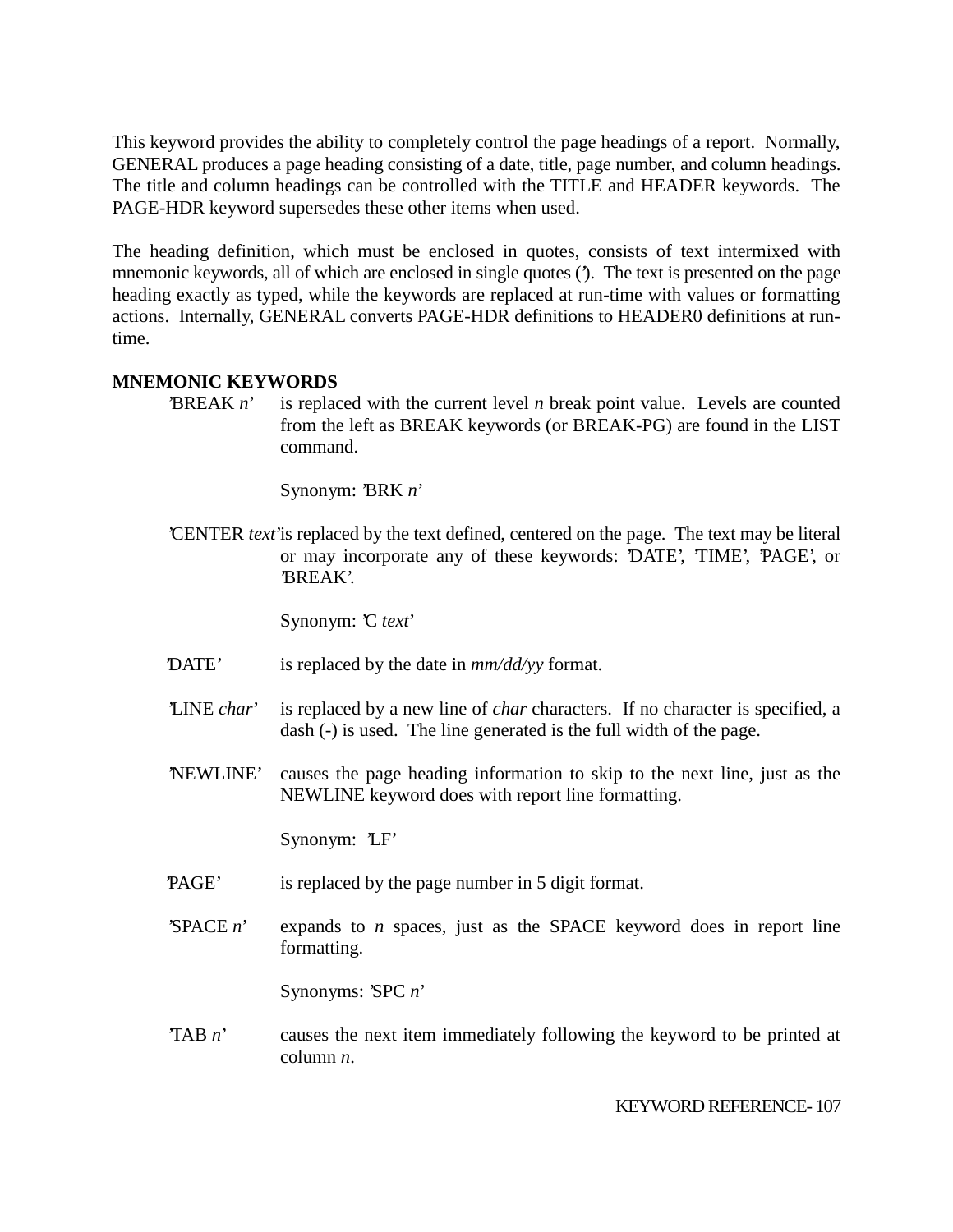'TIME' is replaced by the time in *hh:mm am/pm* format.

## **EXAMPLES**

An example of a PAGE-HDR definition:

## LIST DEMO.CUST ID TAB 10 NAME TAB 40 PHONE LF TAB 10 CITY STATE ZIP **PAGE-HDR "'DATE' 'CENTER CUSTOMER MASTER LISTING' 'TAB 70' PAGE 'PAGE''LF''TIME' 'CENTER COMPANY: 'BREAK 1'' 'LINE'CUST 'TAB 10'CUSTOMER 'LF'NO. 'TAB 10'NAME & CITY 'TAB 40'TELEPHONE 'LINE ='"**

# **PCT-TOTAL**

**PURPOSE** To cause a percent-of-total calculation to be performed on a numeric field, with the value(s) printed on each report line, as well as at subtotal break points and at the end of the report.

### **FORMAT** LIST **... PCT-TOTAL** *field-name...*

### **SYNONYMS**PCT-TOT, %TOTAL, %TOT

#### **USAGE**

This keyword is a complement to the TOTAL keyword. Instead of printing the data and producing totals at the end of the report and at subtotal breaks, the PCT-TOTAL keyword causes the percentage of the grand total to be produced on each line at all total and subtotal break points.

GENERAL always uses two decimal points and a "%" in the output (i.e. 55.00%), so field definitions should be at least 7 columns wide to prevent truncation.

The field-name used must be a numeric field definition. In addition, if PCT-TOTAL is used, then AVERAGE, COUNT, MAXIMUM, MINIMUM, and TOTAL are automatically turned off if they are used for the field-name, as PCT-TOTAL renders those calculations meaningless.

**Note:** *To calculate the percentage, GENERAL must first scan all the records to produce a grand total. Sorting and selecting takes place concurrently if required. If the data used in the calculation changes before the report is output, the percent-of-total calculation may be incorrect.*

### **EXAMPLES**

This example will generate a percent of total column next to a standard total column:

# LIST DEMO.CUST ID NAME TOTAL YTD.SLS **PCT-TOTAL YTD.SLS**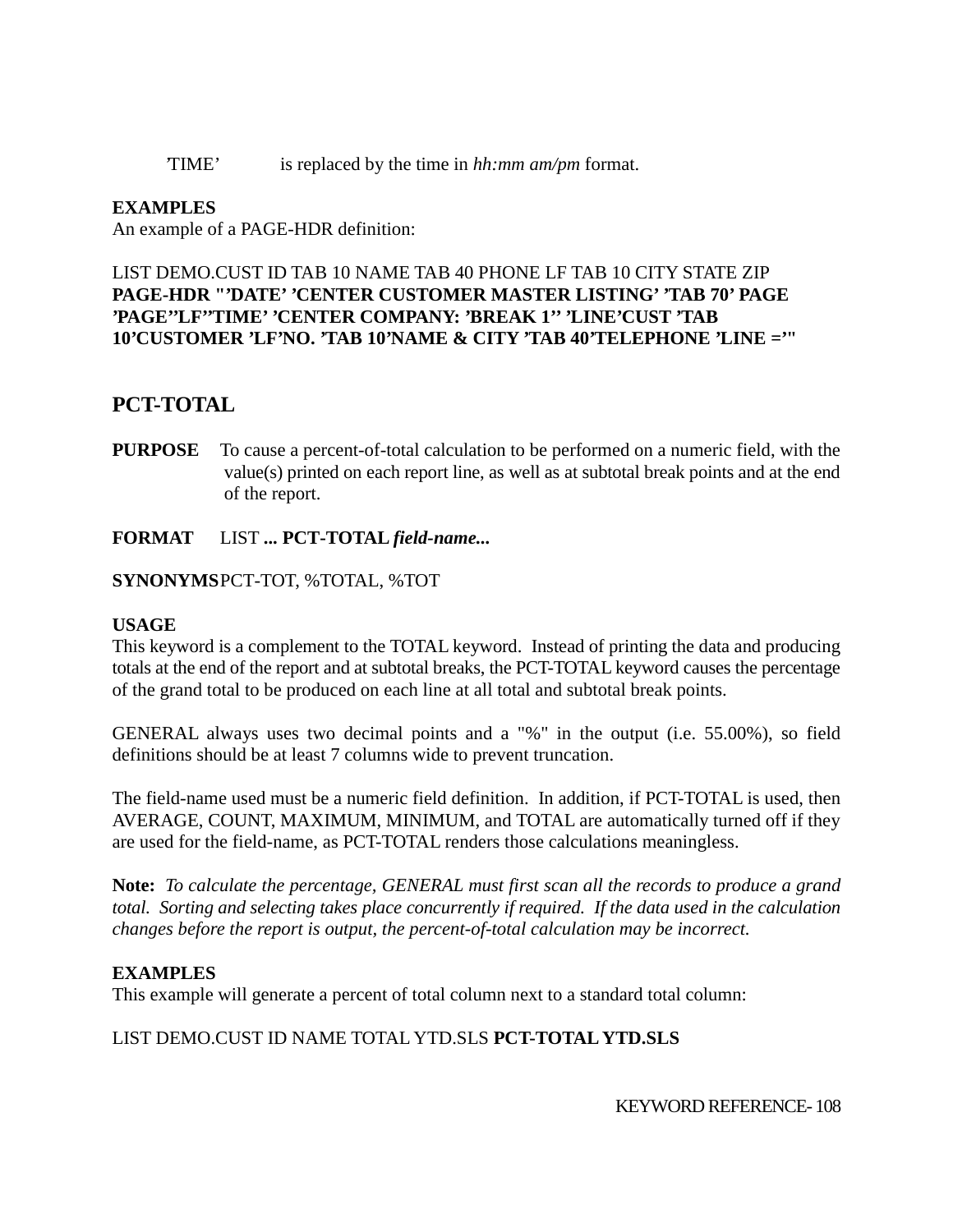## **PLOT**

**PURPOSE** To generate a cross-tabulation or summary report, which may be displayed, manipulated, printed, and plotted, if the appropriate plotting utilities and devices are available.

**FORMAT** LIST **... PLOT...**

#### **SYNONYMS**GRAPH, TABULATE

#### **USAGE**

The PLOT keyword is used to generate a cross tabulation table rather than a report. Once the table is displayed, GENERAL allows manipulation of the results, and printing and/or charting of the results.

The BREAK keyword and any aggregate keywords, such as TOTAL or AVERAGE define the format of the cross tabulation table. Only the first aggregate keyword applied to any field is used in the calculation of values for the table (TOTAL AVERAGE YTD.SLS only uses TOTAL, for example).

If there is one BREAK keyword, then the table is produced as a summary table, with group break points listed down the left side of the table as row labels, and the first (up to) six aggregate field descriptions listed across the top, as column labels. The values for each aggregate field, calculated as subtotals for the break point, are displayed in the table body.

If there is more than one BREAK keyword, then GENERAL displays a cross tabulation, where the first BREAK value determines group break points for row labels, and the second BREAK keyword determines the value of the column labels. The first aggregate value in the LIST command is used to generate table values.

#### **Manipulation**

Once the table is displayed, several function keys can be used to manipulate the table values.

**F2-sort cols** causes GENERAL to sort the columns in descending order, based on the total value of the columns.

**F3-rows** causes the sorting of rows based on the value of a specified column. If more than one column exists, GENERAL will present a selection window of the columns.

**F4-compress** is used to reduce the size of the table. There are three compress options: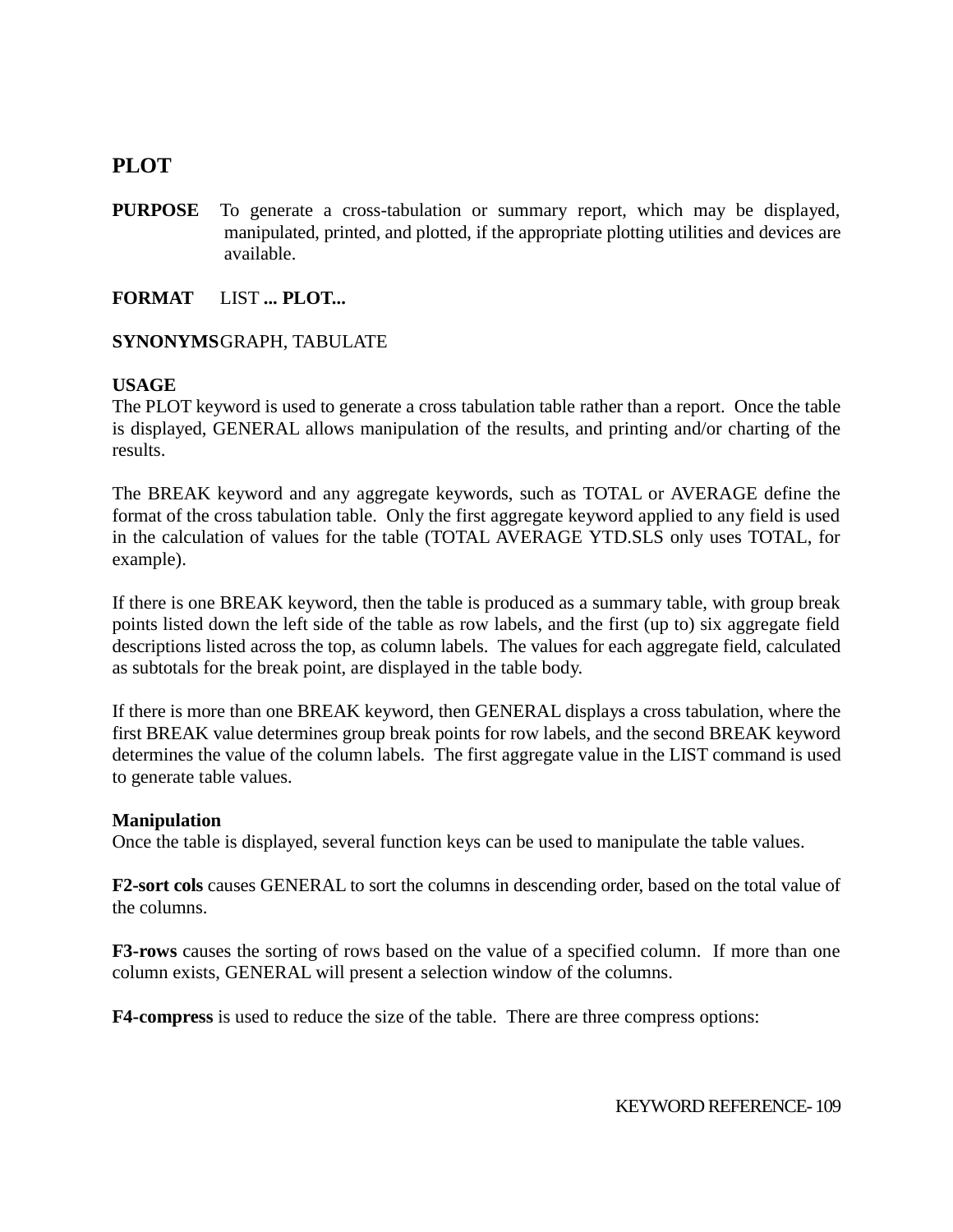**Compress Rows/Columns** prompts for the number of rows and/or columns that the table should contain. Any rows or columns over this limit are summarized into a value labeled OTHER, which becomes the last row or column in the table. It is often desirable to sort the rows and/or columns before compressing them.

**Delete Row** prompts for a specific row to delete from the table then redisplays the table without that row.

**Delete Column** prompts for a specific column to delete then redisplays the table.

**F5-reload** will recalculate the table based on the work file created by the LIST command.

**F6-print** will prompt for a printer or plotter, and print or chart the values in the table. For a chart to be produced, one of the following must be available:

Under BBx, the BBx graphics utilities "\_bar.pub", "\_pie.pub", and "\_line.pub" must be available, and the BBx configuration file contain properly defined graphics devices (aliases starting with "D").

A second alternative is a graphing toolkit for BBx environments called BBgraf. If BBgraf is installed, the Printing option will offer various charting options, such as bar graphs and pie charts, which can be printed to the user's VDT or workstation, or to a printer. Charts displayed by General always use the default characteristics specified by the site's BBgraf "defaults" file. For more information about BBgraf, contact Synergetic Data Systems or one of their resellers.

A third alternative is the optional third-party graphics tool, Grafsman, from Softek International. This tool, which produces high quality charts to a variety of devices, is available separately from GENERAL.

## **EXAMPLES**

This example will produce a three column summary table:

## LIST DEMO.CUST **BREAK SLSP TOTAL YTD.SLS TOTAL YTD.COST TOTAL YTD.PROFIT PLOT**

This example will produce a cross tabulation, using the first two break points as row and column labels:

## LIST DEMO.CUST **BREAK SLSP BREAK STATE TOTAL YTD.SLS PLOT**

**PREFIX SUFFIX**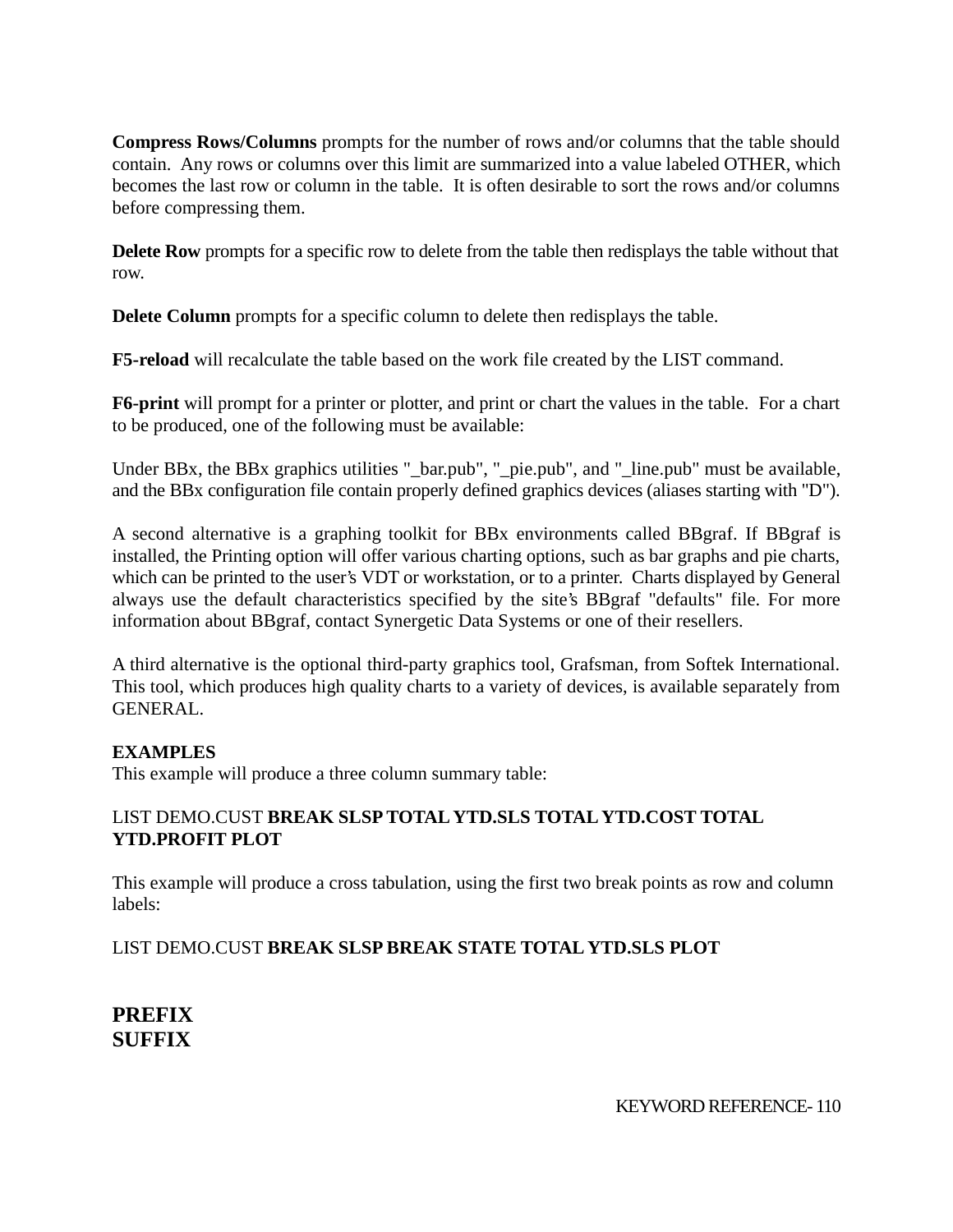**PURPOSE** To add a prefix and/or suffix to each line of a delimited export.

**FORMAT** LIST ... EXPORT DELIMITED **... PREFIX** *"text"...* LIST ... EXPORT DELIMITED **... SUFFIX** *"text"...*

#### **SYNONYMS**None

#### **USAGE**

In an export, it is sometimes necessary to add characters before or after the records in the export text file. The PREFIX keyword is used to place one or more characters at the beginning of each line; SUFFIX at the end of each line.

To include non-printable characters in the text, use GENERAL's ASCII notation. A carriage return (ASCII 13) would be entered as "~013".

#### **EXAMPLES**

The following export adds a  $\langle$ tab $\rangle$  character as both a prefix and a suffix:

LIST DEMO.CUST ID NAME YTD.SLS EXPORT DELIMITED DELIMITER "~009" **PREFIX "~009" SUFFIX "~009"** ON FILE

## **PROPER UPPER LOWER**

**PURPOSE** To convert the case of a text field to proper (capitalized words), upper, or lower.

**FORMAT** LIST **... PROPER** *field-name...* LIST **... UPPER** *field-name...* LIST **... LOWER** *field-name...*

#### **SYNONYMS**None

#### **USAGE**

These case conversion keywords can precede any text or date field on a report. GENERAL will apply the appropriate case conversion to the output.

PROPER conversions are based on an algorithm that looks for spaces and punctuation, and capitalizes the next subsequent letter. All other letters are forced to lower case. In some cases, this may not be what is intended: "JOHN SEYMOUR, MD, for example, would become "John Seymour, MD". The "MD would be properly handled if it was instead "M.D.".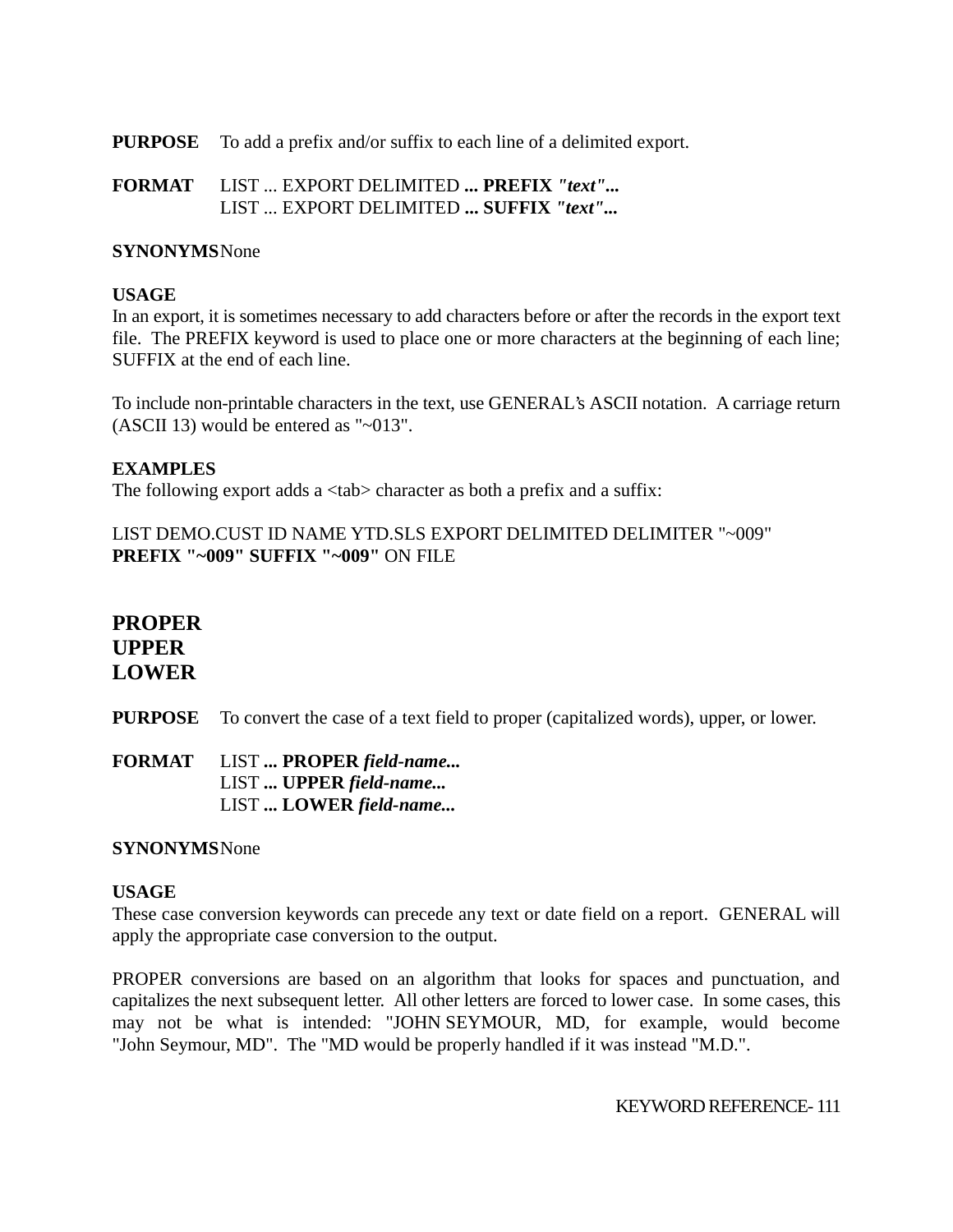PROPER case conversions will slow down report processing somewhat. UPPER and LOWER will have very little effect on performance.

#### **EXAMPLES**

This example shows the use of the PROPER keyword to export converted names for a mail merge:

#### LIST DEMO.CUST **PROPER NAME PROPER ADDR1 PROPER ADDR2 PROPER CITY STATE ZIP** EXPORT WORDPERFECT ON "/usr/wp/cust.mrg"

This example will print all upper case names:

#### LIST DEMO.CUST ID **UPPER** NAME SLSP TYPE TOTAL YTD.SLS

## **RETAIN**

**PURPOSE** To save a work file on disk for possible use by another application. Normally, GENERAL erases work files when a report is complete.

#### **FORMAT** LIST **... RETAIN**

#### **SYNONYMS**None

#### **USAGE**

GENERAL normally erases the work file used when a sort- or select-phrase is present, once the LIST command, which generated it, is complete. However, some applications may require that the work file be retained on the disk for further processing, either by GENERAL or by another application. By including this keyword in the LIST command, the work file will be retained.

Note that the next time the current terminal uses a LIST command that requires the work file, it will be erased and redefined. Work files are terminal-dependent.

#### **EXAMPLES**

This command uses the RETAIN keyword:

#### LIST DEMO.CUST ID NAME DEMO.SLSP:NAME YTD.SLS SORT SLSP **RETAIN**

## SBREAK, SBREAK-PG

#### See BREAK, BREAK-PG in this chapter.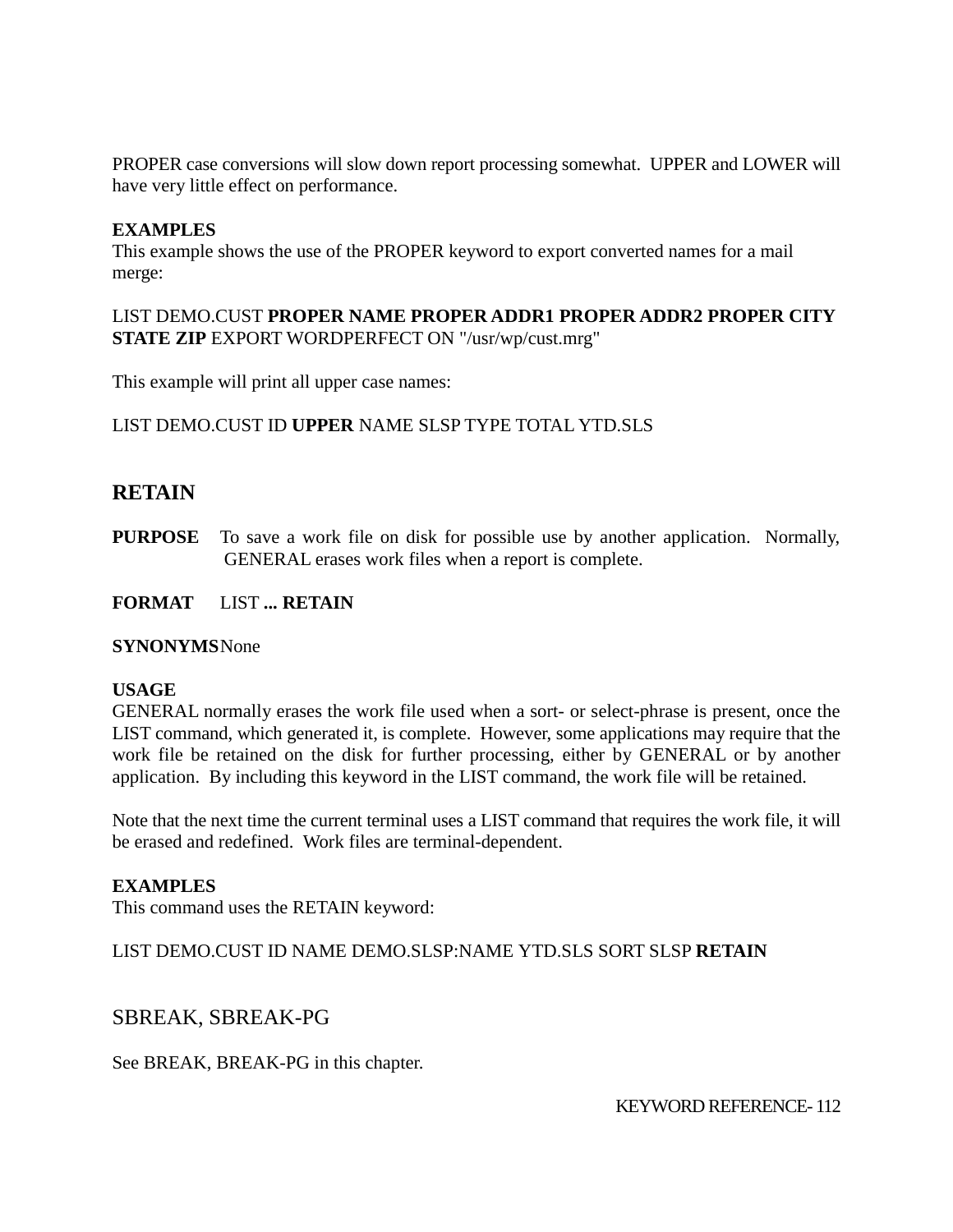## **SELECT**

**PURPOSE** To designate the start of a select-phrase.

**FORMAT** LIST **... SELECT** *select-phrase...* LIST ... **SELECT FROM** *Select-phrase*...

## **SYNONYMS**SEL, WITH

#### **USAGE**

The SELECT keyword indicates the beginning of a select-phrase. A select-phrase is used to limit the records selected for output based on certain selection criteria. Selection criteria are defined by one or more relational expressions involving data fields, relational operators, and numeric or string constants.

The SELECT phrase also recognizes the four basic arithmetic operators, so relational expressions can utilize simple addition. Relational operators must be taken from this list:

| perator                | <b>Relation Implemented</b>              |
|------------------------|------------------------------------------|
|                        | Equal to                                 |
| $\langle$ or $\rangle$ | Not equal to                             |
| $\rm{>}$               | Greater than                             |
| $\,<\,$                | Less than                                |
| $>=$ or $=$            | Greater than or equal to                 |
| $\leq$ or $=\leq$      | Less than or equal to                    |
| $==$                   | Contains                                 |
| $+=$                   | Contains at Position 1                   |
| $=$                    | Does not contain                         |
| $\sim =$               | Approximately equal (regular expression) |
|                        |                                          |

Multiple expressions may be connected with logical connectors AND and OR. In addition, multiple expressions may be nested: GENERAL may use parentheses to control the testing of the various expressions.

The "contains" operators are only valid for text fields.

## **EXAMPLES**

The following example shows a command using the SELECT keyword:

## LIST DEMO.CUST ID NAME YTD.SLS **SELECT SLSP="101" AND (YTD.SLS>1000 OR YTD.COST > 750)**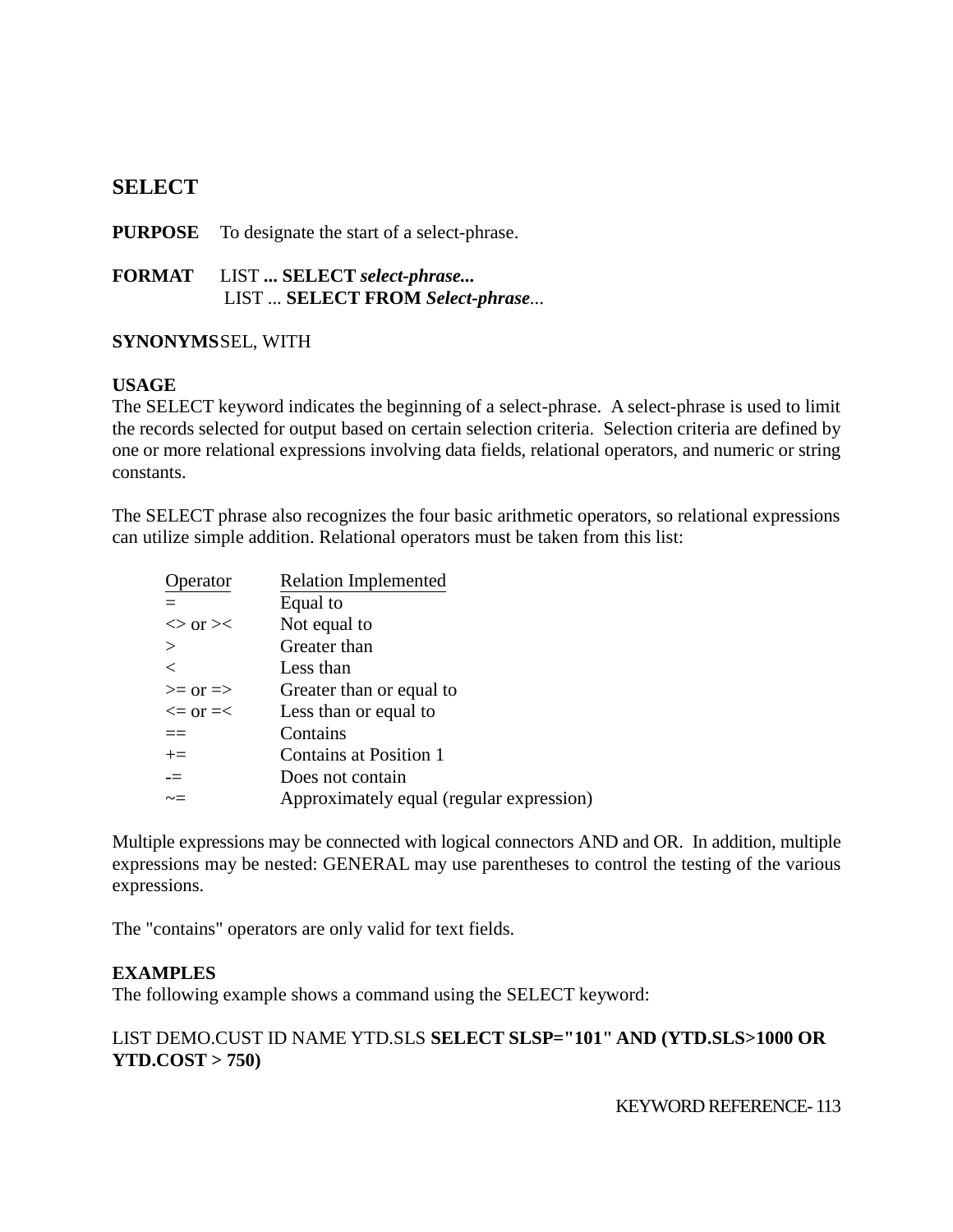This example shows a select phrase that prints invoices dated 30 days or more before a prompted date:

LIST DEMO.INVOICES CUSTOMER INVOICE BALANCE DATE SELECT DATE - 30 <= [["Enter date cutoff",D]]

Version 4.1 provides a method for one-to-many selection criteria, with the SELECT FROM phrase. Here is an example:

## LIST DEMO.CUST ID NAME DEMO.INVOICES:INVOICE DEMO.INVOICES:AMOUNT **SELECT FROM DEMO.INVOICES AMOUNT > 500 OR DATE > "1/1/92"**

The SELECT FROM keyword phrase indicates to General that the next word in the command is a file name, and all text following until another keyword is a select phrase to be applied to records in the file specified. Any SELECT FROM phrase is independent of any other, applying only to the file specified. If a SELECT FROM phrase specifies a file that isn't used by the report, it is ignored.

#### **Auto Select Phrases**

Internally, the criteria are added to the target file's Auto Select phrase during report parsing. In cases where there is already an Auto Select phrase, then this criteria is added as a "group and". For example, if the DEMO.INVOICES file had an Auto Select phrase of SLSP="101", then the result of the above command would be an Auto Select phrase of ( SLSP="101" ) AND ( AMOUNT > 500 OR DATE  $>$  "1/1/92"). There is no permanent change made to the file's dictionary.

## **PROMPT Mode Access to SELECT FROM**

A new PROMPT mode option, called "Linksel", is available from the main PROMPT ring menu. Choosing Linksel will present a entry window where up to 40 files and associated SELECT FROM phrases can be entered.

In the FILE column, you can enter a file name, or choose from one of two lists. The F2-linked file list will present a selection of just those files linked in the dictionary to the primary file for the report. The links shown will only be partial key link types. The F5-all file list allows access to all the files in the data dictionary.

In the CRITERIA column, enter the select phrase you want to associate with the file. Use the F2-list fields key to paste fields from the chosen file into the criteria text.

#### **Parsing Considerations**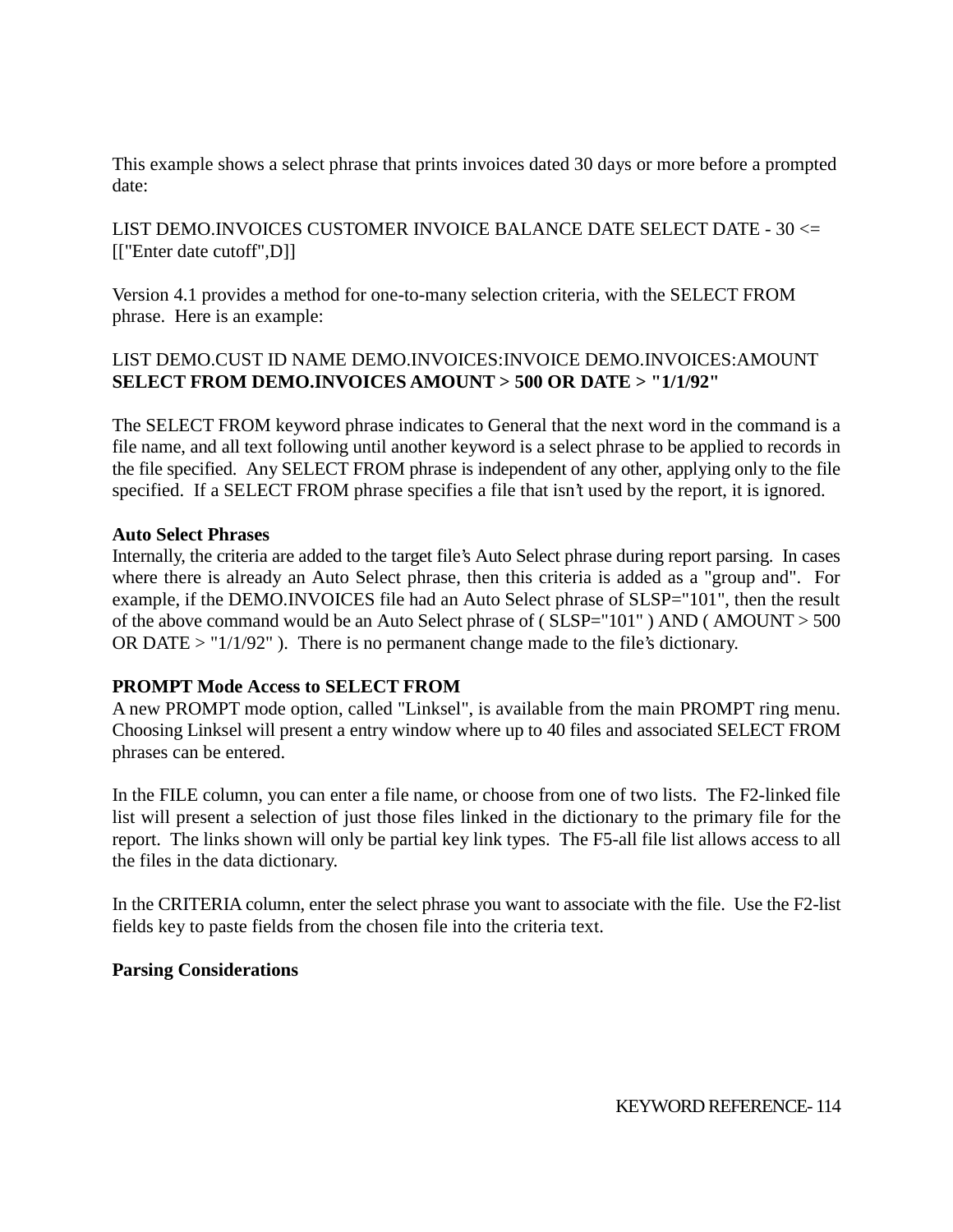While SELECT FROM phrases are passed through the command line parser, they are not evaluated there, so keywords such as CONVERT-DATE will not work. Instead, they are evaluated by the expression parser as part of an IF..THEN statement. This means that the functions used in calculations will work, provided they are protected from the command line parser's manipulations by single quotes. Specifically, if a phrase contains functions (like DT(), STR(), JUL(), etc.), it needs to be single-quoted.

**SELECT FROM DEMO.INVOICES DATE**  $>= D T("9/1/92")$  will not be parsed correctly because the DT() function is manipulated by the command line parser before it gets to the expression parser. **SELECT FROM DEMO.INVOICES 'DATE >= DT("9/1/92")'** will work, because the single quotes protect the expression.

Note that the above example would also work without the DT() function, because the expression parser will automatically convert literal dates when found in a pattern of *date-field operator "literaldate"*.

## **SORT**

**PURPOSE** To designate the start of a sort-phrase.

**FORMAT** LIST **... SORT** *sort-phrase...*

## **SYNONYMS**SRT, BY

## **USAGE**

The SORT keyword indicates the start of a sort-phrase. A sort-phrase is used to control the sorting order of the report output. Typical examples might be sorting by name, product categories, descending dollar values, and so on. Without a sort-phrase, the record key of the file being LISTed sorts a report.

A sort-phrase consists of one or more field-names. The field-names must have been previously defined for the file being LISTed. Each field may optionally be preceded by the DESCENDING keyword to cause that field to be sorted in descending sequence.

Sorts, which resolve to the same value, are then sorted automatically on another level by the key of the List file. This can cause confusion if sorts and breaks are based on related, but not identical, values. Ties in the sort will be resolved by the file's primary key, possibly causing break points to occur out of order.

For a more detailed description of sort-phrases, see the LIST command.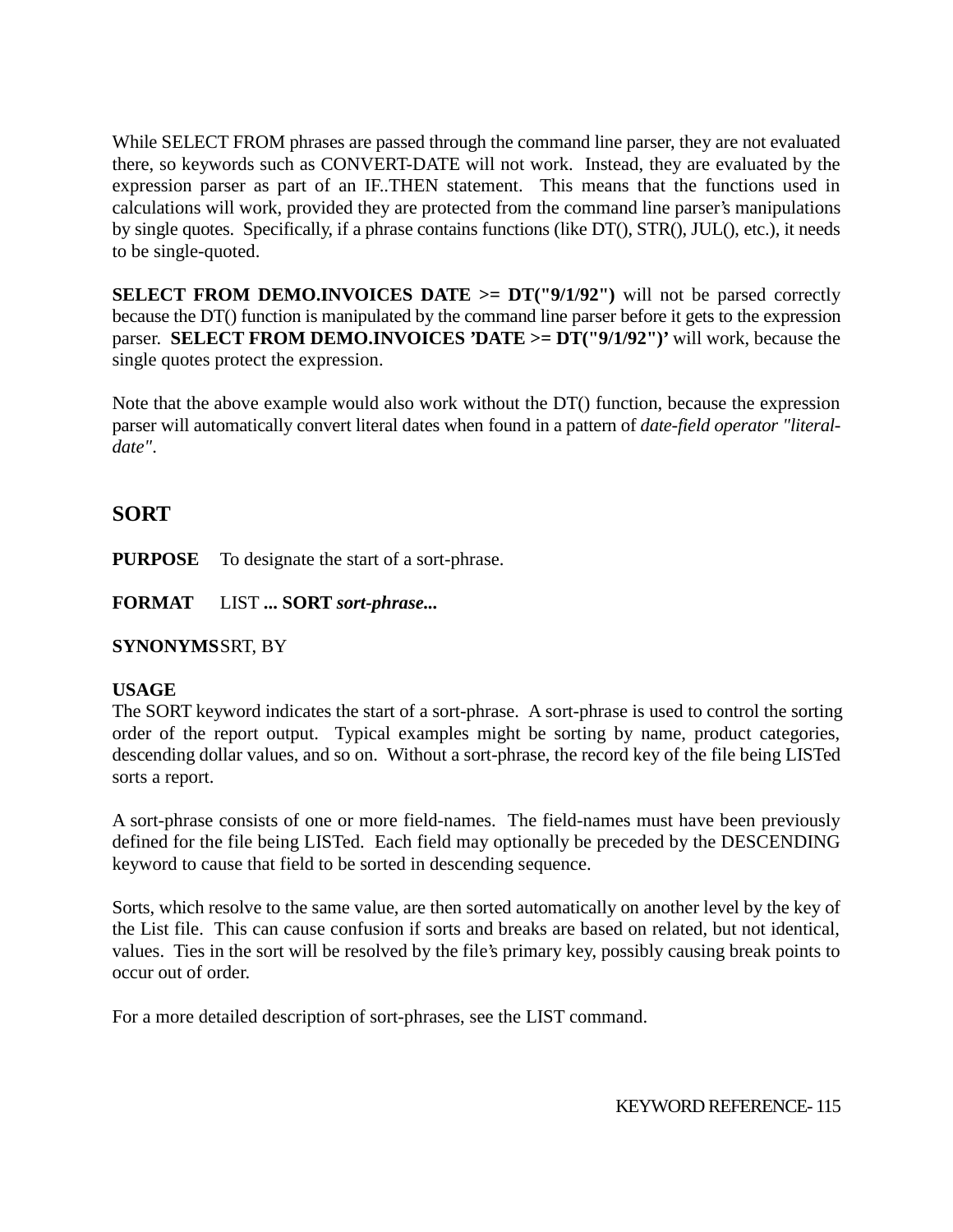Also see the ALTFILE, ALTKEY, and ALTSORT keywords, which may sometimes be used in place of a sort-phrase, and which allow faster processing of a report.

### **EXAMPLES**

This example shows the use of a sort-phrase:

## LIST DEMO.CUST ID NAME BREAK SLSP TOTAL YTD.SLS ON LP **SORT SLSP DESCENDING YTD.SALES**

## **SPACE**

**PURPOSE** To specify spacing between two fields as other than the default of one space.

**FORMAT** LIST ... field-name **SPACE** *spacing* field-name...

#### **SYNONYMS**SPC

#### **USAGE**

This keyword is used to specify the spacing between any two data fields on a report. GENERAL will automatically place one space between each fields except when the SPACE, TAB, and NEWLINE keywords are used.

Spacing may be any number from 2 to 999.

#### **EXAMPLES**

The following example shows the placement of 20 characters between two fields:

#### LIST DEMO.CUST ID NAME **SPACE 20** YTD.SLS

## **STOP**

**PURPOSE** To stop a report printing after *n* lines.

**FORMAT** LIST **... STOP** *n...*

#### **SYNONYMS**None

#### **USAGE**

When printing a report, sometimes it is useful to only print a certain number of lines. An example might be to sort customers by descending sales, cutting off the report at the first 10 customers.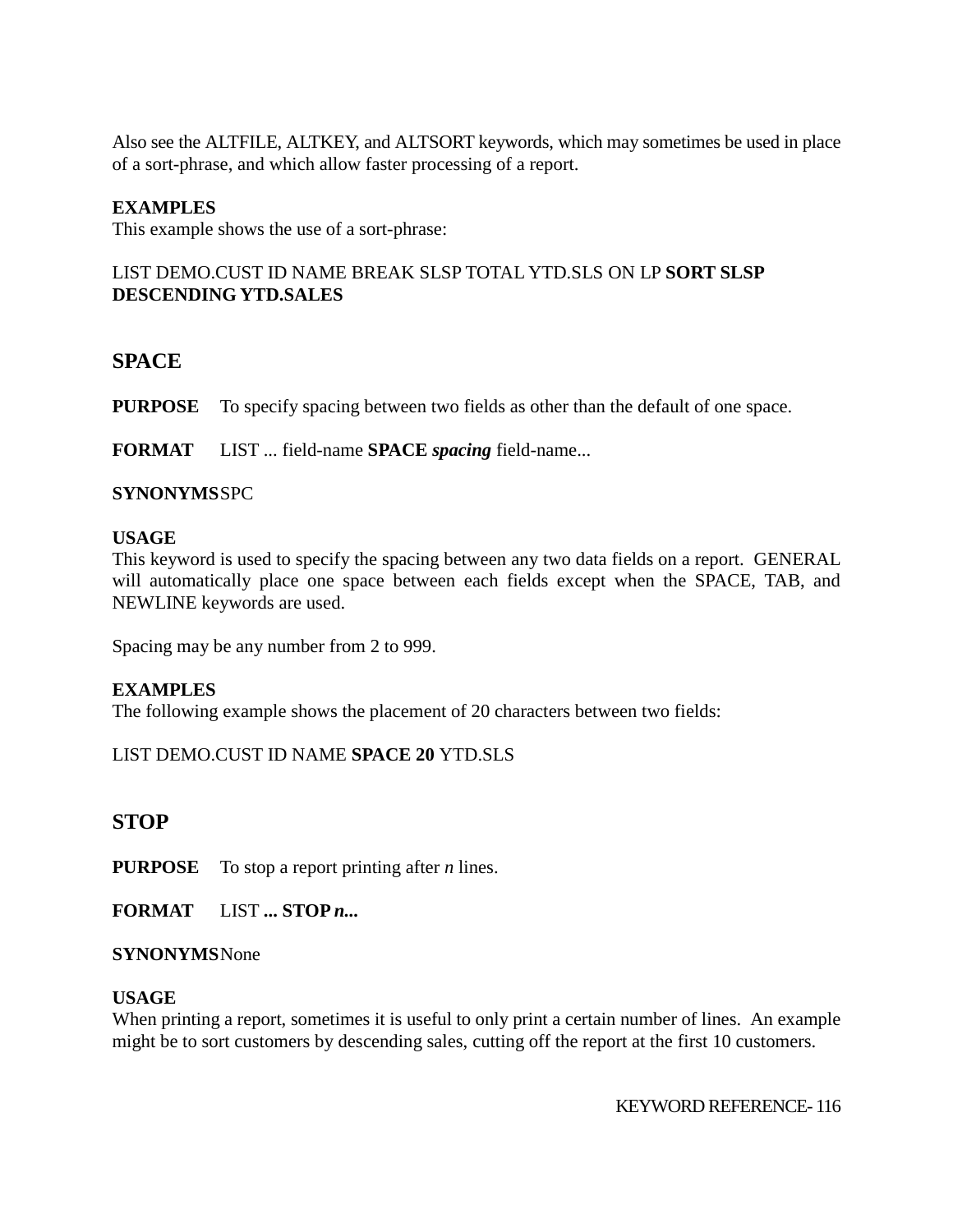## **EXAMPLES**

The following example will print the first 10 lines of a customer report:

## LIST DEMO.CUST NAME PHONE CITY\_ST\_ZIP YTD.SLS **STOP 10** SORT DSND YTD.SLS

## **SUFFIX**

See PREFIX in this chapter.

## **SUMMARY**

**PURPOSE** To produce a summary report after a normal report.

**FORMAT** LIST **... SUMMARY...**

#### **SYNONYMS**None

#### **USAGE**

GENERAL provides a NO-DETAIL keyword to produce summary reports. When that keyword is used, only subtotal and report-total lines are printed. The SUMMARY keyword provides a means of printing such a totals-only report automatically after printing a detailed report.

## **EXAMPLES**

The following example will print first a detailed customer listing by salesperson, then a summary of totals by salesperson:

LIST DEMO.CUST SLSP TAB 20 NAME TAB 60 TOTAL YTD.SLS **SUMMARY** SORT SLSP ON PRINTER

## **TAB**

- **PURPOSE** To specify the column position and optionally the row number of the next field on the report.
- **FORMAT** LIST **... TAB** *column* field-name LIST ... **TAB** *column.row* field-name

#### **SYNONYMS**@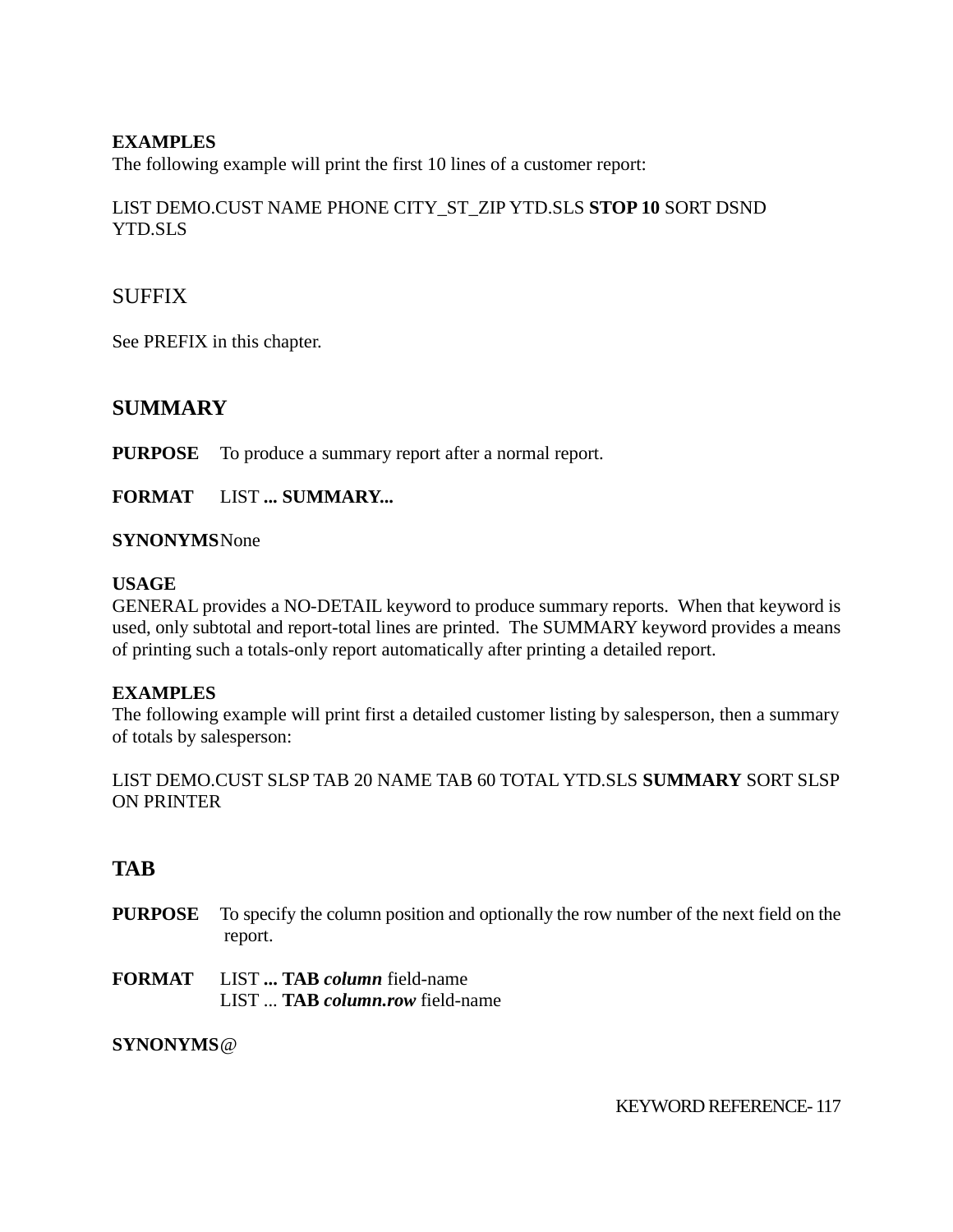### **USAGE**

The TAB keyword is used to align the next data field at a specific position. If just a column is specified, then the current row is used. If both column and row data is specified, then the next field is placed at that position, and the current row is updated.

The column should be an integer between the current report column and last column position on the report line (see the WIDTH keyword).

#### **EXAMPLES**

This example shows the TAB keyword used to produce a name and address list:

LIST DEMO.CUST ID **TAB 20** NAME **TAB 65** TOTAL YTD.SALES NEWLINE **TAB 20** ADDR1 NEWLINE **TAB 20** CITY\_ST\_ZIP DOUBLE-SPC

This example shows the tab with both column and row positioning to produce the same report:

#### LIST DEMO.CUST ID **TAB 20.1** NAME **TAB 20.2** ADDR1 **TAB 20.3** CITY\_ST\_ZIP **TAB 65.1** TOTAL YTD.SLS DOUBLE-SPC

## **TESTPRINT**

- **PURPOSE** To print a specified number of test patterns before beginning to print actual data records on a report.
- **FORMAT** LIST **... TESTPRINT** *number...*

#### **SYNONYMS**None

#### **USAGE**

When GENERAL is used to print labels, or to fill in pre-printed forms, it is useful to print several test pattern records at the beginning of a report in order to fine tune the paper alignment before valid data records begin printing. By specifying a TESTPRINT keyword, GENERAL will print the specified *number* of pattern records at the beginning of the report.

The test pattern records are derived from the first record found to print. All characters found in that record are replaced with asterisks, the specified number of patterns are printed, then the actual record is printed and the test pattern is discarded.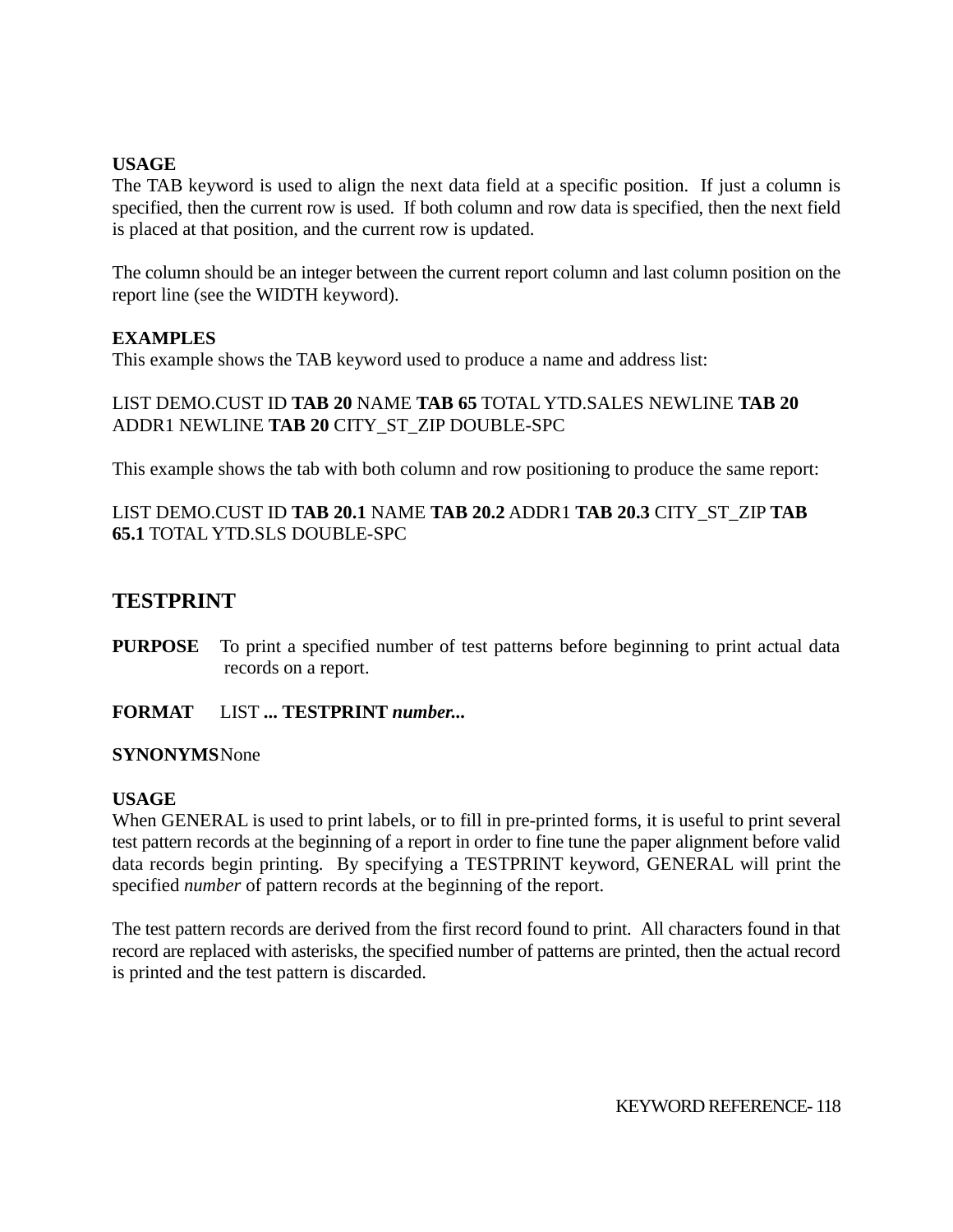In Version 4.1, a special value for *n* of -1, which indicates that a test row should print, and then General should prompt for another, or allow the report to begin. In order to allow each test row to print, General must close and re-open the printer. On systems using the print spooler, or with other automatic close logic, a page eject may occur which renders the test pattern useless. General can do nothing about this, so it is up to the site to provide printer definitions that will not eject the page when the printer is closed.

## **EXAMPLES**

This example shows how to use the TESTPRINT keyword to print 3 test pattern rows of 3 records each:

## LIST DEMO.CUST TAB 2.2 NAME TAB 2.3 ADDR1 TAB 2.4 ADDR2 TAB 2.5 CITY\_STATE\_ZIP(1,35) WIDTH 35 HEIGHT 6 ACROSS 3 NO-PAGE ON PRINTER **TESTPRINT 9**

## **TITLE**

**PURPOSE** To cause a title other than the default to be printed at the top of each page of output.

**FORMAT** LIST **... TITLE** *"title-text"*

### **SYNONYMS**None

## **USAGE**

This keyword is used to define a report title other than the default. GENERAL will automatically produce the title:

LIST 'file-name'

The title is placed between the date and the page number on the first line of each page of the report. If a specific title is desired, the TITLE keyword may be used.

The title-text must be enclosed in quotes. It may optionally contain the special character strings "^L" or "|" to indicate a line split, thereby allowing multiple line titles. Text is split off from the line split and centered. Note that the  $\Delta$  is a literal " $\Delta$ " and "L", not control-L.

## **EXAMPLES**

The following example shows how to set up a two line title for a report:

## LIST CUST.NAME ID NAME SLSP PHONE **TITLE "CUSTOMER PHONE LIST^LSORTED BY CUSTOMER ID"**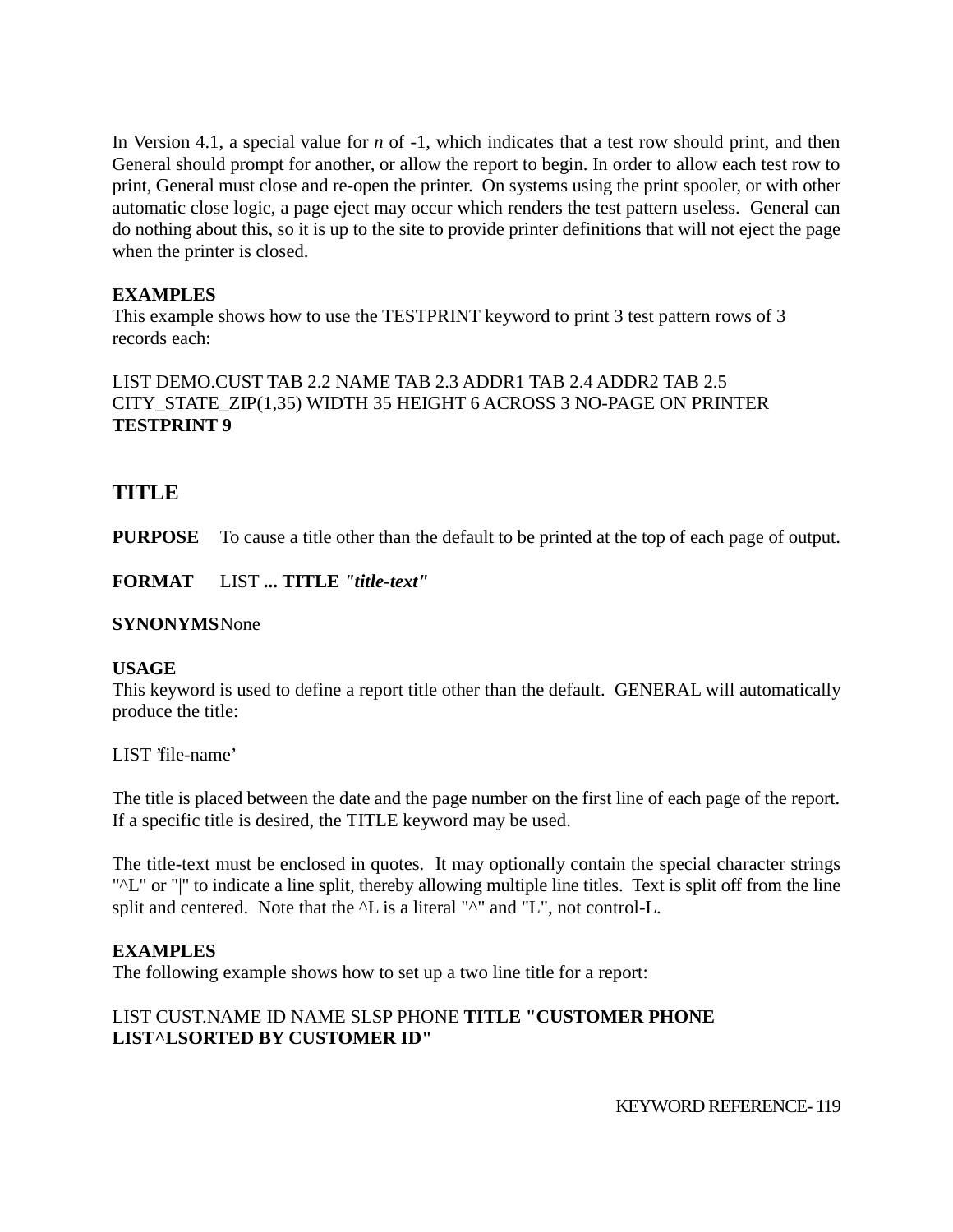## **TOTAL**

**PURPOSE** To cause a numeric field to be totaled, with the total value output at the end of the report, and at break points if specified by the BREAK keyword.

**FORMAT** LIST **... TOTAL** *field-name...*

## **SYNONYMS**TOT

## **USAGE**

The TOTAL keyword is used to generate the total numeric value of a specified report column. The total so generated will be printed at the end of the report and also at each subtotal break point if the BREAK keyword is used.

The field-name specified must be defined for the file being LISTed. It also must be defined as a Numeric type field.

## **EXAMPLES**

The following example will produce the total sales value of each line on the report:

## LIST DEMO.CUST ID NAME SLSP **TOTAL YTD.SLS**

## UPPER

See PROPER in this chapter.

## **VERT-TOTAL**

**PURPOSE** To cause subtotals and totals to print in vertical (table) format.

**FORMAT** LIST **... VERT-TOTAL...**

## **SYNONYMS**VT

## **USAGE**

The VERT-TOTAL keyword is used to cause GENERAL to format totals and subtotals in a table fashion. Each item in the field-phrase, preceded by a BREAK, AVERAGE, COUNT, MAXIMUM, MINIMUM, PCT-TOTAL, or TOTAL will be displayed, along with the heading name of the field affected.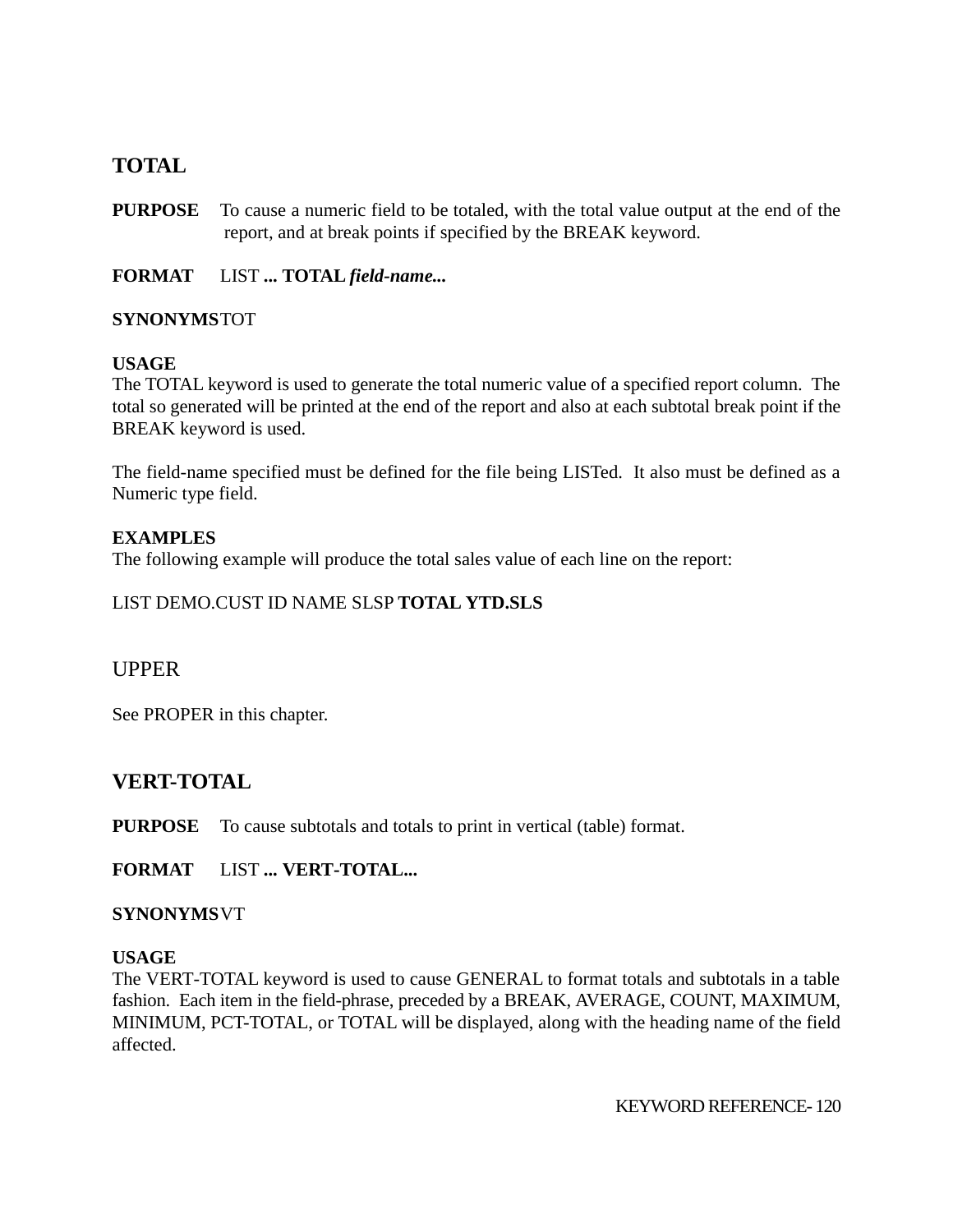Although this requires more lines of output, it is sometimes preferred over regular totals, since the descriptions help the user's understanding of the report.

If GENERAL can't format the default footers under columns, the VERT-TOTAL format is automatically used.

#### **EXAMPLES**

The following example will produce the total sales value of each line on the report:

LIST DEMO.CUST ID NAME BREAK SLSP TOTAL YTD.SLS SORT SLSP **VERT-TOTAL**

## **WIDTH**

- **PURPOSE** To set the number of printed columns per page, if other than the default of 79 for VDT output and 131 for other output.
- **FORMAT** LIST **... WIDTH** *#-columns...*

#### **SYNONYMS**WIDE

#### **USAGE**

This is a formatting keyword used to override the default settings used by GENERAL for line width for a report. The line length determines the point at which GENERAL will "wrap-around" the output to the next line on the page.

#-Columns must be an integer from 30 to 1000.

#### **EXAMPLES**

This example shows adjusting a VDT report to 131 columns:

## LIST DEMO.CUST ID NAME DEMO.SLSP:NAME TAB 100 TOTAL YTD.SLS TOTAL YTD.COST **WIDTH 131**

## **YYYY**

**PURPOSE** To convert the precision of output for a date field to a year, rather than a month, day, and year.

**FORMAT** LIST **... YYYY** *field-name...*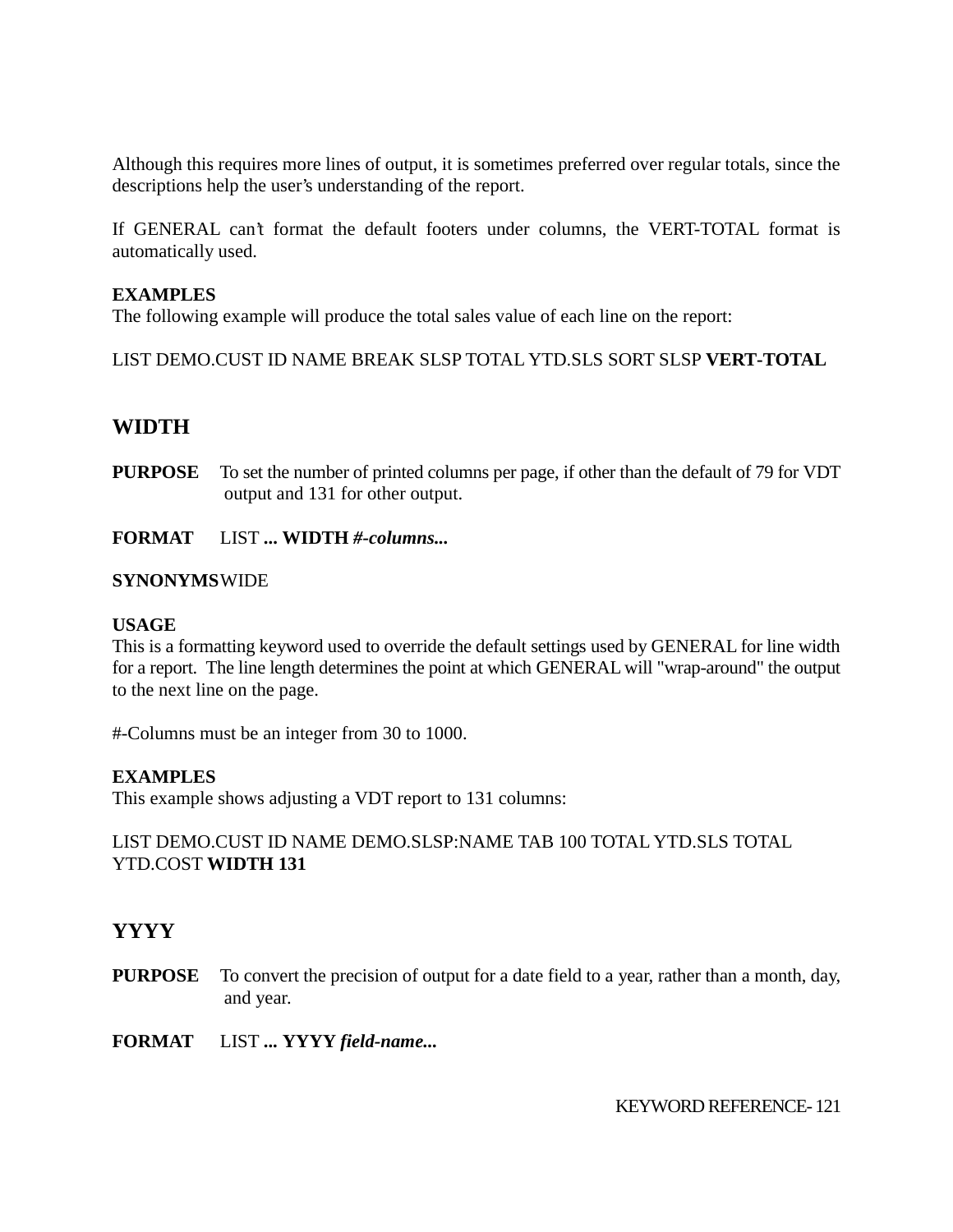## **SYNONYMS**YY

#### **USAGE**

The YYYY date conversion keyword is used to convert a date field to display in year format. Years are always displayed as 4-digit values, such as "1992".

Date conversion can be useful when a break point by year is desired. See also the MONTH keyword.

#### **EXAMPLES**

The following example shows the generation of a date sorted report, with subtotals by year:

## LIST DEMO.INVOICES CUSTOMER INVOICE DATE TOTAL AMOUNT SBREAK **YYYY DATE** SORT DATE

YYYYMM YYMM

See MONTH in this chapter.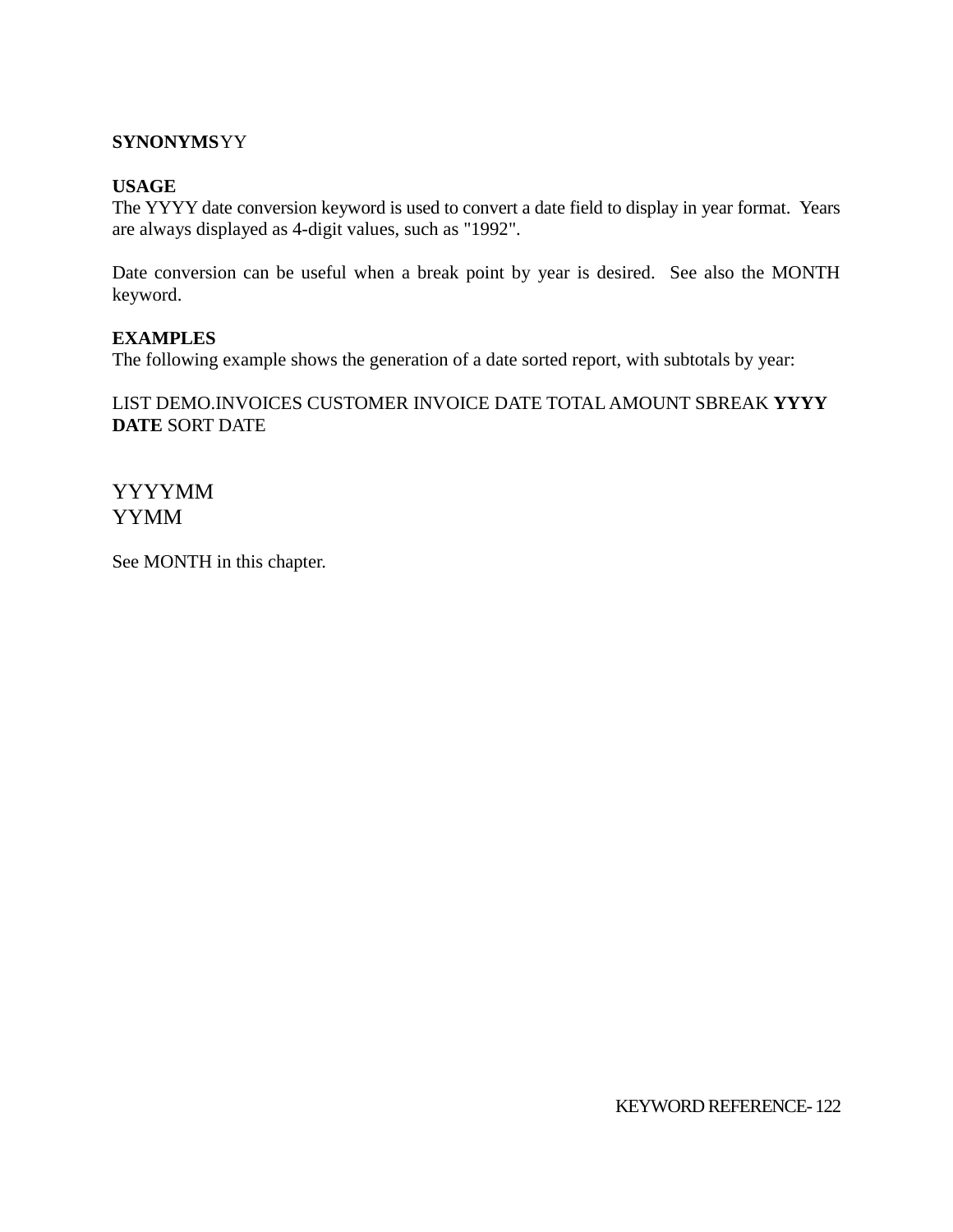# **ADMINISTRATION**

## **Configuration**

## **Configuring GENERAL**

GENERAL may be configured for site preferences in several ways. Many aspects of configuration don't need to be modified from their defaults, so configuration need not be a difficult task. The following pages describe in detail what each configuration option does.

Here is a brief description:

**Display Formats** is used to establish system-wide parameters, such as date and currency formatting, and the "exit program", which tells GENERAL what external Basic program to run upon exit.

**Terminal Attributes** establishes system-wide defaults for terminal display characteristics. Color control, for example, is defined here.

**Printer Definitions** are used to establish printer drivers, if modes other than those provided by Basic are desired.

**Report Heading Defaults** allow the establishing of standard "site-specific" heading characteristics for any report that does not have a custom header defined.

**VDT options** establish terminal attributes (colors, etc.) for this specific VDT, overriding the systemwide defaults established by the Terminal Attributes option.

**User Function Definition** is used to maintain user-defined functions that can be used by field definitions in the dictionary.

**User Replacement Definition** is used to maintain user-defined run-time replacement values. Quite often, these values are maintained automatically by an external application, but may be defined here.

## **Display Formats**

**Language Code** Defaults to **ENG** for English.

## **Date Entry Convention**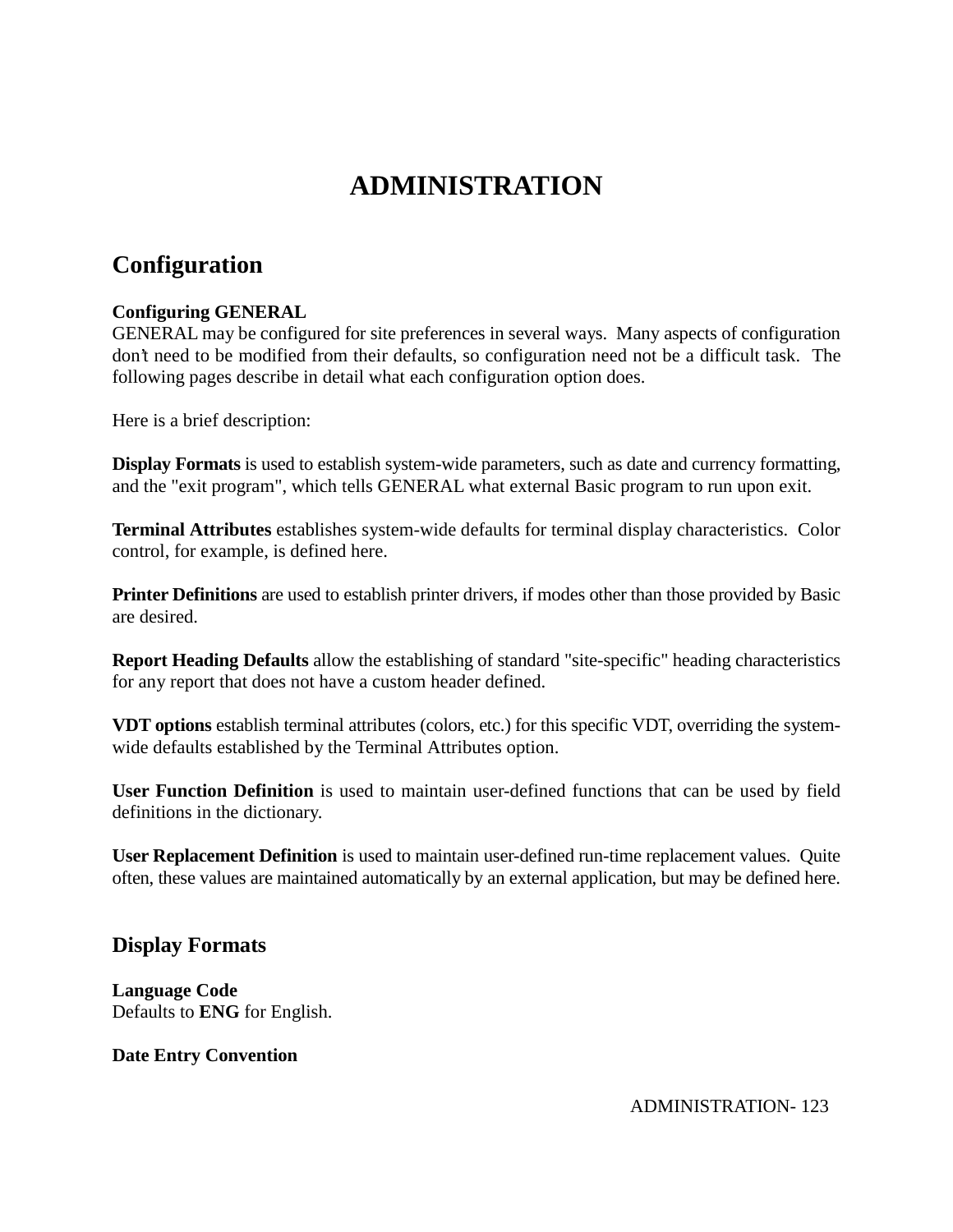Defaults to **MDY** (month/day/year) for USA dates. Other formats supported are **DMY** and **YMD**.

#### **Date Display Format**

Allows you to choose how dates are formatted by combining certain codes for month, day and year, as follows:

| <b>MM</b> - Month number | <b>MMM</b> - Month name |
|--------------------------|-------------------------|
| <b>DD</b> - Day number   | <b>DDD</b> - Day name   |
| $YY$ - Year, 2 digit     | YYYY - Year, 4 digit    |

You can combine these codes in any way to customize the date display, including spaces and commas (or any printable character), **up to a maximum of sixteen characters in the entry field**.

#### **Time Display Format**

Allows you to choose how time is displayed, by combining codes for hour, minutes, and "12 hour time".

**HH** – Hour **MM** – Minutes **PM** - 12 hour time

#### **Default Century**

Allows you to specify the default century for date entry using 2-digit years.

#### **Decimal Character**

The decimal character to use for number displays.

#### **Thousands Separator**

The character to use for separating thousands in number displays.

#### **Negative Indicator**

The character(s) to use for displaying negative numbers when currency format is used, either the **"-"** for a trailing minus sign, or parentheses **"("** to enclose the number in parentheses.

#### **Currency Symbol**

The character to use to indicate currency, with an optional underscore to indicate space fills to separate the symbol from the number.

#### **Right or Left Side**

Specify whether the currency symbol appears on the Left or Right side, **L** or **R**.

#### **Currency Precision**

Decimal precision for currency amounts. Default to **2**.

#### **Exit Program**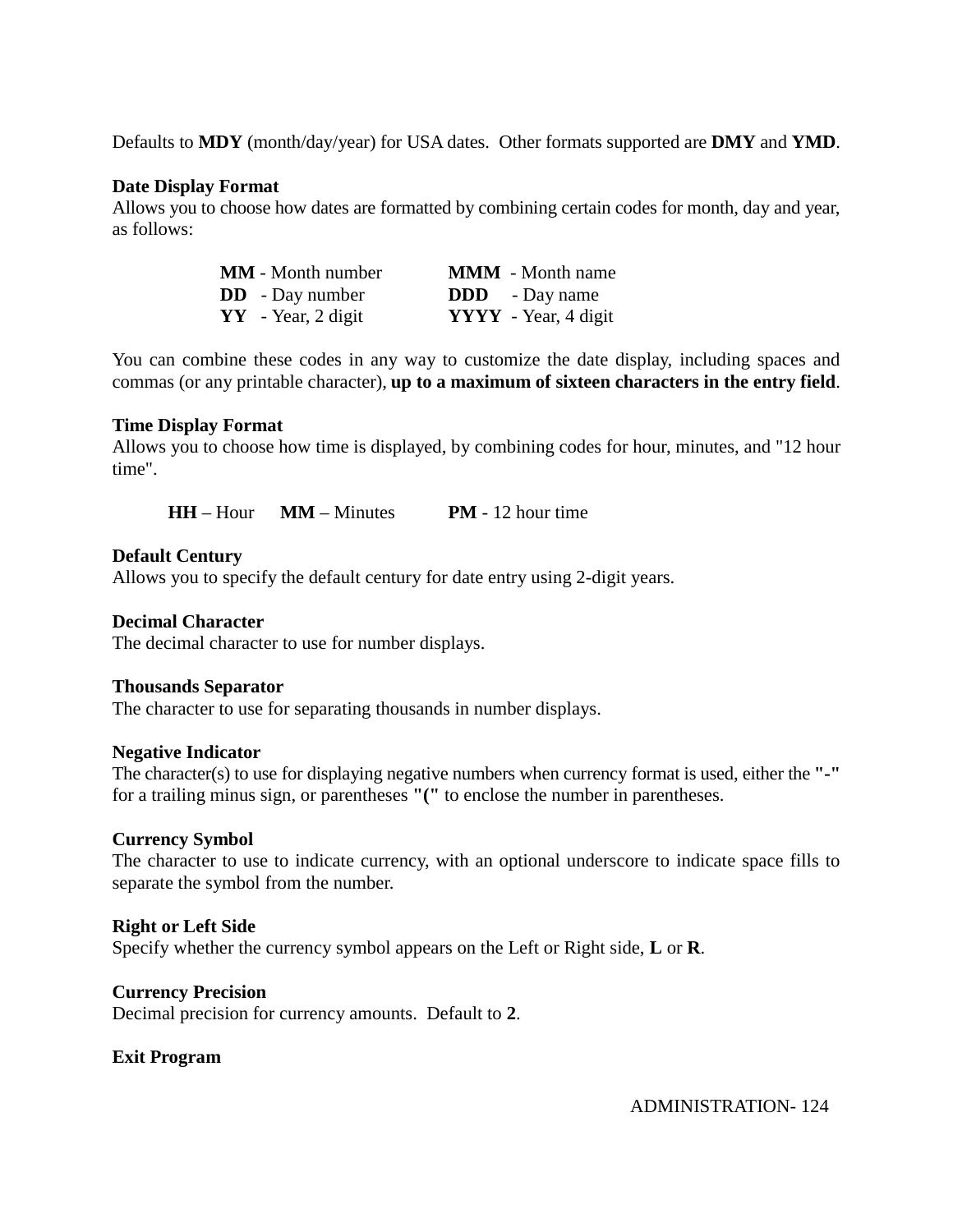The name of the program that GENERAL should RUN when exiting. If this is not defined, and GENERAL is accessed via the RUN command, then an exit will return to the operating system.

## **Terminal Attributes**

#### **Background Display**

Enter the attribute to use when maintenance screens paint "background" text. Normally, this would be just the "Text Only" attribute. Note that GENERAL always uses an 'SB' Basic attribute for background.

The attributes supported are:

- **0** Text only
- **1** Print text in underline
- **2** Print text in reverse video
- **3** Print both underline and reverse

#### **Data Display**

This attribute is used when foreground data is displayed.

#### **Data Entry**

This attribute is used when a field is being entered.

#### **Colors**

The color attributes are used when each type of menu or prompt situation is encountered. Each color specification is a color "pair", indicating the color of the characters themselves and the color for the background of each character. The digits that specify the colors are:

- **1** Black **2** Blue **3** Green **4** Cyan **5** Red 6 Magenta
- **7** Yellow
- **8** White

Note that the terminal attributes can also be defined for individual terminals, if these system-wide attributes are inappropriate for any given VDT.

## **Printer Definitions**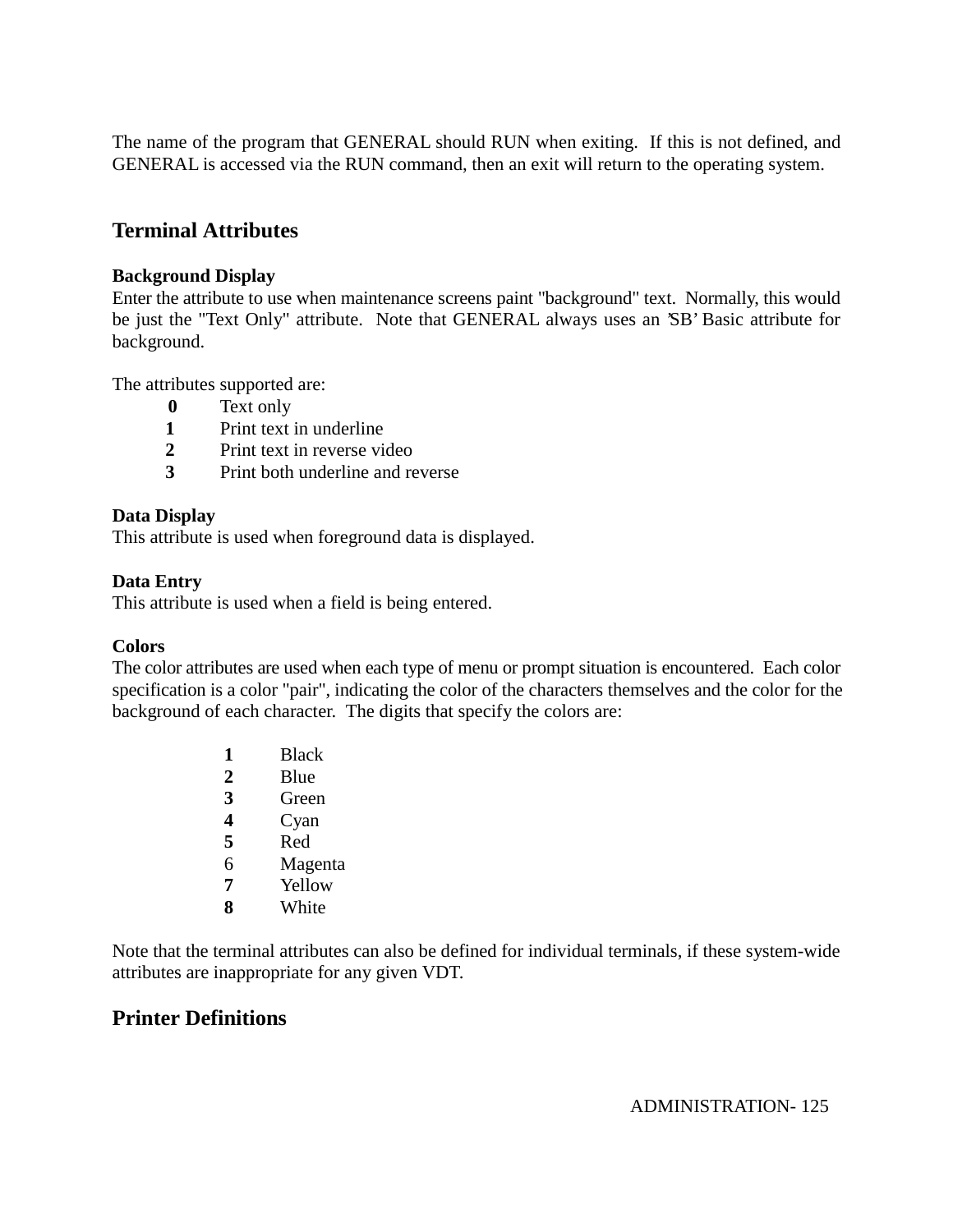Printer definitions in GENERAL can be used to override and enhance the printing capabilities of a printer definition in Basic. Normally, printers in Basic provide a "standard" and "compressed" mode, and not much else. By defining a printer definition in GENERAL, more "modes" can be established for a given printer, and more than one definition can be established for any Basic printer.

When presenting a list of printers at report time, GENERAL looks in the printer definition table defined here. Then, for any printers that are available in Basic, but not defined here, an additional selection entry is provided.

## **Printer**

Enter the name of the printer definition. The name can be up to 6 characters long, without spaces.

Press **F2-list printers** to choose the printer definition from a selection window, or **F10-exit** to return to the configuration menu.

## **Description**

Enter a description of this printer. The description is used in selection lists.

## **Alias**

Enter the name of the physical printer, as Basic knows it. Typically, this is LP or P0.

To choose the alias from a selection list, press **F2-list definitions**.

## **Width**

Enter the default (standard) width in columns for this printer. This is the width assumed when the printer is first opened, and the initialization string is sent to it.

## **Length**

Enter the default (standard) length, in rows, for this printer. This will typically be 66 lines (11 inches by 6 lines per inch).

## **Form Feed**

Enter the desired method for GENERAL to control page ejects:

- **0** GENERAL doesn't issue form feeds before or after a report.
- **1** GENERAL issues a form feed before, but not after, each report.
- **2** GENERAL issues a form feed after, but not before each report.
- **3** GENERAL issues form feeds before and after each report.

## **Initialization**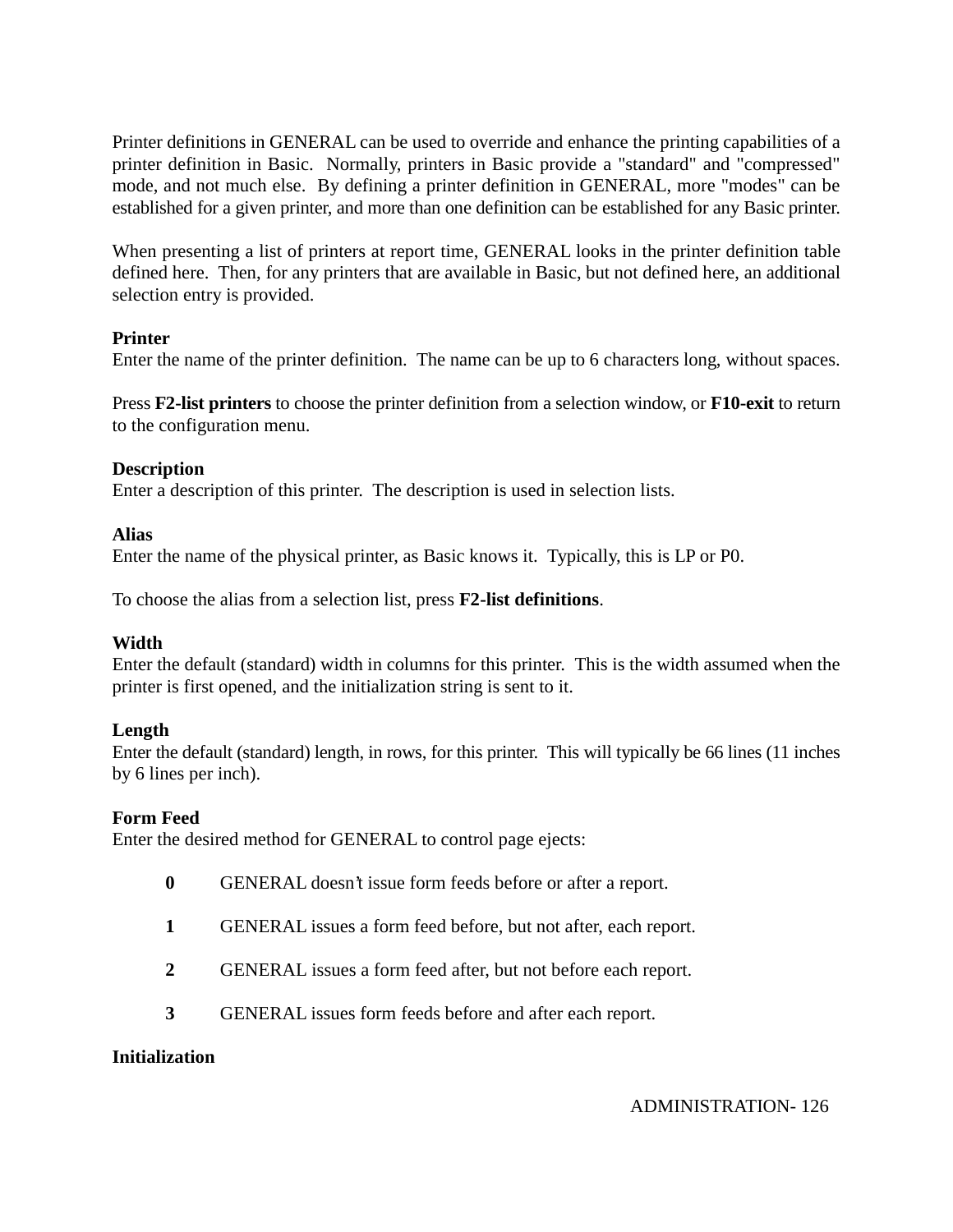Enter a string to send to the printer before any printing takes place. The string can be entered as ASCII text and ASCII codes, or in hexadecimal codes.

To enter ASCII text, enter printable values as text, and non-printable (including spaces) values as ASCII decimal values in angle brackets. An ESCAPE, a letter "k", and a number 1, would be entered as **<27>k1**. Note that spaces are not significant, so **<27> k 1** would be the same. To enter an actual "space" character into the string, enter **<32>** for it.

To enter hexadecimal values, start strings with a dollar sign: **\$1B45** would be the entry for an ESCAPE followed by an "E". Spaces can't be used in a hexadecimal entry.

#### **Reset**

Enter a string to send to the printer when a report is complete, and the last form-feed, if any, is sent to the printer.

**Bold On** Enter a string to turn on **bold** printing.

**Bold Off** Enter a string to turn off bold printing.

**Underline On** Enter a string to turn on underline printing.

**Underline Off**

Enter a string to turn off underline printing.

#### **Validation Prompt**

Choose the definition filing option, when the maintenance is complete:

**Yes** to file the definition as displayed.

**No** to maintain the definition.

**Delete** to delete the definition, after validation.

**Modes** to maintain additional printer modes.

**What are "Modes"?**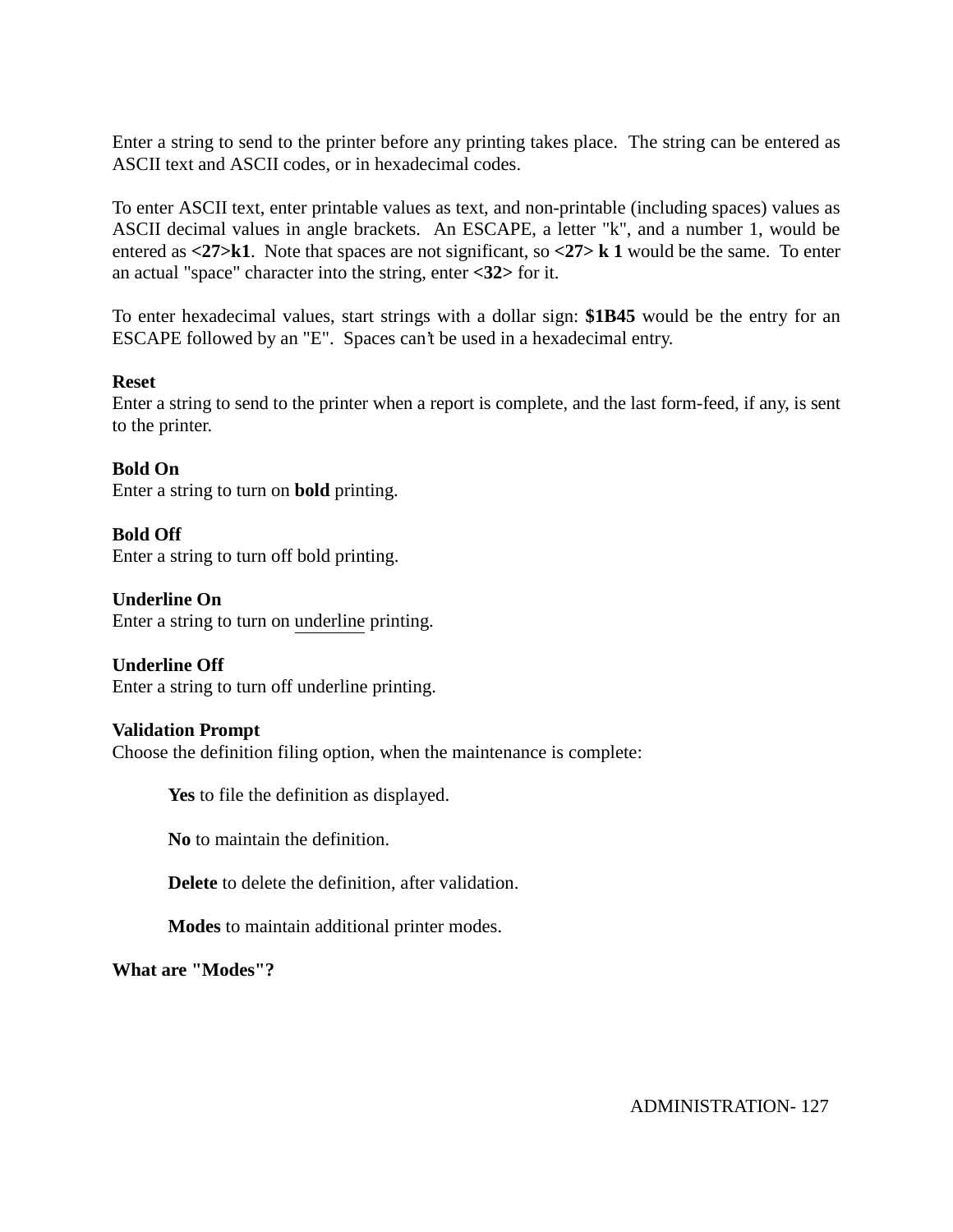Printers typically support many characteristics of output. Often, a printer that normally prints at 10 characters per inch (CPI), for about 80 columns on 8.5" paper, can also print at 12 CPI and at 17 CPI. Also, printers can print in varying quality modes, such as "draft" and "letter quality". In almost all cases, these modes can be turned on and off independently of each other, so that you can combine print characteristics together. GENERAL's print drivers let you create up to four modes under which to print (in addition to the "standard" mode defined by the main printer initialization string.

#### **Name**

Enter the name of the mode being defined. Mode names can be up to 10 characters long. Each mode which has enough columns is selectable for any given report, when the ON PRINTER specification is used in the report command. The following function keys are active:

**F3-insert** Inserts a new mode line.

**F4-delete** Deletes the current mode line.

**F9/F10-exit** Pressing either key will exit mode maintenance.

#### **Cols**

Enter the number of columns per line this mode provides.

#### **Rows**

Enter the number of rows per page this mode provides.

#### **Initialization**

Enter the string GENERAL should send to the printer to turn on the mode. This string is sent is sent to the printer after the base initialization string and before any printing will take place. The format of this string is the same as that described in the initialization element, above.

## **Report Heading Defaults**

## **Report Headings**

Whenever a report is generated with the LIST command, a default page heading is created, consisting of a base heading and column heading. The base heading is made up of several information elements, placed at specific positions within a three-line base-heading template. By specifying the placement of these various elements, each site can customize the look of the each report's default heading.

Note that any given report can have a custom page heading, or the page heading can be suppressed.

#### **Placement of text**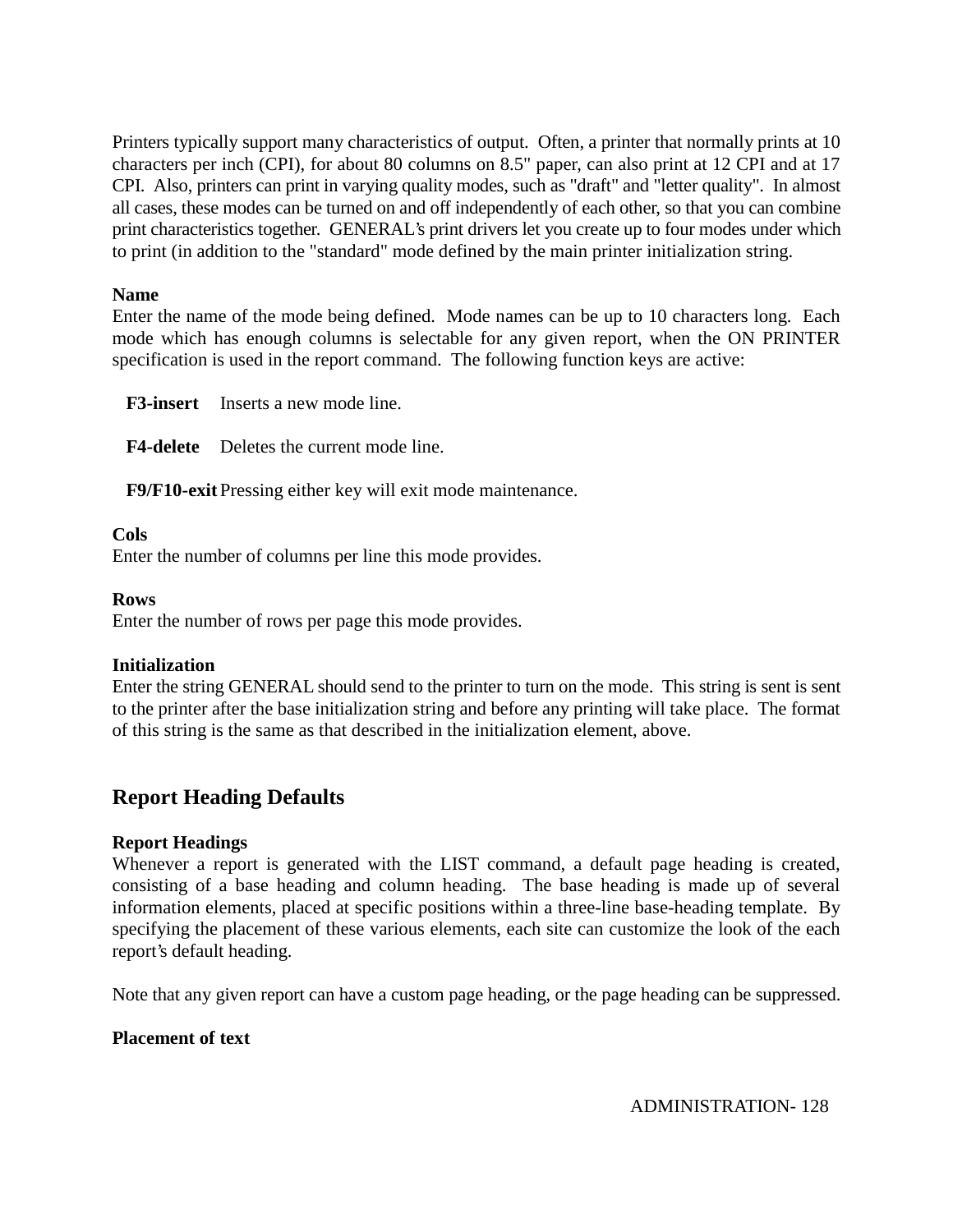Each element of text shown in the Report Heading Defaults screen can be turned on or off, and if turned on, can be placed on any of three lines, and positioned at the left, center, or right of the page.

The report title comes from the report itself, specified by the TITLE keyword, or defaulting to **LIST OF "***filename***"**.

The page number will have the word "Page" preceding it at report time.

Text 1 and Text 2 are site specified text elements that can be used for any desired purpose. One common purpose would be to place a company name in each report. If necessary, the text can be a run-time replacement, such as "[[@COMPANY\_NAME@VDT]]".

## **VDT Options for the Current Work Station**

## **Overriding Site Defaults**

The configuration elements for Display Formats and Terminal Attributes establish system-wide defaults for how GENERAL behaves. In addition, each terminal can have its own display formats and attributes, overriding the default specified.

There are two elements on the system-wide Display Formats screen that are not available or maintainable on a terminal by terminal basis:

The **Date entry convention** is a system-wide parameter, so that the CONVERT-DATE keyword will work the same for any report that has a literal date reference to convert.

The **Exit Program** is also a system-wide parameter. Every terminal will exit to the same program. If conditional returns are required, then a separate program will have to be created to perform the required returns, and that program made the Exit Program.

## **User Function Definition**

#### **User Defined Functions**

GENERAL's dictionary supports the use of user-defined functions that are provided in Business Basic. Function definitions are maintained here, and at run-time, GENERAL inserts them in the report as required.

#### **Name**

Enter the name of the function. Function names can be from 1 to 20 characters long, and may contain letters, digits, and underscores. If the function derives a string result, then it must end in a dollar sign.

To choose the function from a selection list, press the **F2-list** key.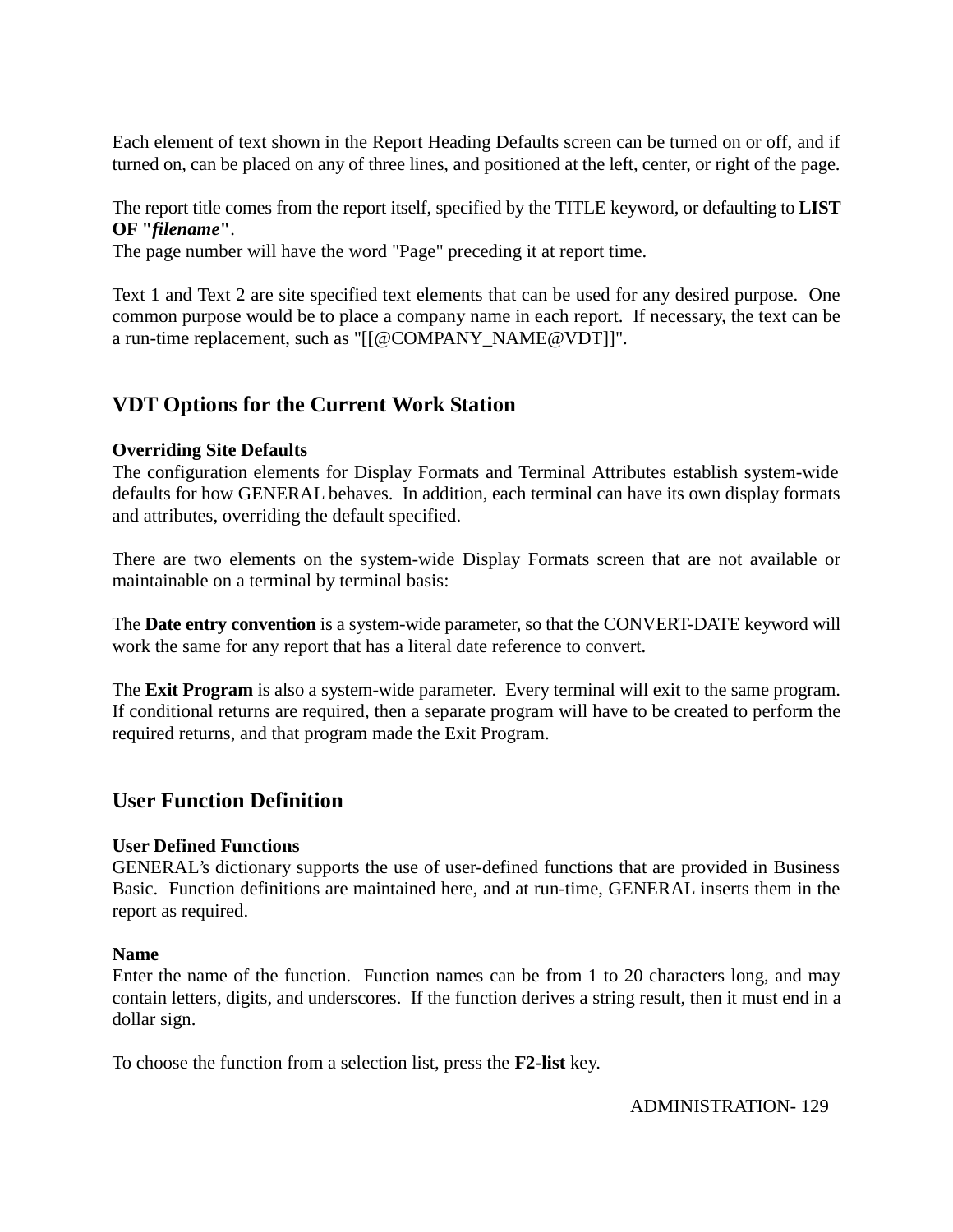To exit to the configuration menu, press the **F10-exit** key.

#### **Description**

Enter a description for this function. The description is used in function selection lists.

### **Function**

Enter the arguments and Basic code for the function. This code follows the same conventions as defined in single-line DEF FNx() functions in Basic. Argument variables should not start with TEMP or GEN, as these may conflict with names used by GENERAL itself.

For more detail on user functions, consult a Business Basic manual.

#### **Verification Prompt**

At the verification prompt, you may choose:

**Yes** to file the definition as displayed.

**No** to maintain the definition.

**Delete** to delete the function. Any dictionary expression or run-time calculation that references the function will fail.

To abort, without saving the definition, press the **F10-exit** key.

## **User Replacement Definition**

#### **Replacements**

Run-time replacements are a key feature of GENERAL that allow the dictionary or report definitions to be parameterized to operate under a variety of conditions. The most common use of replacements is to allow the same dictionary to support the parameters of different companies. For example, one company might have a customer code length of 6, while another might be 8. An expression for the customer code could be defined as:

## **@PF1(1,[[@CUSTLEN@VDT]])**

So that the run-time replacement value defined for @CUSTLEN@VDT would be used for each report.

In the above example, there are several things to note.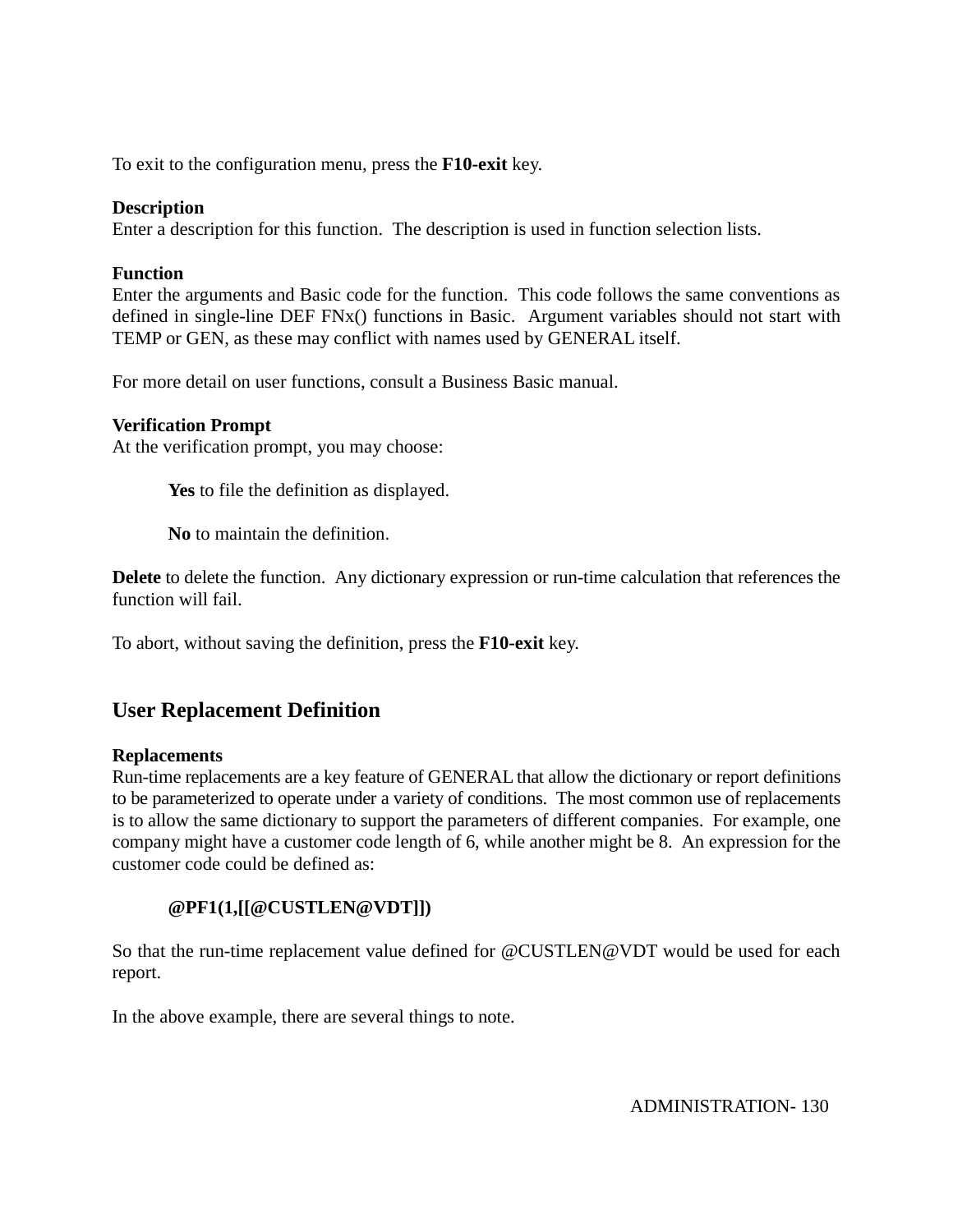- The replacement is delimited by double square brackets. Former versions of GENERAL only required single square brackets. While GENERAL parses the command, the double brackets are detected, and the text inside is evaluated.
- · If the replacement text starts with a "@" character, then GENERAL looks in the runtime replacement table for a value. Otherwise, GENERAL issues the replacement text as a prompt to the user, and accepts the user's input as the replacement value.

Note that another form of replacement is supported to force the entry to be text, numeric, or date data.

If the keyword @VDT is included in the text, then GENERAL substitutes the terminal's alias in the replacement text before searching the run-time replacement table. This makes it possible to control replacement values on a terminal by terminal basis.

Normally, an external program should maintain run-time replacements, since the parameters that are defined will come from the external application. See the Appendix, Integration Utilities, for more information about how an external application can maintain these.

#### **Name**

Enter the name of the run-time replacement. The name can contain from 1 to 30 characters. If it contains the word @VDT, GENERAL will substitute the current terminal alias.

To choose the replacement from a selection list, press the **F2-list** key. To return to the configuration menu, press the **F10-exit** key.

#### **Description**

Enter a description for this replacement, if desired. The description is used in selection lists.

#### **Value**

Enter the value to use as a replacement when this run-time replacement is referenced by a report.

## **USER MAINTENANCE**

#### **What are "Users" in GENERAL?**

GENERAL will usually require that a user *login* in order to create and execute a report (see Accessing GENERAL, in the Introduction). The login procedure verifies that the user code is valid, and assigns an access level to the user, so that GENERAL can enforce file security.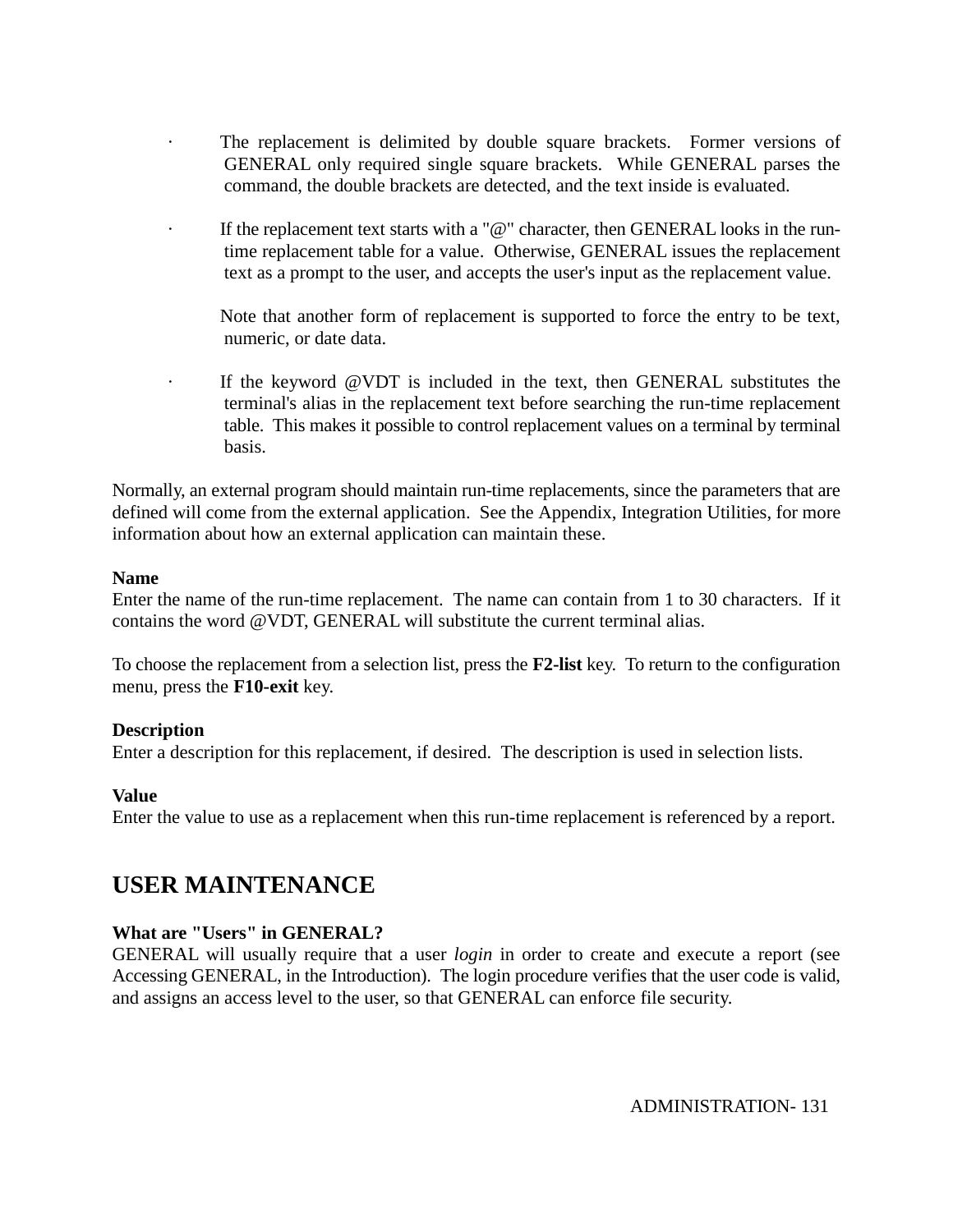Each user code is established by the USER command, which is available from GENERAL's main menu to any user with an access level of 9. Such a user is known as an *administrative level user*. Each user code can also be assigned an associated password, which will also be required by the login procedure. Note that passwords are optional, and may be required by some users and not by others. It would not be uncommon to establish one or more user codes, with low access levels and no passwords, and a single administrative user code, with a password.

## **System Logins**

GENERAL does not utilize operating system user names as user codes. It will test a Basic global string table (STBL() in BBx, for example) called "\*GENEXT\_USER" for a previously established login name, so that an external Basic menu system can pre-assign the GENERAL user code. That user code must have been established in the GENERAL user code list, so that GENERAL can determine the access level and whether or not to prompt for a password.

Therefore, if the user name is established as a GENERAL user code, without a password, then that code may be placed in the global string table noted above, and the login screen will be skipped.

## **Code**

Enter the user code, which may be any character string, from 1 to 20 characters long, without spaces. If the code entered isn't currently on file, GENERAL verifies that the code is new, and provides an option to copy the new user definition from an existing one.

The **F2-list** key may be used to choose the user from a selection window of defined users.

Press the **F10-exit** key to return to the main menu.

#### **Name**

Enter the user name or description associated with this user code. This is used when presenting the user selection window.

## **Access Level**

The access level is a number, from 0 to 9. The higher the number, the more files this user code is allowed to access. When processing a report, GENERAL checks the access level assigned to each file required by the report. The user's level must be at least as high as each file's level.

A user with an access level of 9 is considered an administrative user. An administrative user has access to any file, and also to the CONFIG, DICTIONARY, and USER commands.

#### **Password**

The password is an optional entry for a user code. If this field is blank, then there will be no password required when this user code is used in the GENERAL login screen.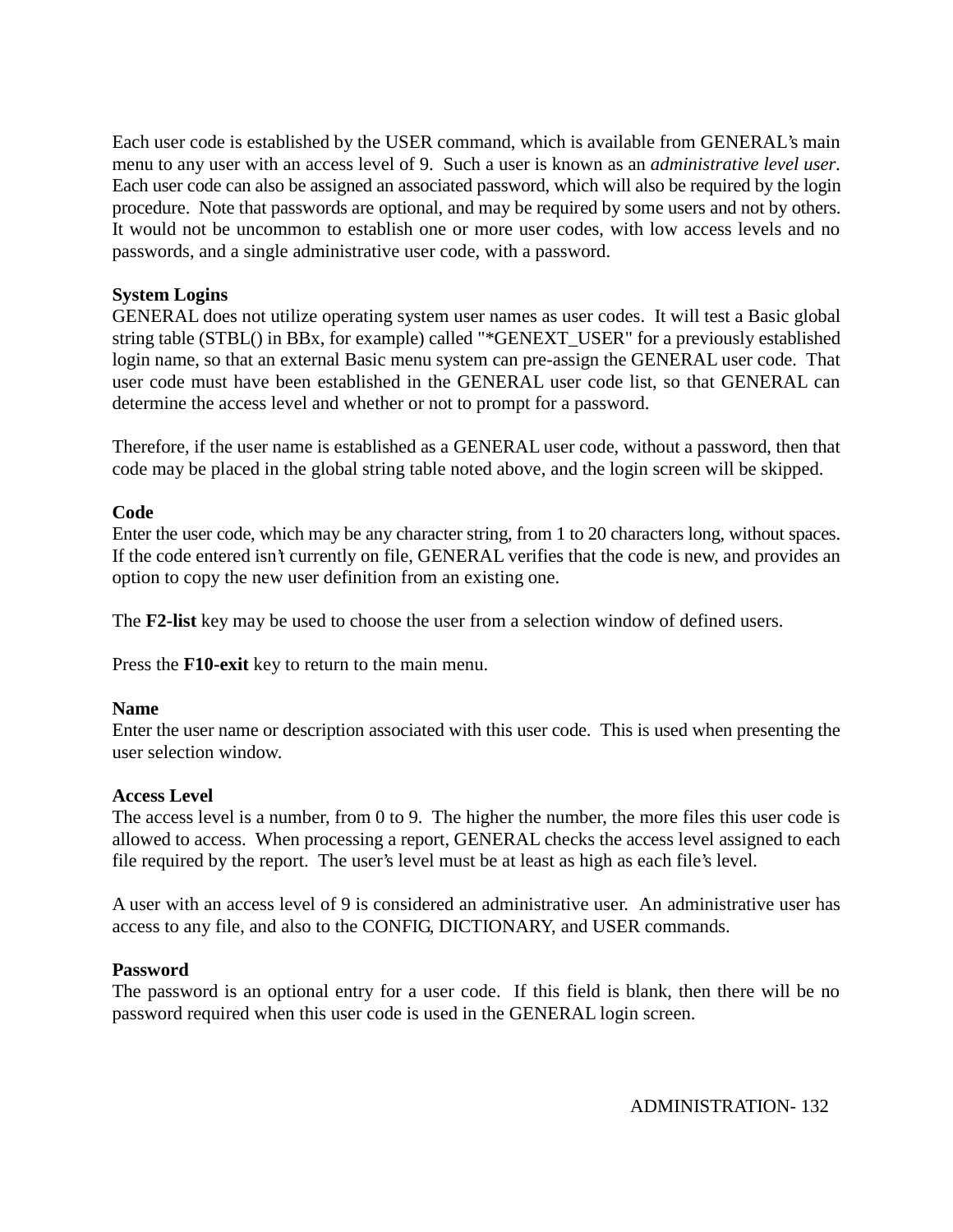The password is encrypted when the user record is filed at the verification prompt. Once encrypted, GENERAL no longer knows what the password was. For that reason, if a user has a password, and the record is maintained, then the password field will contain a single question mark. **For a user to keep the same password, it is essential that <Enter> is not pressed here.** If <Enter> is pressed, then GENERAL will re-encrypt the new data in the password field (even if it is the "?" shown to indicate that a password is present). Instead, press the **F10-exit** key, and the original encrypted password information will be retained.

#### **Verification Prompt**

**Yes** to file the record as displayed.

**No** to maintain the record.

**Delete** to delete the user code, after verification.

Press **F10-exit** to abort filing of the record. Any changes made will not be updated on the user code.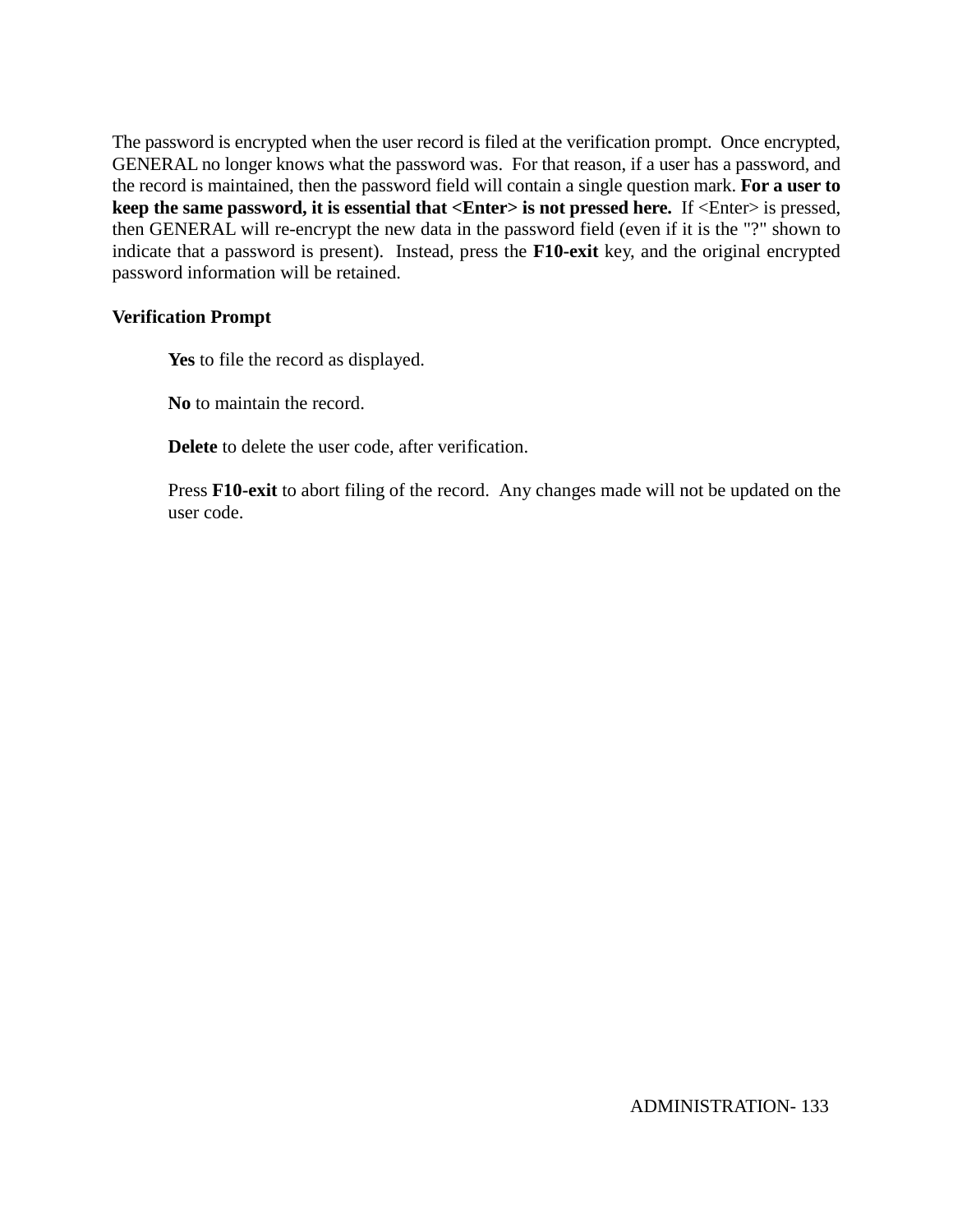# **APPENDIX**

## **Installation Guidelines**

#### **Requirements** GENERAL must be installed with and run under a host Business Basic language. The languages that can run Version 4 include:

BBx3 and above, from Basis International Providex

GENERAL Version 4 is a set of files which all begin with the letters "GEN". A basic rule of thumb is that all these files must be installed into a single directory, which is accessible to Business Basic via normal directory searching. When first executed, GENERAL will create a subdirectory "TMP" under the directory where it is installed. This is used for work files while reports are being created. Since GENERAL and the work files are in the same directory tree, it is necessary that GENERAL be installed on a file system or disk drive with adequate space. As the work files can get quite large, you should probably have at least 5MB of space available, and possibly more if your files are large or the number of users who will be producing reports is high.

The memory requirements for GENERAL vary based on how it is accessed (RUN or CALL) and on how large and complex file dictionaries are. At a minimum, a 64K workspace must be provided.

## **MINIMUM PERMISSION REQUIREMENTS**

Users who will use GENERAL must have read/write access to the main directory, and read/write/execute access to the TMP subdirectory. In addition, users must have read/write access to the file GEN4MST, and read access to all other GEN\* files.

## **DICTIONARY MANAGEMENT**

GENERAL's dictionary file is called GEN4MST. It contains not only file dictionary definitions, but also stored commands and reports, and user command history. The media that SDSI ships contains a basic dictionary file, with definitions for the sample files included with the package. This dictionary file is named GEN4MST.SDS. Upon execution, GENERAL will see this ".SDS" file, and will do one of two things:

- 1. If a GEN4MST file exists, the GEN4MST.SDS contents will be merged into the existing GEN4MST file, via a simple READRECORD/WRITERECORD copy, with overwrite protection. The .SDS file is then erased.
- 2. If no GEN4MST file exists, the GEN4MST.SDS file is renamed to GEN4MST.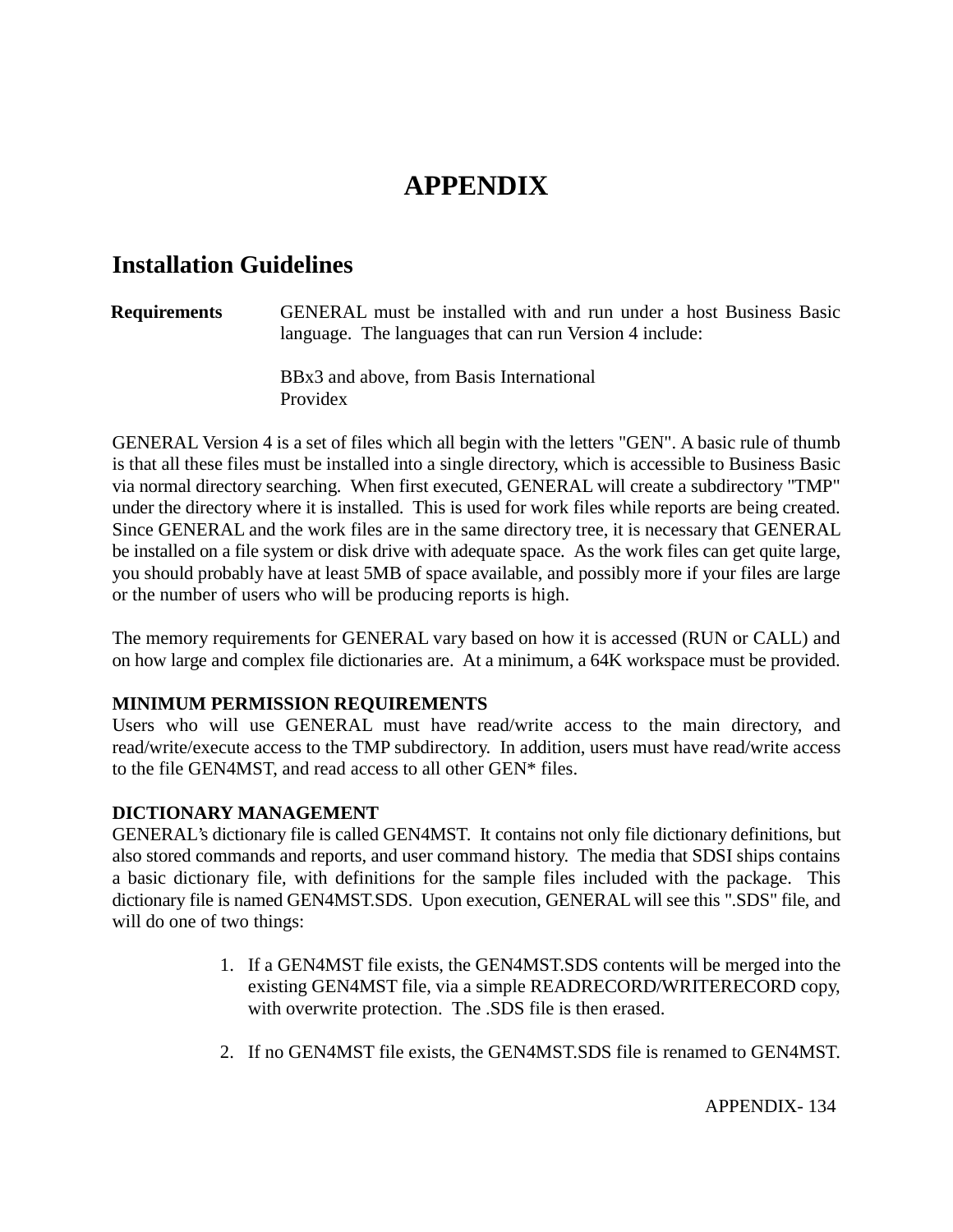If this is an upgrade installation that involves a dictionary conversion, then SDSI will have shipped both the converted dictionary, as GEN4MST, and the basic dictionary, GEN4MST.SDS. Upon first execution, the sample file dictionaries will be merged with the converted dictionary.

### **Establishing a Dictionary**

Before GENERAL can produce reports from your files, a dictionary must be established to describe the contents of the files and relationships between them.

Often, the software vendor who provides GENERAL will also provide a data dictionary. Also, GENERAL supports several external dictionaries, which also may already be defined. If that is the case, then the GENERAL dictionary will probably not need to be maintained. For more information, see the Appendix section Integration with Applications.

#### **Converting an old dictionary**

If you are upgrading from a prior version of GENERAL, your old dictionary can be converted. The old dictionary can't be used by Version 4 directly. You may contact either your dealer or SDSI about the conversion.

Some products with which GENERAL is integrated will provide a new dictionary in Version 4 format along with the upgraded software. You may, however, still wish to convert your old dictionary if your company developed and saved many reports, or if you customized the old dictionary to an extent that the changes would be difficult to enter into the new dictionary.

#### **Printers**

GENERAL can use the print driver information supplied by the host Business Basic language. It is possible, however, to configure print drivers in GENERAL that have extended capabilities not provided by the underlying language. Another benefit to configuring your own drivers is that you can specify several "printer" names for each Business Basic printer: a letter quality and a draft quality mode, for example.

For more information about custom print drivers, see the Printer Definitions section in the Administration chapter.

## **Configuration File**

There are some items that can be configured in the configuration file "GEN4PARM.FIL", located in the directory where GENERAL is installed. Among the items are:

- Default form feed handling
- Protected directories
- Taos date field structures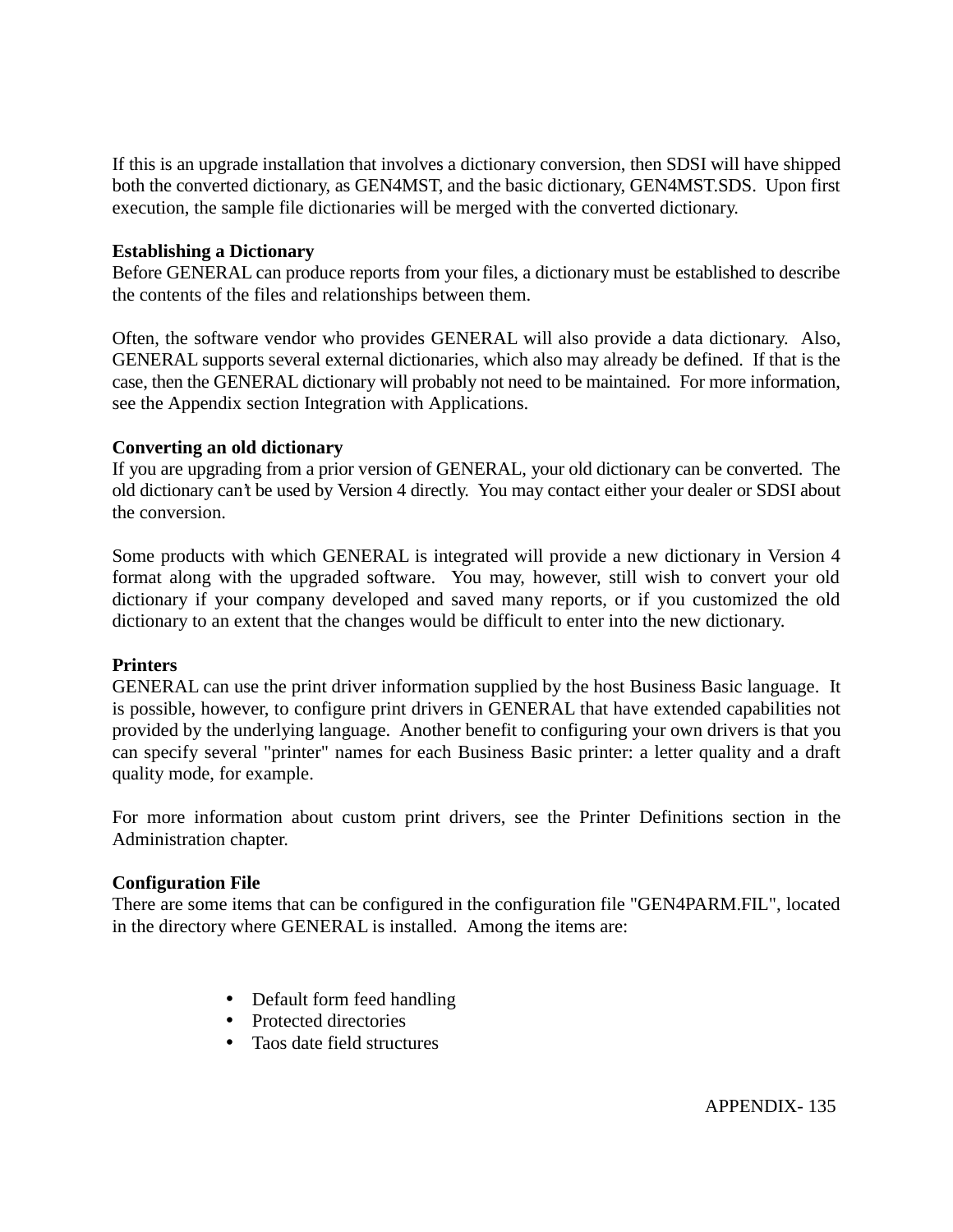The file provided by SDSI contains complete descriptions of the elements available.

Version 4.1 added several new flags to GEN4PARM.FIL.

OVERWRITE=Y or N is used to specify whether General prompts the user to replace an existing file when printing to a text file. Version 4.0 always prompted the user if the file existed, but if this flag is set to "Y", then no prompt will be issued in Version 4.1.

DISPLAYMOD=*n* is used to specify the modulo used when updating screen counters for report processing. This number defaults to 10, so that every 10 records, the display is updated, but it can be set to any number. On systems with very high throughput, increasing the modulo can improve report performance.

TAOSPREC=Y or N is used in TAOS dictionary environments when the precision of numbers shouldn't add to the length General assigns to a numeric field when the dictionary is interpreted. In Version 4.0, General would add to the length, resulting in very long numeric fields if the precision was set to a large value. Setting the value to "N" will result in the precision being assumed in the length already specified in TAOS.

NDP\_RESET=Y will cause NO-DUPLICATE columns to reset and print duplicate values following any break point, regardless of whether or not that column has a duplicate value. Following each subtotal, all columns will print their respective values.

MAXSTACK=*n* specifies the number of STACK commands to save in memory. *n* can be any value between 1 and 99, and defaults to 18.

## **Existing Dictionaries**

If you wish to merge two Version 4 dictionaries, there is a utility provided in the Configuration area (CONFIG command) to do this. Note that there must be an existing dictionary file GEN4MST, and a similarly structured secondary dictionary of any name. Typically, this will be a dictionary containing an update shipped from a dealer.

The utility will prompt for the secondary dictionary name, verify that it looks like a Version 4 dictionary, and prompt for an Overwrite parameter. If the overwrite option is set to Y, the merge will overwrite existing definitions in the master dictionary with like-named definitions in the secondary dictionary. Otherwise, only new elements will be added.

The merge operation scans the secondary file for dictionary entries, and updates, for each file definition found the header, field definitions, links, and alternate sorts.

When all file definitions have been read, the utility returns to the CONFIG menu.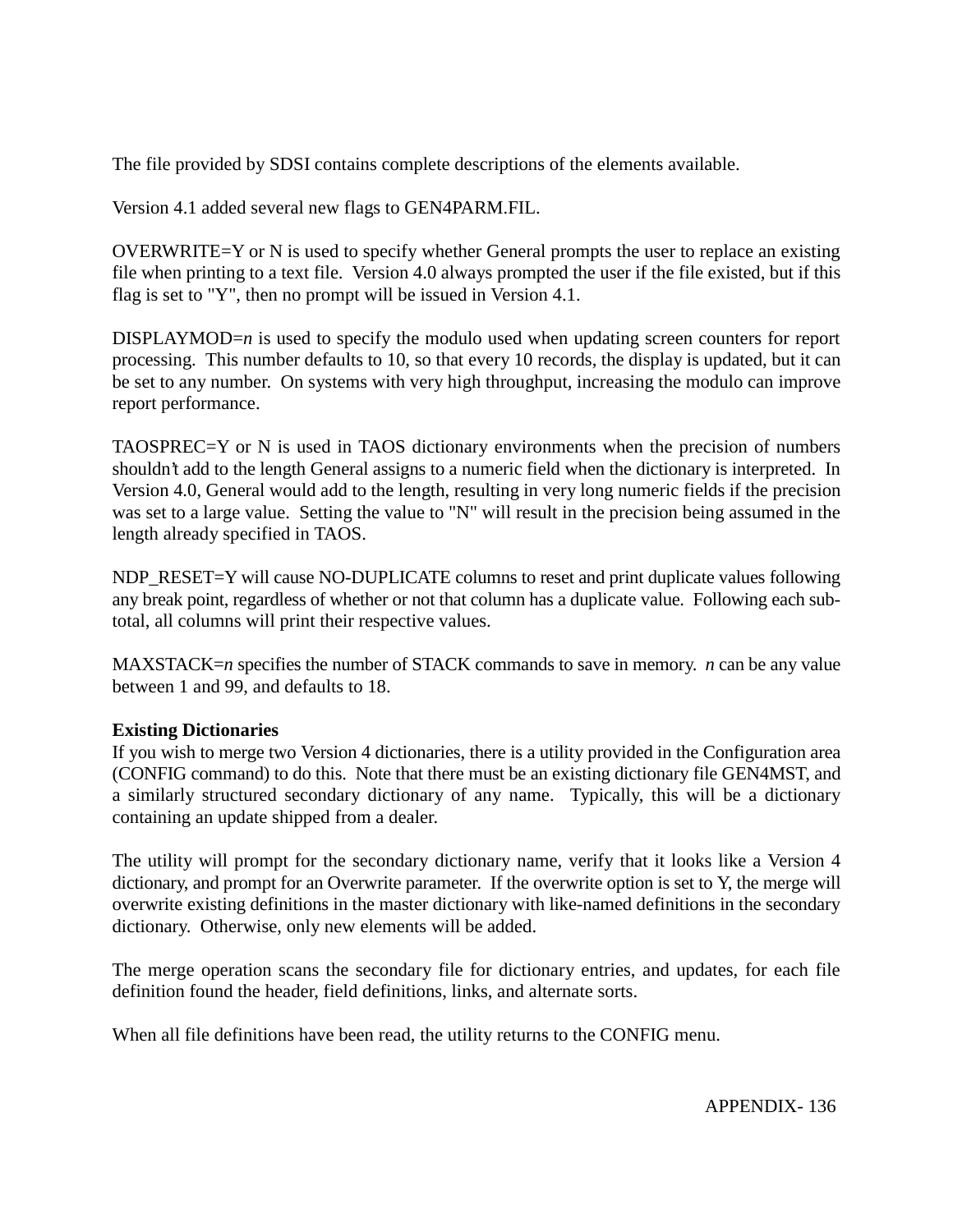Note that this is **not** a dictionary conversion utility. Dictionaries from older versions of GENERAL must be converted by SDSI in order to be used by Version 4.

Version 4.1 expands this merge feature by providing an export tool to create the secondary dictionary, and by adding import support for both PROMPT and RUN report definitions. The CONFIG menu now offers "Import secondary dictionary" and "Export secondary dictionary".

The Export option allows you to create a secondary dictionary as any valid file name then prompts you for Prompt, Run, or Dictionary elements to add to that dictionary. To add an element to the secondary dictionary, choose which type, then pick the element from the selection list provided. To delete an element, choose it again and General will delete it from the secondary file. You can also clear all elements in the file by choosing the Clear option from the Prompt, Run, and Dictionary ring menu.

The Import option prompts for a secondary file name, and for whether to overwrite fields. It then imports the dictionaries, prompt reports, and run reports found in that secondary file. If the overwrite flag is set to N, then fields in the dictionary are not merged if they have the same name as a field already in the site's dictionary. All reports imported replace any reports of the same name in the site's dictionary, so care should be exercised when exporting and importing reports.

## **INSTALLATION PROCEDURES**

1) Before installing, if you are upgrading, make sure you have a backup of the current GENERAL directory, in case something goes wrong. If this is a new installation, then you should determine what directory GENERAL will reside in, and if necessary, create that directory and establish proper permissions with these commands:

## **mkdir /***general-directory* **chmod 777 /***general-directory* **(on Unix only)**

2) Make the GENERAL home directory the current directory:

## **cd /***general-directory*

3) If on Unix, make sure that permissions won't be changed incorrectly:

## **umask 0**

4) Download the files. If more than one media is provided, download each of them:

A) Unix: **tar xvf /dev/***device-name* B) DOS: **copy a:\*.\***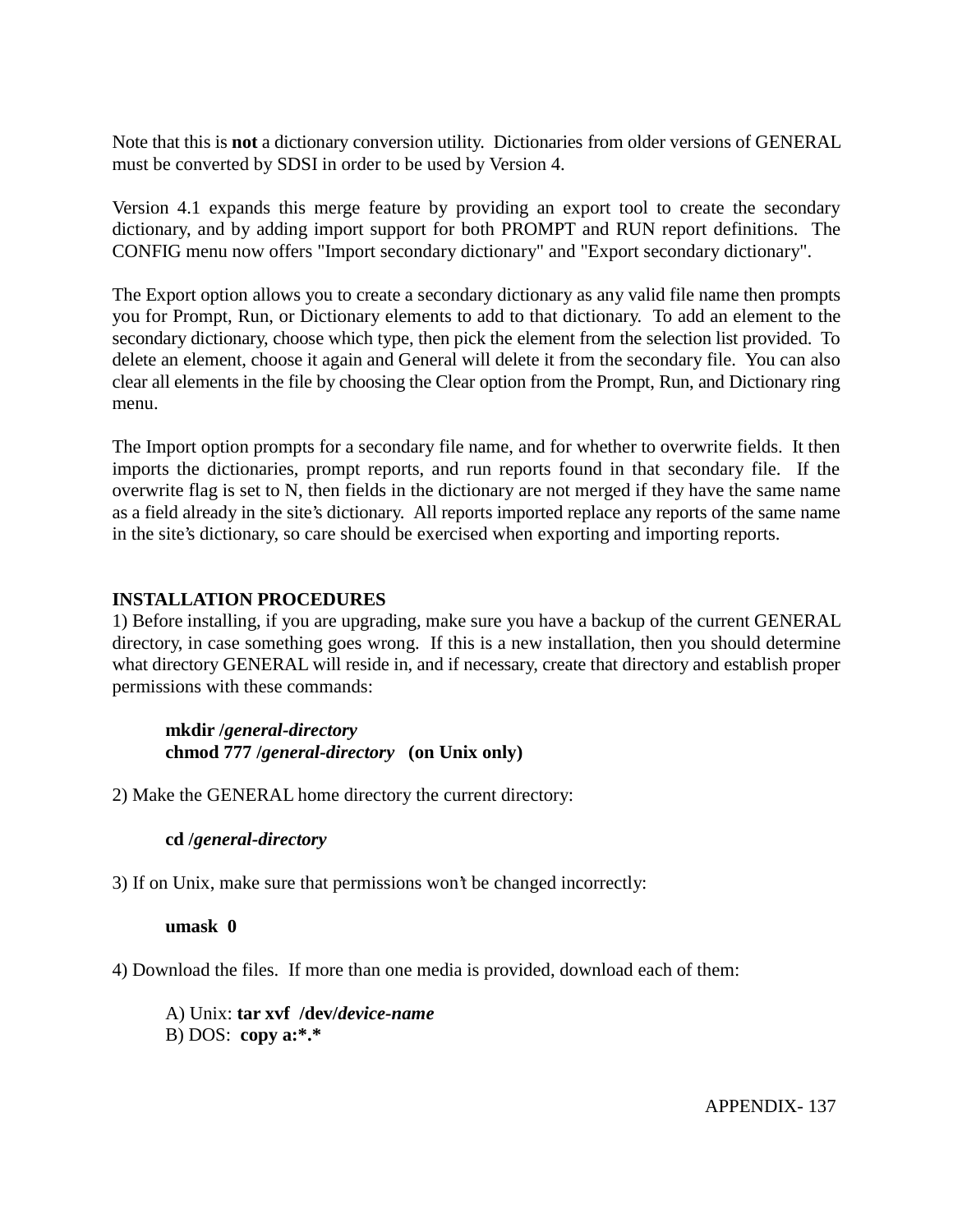5) Uncompress any files that are in compressed format.

A) On Unix, these may be in "compress" format, ending in a ".Z", or "pack" format, ending in ".z".

#### **uncompress \*.Z**, or **unpack \*.z**

B) On DOS, there may be a self-extracting archive, ending in a .EXE extension. Just type its name. If the name is UNPACK.EXE:

#### **unpack**

On DOS, when the extraction is done, you can delete the .EXE file.

6) Execute GENERAL as the only user:

Start Business Basic, with at least 255 pages. Make sure that the GENERAL directory is accessible. RUN "GEN4"

GENERAL will execute, performing any dictionary merge or rename, as described earlier, and prompt you for a serial number and activation key, which has been provided by SDSI.

Once activated, users can begin using GENERAL. The default user code is "GEN".

Be sure to print out and review the README file.

## **Integration with Applications**

GENERAL is designed to work with existing data files, which are maintained by an existing application. GENERAL works with the other application via the data dictionary, which is described in detail in the Dictionary chapter of this manual. There are several external dictionary formats that GENERAL can use, so in many cases, a GENERAL dictionary will not need to be maintained. Several features of GENERAL also make it possible to develop a more seamless environment between GENERAL and the application with which it runs.

## **Executing GENERAL from the application**

To start GENERAL, the other application must use the RUN or CALL command. The startup program is "GEN4":

**RUN "GEN4"** will overlay to GENERAL. This conserves the most memory.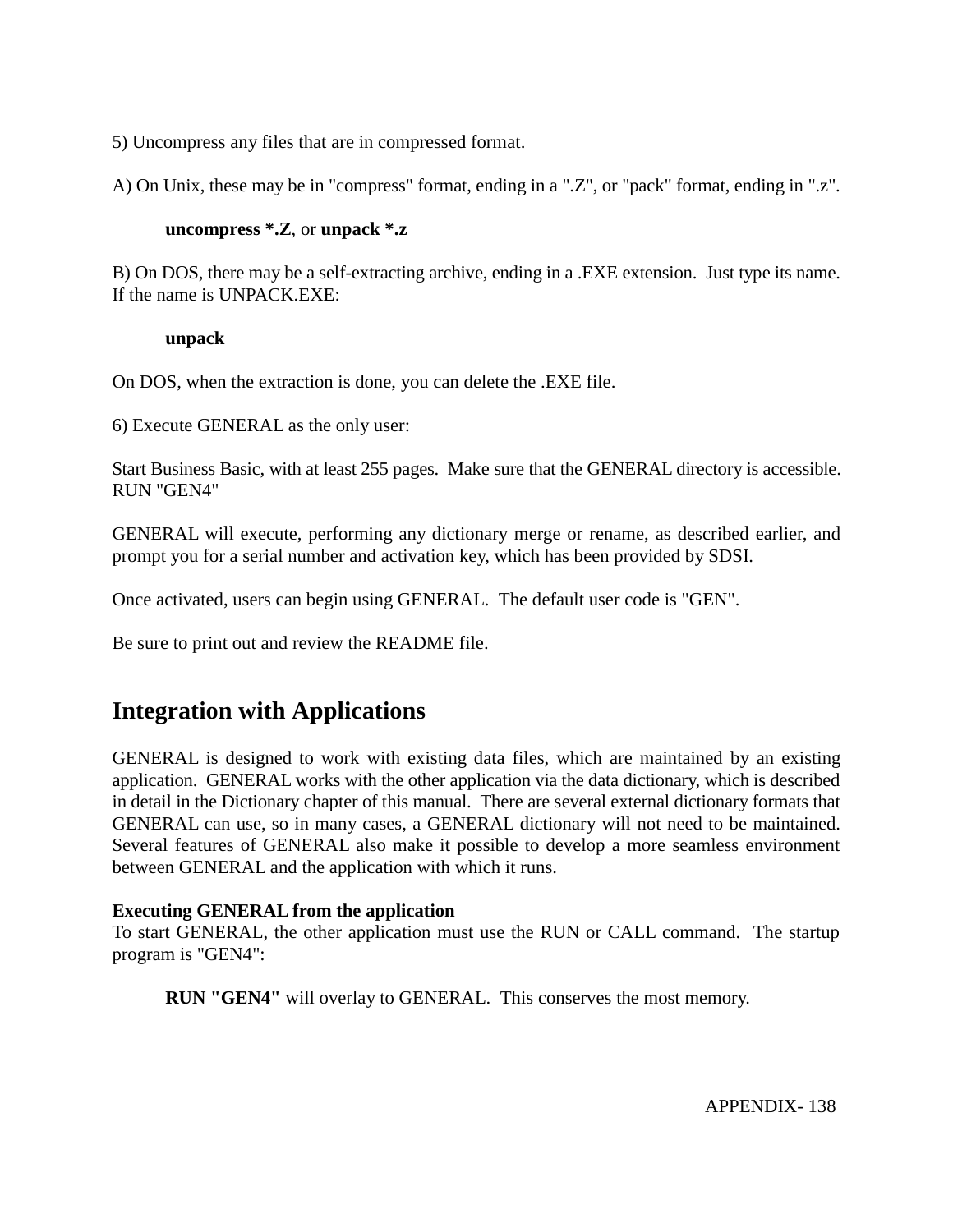**CALL "GEN4","***command***"** will call GENERAL, preserving the state of the calling application. This method does not conserve memory, so the calling application should have plenty to spare. The *command* is a required parameter, and may be either a complete LIST command, a save-command name, a PROMPT report name, or null ("").

In order to provide fast access to field selection lists, and to generally improve run-time performance of General, all elements of dictionaries are loaded into memory when accessed. This means, for instance, that when a file is chosen for a PROMPT report, all the field names and their associated descriptions, headers, and expressions are loaded into memory. This works very well except in cases where a large dictionary is loaded into a small memory workspace, which often results in an error 31 (out of workspace memory).

Most versions of Business Basic support large workspaces, but those that do not have remained popular, so we made the effort in Version 4.1 to make General work better in small workspace environments.

In BBx, if General is running in a workspace of 255 pages, dictionary elements and other large strings will be written and read from disk as needed. For example, in PROMPT mode, when a field list is requested, the field names and associated descriptions are loaded, then unloaded when the list is closed. Likewise, when a calculation expression is syntax tested, the field names and expressions are loaded, while the descriptions and PROMPT field specification are saved to disk. This swapping of large strings saves large blocks of memory, allowing much larger dictionaries to be managed in small workspace environments. There is a small performance penalty for doing this, of course, but it should be minor unless disk I/O is particularly slow. There is no impact on report processing performance (though there is on report parsing).

If the BBx workspace is over 255 pages, then General assumes that any amount of memory can be allocated, and none of the above described string management takes place.

When GENERAL is CALLed, it can't perform an incremental program build by inserting code into a template. Instead, an entire program must be created and CALLed. This can take a good deal of time unless the host Business Basic provides faster tools. On BBx3 and BBx4, the executables "bbxcpl" and "bbx4cpl", respectively, provide this speed. GENERAL will look for the proper executable in its standard search paths, and if found, will automatically use it. Also required, in order for their use, is access to the MS-DOS COPY and SORT commands or the Unix sort command, so that the template and report code can be merged and sorted on disk before the bbx?cpl program is used.

## **Returning to the application**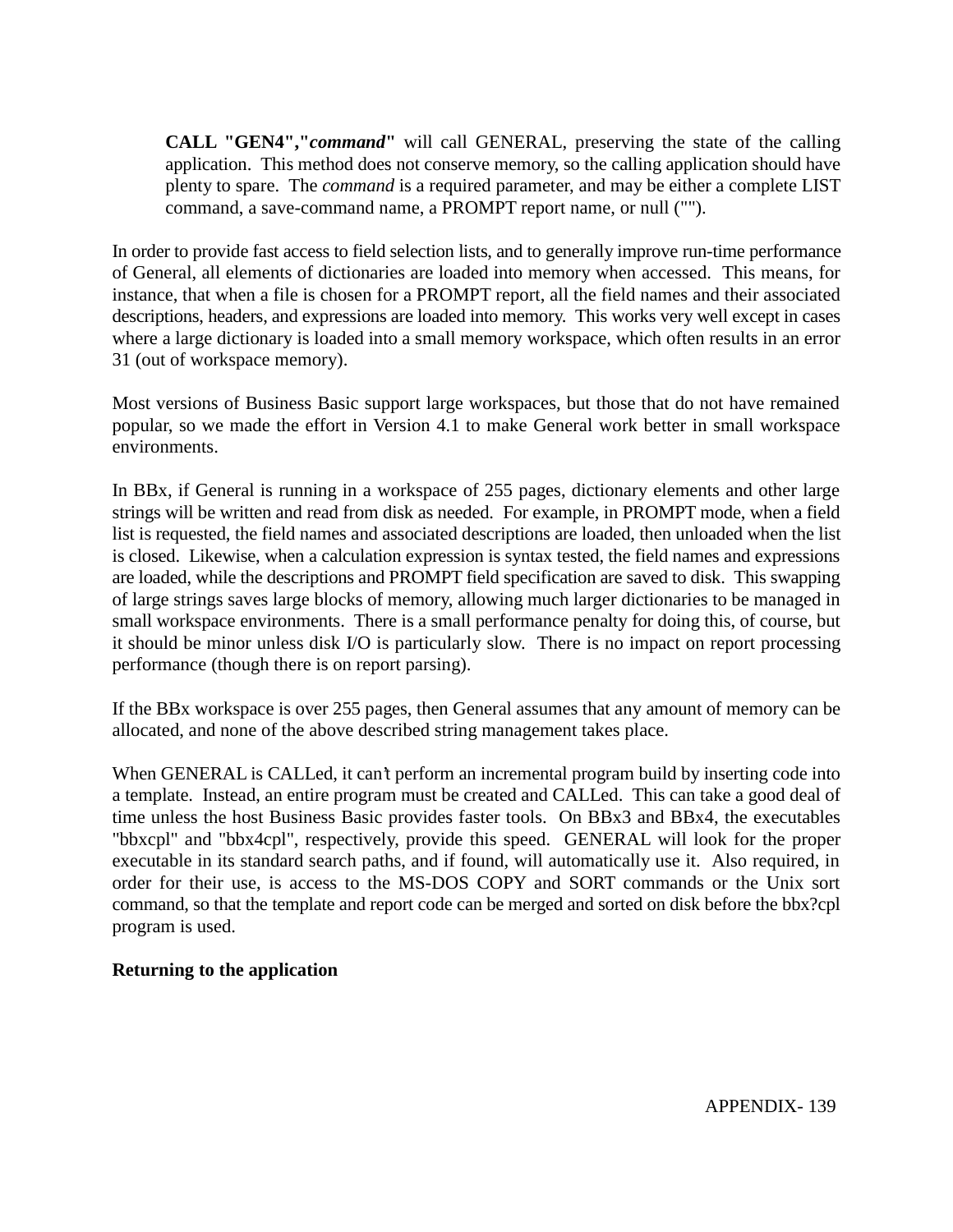If GENERAL is started by the CALL verb, there is no need to worry about getting back to the CALLing application; if GENERAL is RUN, however, then it must be told how to get back to the application that started it. An "exit program" name is defined by the CONFIG command, under the Display Formats option. When this name is filled out with a valid program name, then GENERAL will RUN that program when exited.

#### **Automatic Report Execution**

GENERAL can be told to automatically execute a single command, and exit. The command can be any command that can be typed from the LIST command prompt, including complete LIST commands, saved command names, or PROMPT report definition names. Once the command is complete, GENERAL immediately exits.

There are two methods to accomplish this, depending on whether GENERAL is started with the RUN verb or the CALL verb.

When GENERAL is executed by a RUN verb, assign the variable O\$ to the word "EXECUTE", the variable X\$ to the command desired, and the variable Y\$ to the exit program name before RUNing GEN4. Optionally, you can preset two global string tables: \*GEN\_GO to the command, and \*GEN\_GOEXIT to the exit program name.

When GENERAL is executed by a CALL verb, then the parameter that it is called with becomes the automatically executed command.

When commands are automatically executed, GENERAL will still prompt for a user login code unless it has been told the user code already, in the global string table \*GENEXT\_USER. If that element is set to a valid user login code, and that user code doesn't have an associated password, then the user login is bypassed. A passworded-login cannot be bypassed.

Additionally, if the GENERAL logo should be suppressed, when the login is also bypassed, then the global string table \*GEN\_QUIET may be set to "Y". GENERAL still runs in its own window, so the screen will be cleared on entry into GENERAL, but the logo will not be displayed.

#### **Running GENERAL reports in background**

On Unix systems, GENERAL reports can be executed in background from the command line by setting up two environment variables, then starting Business Basic, in background, running the GEN4 program. The Unix cron command makes it possible to execute GENERAL reports at specified times and/or on specified days, as well.

In the Unix shell, establish and export these variables:

GEN\_GO=*command-name* GEN\_USER=*user-login* export GEN\_GO GEN\_USER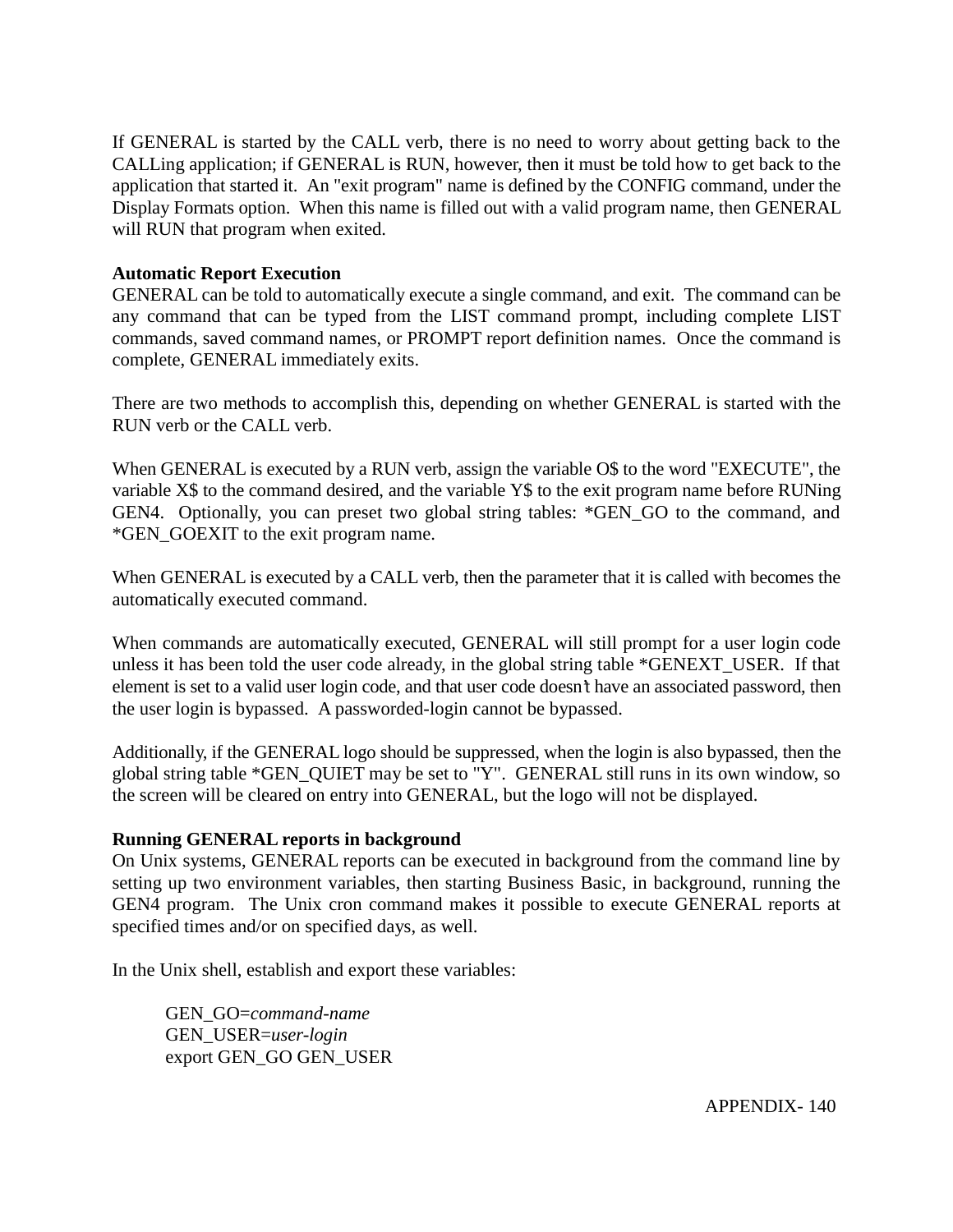The *command-name* should be the name of a saved report or a PROMPT name, or it can contain a complete LIST command, if desired. The *user-login* should be set to an unpassworded -login code that has an access level high enough to run the report desired.

Then to start the report in background, using a BBx command line as an example, enter:

nohup /usr/bbx/bbx4 -m512 -c/usr/bbx/config.bbx GEN4 >/dev/null &

This command starts a BBx4 task in background, immune to hang-ups or quits (the initializing user can exit if nohup is used). The task will start GEN4, which upon detecting that it is being run in background, will check the above environment variables to determine what to execute. Output that would normally go to the screen is redirected to the null device (in effect, it is thrown away).

Such commands should not require any user prompting and should output either to a file or a specific printer. ON PRINTER, for instance, wouldn't work, because it would cause GENERAL to prompt for a printer.

#### **Multiple simultaneous cron jobs**

Version 4.0 used work files that were named based on the FID(0) convention common to many Business Basic applications, but in background, all jobs have the FID(0) set to "IO", so work files would not be unique. Version 4.1, when running on Unix, will use the process ID code for work files, rather than the FID(0) value, so multiple background jobs can run without conflict.

#### **Filix integration**

The BBx version of GENERAL Version 4 can produce reports from Filix databases without a GENERAL dictionary definition for the files. Support for Filix files is determined when GENERAL is started, and requires that the Filix home directory and the directories where any Filix files are located be included in the BBx directory search prefix. Optionally, full pathnames may be used when specifying the Filix file, but the Filix home directory must still be in the prefix list, and any Filix files outside of the prefix path listing will not be identified in file name searches.

When a Filix file is LISTed, GENERAL performs the following conversions:

- Money fields are displayed as numerics with currency formatting.
- · Keyword and Formatted text fields are displayed as simple text fields. Note that keyword fields are not implicitly broken up into individual keyword segments, but that when the ALTSORT keyword is used with a keyword-based secondary key, the records are sorted by individual keywords.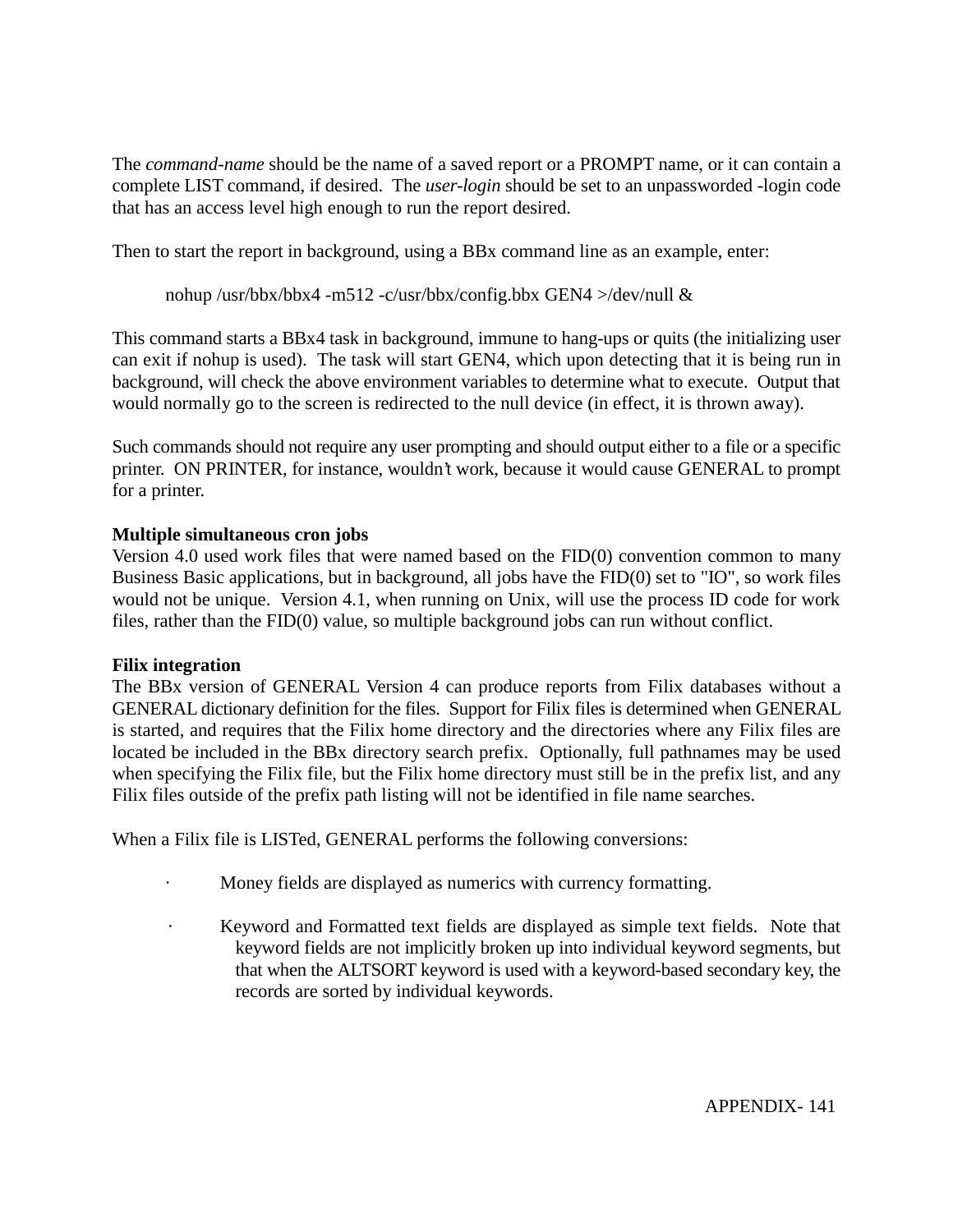- Long text fields (memos) are converted to text fields with a "lines" parameter matching the Filix form design for the field. There is, currently, no "variable lines" capability, so some memos will be truncated, others padded.
- If calc-only fields are included in the report, GENERAL performs the appropriate CALLs to calculate the values, but the report will run considerably slower than a similar report without calc-only values.

Note: Do **NOT** set up a GENERAL dictionary for a Filix file. Only those fields defined in GENERAL will be available, and if the Filix file design is updated, the physical layout of the data will probably change, making any field specifications setup in the GENERAL dictionary invalid.

#### **Taos Integration**

The BBx version of GENERAL Version 4 supports the Taos data dictionary, provided that the Taos environment has been initialized before starting GENERAL. Specifically, GENERAL looks for the extended utility set global, "BBEXT", and if found, will use the extended utility program "\_ddopen.utl" to determine where the Taos dictionary is located. Once found, the dictionary is read implicitly whenever a file is used that is not present in the GENERAL dictionary or is a Filix file. The Taos dictionary will also be searched when file listings are requested.

The Taos dictionary doesn't provide for calculations, so any calculations must be performed at runtime with the @CALC keyword. It does provide for file relationships, however, and GENERAL will build file links based on like-named indexes between files.

GENERAL will treat text and numeric fields properly based on their Taos field types. Date values are assumed when a field is numeric and the "expand" element in the Taos dictionary "expand" definition starts with one or more site-specified text values, such as "DATE(", or "@(BBEXT)\_undat". These values are defined in the parameter file GEN4PARM.FIL, with lines beginning with **taosdate=**. By default, GENERAL provides "taosdate=date(" in that file, so that expand elements such as DATE(%) are interpreted as dates.

In addition, if dates are stored as Julian numbers, but are defined with a numeric offset to reduce the size of the number, that offset value may be specified so that GENERAL will add a specified number of days to the value before considering it a true Julian number. The parameter **taosdateofs=** can be used to specify the offset. For example, **taosdateofs=2000000** would add 2,000,000 to numbers read from the file, like this: X\$=DATE(*date-number*+2000000).

Note: Do **NOT** set up a GENERAL dictionary for a Taos file, unless you are willing to define all desired fields and maintain it for future changes in the file. Once the GENERAL dictionary is defined, reports will only look only at that, not the Taos dictionary.

#### **MAS-90 Integration**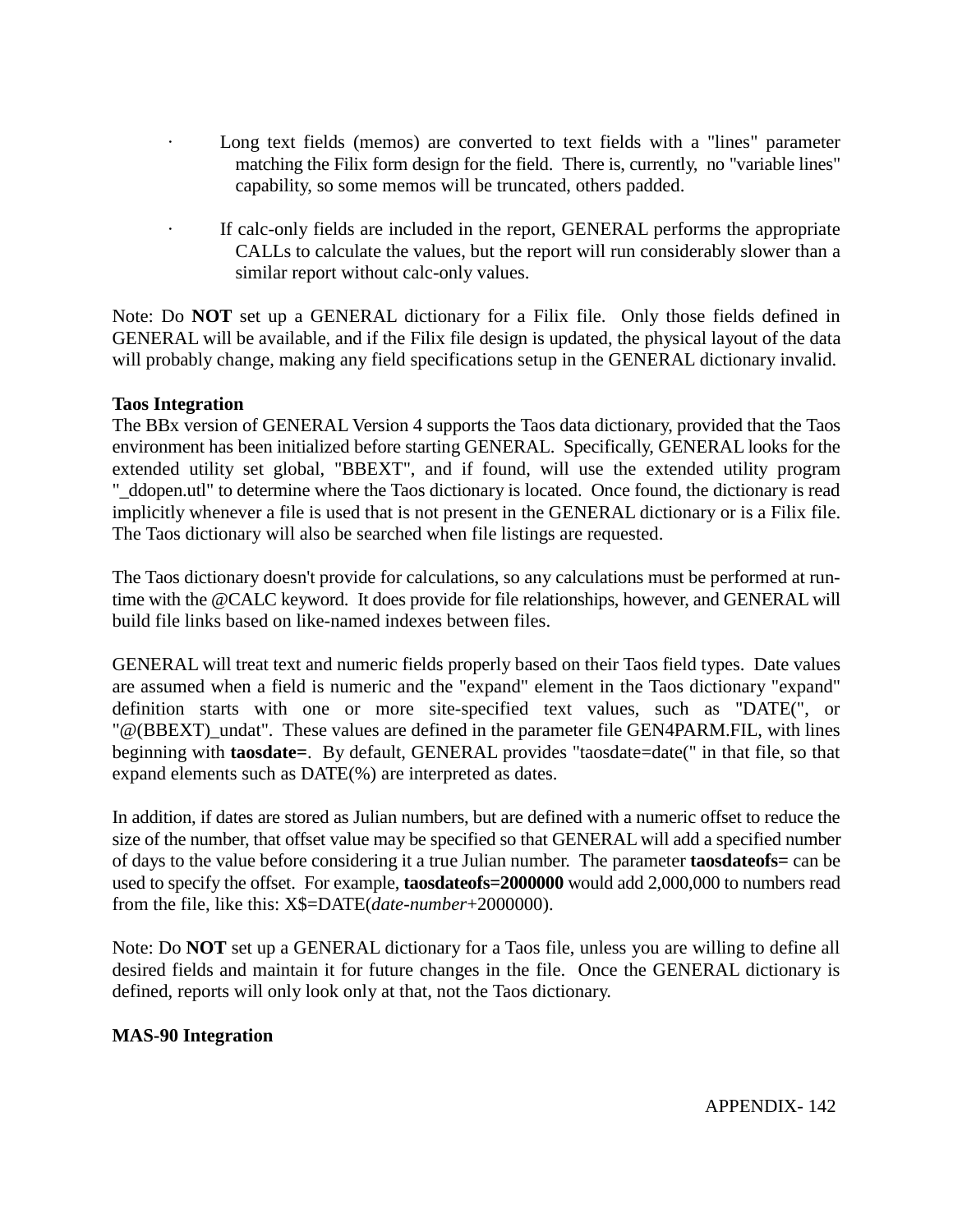The BBx3 and BBx4 versions GENERAL can utilize State of the Art's MAS90 Evolution 2 dictionary (SY0DCT.SOA) to produce reports from MAS90 files, including those customized by developers, and including linked indexed files in data entry header/lines files. This integration is automatic if the MAS90 "SOA" directory is in the BBx prefix (example: /usr/mas90/SOA/).

The reading of large file dictionaries can be slow, so GENERAL maintains a file of previously read dictionaries for each session. The first time a file's dictionary is read, it will be time consuming, but subsequent dictionary loads will be much faster.

The State of the Art dictionary deals with multiple record types in lines files somewhat differently than GENERAL does, so such lines files will have their fields spread into several "link to" files. This shouldn't pose too much of a problem, as GENERAL will use the line group description as the link-to file's description.

Basis International modified their file locking scheme in BBx4, so that files shared with older BBx releases will appear to be locked to BBx4 when a BBx2 or BBx3 task simply has the file open. To allow concurrent access, set the OLDLOCK flag to "Y" in GEN4PARM.FIL.

## **Adding run-time replacement values**

The GENERAL dictionary supports the use of run-time replacements to help parameterize data elements, such as company codes, output masks, and field lengths. The dictionary can reference such information with the run-time replacement operators: [[@*name*]], where *name* is the name of a parameter, which can optionally contain the word @VDT to make the name terminal-specific. The values associated with a run-time parameter must be defined before the parameter is referenced in a report. Normally, these parameters are defined by the application that RUNs or CALLs GENERAL, via an intermediate program that is executed just before GEN4 is executed. This intermediate program can add run-time parameters via a GENERAL utility: GEN4-FRP.

## Syntax: **CALL "GEN4-FRP",PARAM\$,"R",ACTION,NAME\$, DESC\$,VALUE\$,ERRMSG\$**

For each run-time parameter, the GEN4-FRP program should be called. The values and functions of the arguments are as follows:

- **PARAM\$** This value contains GENERAL parameter information. It should be set to null ("") for the first CALL, then the value passed on subsequent CALLs.
- **"R"** This is a flag that tells GENERAL to maintain replacement values.
- **ACTION** This value should be 1 to add or update the value for the parameter, or 2 to delete the parameter.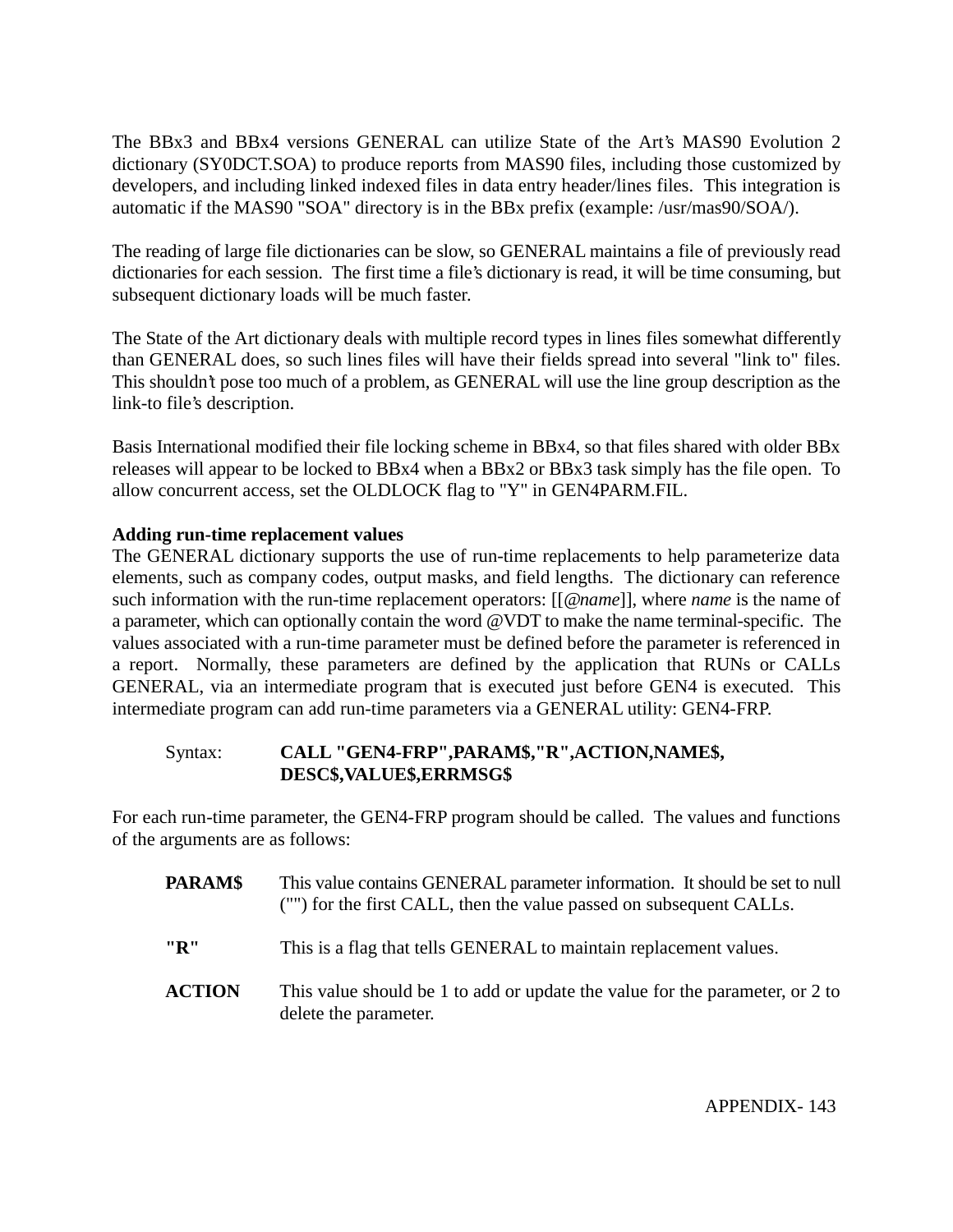- **NAME\$** This is the name of the parameter, without any @ references. It can be set to a simple name, such as "FIRMID", or to a terminal-specific name, such as "FIRMID"+FID(0).
- **DESC\$** This is just a text description of the value. The CONFIG command will use this when displaying lists of run-time replacement values.
- **VALUE\$** This variable contains the replacement value to use.
- **ERRMSG\$** Contains a message if there was a problem.

An example program fragment follows:

- 0010 PARAM\$=""
- 0020 NAME\$="FIRMID"+FID(0), DESC\$="COMPANY ID", VALUE\$="01"
- 0030 CALL "GEN4-FRP",PARAM\$,"R",1,NAME\$,DESC\$,VALUE\$,ERRMSG\$; IF ERRMSG\$>"" GOTO DONE:
- 0040 NAME\$="FIRMNAME"+FID(0), DESC\$="COMPANY NAME", VALUE\$="SDSI"
- 0050 CALL "GEN4-FRP",PARAM\$,"R",1,NAME\$,DESC\$,VALUE\$,ERRMSG\$; IF ERRMSG\$>"" GOTO DONE:

When GENERAL is exited, a program fragment to remove the same parameters could be:

- 0010 PARAM\$=""
- 0020 CALL "GEN4-FRP",PARAM\$,"R",2,"FIRMID"+FID(0),"","",ERRMSG\$
- 0030 CALL "GEN4-FRP",PARAM\$,"R",2,"FIRMNAME"+FID(0),"","",ERRMSG\$

It is more important to remove unused parameters in Version 4 of GENERAL than in prior releases, because the storage method slows down if many parameters are defined.

#### **Adding file- and field-definitions from external programs**

The GENERAL dictionary is stored in packed format, so it is not possible to simply write new records to the dictionary as field definitions. In order to allow an application developer to add or update fields to a GENERAL dictionary, a utility has been provided.

There are three steps to updating a dictionary:

First, the dictionary must be opened:

## **CALL "GEN4-UPD.UTL","OPEN", FILENAME\$, DESC\$, DISKFL\$, ACL\$, "", PARAM\$, ERRMSG\$**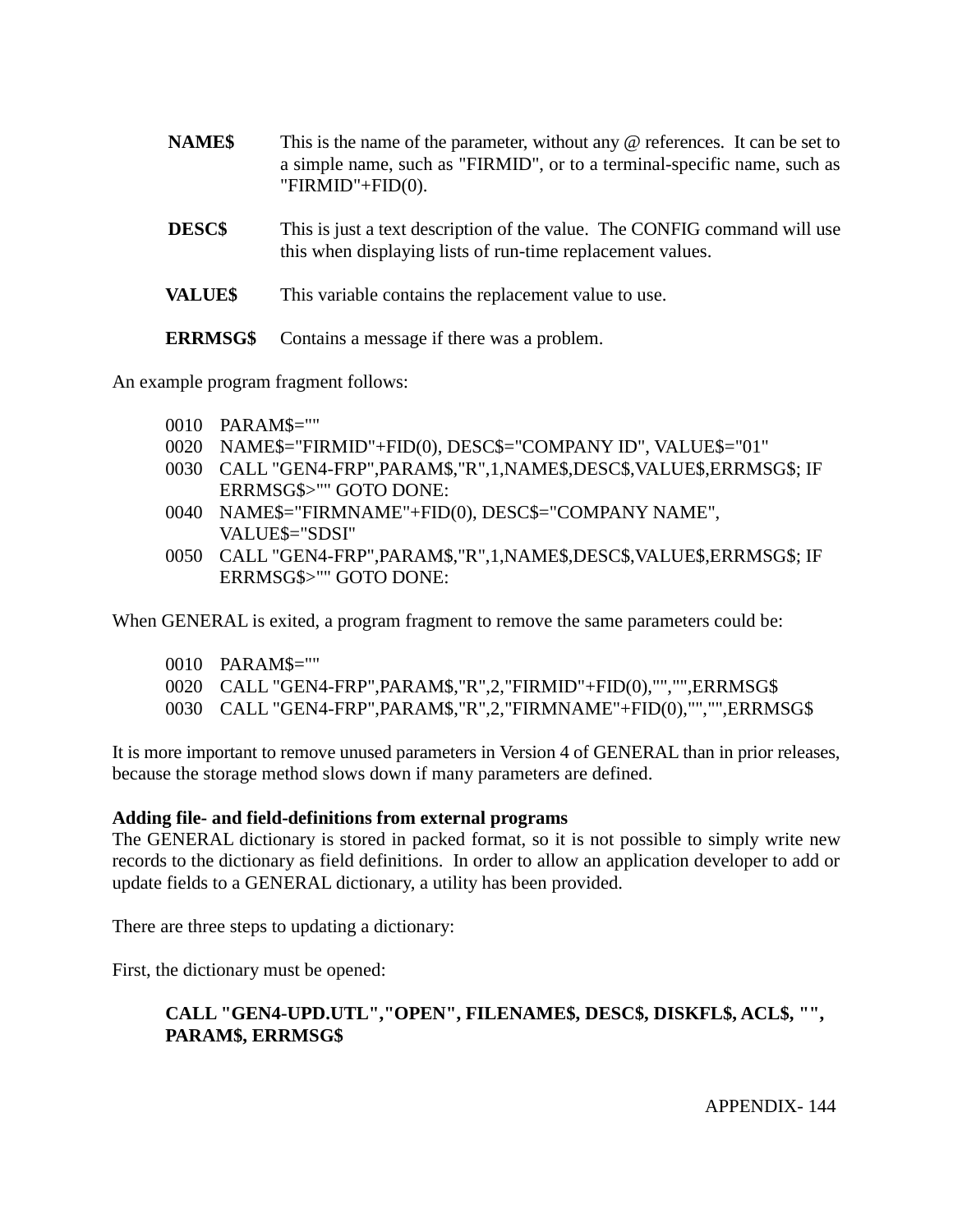"OPEN" is an action flag.

FILENAME\$ is the name of the file to be maintained.

DESC\$, if not null (""), will update the file's description in the dictionary.

DISKFL\$, if not null, will update the file's disk file name.

ACL\$, if not null, will update the file's access level (0-9).

PARAM\$ holds information about the dictionary. It should be null ("") before the CALL, and not manipulated subsequently.

ERRMSG\$ holds an error message, if an error occurred.

Second, for each field to be added or modified perform the following:

# **CALL "GEN4-UPD.UTL","FIELD", FIELDNAME\$, DESC\$, TYPECD\$, HEADING\$, EXPRESSION\$, PARAM\$, ERRMSG\$**

"FIELD" is an action flag.

FIELDNAME\$ is the name of the field to add, update, or delete. It should be a valid field name, according to GENERAL's field naming rules (see the Dictionary chapter).

DESC\$ is the field's description. If this is set to the literal text, "<DELETE>", then the field is deleted from the dictionary.

TYPECD\$ is the field's type codes.

HEADING\$ is the field's column heading.

EXPRESSION\$ is the field's expression.

PARAM\$ is the parameter variable set by GENERAL in the OPEN call, above.

ERRMSG\$ holds an error message, if an error occurred.

Information about the type codes, column heading, and expression can be found in the Dictionary chapter of the manual. No validation is performed by this utility.

Third, once all the fields have been updated, the dictionary should be closed. This will write the changes made to disk.

APPENDIX- 145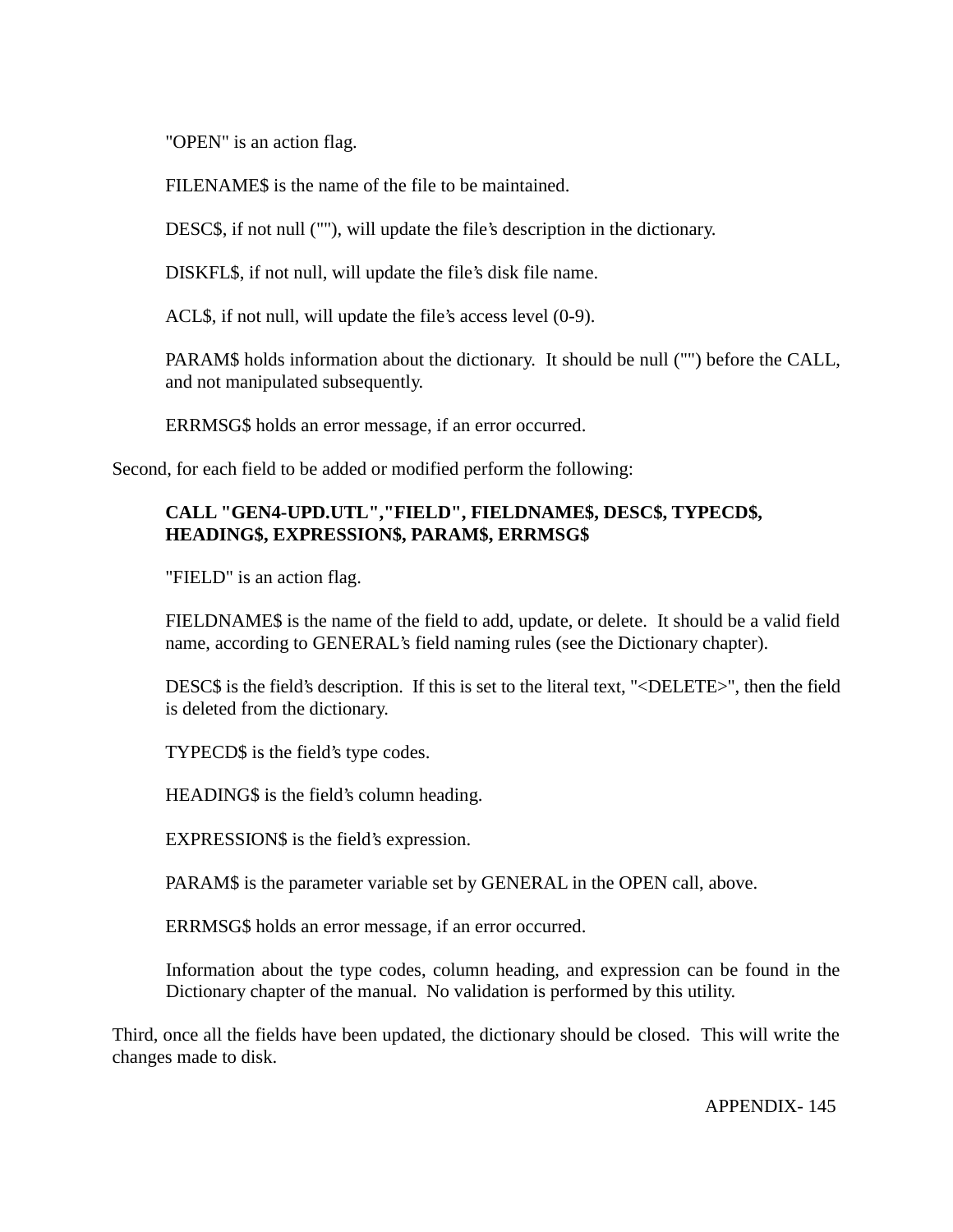# **CALL "GEN4-UPD.UTL","CLOSE","","","","","",PARAM\$,ERRMSG\$**

"CLOSE" is an action flag.

PARAM\$ is the parameter variable maintained in prior CALLs.

ERRMSG\$ holds an error message, if an error occurred.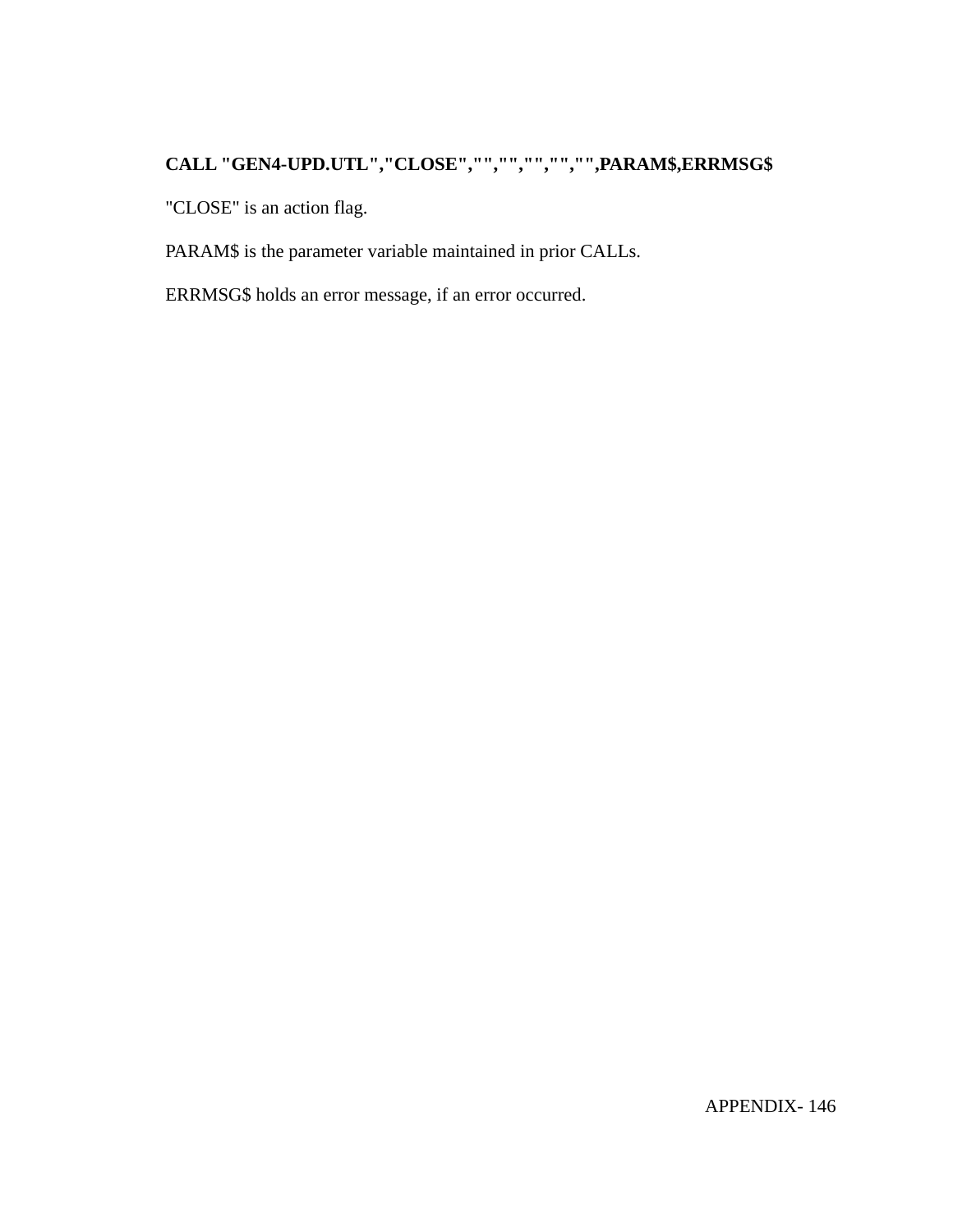# **Sample File Layouts**

| <b>Field</b>   | <b>Key</b> | <b>Description</b>            |
|----------------|------------|-------------------------------|
|                | $\theta$   | Customer ID                   |
| $\overline{2}$ |            | Name                          |
| $\overline{3}$ |            | Address1 $(1,30)$             |
|                |            | Address2 (31,30)              |
| 4              | 2, 3.2     | City                          |
| 5              | 3.1        | <b>State</b>                  |
| 6              |            | Zip code                      |
| 7              |            | Telephone (10 digit string)   |
| 8              |            | Date last sale (1,8) YYYYMMDD |
|                |            | Date last pmt (7,8) YYYYMMDD  |
| 9              |            | Class code $(1,2)$            |
|                |            | Salesperson code (3,3)        |
|                |            | Terms code $(6,2)$            |
| 10             |            | Credit limit                  |
| 11             |            | Year to date sales            |
| 12             |            | Month to date sales           |
| 13             |            | Year to date cost             |
| 14             |            | Month to date cost            |

# **DEMO.CUST - Customer master file (GENSMPL.1)**

# **DEMO.SLSP - Salesperson master file (GENSMPL.2)**

| <b>Field</b> | <b>Key</b> | <b>Description</b>  |
|--------------|------------|---------------------|
|              |            | Salesperson ID      |
|              |            | Name                |
|              |            | Year to date sales  |
| 4            |            | Month to date sales |
|              |            | Year to date cost   |
|              |            | Month to date cost  |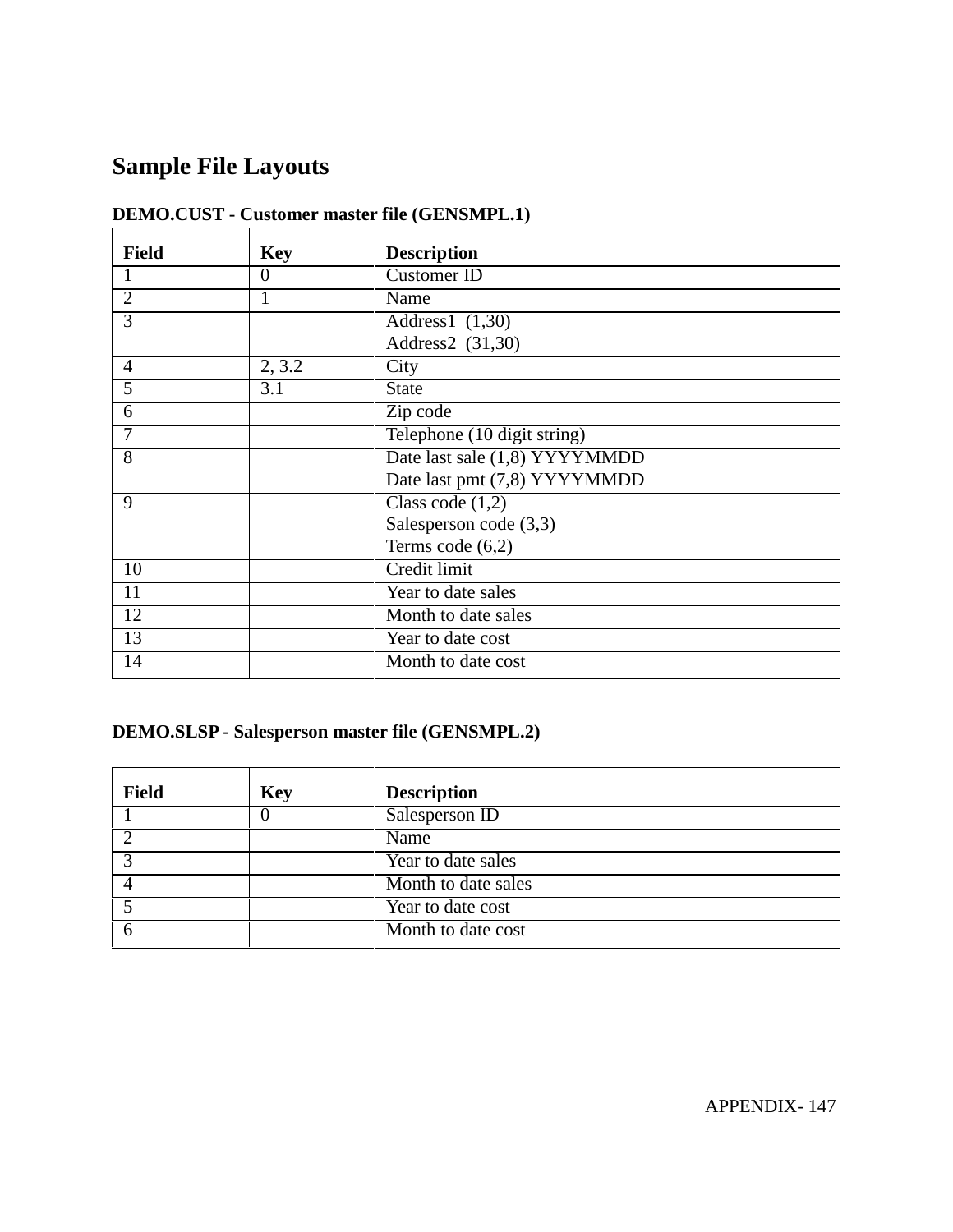# **DEMO.INVOICES - Invoices by customer (GENSMPL.3) DEMO.INVOICE.HIST - Invoice history by customer (GENSMPL.7)** Accessed by READRECORD only.

DEMO.INVOICE.ALL demonstrates chaining the two files.

| <b>Field</b> | <b>Key</b> | <b>Description</b>           |
|--------------|------------|------------------------------|
|              | U.I        | Customer $(1,5)$             |
|              | 0.2, 2.2   | Invoice number $(6,5)$       |
|              |            | Date $(11,8)$ Julian integer |
|              | 2.1        | Salesperson (19,3)           |
|              |            | Amount (22,6) binary integer |

# **DEMO.PAYMENTS - Invoice payments by customer (GENSMPL.4)**

Accessed by READRECORD only.

| <b>Field</b> | <b>Key</b> | <b>Description</b>           |
|--------------|------------|------------------------------|
|              | 0.1        | Customer $(1,5)$             |
|              | 0.2        | Invoice number $(6,5)$       |
|              | 0.3        | Sequence $(11,2)$            |
|              |            | Date (13,8) Julian integer   |
|              |            | Amount (21,6) binary integer |

# **DEMO.CUST\_NAME - Customer name sort file (GENSMPL.5)**

Sort file for customers.

| <b>Field</b> | <b>Key</b> | <b>Description</b>     |
|--------------|------------|------------------------|
| Key          | V. I       | Customer name $(1,20)$ |
|              | 0.2        | Customer ID $(21,5)$   |

# **DEMO.SLSP.INV - Invoices by Salesperson sort file (GENSMPL.6)**

Sort file for invoices.

| <b>Field</b> | <b>Key</b> | <b>Description</b>         |
|--------------|------------|----------------------------|
| Key          | U.I        | Salesperson Number $(1,3)$ |
|              | 0.2        | Customer ID $(4,5)$        |
|              | 0.3        | Invoice Number $(9,5)$     |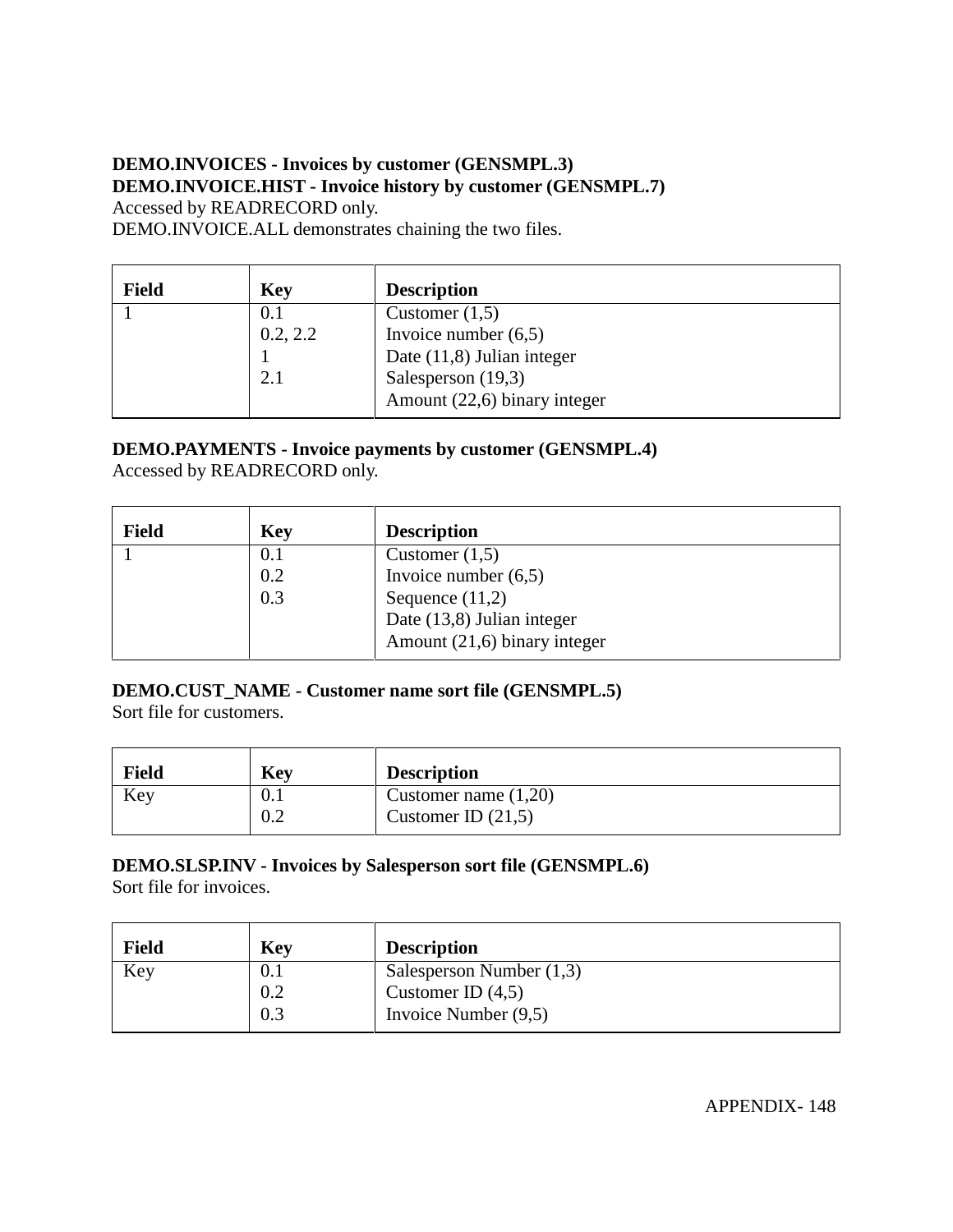# **Changes from prior versions**

Version 4 of General provides many substantial enhancements over Version 3 and 3X.n releases. There are also some changes in commonly used syntax, which the user needs to be aware of.

#### **Run-time Replacements**

Run-time replacements in Version 3 were delimited by single square brackets. In Version 4, they are delimited by double square brackets.

**[Enter a value]** becomes **[[Enter a value]]**. Additional enhancements allowing type definition and default values are available, which are described in the Creating Reports chapter.

#### **LIST command execution**

Version 3 allowed typing/editing of a command up until the <Enter> key was pressed. Version 4 is more flexible in command editing, allowing you to move up and down though a scrolling command entry screen. The <Enter> key is used to move to the next line. To begin execution of the command, press the **F9-Execute** key.

#### **Menu access**

Version 3 allowed command mode or menu mode. To move from command mode to the menu, a MENU command was issued. Version 4 always provides a menu, which has an option to enter command mode. When exiting command mode, the menu returns.

#### **Dictionary**

The former FILE, FIELD, and DUMP commands have been consolidated into the DICTIONARY module. File headers are defined first, followed by subsidiary information such as field definitions, sorts, and external file relations (links).

Fields are now defined using data type codes (T=text, N=number, D=date) and optional parameters, a heading, and an expression.

# **Command line calculations**

Version 4 allows for the definition of calculations on the command line. The basic syntax follows that of field definitions in the dictionary, within the context of a function.

@CALC\_CSZ("T,L40", "CITY, STATE ZIP", TRIM(CITY)+", "+STATE+" "+ZIP) would define a 40 character text field, column heading "CITY, STATE ZIP", and provide the expression to perform.

# **Command line links**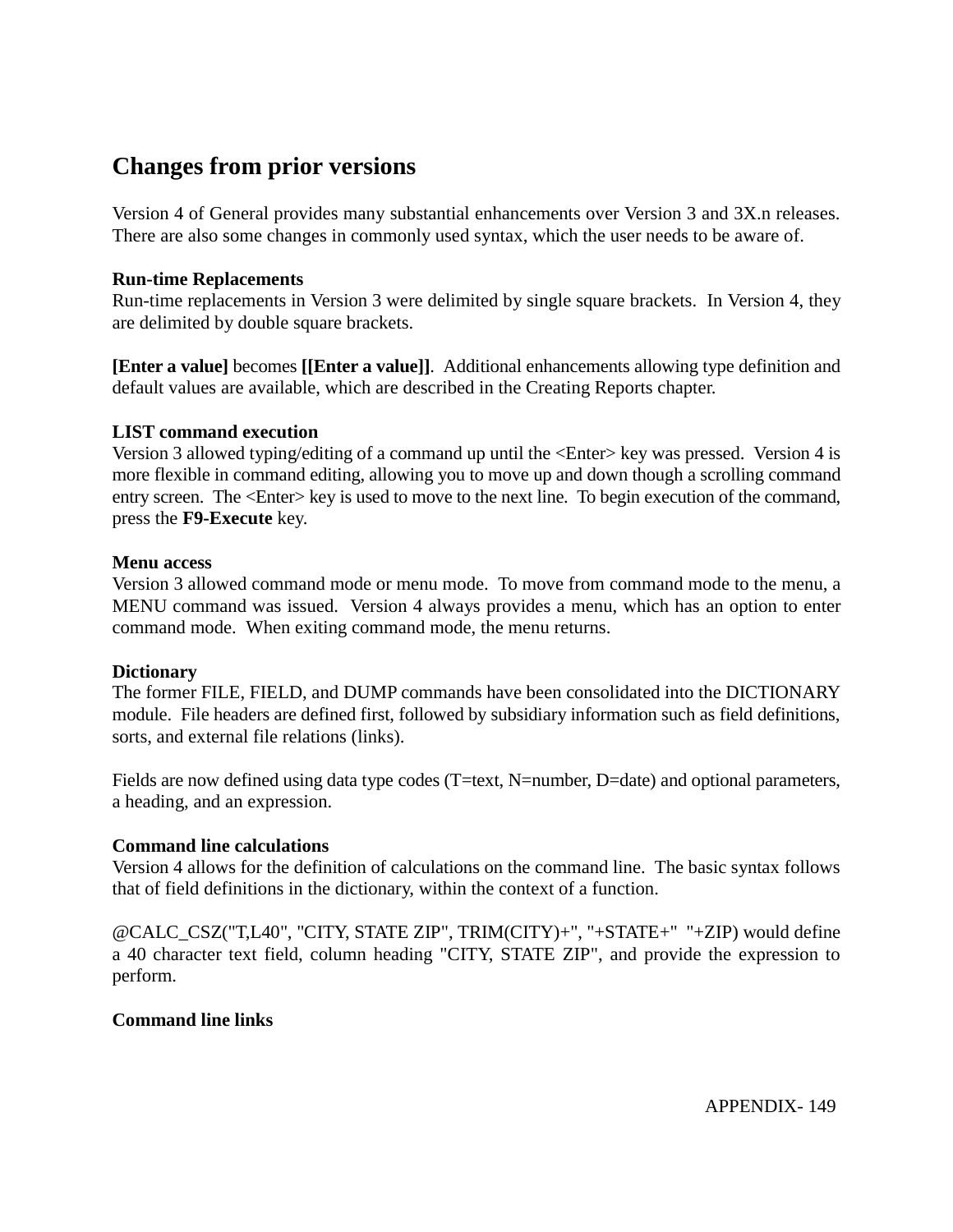Version 4 supports the run-time use of a *link operator* (:), which looks for dictionary relationships between files and builds cross-reference lookups between the files automatically. For example, the field reference **DEMO.SLSP:NAME** will generate a cross reference from the current (LIST) file to the DEMO.SLSP file, and look up the field NAME for inclusion on the report.

#### **Assist mode**

When in command entry, a new Assist mode is provided which presents a point-and-shoot approach to creating a report. Assist supports file linkages, provides prompts when required for keyword parameters, and allows direct entry when desired. There is also a good deal of on-line help for keyword topics while in Assist.

#### **Prompt mode**

Prompt mode has been greatly enhanced to provide support for more LIST command features, and to provide users with two often requested interfaces: table-driven and visual. The table interface allows users to simply fill out a table of information to produce the report. The visual interface allows a report to be "painted" on screen. Both modes can be toggled, so the user can move freely from one mode to the other.

#### **ALTFILE key expressions**

The key expression parameter of the ALTFILE keyword must be quoted in Version 4, unlike Version 3.

#### **File name quoting**

File names designated by the ON keyword, or Filix file names entered as full path names in the LIST command, must be quoted.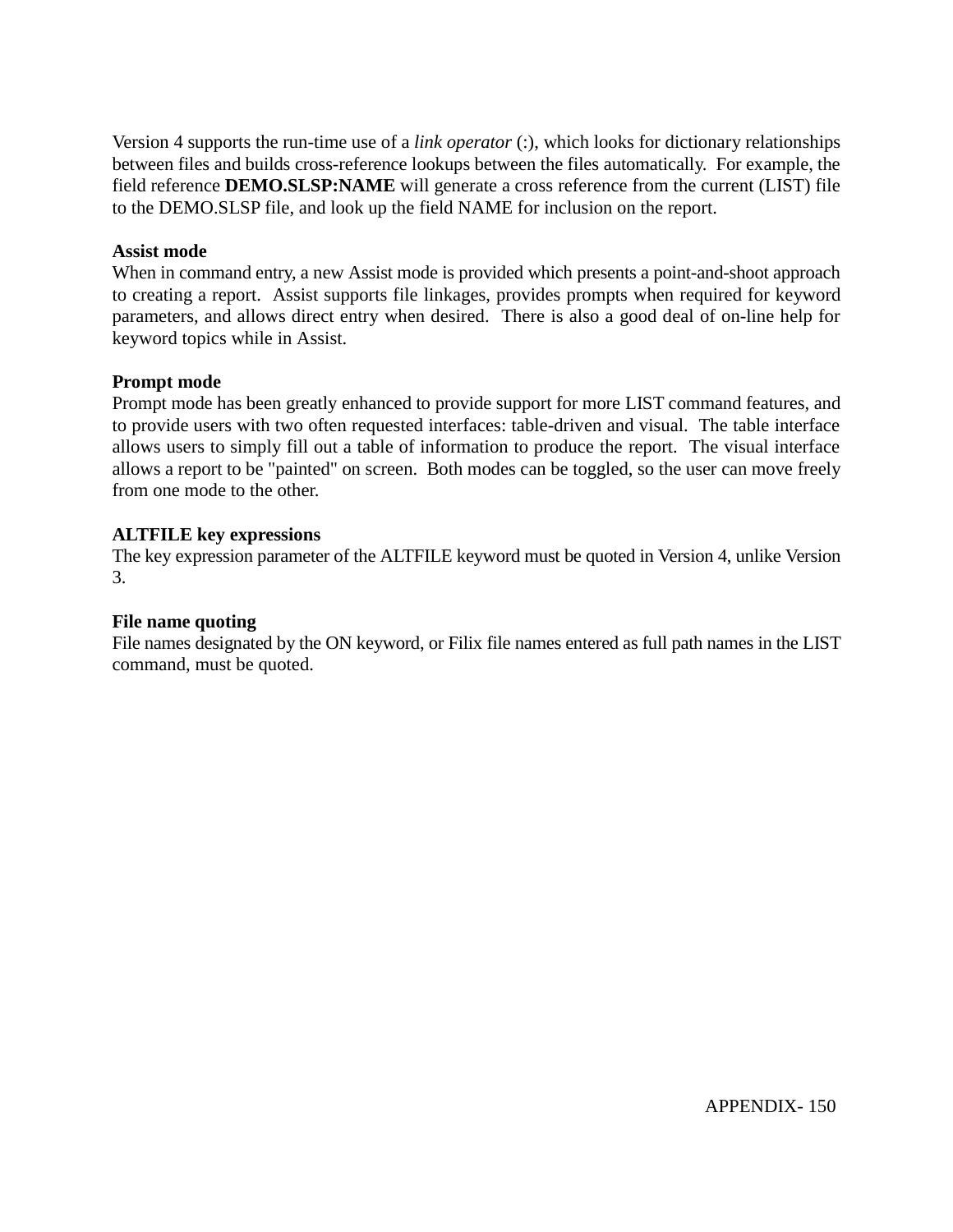| &function                         | 63        | <b>BEGIN</b>                         | 82  |
|-----------------------------------|-----------|--------------------------------------|-----|
| &function\$(                      | 63        | <b>BLOCK</b>                         | 64  |
| :(Link Operator)                  | 72        | <b>Break</b>                         | 16  |
| @BREAKn                           | 62, 73    | <b>BREAK</b>                         | 83  |
| @CALC                             | 75        | Break points                         | 33  |
| @DATE                             | 62,73     | <b>Break Specification</b>           | 24  |
| @DAY                              | 62        | <b>BREAK-PG</b>                      | 83  |
| @DTM                              | 62, 73    | <b>Calculation Field Definitions</b> | 22  |
| @FILECHAIN                        | 62        | <b>CDATE</b>                         | 64  |
| @FLD                              | 62        | <b>CENTER</b>                        | 85  |
| @KEY                              | 62        | Changes from prior versions          | 149 |
| @LINE                             | 73        | <b>CNT</b>                           | 64  |
| @PAGE                             | 73        | <b>CNUM</b>                          | 64  |
| @PAGEDSC                          | 73        | Col Heading                          | 19  |
| @PPn                              | 55, 63    | Column Heading                       | 53  |
| @PI                               | 63        | <b>Column Positioning</b>            | 34  |
| @REC                              | 55, 63    | Comments                             | 32  |
| @TEMPname                         | 63        | Configuration                        | 123 |
| @TEMPname\$                       | 63        | <b>CONTAINS</b>                      | 64  |
| @TIME                             | 73        | <b>CONVERT-DATE</b>                  | 85  |
| @TTY                              | 63,73     | <b>COPIES</b>                        | 86  |
| @USER                             | 63, 73    | <b>COUNT</b>                         | 87  |
| @VDT                              | 63,73     | <b>CREF</b>                          | 64  |
| @YMD                              | 63        | Criteria                             | 16  |
| About GENERAL                     | 8         | Criteria Specification               | 26  |
| Accessing GENERAL                 | 11        | Cross-referencing files              | 59  |
| Across                            | 17        | <b>CUT</b>                           | 87  |
| <b>ACROSS</b>                     | 76        | <b>DAY</b>                           | 65  |
| Ad Hoc Report Generation          | 29        | <b>DAYTM</b>                         | 65  |
| <b>ADMINISTRATION</b>             | 123       | DD                                   | 65  |
| <b>ADPRDB</b>                     | 63        | <b>DDD</b>                           | 65  |
| <b>ADPRSL</b>                     | 63        | DEL                                  | 65  |
| <b>ADPRSY</b>                     | 63        | <b>Delete</b>                        | 16  |
| AGE                               | 63        | <b>DELIMITER</b>                     | 88  |
| <b>AGED</b>                       | 63        | <b>DESCENDING</b>                    | 88  |
| <b>AGEHR</b>                      | 63        | <b>DICTIONARY</b>                    | 45  |
| <b>AGEM</b>                       | 63        | Direct Entry                         | 32  |
| <b>AGEMN</b>                      | 63        | <b>Direct Entry Mode</b>             | 8   |
| <b>AGEY</b>                       | 63        | Display Formats                      | 123 |
| Aggregate keywords                | 33        | <b>DIVIDE</b>                        | 65  |
| Alternate Sort                    | 18        | Double Space                         | 18  |
| <b>ALTFILE</b>                    | $77\,$    | DOUBLE-SPC                           | 89  |
| <b>ALTKEY</b>                     | 78        | <b>DPRDB</b>                         | 65  |
| <b>ALTSORT</b>                    | 79        | <b>DPRSL</b>                         | 65  |
| <b>APPENDIX</b>                   | 134       | <b>DPRSY</b>                         | 65  |
| <b>AREF</b>                       | 64        | DT65                                 |     |
| <b>ASCII</b>                      | 80        | <b>DTM</b>                           | 65  |
| <b>Assist Mode</b>                | 9, 29, 39 | <b>END</b>                           | 89  |
| Auto Begin                        | 49        | End with                             | 18  |
| Auto End                          | 49        | <b>EVEN</b>                          | 90  |
| Auto Select                       | 48        | <b>EXPAND</b>                        | 65  |
| <b>Automatic Report Execution</b> | 140       | <b>EXPORT</b>                        | 80  |
| <b>AVERAGE</b>                    | 81        | <b>EXPORT DIF</b>                    | 80  |
| $\rm{AVG}$                        | 64        | <b>EXPORT GATEWAY 123</b>            | 80  |
| background                        | 140       | <b>EXPORT GATEWAY EXCEL</b>          | 80  |
|                                   |           |                                      |     |

Index- 151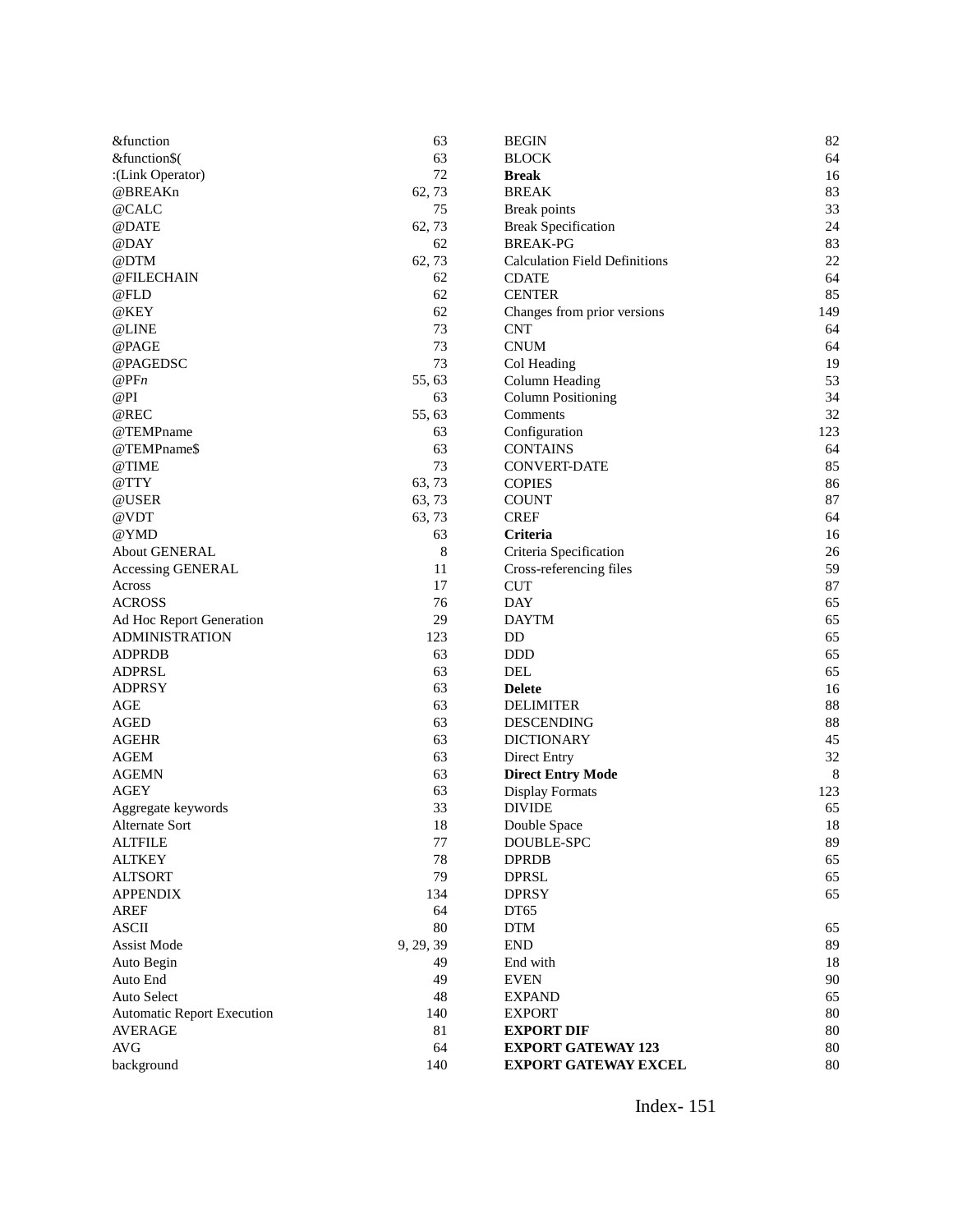| <b>EXPORT WORDPERFECT</b>            | 80      | <b>MMYYYY</b>                  | 99      |
|--------------------------------------|---------|--------------------------------|---------|
| Field                                | 15      | <b>MONTH</b>                   | 99      |
| <b>FIELD</b>                         | 91      | <b>MREF</b>                    | 66      |
| <b>Field Definitions</b>             | 50      | <b>NEWLINE</b>                 | 100     |
| Field Specification                  | 19      | <b>NO-BLANK</b>                | 100     |
| Field-phrase                         | 30      | <b>NO-DETAIL</b>               | 101     |
| Filix integration                    | 141     | NO-DUPLICATES                  | 102     |
| <b>FILL</b>                          | 92      | <b>NO-HEAD</b>                 | 102     |
| FOOTERn                              | 94      | NO-PAGE                        | 103     |
| Footers                              | 27      | <b>NO-QUOTE</b>                | 103     |
| <b>FULLCASE</b>                      | 92      | <b>NO-RECAP</b>                | 104     |
| <b>Function Table</b>                | 62      | <b>NO-WKFL</b>                 | 104     |
| <b>FV66</b>                          |         | <b>OFF</b>                     | 94      |
| <b>GAVG</b>                          | 66      | <b>ON</b>                      | 105     |
| <b>GCNT</b>                          | 66      | On-line Help                   | 14      |
| <b>GMAX</b>                          | 66      | Output                         | 18      |
| <b>GMIN</b>                          | 66      | <b>PAGE-HDR</b>                | 106     |
| <b>GSUM</b>                          | 66      | Paginate                       | 18      |
| Guessing the Definition              | 53      | PCT-TOTAL                      | 108     |
| Hdr/Ftr                              | 16      | <b>PLOT</b>                    | 109     |
| <b>HEADER</b>                        | 93      | <b>PMT</b>                     | 67      |
| <b>Header Definition</b>             | 45      | <b>PREFIX</b>                  | 110     |
| <b>Header Elements</b>               | 47      | Print                          | 16      |
| HEADERn                              | 94      | <b>Print Blanks</b>            | 18      |
| Headers                              | 27      | Print Detail                   | 18      |
| Height                               | 17      | <b>Printer Definitions</b>     | 125     |
| <b>HEIGHT</b>                        | 95      | PROMPT Mode                    | 15      |
| IFF                                  | 66      | <b>PROPER</b>                  | 67, 111 |
| <b>Installation Guidelines</b>       | 134     | <b>PV67</b>                    |         |
| Integration with applications        | 138     | <b>RATE</b>                    | 67      |
| <b>Interactive Mode</b>              | 8       | <b>RAVG</b>                    | 67      |
| Interactive Report Definition Header | 15      | <b>RCNT</b>                    | 67      |
| <b>ISNOTNUM</b>                      | 66      | Recap Page                     | 18      |
| <b>ISNUM</b>                         | 66      | <b>REPORT GENERATION</b>       | 15      |
| <b>KEYWORD REFERENCE</b>             | 72      | <b>Report Heading Defaults</b> | 128     |
| <b>LBREAK</b>                        | 95      | <b>Report History</b>          | 9       |
| <b>LEFT</b>                          | 66      | Report/Export                  | 17      |
| <b>LENGTH</b>                        | 66, 96  | <b>RETAIN</b>                  | 112     |
| Line Break                           | 18      | <b>RIGHT</b>                   | 67      |
| <b>LINK</b>                          | 97      | <b>RMAX</b>                    | 67      |
| Link Definitions                     | 69      | <b>RMIN</b>                    | 67      |
| <b>Link Field Definitions</b>        | $22\,$  | <b>ROUND</b>                   | 67      |
| LIST command                         | 29      | <b>RSUM</b>                    | 67      |
| <b>LOWER</b>                         | 66, 111 | Run                            | 16      |
| MAS-90 Integration                   | 142     | <b>RUN</b>                     | 43      |
| <b>MATCH</b>                         | 66      | Run-time replacements          | 59      |
| <b>MAXIMUM</b>                       | 98      | <b>Run-time Replacements</b>   | 10, 31  |
| Menu Navigation                      | 11      | Sample File Layouts            | 147     |
| MID                                  | 66      | <b>SBREAK</b>                  | 83      |
| <b>MINIMUM</b>                       | 98      | SBREAK-PG                      | 83      |
| MМ                                   | 66      | Security                       | 10      |
| <b>MMM</b>                           | 66      | <b>SELECT</b>                  | 113     |
| <b>MMMYY</b>                         | 99      | Select-phrase                  | 31      |
| <b>MMMYYYY</b>                       | 99      | Skip Keys                      | 48      |
| <b>MMYY</b>                          | 99      | Sort                           | 16, 33  |
|                                      |         |                                |         |

Index- 152